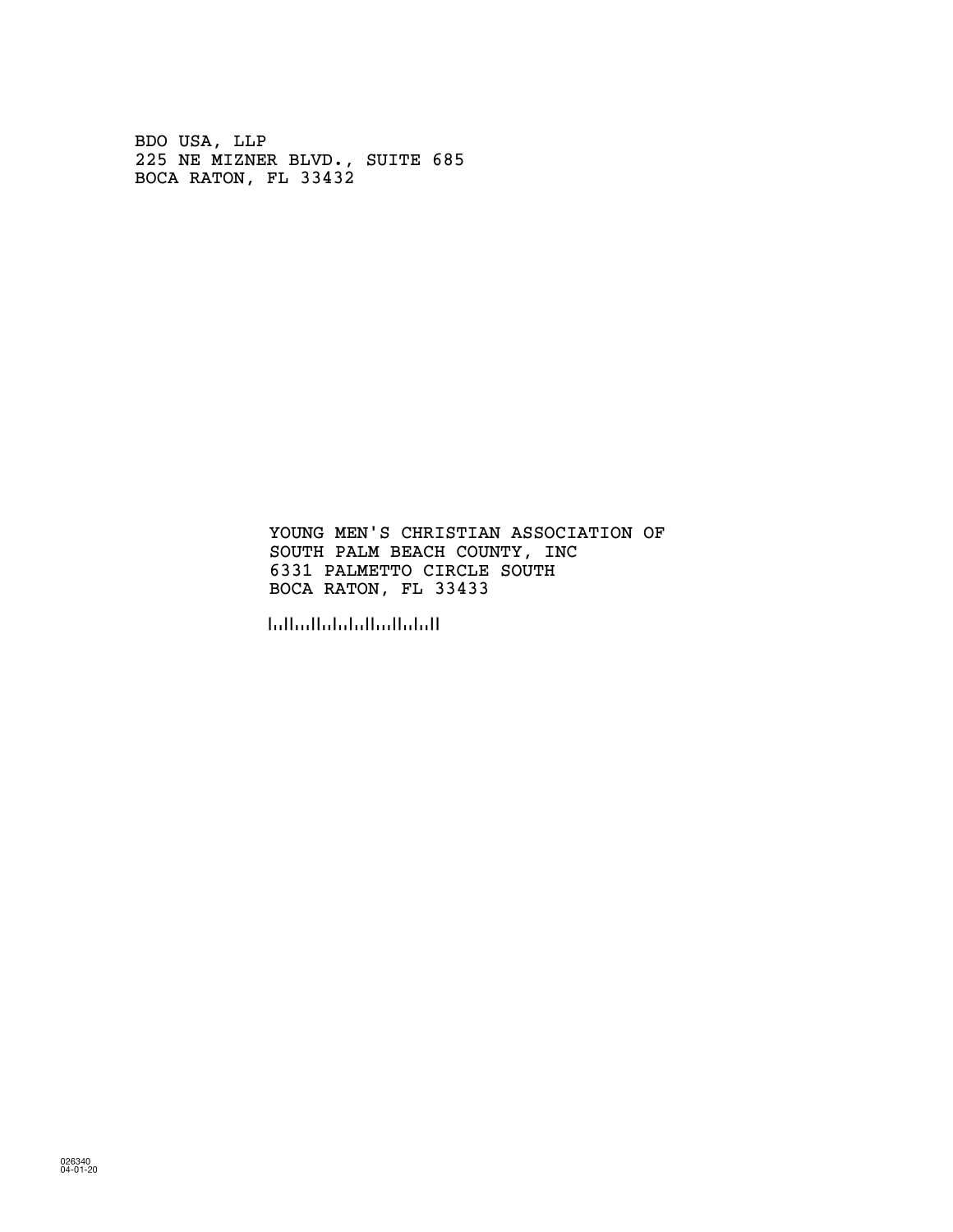Caution: Forms printed from within Adobe Acrobat products may not meet IRS or state taxing agency specifications. When using Acrobat, select the "Actual Size" in the Adobe "Print" dialog.

CLIENT'S COPY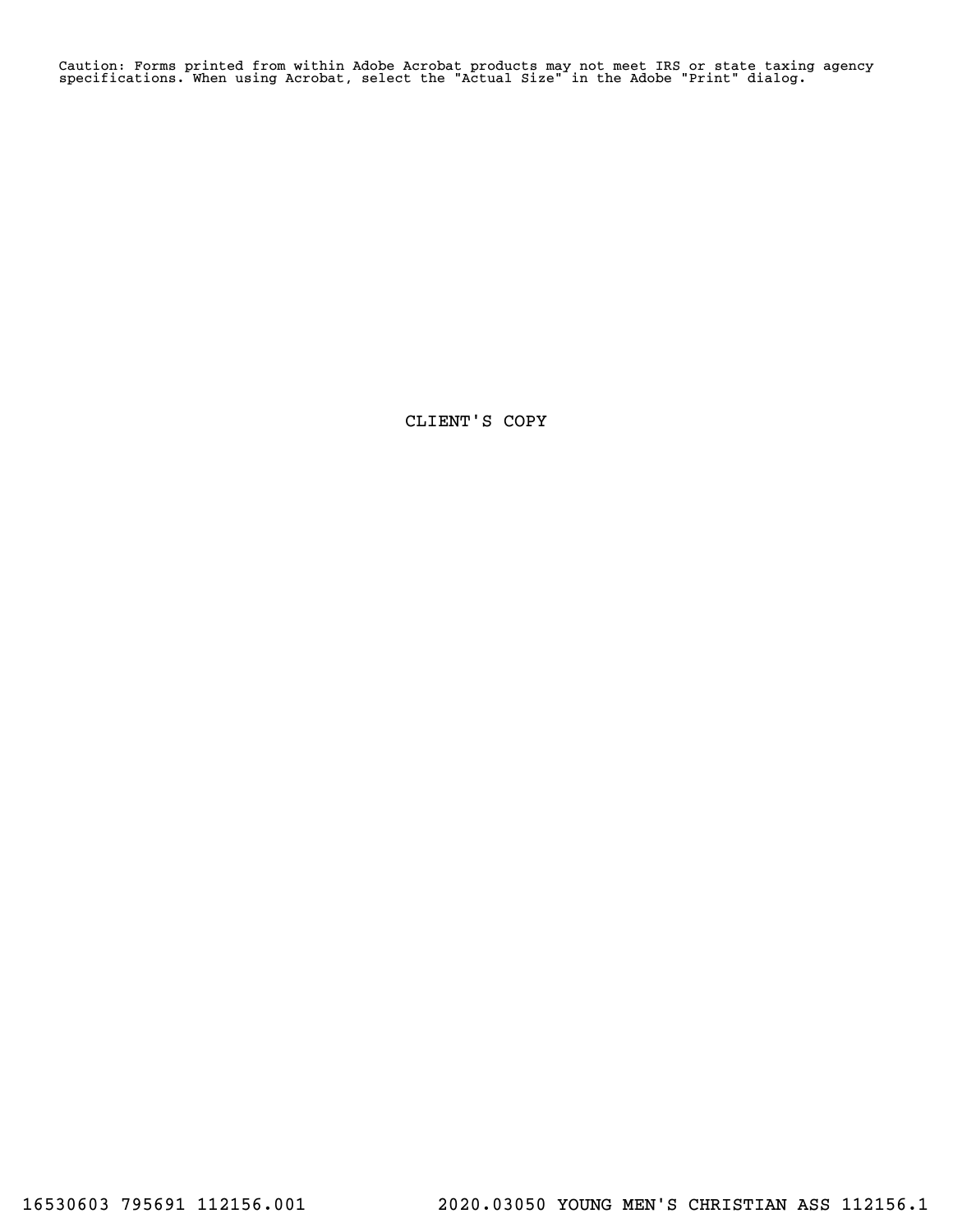

June 3, 2021

Young Men's Christian Association of South Palm Beach County, Inc 6331 Palmetto Circle South Boca Raton, FL 33433

Dear Gary Flaks, CFO:

Enclosed is the organization's 2020 Exempt Organization return.

Specific filing instructions are as follows.

FORM 990 RETURN:

This return has qualified for electronic filing. After you have reviewed the return for completeness and accuracy, please sign, date and return Form 8879-EO to our office. We will transmit the return electronically to the IRS and no further action is required. Return Form 8879-EO to us by November 15, 2021.

A copy of the return is enclosed for your files. We suggest that you retain this copy indefinitely.

Very truly yours,

BDO USA LLP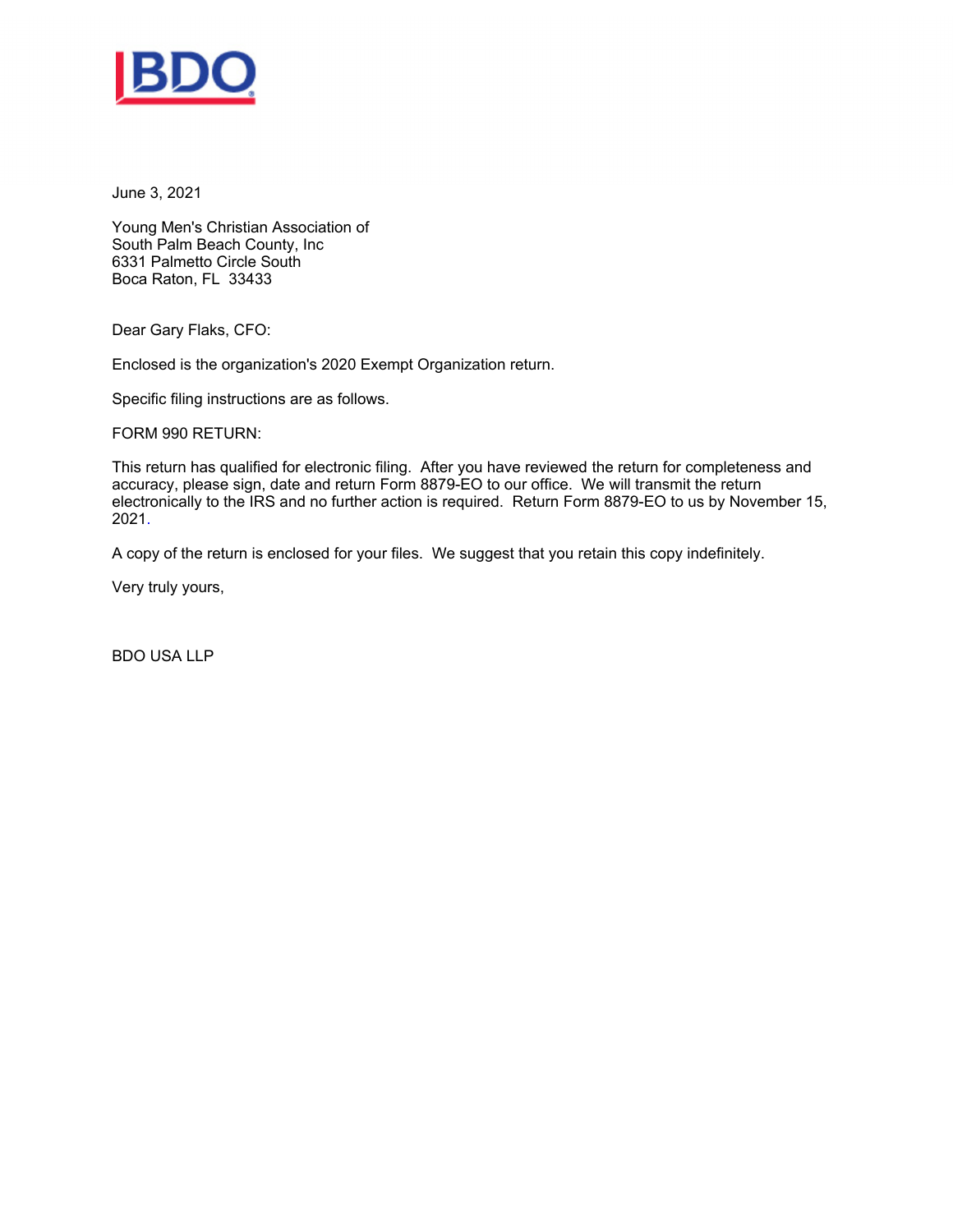|                                                                         | <b>IRS e-file Signature Authorization</b>                                                                                                                                                                                                                                                                                                                                                                                                                                                                                                                                                                                                                                                                                                                                                                                                         |                 | OMB No. 1545-0047                                 |
|-------------------------------------------------------------------------|---------------------------------------------------------------------------------------------------------------------------------------------------------------------------------------------------------------------------------------------------------------------------------------------------------------------------------------------------------------------------------------------------------------------------------------------------------------------------------------------------------------------------------------------------------------------------------------------------------------------------------------------------------------------------------------------------------------------------------------------------------------------------------------------------------------------------------------------------|-----------------|---------------------------------------------------|
| Form 8879-EO                                                            | for an Exempt Organization                                                                                                                                                                                                                                                                                                                                                                                                                                                                                                                                                                                                                                                                                                                                                                                                                        |                 |                                                   |
|                                                                         |                                                                                                                                                                                                                                                                                                                                                                                                                                                                                                                                                                                                                                                                                                                                                                                                                                                   |                 | 2020                                              |
| Department of the Treasury<br><b>Internal Revenue Service</b>           | Do not send to the IRS. Keep for your records.<br>Go to www.irs.gov/Form8879EO for the latest information.                                                                                                                                                                                                                                                                                                                                                                                                                                                                                                                                                                                                                                                                                                                                        |                 |                                                   |
| Name of exempt organization or person subject to tax                    |                                                                                                                                                                                                                                                                                                                                                                                                                                                                                                                                                                                                                                                                                                                                                                                                                                                   |                 | Taxpayer identification number                    |
|                                                                         | YOUNG MEN'S CHRISTIAN ASSOCIATION OF                                                                                                                                                                                                                                                                                                                                                                                                                                                                                                                                                                                                                                                                                                                                                                                                              |                 |                                                   |
|                                                                         | SOUTH PALM BEACH COUNTY, INC                                                                                                                                                                                                                                                                                                                                                                                                                                                                                                                                                                                                                                                                                                                                                                                                                      |                 | 59-1416281                                        |
| Name and title of officer or person subject to tax<br><b>GARY FLAKS</b> |                                                                                                                                                                                                                                                                                                                                                                                                                                                                                                                                                                                                                                                                                                                                                                                                                                                   |                 |                                                   |
| CHIEF FINANCIAL OFFICER                                                 |                                                                                                                                                                                                                                                                                                                                                                                                                                                                                                                                                                                                                                                                                                                                                                                                                                                   |                 |                                                   |
| Part I                                                                  | Type of Return and Return Information (Whole Dollars Only)                                                                                                                                                                                                                                                                                                                                                                                                                                                                                                                                                                                                                                                                                                                                                                                        |                 |                                                   |
|                                                                         | Check the box for the return for which you are using this Form 8879-EO and enter the applicable amount, if any, from the return. If you<br>check the box on line 1a, 2a, 3a, 4a, 5a, 6a, or 7a below, and the amount on that line for the return being filed with this form was<br>blank, then leave line 1b, 2b, 3b, 4b, 5b, 6b, or 7b, whichever is applicable, blank (do not enter -0-). But, if you entered -0- on the<br>return, then enter -0- on the applicable line below. Do not complete more than one line in Part I.                                                                                                                                                                                                                                                                                                                  |                 |                                                   |
|                                                                         |                                                                                                                                                                                                                                                                                                                                                                                                                                                                                                                                                                                                                                                                                                                                                                                                                                                   |                 |                                                   |
| 2a Form 990-EZ check here $\blacktriangleright$                         |                                                                                                                                                                                                                                                                                                                                                                                                                                                                                                                                                                                                                                                                                                                                                                                                                                                   |                 |                                                   |
| 3a Form 1120-POL check here                                             | ▶                                                                                                                                                                                                                                                                                                                                                                                                                                                                                                                                                                                                                                                                                                                                                                                                                                                 |                 |                                                   |
| 4a Form 990-PF check here                                               | ▶                                                                                                                                                                                                                                                                                                                                                                                                                                                                                                                                                                                                                                                                                                                                                                                                                                                 |                 |                                                   |
| 5a Form 8868 check here                                                 |                                                                                                                                                                                                                                                                                                                                                                                                                                                                                                                                                                                                                                                                                                                                                                                                                                                   |                 |                                                   |
| 6a Form 990-T check here                                                | ▶∣                                                                                                                                                                                                                                                                                                                                                                                                                                                                                                                                                                                                                                                                                                                                                                                                                                                |                 |                                                   |
| 7a Form 4720 check here<br>Part II                                      | ▶<br>Declaration and Signature Authorization of Officer or Person Subject to Tax                                                                                                                                                                                                                                                                                                                                                                                                                                                                                                                                                                                                                                                                                                                                                                  |                 |                                                   |
|                                                                         | Under penalties of perjury, I declare that $\boxed{\mathbf{X}}$ I am an officer of the above organization or $\boxed{\phantom{\mathbf{1}}}$ I am a person subject to tax with respect to                                                                                                                                                                                                                                                                                                                                                                                                                                                                                                                                                                                                                                                          |                 |                                                   |
| (name of organization)                                                  |                                                                                                                                                                                                                                                                                                                                                                                                                                                                                                                                                                                                                                                                                                                                                                                                                                                   |                 |                                                   |
| PIN: check one box only                                                 | Agent to initiate an electronic funds withdrawal (direct debit) entry to the financial institution account indicated in the tax preparation<br>software for payment of the federal taxes owed on this return, and the financial institution to debit the entry to this account. To revoke<br>a payment, I must contact the U.S. Treasury Financial Agent at 1-888-353-4537 no later than 2 business days prior to the payment<br>(settlement) date. I also authorize the financial institutions involved in the processing of the electronic payment of taxes to receive<br>confidential information necessary to answer inquiries and resolve issues related to the payment. I have selected a personal<br>identification number (PIN) as my signature for the electronic return and, if applicable, the consent to electronic funds withdrawal. |                 |                                                   |
| $\boxed{\text{X}}$   authorize BDO USA, LLP                             |                                                                                                                                                                                                                                                                                                                                                                                                                                                                                                                                                                                                                                                                                                                                                                                                                                                   | to enter my PIN | 16281                                             |
|                                                                         | ERO firm name                                                                                                                                                                                                                                                                                                                                                                                                                                                                                                                                                                                                                                                                                                                                                                                                                                     |                 | Enter five numbers, but<br>do not enter all zeros |
|                                                                         | as my signature on the tax year 2020 electronically filed return. If I have indicated within this return that a copy of the return is being filed with<br>a state agency(ies) regulating charities as part of the IRS Fed/State program, I also authorize the aforementioned ERO to enter my<br>PIN on the return's disclosure consent screen.<br>As an officer or person subject to tax with respect to the organization, I will enter my PIN as my signature on the tax year 2020<br>electronically filed return. If I have indicated within this return that a copy of the return is being filed with a state agency(ies)<br>regulating charities as part of the IRS Fed/State program, I will enter my PIN on the return's disclosure consent screen.                                                                                         |                 |                                                   |
| Signature of officer or person subject to tax<br>Part III               | <b>Certification and Authentication</b>                                                                                                                                                                                                                                                                                                                                                                                                                                                                                                                                                                                                                                                                                                                                                                                                           |                 | Date $\blacktriangleright$                        |
|                                                                         | <b>ERO's EFIN/PIN.</b> Enter your six-digit electronic filing identification                                                                                                                                                                                                                                                                                                                                                                                                                                                                                                                                                                                                                                                                                                                                                                      |                 |                                                   |
|                                                                         | 65433720052<br>number (EFIN) followed by your five-digit self-selected PIN.<br>Do not enter all zeros                                                                                                                                                                                                                                                                                                                                                                                                                                                                                                                                                                                                                                                                                                                                             |                 |                                                   |
| IRS e-file Providers for Business Returns.                              | I certify that the above numeric entry is my PIN, which is my signature on the 2020 electronically filed return indicated above. I confirm<br>that I am submitting this return in accordance with the requirements of Pub. 4163, Modernized e-File (MeF) Information for Authorized                                                                                                                                                                                                                                                                                                                                                                                                                                                                                                                                                               |                 |                                                   |
| ERO's signature $\blacktriangleright$                                   | Date $\blacktriangleright$                                                                                                                                                                                                                                                                                                                                                                                                                                                                                                                                                                                                                                                                                                                                                                                                                        |                 |                                                   |
|                                                                         | <b>ERO Must Retain This Form - See Instructions</b><br>Do Not Submit This Form to the IRS Unless Requested To Do So                                                                                                                                                                                                                                                                                                                                                                                                                                                                                                                                                                                                                                                                                                                               |                 |                                                   |
|                                                                         | LHA For Paperwork Reduction Act Notice, see instructions.                                                                                                                                                                                                                                                                                                                                                                                                                                                                                                                                                                                                                                                                                                                                                                                         |                 | Form 8879-EO (2020)                               |
| 023051 11-03-20                                                         |                                                                                                                                                                                                                                                                                                                                                                                                                                                                                                                                                                                                                                                                                                                                                                                                                                                   |                 |                                                   |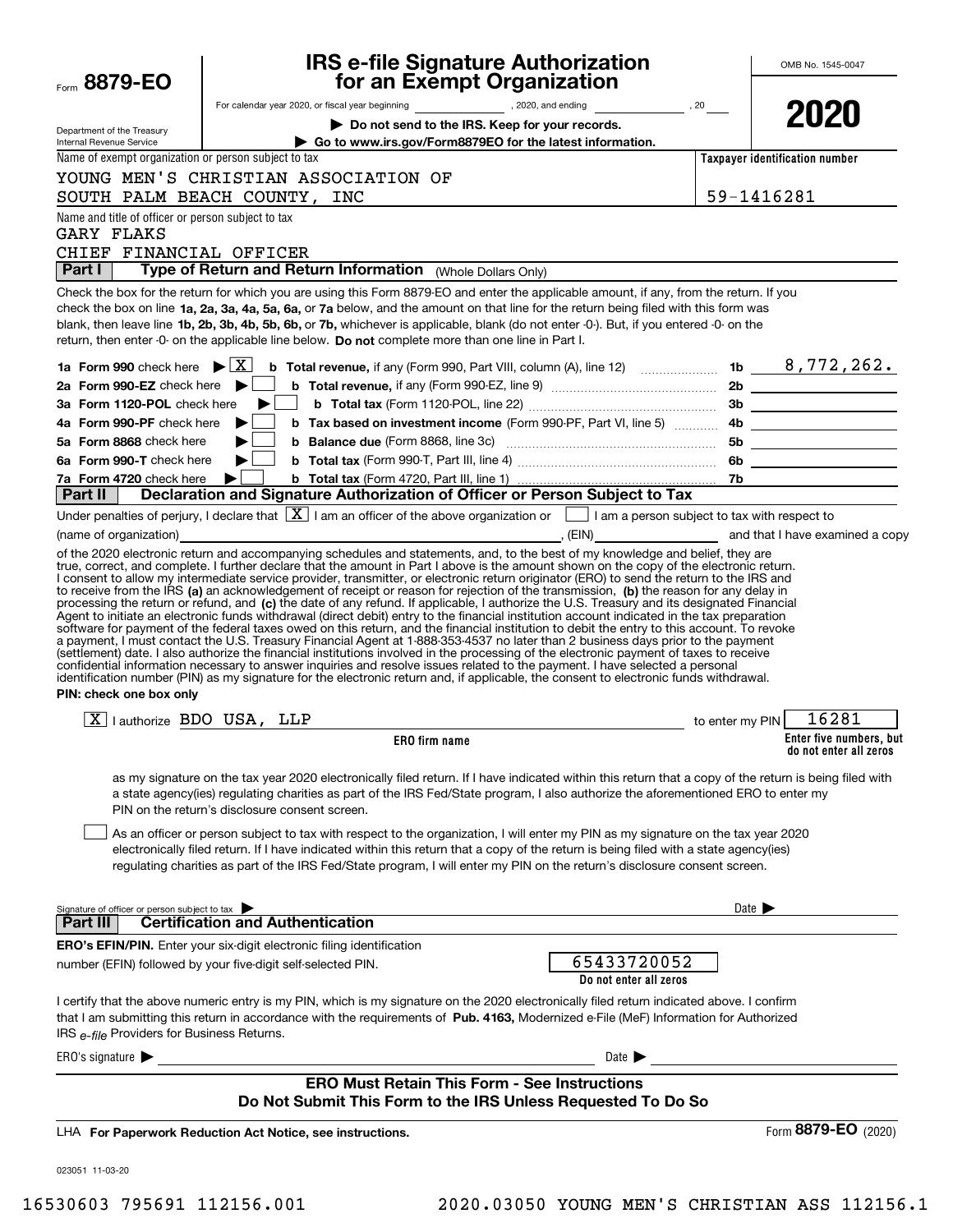(Rev. January 2020)

# **Application for Automatic Extension of Time To File an Exempt Organization Return**

Department of the Treasury Internal Revenue Service

**| File a separate application for each return.**

**| Go to www.irs.gov/Form8868 for the latest information.**

**Electronic filing (e-file).**  You can electronically file Form 8868 to request a 6-month automatic extension of time to file any of the filing of this form, visit www.irs.gov/e-file-providers/e-file-for-charities-and-non-profits. forms listed below with the exception of Form 8870, Information Return for Transfers Associated With Certain Personal Benefit Contracts, for which an extension request must be sent to the IRS in paper format (see instructions). For more details on the electronic

#### **Automatic 6-Month Extension of Time.** Only submit original (no copies needed).

All corporations required to file an income tax return other than Form 990-T (including 1120-C filers), partnerships, REMICs, and trusts must use Form 7004 to request an extension of time to file income tax returns.

| Type or<br>print                                          | Name of exempt organization or other filer, see instructions.<br>YOUNG MEN'S CHRISTIAN ASSOCIATION OF                                                                                                                                                                                                                                                                                                                                                                                                                                                                                                           |        |                                                                                                                                                                                                             |              | Taxpayer identification number (TIN) |                         |  |
|-----------------------------------------------------------|-----------------------------------------------------------------------------------------------------------------------------------------------------------------------------------------------------------------------------------------------------------------------------------------------------------------------------------------------------------------------------------------------------------------------------------------------------------------------------------------------------------------------------------------------------------------------------------------------------------------|--------|-------------------------------------------------------------------------------------------------------------------------------------------------------------------------------------------------------------|--------------|--------------------------------------|-------------------------|--|
|                                                           | SOUTH PALM BEACH COUNTY, INC                                                                                                                                                                                                                                                                                                                                                                                                                                                                                                                                                                                    |        |                                                                                                                                                                                                             |              |                                      | 59-1416281              |  |
| File by the<br>due date for<br>filing your<br>return. See | Number, street, and room or suite no. If a P.O. box, see instructions.<br>6331 PALMETTO CIRCLE SOUTH                                                                                                                                                                                                                                                                                                                                                                                                                                                                                                            |        |                                                                                                                                                                                                             |              |                                      |                         |  |
| instructions.                                             | City, town or post office, state, and ZIP code. For a foreign address, see instructions.<br>BOCA RATON, FL 33433                                                                                                                                                                                                                                                                                                                                                                                                                                                                                                |        |                                                                                                                                                                                                             |              |                                      |                         |  |
|                                                           | Enter the Return Code for the return that this application is for (file a separate application for each return)                                                                                                                                                                                                                                                                                                                                                                                                                                                                                                 |        |                                                                                                                                                                                                             |              |                                      | 0 1                     |  |
| Application                                               |                                                                                                                                                                                                                                                                                                                                                                                                                                                                                                                                                                                                                 | Return | Application                                                                                                                                                                                                 |              |                                      | Return                  |  |
| Is For                                                    |                                                                                                                                                                                                                                                                                                                                                                                                                                                                                                                                                                                                                 | Code   | Is For                                                                                                                                                                                                      |              |                                      | Code                    |  |
|                                                           | Form 990 or Form 990-EZ                                                                                                                                                                                                                                                                                                                                                                                                                                                                                                                                                                                         | 01     | Form 990-T (corporation)                                                                                                                                                                                    |              |                                      | 07                      |  |
| Form 990-BL                                               |                                                                                                                                                                                                                                                                                                                                                                                                                                                                                                                                                                                                                 | 02     | Form 1041-A                                                                                                                                                                                                 |              |                                      | 08                      |  |
|                                                           | Form 4720 (individual)                                                                                                                                                                                                                                                                                                                                                                                                                                                                                                                                                                                          | 03     | Form 4720 (other than individual)                                                                                                                                                                           |              |                                      | 09                      |  |
| Form 990-PF                                               |                                                                                                                                                                                                                                                                                                                                                                                                                                                                                                                                                                                                                 | 04     | Form 5227                                                                                                                                                                                                   |              |                                      | 10                      |  |
| Form 990-T (sec. 401(a) or 408(a) trust)                  |                                                                                                                                                                                                                                                                                                                                                                                                                                                                                                                                                                                                                 |        | Form 6069                                                                                                                                                                                                   |              |                                      | 11                      |  |
| 06<br>Form 990-T (trust other than above)<br>Form 8870    |                                                                                                                                                                                                                                                                                                                                                                                                                                                                                                                                                                                                                 |        |                                                                                                                                                                                                             |              | 12                                   |                         |  |
| $box \blacktriangleright$<br>1.<br>$\mathbf{2}$           | Telephone No. $\triangleright$ 561-395-9622<br>• If this is for a Group Return, enter the organization's four digit Group Exemption Number (GEN) _________. If this is for the whole group, check this<br>. If it is for part of the group, check this box $\blacktriangleright$<br>I request an automatic 6-month extension of time until<br>the organization named above. The extension is for the organization's return for:<br>$\blacktriangleright$ $\boxed{\text{X}}$ calendar year 2020 or<br>If the tax year entered in line 1 is for less than 12 months, check reason:<br>Change in accounting period |        | Fax No. $\triangleright$ 561-392-6021<br>and attach a list with the names and TINs of all members the extension is for.<br>NOVEMBER 15, 2021 , to file the exempt organization return for<br>Initial return | Final return |                                      |                         |  |
| За                                                        | If this application is for Forms 990-BL, 990-PF, 990-T, 4720, or 6069, enter the tentative tax, less<br>any nonrefundable credits. See instructions.                                                                                                                                                                                                                                                                                                                                                                                                                                                            |        |                                                                                                                                                                                                             | За           | \$                                   | $0$ .                   |  |
| b                                                         | If this application is for Forms 990-PF, 990-T, 4720, or 6069, enter any refundable credits and                                                                                                                                                                                                                                                                                                                                                                                                                                                                                                                 |        |                                                                                                                                                                                                             |              |                                      |                         |  |
|                                                           | estimated tax payments made. Include any prior year overpayment allowed as a credit.                                                                                                                                                                                                                                                                                                                                                                                                                                                                                                                            |        |                                                                                                                                                                                                             | 3b           | \$                                   | 0.                      |  |
| c.                                                        | Balance due. Subtract line 3b from line 3a. Include your payment with this form, if required, by                                                                                                                                                                                                                                                                                                                                                                                                                                                                                                                |        |                                                                                                                                                                                                             |              |                                      |                         |  |
|                                                           | using EFTPS (Electronic Federal Tax Payment System). See instructions.                                                                                                                                                                                                                                                                                                                                                                                                                                                                                                                                          |        |                                                                                                                                                                                                             | Зc           | \$                                   | 0.                      |  |
| instructions.<br>LHA                                      | Caution: If you are going to make an electronic funds withdrawal (direct debit) with this Form 8868, see Form 8453-EO and Form 8879-EO for payment<br>For Privacy Act and Paperwork Reduction Act Notice, see instructions.                                                                                                                                                                                                                                                                                                                                                                                     |        |                                                                                                                                                                                                             |              |                                      | Form 8868 (Rev. 1-2020) |  |

023841 04-01-20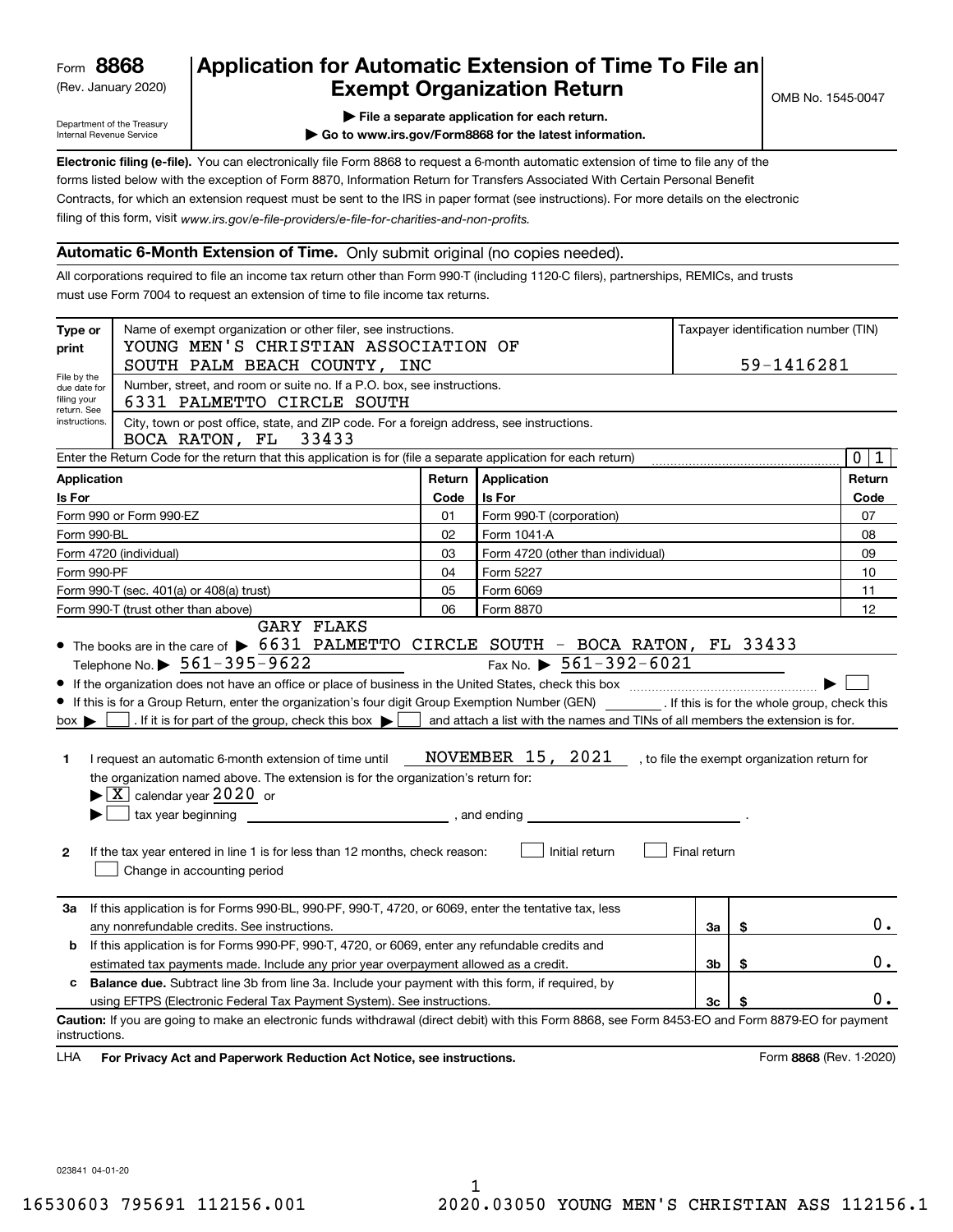| <b>Form 990</b>                                                  | <b>Return of Organization Exempt From Income Tax</b>                                                                                             |            |                                                                       | OMB No. 1545-0047                                                                                                                                                        |
|------------------------------------------------------------------|--------------------------------------------------------------------------------------------------------------------------------------------------|------------|-----------------------------------------------------------------------|--------------------------------------------------------------------------------------------------------------------------------------------------------------------------|
|                                                                  | Under section 501(c), 527, or 4947(a)(1) of the Internal Revenue Code (except private foundations)                                               |            |                                                                       |                                                                                                                                                                          |
|                                                                  | Do not enter social security numbers on this form as it may be made public.                                                                      |            |                                                                       | Open to Public                                                                                                                                                           |
| Department of the Treasury<br>Internal Revenue Service           | Go to www.irs.gov/Form990 for instructions and the latest information.                                                                           |            |                                                                       | <b>Inspection</b>                                                                                                                                                        |
|                                                                  | A For the 2020 calendar year, or tax year beginning                                                                                              | and ending |                                                                       |                                                                                                                                                                          |
| <b>B</b> Check if<br>applicable:                                 | <b>C</b> Name of organization                                                                                                                    |            | D Employer identification number                                      |                                                                                                                                                                          |
| Address                                                          | YOUNG MEN'S CHRISTIAN ASSOCIATION OF                                                                                                             |            |                                                                       |                                                                                                                                                                          |
| change<br>Name                                                   | SOUTH PALM BEACH COUNTY, INC                                                                                                                     |            |                                                                       |                                                                                                                                                                          |
| change<br>Initial                                                | Doing business as                                                                                                                                |            | 59-1416281                                                            |                                                                                                                                                                          |
| return<br>Final                                                  | Number and street (or P.O. box if mail is not delivered to street address)                                                                       | Room/suite | E Telephone number                                                    |                                                                                                                                                                          |
| return/<br>termin-                                               | 6331 PALMETTO CIRCLE SOUTH                                                                                                                       |            | $561 - 395 - 9622$                                                    | 8,862,971.                                                                                                                                                               |
| ated<br>Amended                                                  | City or town, state or province, country, and ZIP or foreign postal code<br>BOCA RATON, FL 33433                                                 |            | G Gross receipts \$                                                   |                                                                                                                                                                          |
| return<br> Applica-                                              | F Name and address of principal officer: GARY FLAKS                                                                                              |            | H(a) Is this a group return                                           | $\sqrt{}$ Yes $\sqrt{}$ X $\sqrt{}$ No                                                                                                                                   |
| tion<br>pending                                                  | 6631 PALMETTO CIRCLE SOUTH, BOCA RATON, FL                                                                                                       |            | for subordinates?<br>$H(b)$ Are all subordinates included? $\Box$ Yes | No                                                                                                                                                                       |
|                                                                  | Tax-exempt status: $\boxed{\mathbf{X}}$ 501(c)(3) $\boxed{\mathbf{X}}$<br>$501(c)$ $\left(\right)$ $\left(\right)$ (insert no.)<br>4947(a)(1) or | 527        |                                                                       | If "No," attach a list. See instructions                                                                                                                                 |
|                                                                  | J Website: WWW.YMCASPBC.ORG                                                                                                                      |            | $H(c)$ Group exemption number $\blacktriangleright$                   |                                                                                                                                                                          |
|                                                                  | K Form of organization: X Corporation<br>Other $\blacktriangleright$<br>Association<br>Trust                                                     |            | L Year of formation: $1972$ M State of legal domicile: $FL$           |                                                                                                                                                                          |
| Part I I                                                         | <b>Summary</b>                                                                                                                                   |            |                                                                       |                                                                                                                                                                          |
| 1.                                                               | Briefly describe the organization's mission or most significant activities: SEE SCHEDULE O                                                       |            |                                                                       |                                                                                                                                                                          |
|                                                                  |                                                                                                                                                  |            |                                                                       |                                                                                                                                                                          |
| Activities & Governance<br>2                                     | Check this box $\triangleright$ $\blacksquare$ if the organization discontinued its operations or disposed of more than 25% of its net assets.   |            |                                                                       |                                                                                                                                                                          |
| з                                                                | Number of voting members of the governing body (Part VI, line 1a)                                                                                |            | 3                                                                     | 28                                                                                                                                                                       |
| 4                                                                |                                                                                                                                                  |            | $\overline{4}$                                                        | 28                                                                                                                                                                       |
| 5                                                                |                                                                                                                                                  |            | 5                                                                     | 505                                                                                                                                                                      |
| 6                                                                |                                                                                                                                                  |            | 6                                                                     | 650                                                                                                                                                                      |
|                                                                  | 7 a Total unrelated business revenue from Part VIII, column (C), line 12                                                                         |            | 7a                                                                    |                                                                                                                                                                          |
|                                                                  |                                                                                                                                                  |            |                                                                       |                                                                                                                                                                          |
|                                                                  |                                                                                                                                                  |            |                                                                       |                                                                                                                                                                          |
|                                                                  |                                                                                                                                                  |            | 7b                                                                    |                                                                                                                                                                          |
|                                                                  |                                                                                                                                                  |            | <b>Prior Year</b>                                                     | <b>Current Year</b>                                                                                                                                                      |
| 8                                                                | Contributions and grants (Part VIII, line 1h)                                                                                                    |            | 1,748,602.                                                            |                                                                                                                                                                          |
| 9                                                                | Program service revenue (Part VIII, line 2g)                                                                                                     |            | 9,991,898.                                                            |                                                                                                                                                                          |
| 10                                                               |                                                                                                                                                  |            | 62, 196.                                                              |                                                                                                                                                                          |
| 11                                                               | Other revenue (Part VIII, column (A), lines 5, 6d, 8c, 9c, 10c, and 11e)                                                                         |            | $-30, 206.$                                                           |                                                                                                                                                                          |
| 12                                                               | Total revenue - add lines 8 through 11 (must equal Part VIII, column (A), line 12)                                                               |            | 11,772,490.                                                           |                                                                                                                                                                          |
| 13                                                               | Grants and similar amounts paid (Part IX, column (A), lines 1-3)                                                                                 |            | 0.                                                                    |                                                                                                                                                                          |
| 14                                                               | Benefits paid to or for members (Part IX, column (A), line 4)                                                                                    |            | 0.                                                                    |                                                                                                                                                                          |
| 15                                                               | Salaries, other compensation, employee benefits (Part IX, column (A), lines 5-10)                                                                |            | 7,094,704.                                                            |                                                                                                                                                                          |
|                                                                  |                                                                                                                                                  |            | 0.                                                                    |                                                                                                                                                                          |
|                                                                  | $\blacktriangleright$ 200,899.<br><b>b</b> Total fundraising expenses (Part IX, column (D), line 25)                                             |            |                                                                       |                                                                                                                                                                          |
| 17                                                               |                                                                                                                                                  |            | 4,390,511.                                                            |                                                                                                                                                                          |
| 18                                                               | Total expenses. Add lines 13-17 (must equal Part IX, column (A), line 25)                                                                        |            | $\overline{11,485,215}$ .                                             |                                                                                                                                                                          |
| 19                                                               |                                                                                                                                                  |            | 287, 275.                                                             |                                                                                                                                                                          |
|                                                                  |                                                                                                                                                  |            | <b>Beginning of Current Year</b>                                      | <b>End of Year</b>                                                                                                                                                       |
| ŵ<br>20                                                          | Total assets (Part X, line 16)                                                                                                                   |            | 18, 325, 533.                                                         | 0.<br>0.<br>3,067,874.<br>5,736,518.<br>5,842.<br>$-37,972.$<br>8,772,262.<br>0.<br>$0$ .<br>5,707,499.<br>0.<br>3,511,921.<br>9,219,420.<br>$-447, 158.$<br>17,666,576. |
| Revenue<br>Expense<br>Net Assets or<br>Fund Balances<br>21<br>22 | Total liabilities (Part X, line 26)                                                                                                              |            | $\overline{6,648,051}$ .<br>11,677,482.                               | 6,592,166.<br>$\overline{11}$ , 074, 410.                                                                                                                                |

true, correct, and complete. Declaration of preparer (other than officer) is based on all information of which preparer has any knowledge.

| Sign            | Signature of officer                                                            | Date                       |      |                                                 |  |  |  |  |  |  |  |
|-----------------|---------------------------------------------------------------------------------|----------------------------|------|-------------------------------------------------|--|--|--|--|--|--|--|
| Here            | GARY FLAKS, CHIEF FINANCIAL OFFICER                                             |                            |      |                                                 |  |  |  |  |  |  |  |
|                 | Type or print name and title                                                    |                            |      |                                                 |  |  |  |  |  |  |  |
|                 | Print/Type preparer's name                                                      | Preparer's signature       | Date | <b>PTIN</b><br>Check                            |  |  |  |  |  |  |  |
| Paid            | DAVID HOLLANDER                                                                 |                            |      | P00646430<br>self-employed                      |  |  |  |  |  |  |  |
| Preparer        | BDO USA, LLP<br>Firm's name                                                     |                            |      | $1$ Firm's EIN $\blacktriangleright$ 13-5381590 |  |  |  |  |  |  |  |
| Use Only        | Firm's address 225 NE MIZNER BLVD., SUITE 685                                   |                            |      |                                                 |  |  |  |  |  |  |  |
|                 | BOCA RATON, FL 33432                                                            | Phone no. $(561)$ 909-2100 |      |                                                 |  |  |  |  |  |  |  |
|                 | May the IRS discuss this return with the preparer shown above? See instructions |                            |      | $\mathbf{x}$<br><b>No</b><br>Yes                |  |  |  |  |  |  |  |
| 032001 12-23-20 | LHA For Paperwork Reduction Act Notice, see the separate instructions.          |                            |      | Form 990 (2020)                                 |  |  |  |  |  |  |  |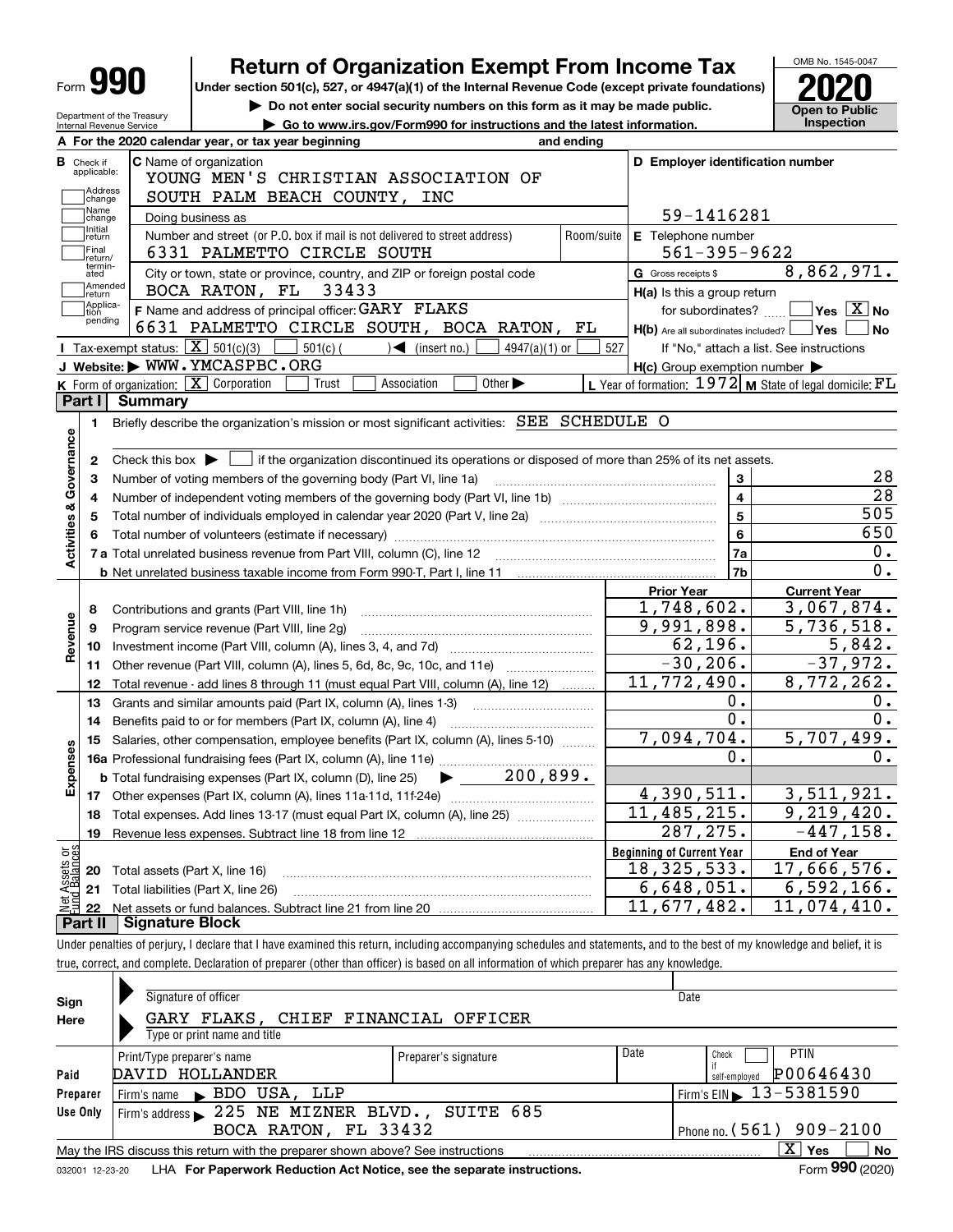|              | SOUTH PALM BEACH COUNTY, INC<br>Form 990 (2020)                                                                                                                 |               | 59-1416281                             | Page 2                  |
|--------------|-----------------------------------------------------------------------------------------------------------------------------------------------------------------|---------------|----------------------------------------|-------------------------|
|              | Part III   Statement of Program Service Accomplishments                                                                                                         |               |                                        |                         |
|              |                                                                                                                                                                 |               |                                        | $\overline{\mathbf{x}}$ |
| 1            | Briefly describe the organization's mission:                                                                                                                    |               |                                        |                         |
|              | THE MISSION OF THE Y IS TO PUT CHRISTIAN PRINCIPLES INTO PRACTICE                                                                                               |               |                                        |                         |
|              | THROUGH PROGRAMS THAT BUILD HEALTHY SPIRIT, MIND AND BODY FOR ALL.                                                                                              |               |                                        |                         |
|              |                                                                                                                                                                 |               |                                        |                         |
|              |                                                                                                                                                                 |               |                                        |                         |
| $\mathbf{2}$ | Did the organization undertake any significant program services during the year which were not listed on the                                                    |               | $\sqrt{}$ Yes $\sqrt{}$ X $\sqrt{}$ No |                         |
|              | prior Form 990 or 990-EZ?                                                                                                                                       |               |                                        |                         |
|              | If "Yes," describe these new services on Schedule O.                                                                                                            |               | $\sqrt{}$ Yes $\sqrt{}$ X $\sqrt{}$ No |                         |
| 3            | Did the organization cease conducting, or make significant changes in how it conducts, any program services?<br>If "Yes," describe these changes on Schedule O. |               |                                        |                         |
| 4            | Describe the organization's program service accomplishments for each of its three largest program services, as measured by expenses.                            |               |                                        |                         |
|              | Section 501(c)(3) and 501(c)(4) organizations are required to report the amount of grants and allocations to others, the total expenses, and                    |               |                                        |                         |
|              | revenue, if any, for each program service reported.                                                                                                             |               |                                        |                         |
| 4a           | (Code:                                                                                                                                                          |               |                                        |                         |
|              | SEE SCHEDULE O                                                                                                                                                  |               |                                        |                         |
|              |                                                                                                                                                                 |               |                                        |                         |
|              |                                                                                                                                                                 |               |                                        |                         |
|              |                                                                                                                                                                 |               |                                        |                         |
|              |                                                                                                                                                                 |               |                                        |                         |
|              |                                                                                                                                                                 |               |                                        |                         |
|              |                                                                                                                                                                 |               |                                        |                         |
|              |                                                                                                                                                                 |               |                                        |                         |
|              |                                                                                                                                                                 |               |                                        |                         |
|              |                                                                                                                                                                 |               |                                        |                         |
|              |                                                                                                                                                                 |               |                                        |                         |
|              |                                                                                                                                                                 |               |                                        |                         |
| 4b           | ) (Expenses \$<br>(Code:                                                                                                                                        |               |                                        |                         |
|              | SEE SCHEDULE O                                                                                                                                                  |               |                                        |                         |
|              |                                                                                                                                                                 |               |                                        |                         |
|              |                                                                                                                                                                 |               |                                        |                         |
|              |                                                                                                                                                                 |               |                                        |                         |
|              |                                                                                                                                                                 |               |                                        |                         |
|              |                                                                                                                                                                 |               |                                        |                         |
|              |                                                                                                                                                                 |               |                                        |                         |
|              |                                                                                                                                                                 |               |                                        |                         |
|              |                                                                                                                                                                 |               |                                        |                         |
|              |                                                                                                                                                                 |               |                                        |                         |
|              |                                                                                                                                                                 |               |                                        |                         |
|              |                                                                                                                                                                 |               |                                        |                         |
|              |                                                                                                                                                                 |               |                                        |                         |
| 4с           | 852,009. including grants of \$<br>) (Expenses \$<br>(Code:                                                                                                     | ) (Revenue \$ | 565,441.                               |                         |
|              | SEE SCHEDULE O                                                                                                                                                  |               |                                        |                         |
|              |                                                                                                                                                                 |               |                                        |                         |
|              |                                                                                                                                                                 |               |                                        |                         |
|              |                                                                                                                                                                 |               |                                        |                         |
|              |                                                                                                                                                                 |               |                                        |                         |
|              |                                                                                                                                                                 |               |                                        |                         |
|              |                                                                                                                                                                 |               |                                        |                         |
|              |                                                                                                                                                                 |               |                                        |                         |
|              |                                                                                                                                                                 |               |                                        |                         |
|              |                                                                                                                                                                 |               |                                        |                         |
|              |                                                                                                                                                                 |               |                                        |                         |
|              |                                                                                                                                                                 |               |                                        |                         |
| 4d           | Other program services (Describe on Schedule O.)                                                                                                                |               |                                        |                         |
|              | 1,847,976. including grants of \$<br>(Expenses \$<br>Revenue \$                                                                                                 | 1, 267, 068.  |                                        |                         |
|              | 8,028,330.<br>4e Total program service expenses                                                                                                                 |               |                                        |                         |
|              |                                                                                                                                                                 |               | Form 990 (2020)                        |                         |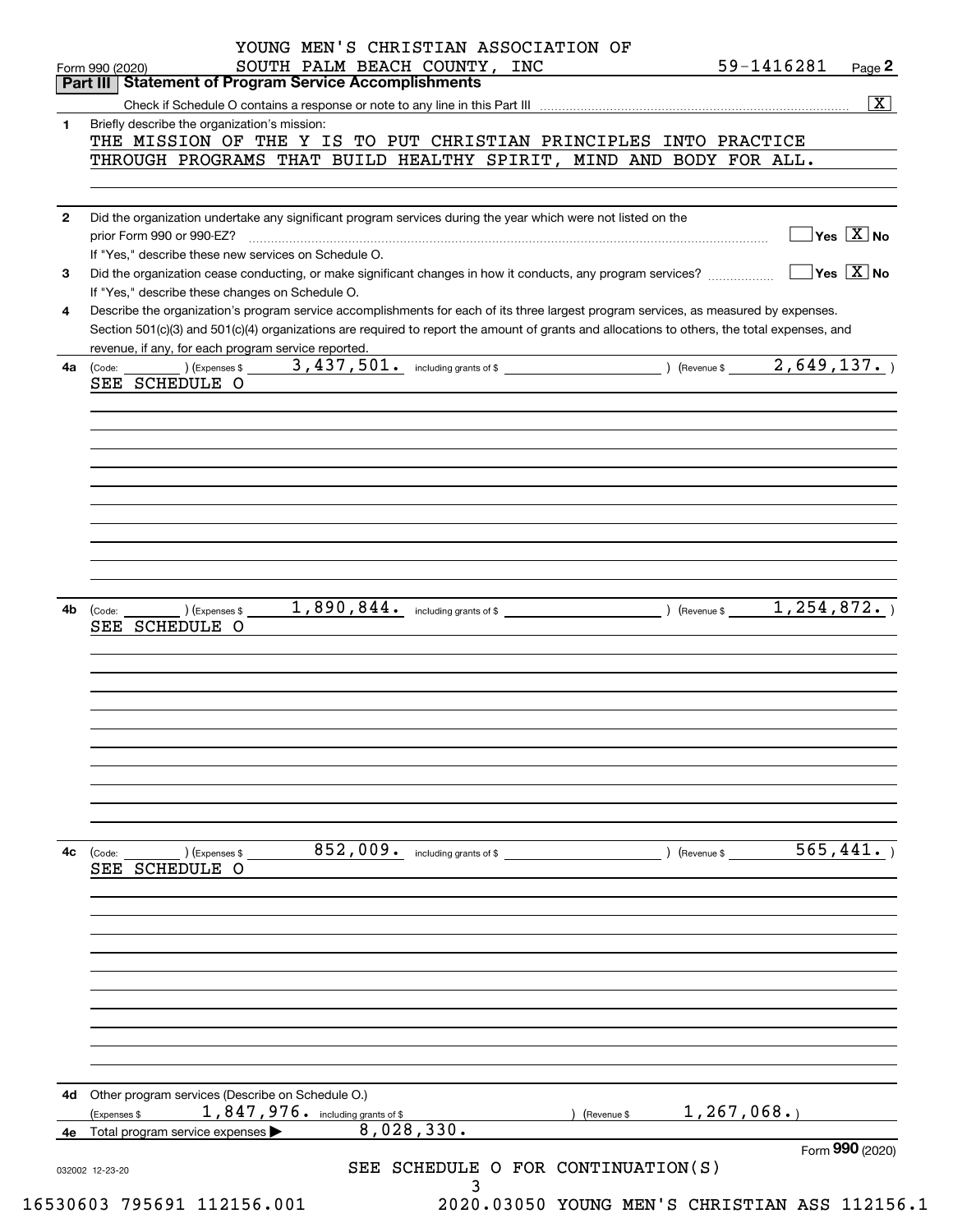|     |                                                                                                                                  |                 | Yes | No              |
|-----|----------------------------------------------------------------------------------------------------------------------------------|-----------------|-----|-----------------|
| 1   | Is the organization described in section 501(c)(3) or 4947(a)(1) (other than a private foundation)?                              |                 |     |                 |
|     |                                                                                                                                  | 1.              | X   |                 |
| 2   |                                                                                                                                  | $\overline{2}$  |     | X               |
| 3   | Did the organization engage in direct or indirect political campaign activities on behalf of or in opposition to candidates for  |                 |     |                 |
|     |                                                                                                                                  | 3               |     | x               |
| 4   | Section 501(c)(3) organizations. Did the organization engage in lobbying activities, or have a section 501(h) election in effect |                 |     |                 |
|     |                                                                                                                                  | 4               |     | x               |
| 5   | Is the organization a section 501(c)(4), 501(c)(5), or 501(c)(6) organization that receives membership dues, assessments, or     |                 |     |                 |
|     |                                                                                                                                  | 5               |     | X               |
| 6   | Did the organization maintain any donor advised funds or any similar funds or accounts for which donors have the right to        |                 |     |                 |
|     | provide advice on the distribution or investment of amounts in such funds or accounts? If "Yes," complete Schedule D, Part I     | 6               |     | X               |
| 7   | Did the organization receive or hold a conservation easement, including easements to preserve open space,                        |                 |     |                 |
|     |                                                                                                                                  | $\overline{7}$  |     | x               |
| 8   | Did the organization maintain collections of works of art, historical treasures, or other similar assets? If "Yes," complete     |                 |     |                 |
|     |                                                                                                                                  | 8               |     | x               |
| 9   | Did the organization report an amount in Part X, line 21, for escrow or custodial account liability, serve as a custodian for    |                 |     |                 |
|     | amounts not listed in Part X; or provide credit counseling, debt management, credit repair, or debt negotiation services?        |                 |     |                 |
|     |                                                                                                                                  | 9               |     | x               |
| 10  | Did the organization, directly or through a related organization, hold assets in donor-restricted endowments                     |                 |     |                 |
|     |                                                                                                                                  | 10              | X   |                 |
| 11  | If the organization's answer to any of the following questions is "Yes," then complete Schedule D, Parts VI, VII, VIII, IX, or X |                 |     |                 |
|     | as applicable.                                                                                                                   |                 |     |                 |
|     | a Did the organization report an amount for land, buildings, and equipment in Part X, line 10? If "Yes," complete Schedule D,    |                 |     |                 |
|     |                                                                                                                                  | 11a             | X   |                 |
| b   | Did the organization report an amount for investments - other securities in Part X, line 12, that is 5% or more of its total     |                 |     |                 |
|     |                                                                                                                                  | 11 <sub>b</sub> |     | x               |
|     | c Did the organization report an amount for investments - program related in Part X, line 13, that is 5% or more of its total    |                 |     | x               |
|     |                                                                                                                                  | 11c             |     |                 |
|     | d Did the organization report an amount for other assets in Part X, line 15, that is 5% or more of its total assets reported in  | 11d             |     | x               |
|     | e Did the organization report an amount for other liabilities in Part X, line 25? If "Yes," complete Schedule D, Part X          | 11e             | X   |                 |
| f   | Did the organization's separate or consolidated financial statements for the tax year include a footnote that addresses          |                 |     |                 |
|     | the organization's liability for uncertain tax positions under FIN 48 (ASC 740)? If "Yes," complete Schedule D, Part X           | 11f             | X   |                 |
|     | 12a Did the organization obtain separate, independent audited financial statements for the tax year? If "Yes," complete          |                 |     |                 |
|     |                                                                                                                                  | 12a             |     | x               |
|     | <b>b</b> Was the organization included in consolidated, independent audited financial statements for the tax year?               |                 |     |                 |
|     | If "Yes," and if the organization answered "No" to line 12a, then completing Schedule D, Parts XI and XII is optional            | 12D             | A   |                 |
| 13  | Is the organization a school described in section $170(b)(1)(A)(ii)?$ If "Yes," complete Schedule E                              | 13              |     | X               |
| 14a | Did the organization maintain an office, employees, or agents outside of the United States?                                      | 14a             |     | X               |
| b   | Did the organization have aggregate revenues or expenses of more than \$10,000 from grantmaking, fundraising, business,          |                 |     |                 |
|     | investment, and program service activities outside the United States, or aggregate foreign investments valued at \$100,000       |                 |     |                 |
|     |                                                                                                                                  | 14b             |     | x               |
| 15  | Did the organization report on Part IX, column (A), line 3, more than \$5,000 of grants or other assistance to or for any        |                 |     |                 |
|     |                                                                                                                                  | 15              |     | x               |
| 16  | Did the organization report on Part IX, column (A), line 3, more than \$5,000 of aggregate grants or other assistance to         |                 |     |                 |
|     |                                                                                                                                  | 16              |     | x               |
| 17  | Did the organization report a total of more than \$15,000 of expenses for professional fundraising services on Part IX,          |                 |     |                 |
|     |                                                                                                                                  | 17              |     | x               |
| 18  | Did the organization report more than \$15,000 total of fundraising event gross income and contributions on Part VIII, lines     |                 |     |                 |
|     |                                                                                                                                  | 18              | х   |                 |
| 19  | Did the organization report more than \$15,000 of gross income from gaming activities on Part VIII, line 9a? If "Yes."           |                 |     |                 |
|     |                                                                                                                                  | 19              |     | x               |
|     |                                                                                                                                  | <b>20a</b>      |     | $\mathbf X$     |
| b   | If "Yes" to line 20a, did the organization attach a copy of its audited financial statements to this return?                     | 20 <sub>b</sub> |     |                 |
| 21  | Did the organization report more than \$5,000 of grants or other assistance to any domestic organization or                      |                 |     |                 |
|     |                                                                                                                                  | 21              |     | х               |
|     | 032003 12-23-20                                                                                                                  |                 |     | Form 990 (2020) |

4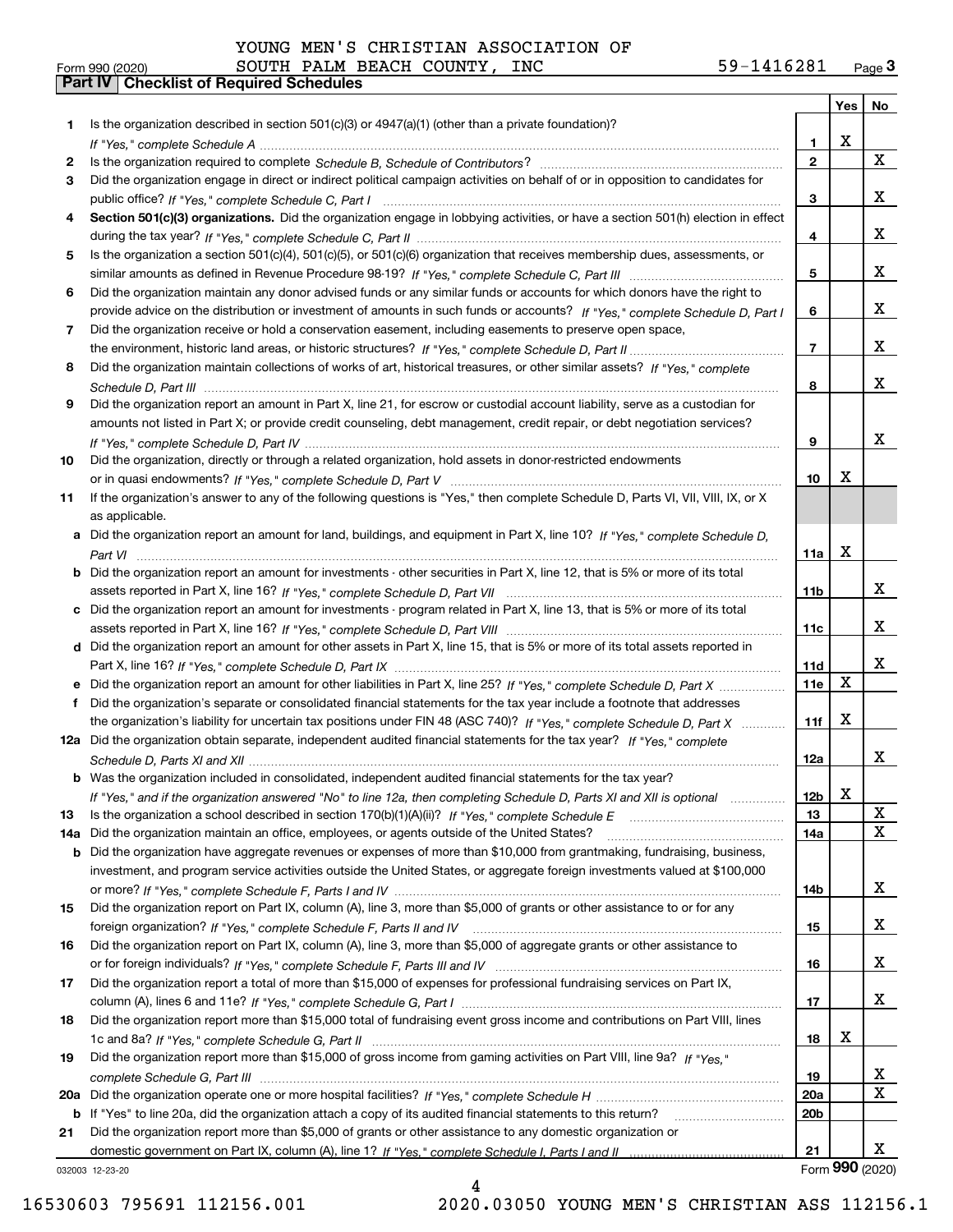*(continued)*

| Form 990 (2020) |                                                            |  | SOUTH PALM BEACH COUNTY, | INC | 59-1416281 | Page $\mathsf 4$ |
|-----------------|------------------------------------------------------------|--|--------------------------|-----|------------|------------------|
|                 | <b>Part IV Checklist of Required Schedules</b> (continued) |  |                          |     |            |                  |

|               |                                                                                                                              |            | Yes | No                      |
|---------------|------------------------------------------------------------------------------------------------------------------------------|------------|-----|-------------------------|
| 22            | Did the organization report more than \$5,000 of grants or other assistance to or for domestic individuals on                |            |     |                         |
|               |                                                                                                                              | 22         |     | x                       |
| 23            | Did the organization answer "Yes" to Part VII, Section A, line 3, 4, or 5 about compensation of the organization's current   |            |     |                         |
|               | and former officers, directors, trustees, key employees, and highest compensated employees? If "Yes," complete               |            |     |                         |
|               |                                                                                                                              | 23         | х   |                         |
|               | 24a Did the organization have a tax-exempt bond issue with an outstanding principal amount of more than \$100,000 as of the  |            |     |                         |
|               | last day of the year, that was issued after December 31, 2002? If "Yes," answer lines 24b through 24d and complete           |            |     |                         |
|               |                                                                                                                              | 24a        | x   |                         |
|               | <b>b</b> Did the organization invest any proceeds of tax-exempt bonds beyond a temporary period exception?                   | 24b        |     | X                       |
|               | c Did the organization maintain an escrow account other than a refunding escrow at any time during the year to defease       |            |     |                         |
|               |                                                                                                                              | 24c        |     | x                       |
|               |                                                                                                                              | 24d        |     | $\overline{\mathbf{x}}$ |
|               | 25a Section 501(c)(3), 501(c)(4), and 501(c)(29) organizations. Did the organization engage in an excess benefit             |            |     |                         |
|               |                                                                                                                              | 25a        |     | x                       |
|               | b Is the organization aware that it engaged in an excess benefit transaction with a disqualified person in a prior year, and |            |     |                         |
|               | that the transaction has not been reported on any of the organization's prior Forms 990 or 990-EZ? If "Yes," complete        |            |     |                         |
|               | Schedule L. Part I                                                                                                           | 25b        |     | x                       |
| 26            | Did the organization report any amount on Part X, line 5 or 22, for receivables from or payables to any current              |            |     |                         |
|               | or former officer, director, trustee, key employee, creator or founder, substantial contributor, or 35%                      |            |     |                         |
|               |                                                                                                                              | 26         |     | x                       |
| 27            | Did the organization provide a grant or other assistance to any current or former officer, director, trustee, key employee,  |            |     |                         |
|               | creator or founder, substantial contributor or employee thereof, a grant selection committee member, or to a 35% controlled  |            |     |                         |
|               | entity (including an employee thereof) or family member of any of these persons? If "Yes," complete Schedule L, Part III     | 27         |     | х                       |
| 28            | Was the organization a party to a business transaction with one of the following parties (see Schedule L, Part IV            |            |     |                         |
|               | instructions, for applicable filing thresholds, conditions, and exceptions):                                                 |            |     |                         |
|               | a A current or former officer, director, trustee, key employee, creator or founder, or substantial contributor? If           |            |     |                         |
|               |                                                                                                                              | 28a        |     | x                       |
|               |                                                                                                                              | 28b        |     | $\mathbf x$             |
|               | c A 35% controlled entity of one or more individuals and/or organizations described in lines 28a or 28b? If                  |            |     |                         |
|               |                                                                                                                              | 28c        |     | x                       |
| 29            |                                                                                                                              | 29         |     | $\mathbf X$             |
| 30            | Did the organization receive contributions of art, historical treasures, or other similar assets, or qualified conservation  |            |     |                         |
|               |                                                                                                                              | 30         |     | x                       |
| 31            | Did the organization liquidate, terminate, or dissolve and cease operations? If "Yes," complete Schedule N, Part I           | 31         |     | $\mathbf X$             |
| 32            | Did the organization sell, exchange, dispose of, or transfer more than 25% of its net assets? If "Yes," complete             |            |     |                         |
|               |                                                                                                                              | 32         |     | х                       |
| 33            | Did the organization own 100% of an entity disregarded as separate from the organization under Regulations                   |            |     |                         |
|               |                                                                                                                              | 33         |     | X                       |
| 34            | Was the organization related to any tax-exempt or taxable entity? If "Yes," complete Schedule R, Part II, III, or IV, and    |            |     |                         |
|               |                                                                                                                              | 34         | х   |                         |
|               | 35a Did the organization have a controlled entity within the meaning of section 512(b)(13)?                                  | <b>35a</b> | X   |                         |
|               | b If "Yes" to line 35a, did the organization receive any payment from or engage in any transaction with a controlled entity  |            |     |                         |
|               |                                                                                                                              | 35b        |     | x                       |
| 36            | Section 501(c)(3) organizations. Did the organization make any transfers to an exempt non-charitable related organization?   |            |     |                         |
|               |                                                                                                                              | 36         |     | x                       |
| 37            | Did the organization conduct more than 5% of its activities through an entity that is not a related organization             |            |     |                         |
|               | and that is treated as a partnership for federal income tax purposes? If "Yes," complete Schedule R, Part VI                 | 37         |     | X                       |
| 38            | Did the organization complete Schedule O and provide explanations in Schedule O for Part VI, lines 11b and 19?               |            |     |                         |
| <b>Part V</b> | Note: All Form 990 filers are required to complete Schedule O                                                                | 38         | х   |                         |
|               | <b>Statements Regarding Other IRS Filings and Tax Compliance</b>                                                             |            |     |                         |
|               | Check if Schedule O contains a response or note to any line in this Part V                                                   |            |     |                         |
|               |                                                                                                                              |            | Yes | No                      |
|               | 29<br>1a Enter the number reported in Box 3 of Form 1096. Enter -0- if not applicable<br>1a                                  |            |     |                         |
|               | 0<br><b>b</b> Enter the number of Forms W-2G included in line 1a. Enter -0- if not applicable <i>manumumumum</i><br>1b       |            |     |                         |
|               | c Did the organization comply with backup withholding rules for reportable payments to vendors and reportable gaming         |            |     |                         |
|               | (gambling) winnings to prize winners?                                                                                        | 1c         | х   |                         |
|               | 032004 12-23-20                                                                                                              |            |     | Form 990 (2020)         |
|               | 5                                                                                                                            |            |     |                         |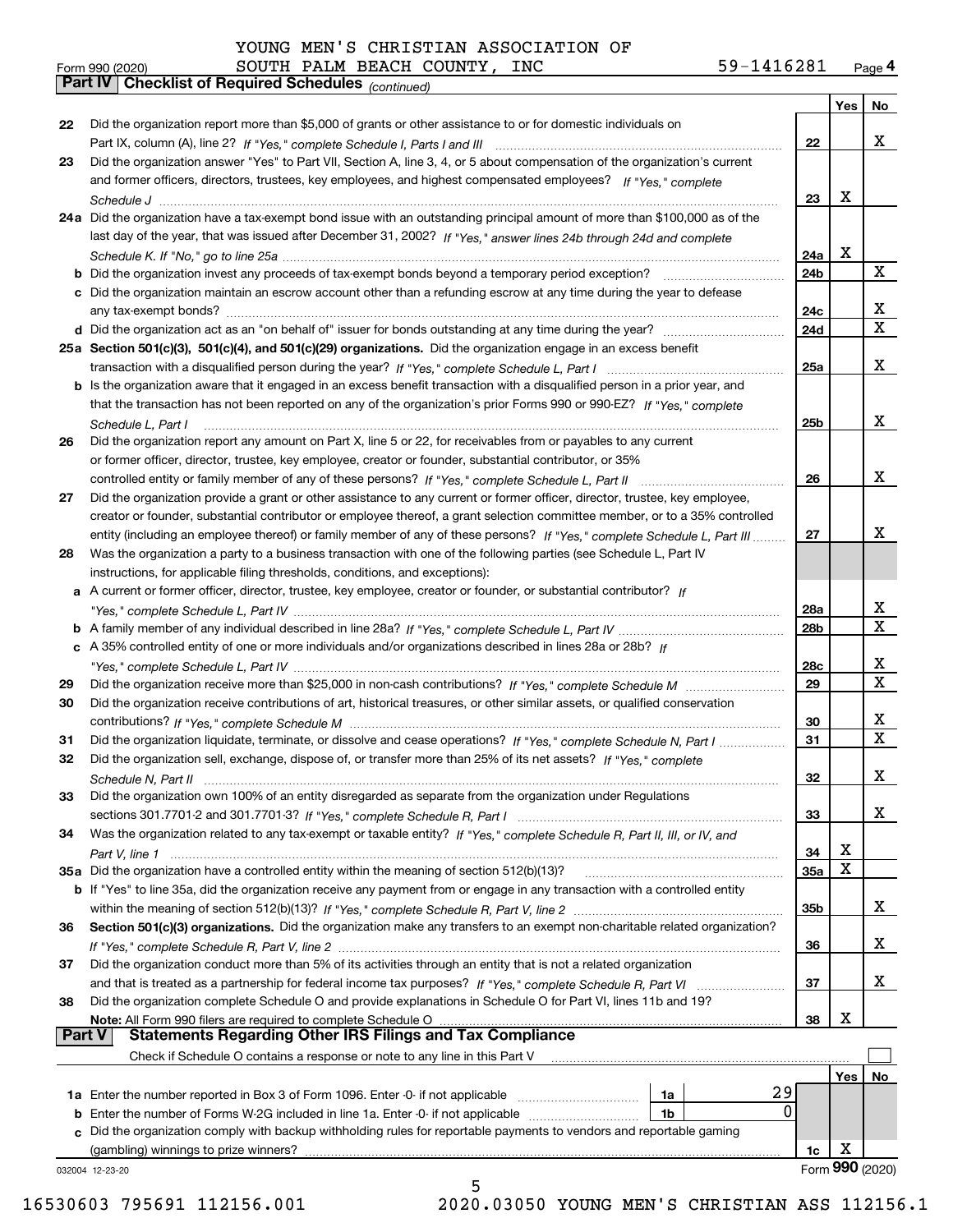| YOUNG MEN'S CHRISTIAN ASSOCIATION OF |  |  |  |  |  |
|--------------------------------------|--|--|--|--|--|
|--------------------------------------|--|--|--|--|--|

|     | SOUTH PALM BEACH COUNTY, INC<br>Form 990 (2020)                                                                                                 | 59-1416281 |     | Page $5$ |  |  |  |
|-----|-------------------------------------------------------------------------------------------------------------------------------------------------|------------|-----|----------|--|--|--|
|     | Part V<br>Statements Regarding Other IRS Filings and Tax Compliance (continued)                                                                 |            |     |          |  |  |  |
|     |                                                                                                                                                 |            | Yes | No       |  |  |  |
|     | 2a Enter the number of employees reported on Form W-3, Transmittal of Wage and Tax Statements,                                                  |            |     |          |  |  |  |
|     | filed for the calendar year ending with or within the year covered by this return<br>2a                                                         | 505        |     |          |  |  |  |
|     |                                                                                                                                                 | 2b         | х   |          |  |  |  |
|     |                                                                                                                                                 |            |     |          |  |  |  |
|     | 3a Did the organization have unrelated business gross income of \$1,000 or more during the year?                                                | 3a         |     | х        |  |  |  |
|     |                                                                                                                                                 | 3b         |     |          |  |  |  |
|     | 4a At any time during the calendar year, did the organization have an interest in, or a signature or other authority over, a                    |            |     |          |  |  |  |
|     |                                                                                                                                                 | 4a         |     | х        |  |  |  |
|     | <b>b</b> If "Yes," enter the name of the foreign country $\triangleright$                                                                       |            |     |          |  |  |  |
|     | See instructions for filing requirements for FinCEN Form 114, Report of Foreign Bank and Financial Accounts (FBAR).                             |            |     |          |  |  |  |
| 5a  | Was the organization a party to a prohibited tax shelter transaction at any time during the tax year?                                           | 5а         |     | х        |  |  |  |
| b   |                                                                                                                                                 |            |     |          |  |  |  |
| с   |                                                                                                                                                 | 5c         |     |          |  |  |  |
|     | 6a Does the organization have annual gross receipts that are normally greater than \$100,000, and did the organization solicit                  |            |     |          |  |  |  |
|     | any contributions that were not tax deductible as charitable contributions? [[[[[[[[[[[[[[[[[[[[[[[]]]]]]]]]]]                                  | 6a         |     | х        |  |  |  |
|     | <b>b</b> If "Yes," did the organization include with every solicitation an express statement that such contributions or gifts                   |            |     |          |  |  |  |
|     |                                                                                                                                                 | 6b         |     |          |  |  |  |
| 7   | Organizations that may receive deductible contributions under section 170(c).                                                                   |            |     |          |  |  |  |
| а   | Did the organization receive a payment in excess of \$75 made partly as a contribution and partly for goods and services provided to the payor? | 7a         | х   |          |  |  |  |
| b   | If "Yes," did the organization notify the donor of the value of the goods or services provided?                                                 | 7b         | X   |          |  |  |  |
| с   | Did the organization sell, exchange, or otherwise dispose of tangible personal property for which it was required                               |            |     |          |  |  |  |
|     |                                                                                                                                                 | 7c         |     | х        |  |  |  |
| d   | 7d                                                                                                                                              |            |     |          |  |  |  |
| е   |                                                                                                                                                 | 7e         |     |          |  |  |  |
| f   | Did the organization, during the year, pay premiums, directly or indirectly, on a personal benefit contract?                                    | 7f         |     |          |  |  |  |
| g   | If the organization received a contribution of qualified intellectual property, did the organization file Form 8899 as required?                | 7g         |     |          |  |  |  |
| h   | If the organization received a contribution of cars, boats, airplanes, or other vehicles, did the organization file a Form 1098-C?              | 7h         |     |          |  |  |  |
| 8   | Sponsoring organizations maintaining donor advised funds. Did a donor advised fund maintained by the                                            |            |     |          |  |  |  |
|     | sponsoring organization have excess business holdings at any time during the year?                                                              | 8          |     |          |  |  |  |
| 9   | Sponsoring organizations maintaining donor advised funds.                                                                                       |            |     |          |  |  |  |
| а   | Did the sponsoring organization make any taxable distributions under section 4966?                                                              | 9а         |     |          |  |  |  |
| b   | Did the sponsoring organization make a distribution to a donor, donor advisor, or related person?                                               | 9b         |     |          |  |  |  |
| 10  | Section 501(c)(7) organizations. Enter:                                                                                                         |            |     |          |  |  |  |
|     | 10a                                                                                                                                             |            |     |          |  |  |  |
|     | 10b <br>Gross receipts, included on Form 990, Part VIII, line 12, for public use of club facilities                                             |            |     |          |  |  |  |
| 11  | Section 501(c)(12) organizations. Enter:                                                                                                        |            |     |          |  |  |  |
| а   | 11a                                                                                                                                             |            |     |          |  |  |  |
| b   | Gross income from other sources (Do not net amounts due or paid to other sources against                                                        |            |     |          |  |  |  |
|     | 11b                                                                                                                                             |            |     |          |  |  |  |
|     | 12a Section 4947(a)(1) non-exempt charitable trusts. Is the organization filing Form 990 in lieu of Form 1041?                                  | 12a        |     |          |  |  |  |
|     | 12b<br><b>b</b> If "Yes," enter the amount of tax-exempt interest received or accrued during the year                                           |            |     |          |  |  |  |
| 13  | Section 501(c)(29) qualified nonprofit health insurance issuers.                                                                                |            |     |          |  |  |  |
| а   | Is the organization licensed to issue qualified health plans in more than one state?                                                            | 13a        |     |          |  |  |  |
|     | Note: See the instructions for additional information the organization must report on Schedule O.                                               |            |     |          |  |  |  |
| b   | Enter the amount of reserves the organization is required to maintain by the states in which the                                                |            |     |          |  |  |  |
|     | 13 <sub>b</sub>                                                                                                                                 |            |     |          |  |  |  |
| c   | 13 <sub>c</sub>                                                                                                                                 |            |     |          |  |  |  |
| 14a | Did the organization receive any payments for indoor tanning services during the tax year?                                                      | 14a        |     | х        |  |  |  |
|     | <b>b</b> If "Yes," has it filed a Form 720 to report these payments? If "No," provide an explanation on Schedule O                              | 14b        |     |          |  |  |  |
| 15  | Is the organization subject to the section 4960 tax on payment(s) of more than \$1,000,000 in remuneration or                                   |            |     |          |  |  |  |
|     |                                                                                                                                                 | 15         |     | х        |  |  |  |
|     | If "Yes," see instructions and file Form 4720, Schedule N.                                                                                      |            |     |          |  |  |  |
| 16  | Is the organization an educational institution subject to the section 4968 excise tax on net investment income?                                 | 16         |     | х        |  |  |  |
|     | If "Yes," complete Form 4720, Schedule O.                                                                                                       |            |     |          |  |  |  |

Form (2020) **990**

032005 12-23-20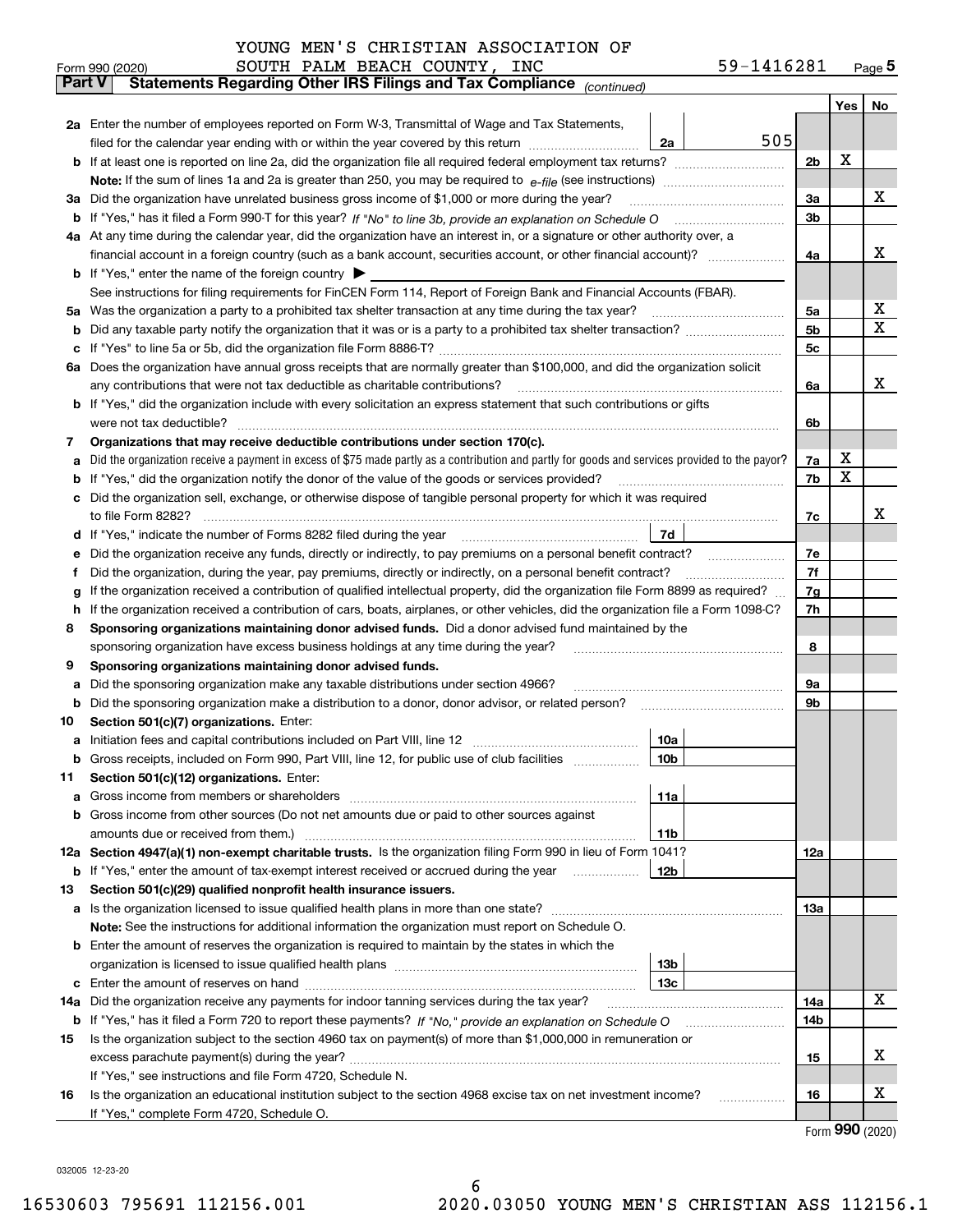|    | SOUTH PALM BEACH COUNTY, INC<br>Form 990 (2020)                                                                                                                                                                                         |    | 59-1416281 |                 |                         | $Page$ 6                |
|----|-----------------------------------------------------------------------------------------------------------------------------------------------------------------------------------------------------------------------------------------|----|------------|-----------------|-------------------------|-------------------------|
|    | Part VI<br>Governance, Management, and Disclosure For each "Yes" response to lines 2 through 7b below, and for a "No" response                                                                                                          |    |            |                 |                         |                         |
|    | to line 8a, 8b, or 10b below, describe the circumstances, processes, or changes on Schedule O. See instructions.                                                                                                                        |    |            |                 |                         |                         |
|    | Check if Schedule O contains a response or note to any line in this Part VI                                                                                                                                                             |    |            |                 |                         | $\overline{\mathbf{x}}$ |
|    | <b>Section A. Governing Body and Management</b>                                                                                                                                                                                         |    |            |                 |                         |                         |
|    |                                                                                                                                                                                                                                         |    |            |                 | Yes                     | No                      |
|    | <b>1a</b> Enter the number of voting members of the governing body at the end of the tax year                                                                                                                                           | 1a | 28         |                 |                         |                         |
|    | If there are material differences in voting rights among members of the governing body, or if the governing                                                                                                                             |    |            |                 |                         |                         |
|    | body delegated broad authority to an executive committee or similar committee, explain on Schedule O.                                                                                                                                   |    |            |                 |                         |                         |
|    | Enter the number of voting members included on line 1a, above, who are independent                                                                                                                                                      | 1b | 28         |                 |                         |                         |
| 2  | Did any officer, director, trustee, or key employee have a family relationship or a business relationship with any other                                                                                                                |    |            |                 |                         |                         |
|    | officer, director, trustee, or key employee?                                                                                                                                                                                            |    |            | 2               |                         | х                       |
| 3  | Did the organization delegate control over management duties customarily performed by or under the direct supervision                                                                                                                   |    |            |                 |                         |                         |
|    | of officers, directors, trustees, or key employees to a management company or other person?                                                                                                                                             |    |            | 3               |                         | х                       |
| 4  | Did the organization make any significant changes to its governing documents since the prior Form 990 was filed?                                                                                                                        |    |            | 4               |                         | X                       |
| 5  |                                                                                                                                                                                                                                         |    |            | 5               |                         | X                       |
| 6  | Did the organization have members or stockholders?                                                                                                                                                                                      |    |            | 6               |                         | X                       |
| 7a | Did the organization have members, stockholders, or other persons who had the power to elect or appoint one or                                                                                                                          |    |            |                 |                         |                         |
|    | more members of the governing body?                                                                                                                                                                                                     |    |            | 7a              |                         | х                       |
|    | <b>b</b> Are any governance decisions of the organization reserved to (or subject to approval by) members, stockholders, or                                                                                                             |    |            |                 |                         |                         |
|    | persons other than the governing body?                                                                                                                                                                                                  |    |            | 7b              |                         | х                       |
| 8  | Did the organization contemporaneously document the meetings held or written actions undertaken during the year by the following:                                                                                                       |    |            |                 |                         |                         |
| a  |                                                                                                                                                                                                                                         |    |            | 8а              | х                       |                         |
| b  | Each committee with authority to act on behalf of the governing body?                                                                                                                                                                   |    |            | 8b              | X                       |                         |
| 9  | Is there any officer, director, trustee, or key employee listed in Part VII, Section A, who cannot be reached at the                                                                                                                    |    |            |                 |                         |                         |
|    |                                                                                                                                                                                                                                         |    |            | 9               |                         | x                       |
|    | Section B. Policies <sub>(This</sub> Section B requests information about policies not required by the Internal Revenue Code.)                                                                                                          |    |            |                 |                         |                         |
|    |                                                                                                                                                                                                                                         |    |            | 10a             | Yes<br>X                | No                      |
|    | b If "Yes," did the organization have written policies and procedures governing the activities of such chapters, affiliates,                                                                                                            |    | .          |                 |                         |                         |
|    | and branches to ensure their operations are consistent with the organization's exempt purposes?                                                                                                                                         |    |            | 10 <sub>b</sub> | X                       |                         |
|    | 11a Has the organization provided a complete copy of this Form 990 to all members of its governing body before filing the form?                                                                                                         |    |            | 11a             | X                       |                         |
|    | <b>b</b> Describe in Schedule O the process, if any, used by the organization to review this Form 990.                                                                                                                                  |    |            |                 |                         |                         |
|    |                                                                                                                                                                                                                                         |    |            | 12a             | X                       |                         |
|    | <b>b</b> Were officers, directors, or trustees, and key employees required to disclose annually interests that could give rise to conflicts?                                                                                            |    |            | 12 <sub>b</sub> | X                       |                         |
|    | Did the organization regularly and consistently monitor and enforce compliance with the policy? If "Yes." describe                                                                                                                      |    |            |                 |                         |                         |
|    | in Schedule O how this was done manufactured and continuum control of the state of the state of the state of t                                                                                                                          |    |            | 12c             | х                       |                         |
|    |                                                                                                                                                                                                                                         |    |            | 13              | $\overline{\textbf{X}}$ |                         |
| 14 | Did the organization have a written document retention and destruction policy?                                                                                                                                                          |    |            | 14              | X                       |                         |
| 15 | Did the process for determining compensation of the following persons include a review and approval by independent                                                                                                                      |    |            |                 |                         |                         |
|    | persons, comparability data, and contemporaneous substantiation of the deliberation and decision?                                                                                                                                       |    |            |                 |                         |                         |
| a  | The organization's CEO, Executive Director, or top management official manufactured content content of the organization's CEO, Executive Director, or top management official                                                           |    |            | 15a             | х                       |                         |
|    |                                                                                                                                                                                                                                         |    |            | 15 <sub>b</sub> | X                       |                         |
|    | If "Yes" to line 15a or 15b, describe the process in Schedule O (see instructions).                                                                                                                                                     |    |            |                 |                         |                         |
|    | 16a Did the organization invest in, contribute assets to, or participate in a joint venture or similar arrangement with a                                                                                                               |    |            |                 |                         |                         |
|    | taxable entity during the year?                                                                                                                                                                                                         |    |            | 16a             |                         | х                       |
|    | b If "Yes," did the organization follow a written policy or procedure requiring the organization to evaluate its participation                                                                                                          |    |            |                 |                         |                         |
|    | in joint venture arrangements under applicable federal tax law, and take steps to safeguard the organization's                                                                                                                          |    |            |                 |                         |                         |
|    |                                                                                                                                                                                                                                         |    |            | 16b             |                         |                         |
|    | <b>Section C. Disclosure</b>                                                                                                                                                                                                            |    |            |                 |                         |                         |
| 17 | List the states with which a copy of this Form 990 is required to be filed $\blacktriangleright$ $FL$                                                                                                                                   |    |            |                 |                         |                         |
| 18 | Section 6104 requires an organization to make its Forms 1023 (1024 or 1024-A, if applicable), 990, and 990-T (Section 501(c)(3)s only) available<br>for public inspection. Indicate how you made these available. Check all that apply. |    |            |                 |                         |                         |
|    | $X$ Another's website<br>$X$ Upon request<br>Own website<br>Other (explain on Schedule O)                                                                                                                                               |    |            |                 |                         |                         |
| 19 | Describe on Schedule O whether (and if so, how) the organization made its governing documents, conflict of interest policy, and financial                                                                                               |    |            |                 |                         |                         |
|    | statements available to the public during the tax year.                                                                                                                                                                                 |    |            |                 |                         |                         |
| 20 | State the name, address, and telephone number of the person who possesses the organization's books and records                                                                                                                          |    |            |                 |                         |                         |
|    | GARY FLAKS - 561-395-9622                                                                                                                                                                                                               |    |            |                 |                         |                         |
|    | 33433<br>6631 PALMETTO CIRCLE SOUTH, BOCA RATON,<br>FL                                                                                                                                                                                  |    |            |                 |                         |                         |
|    | 032006 12-23-20                                                                                                                                                                                                                         |    |            |                 |                         | Form 990 (2020)         |
|    |                                                                                                                                                                                                                                         |    |            |                 |                         |                         |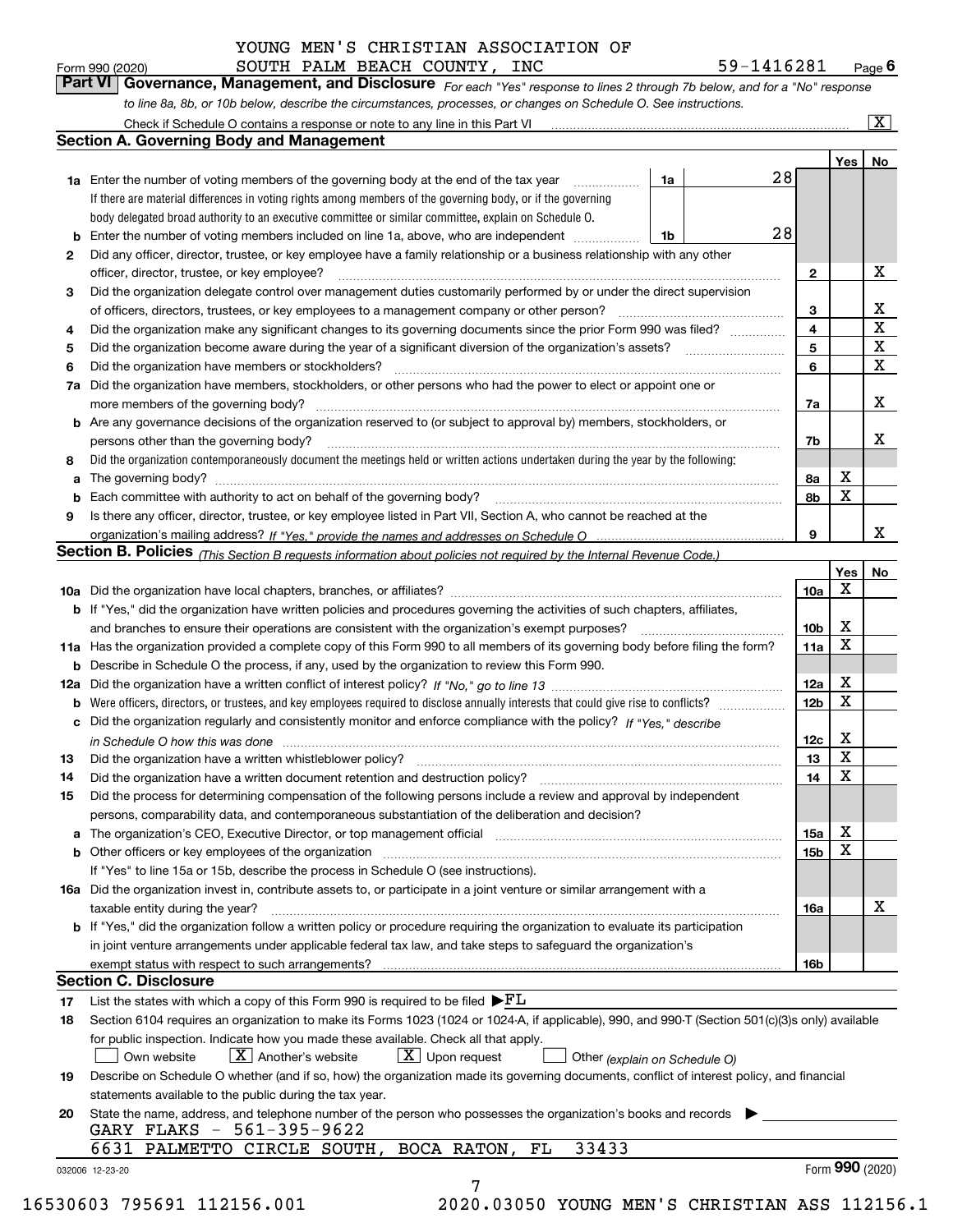|  | YOUNG MEN'S CHRISTIAN ASSOCIATION OF |  |
|--|--------------------------------------|--|
|--|--------------------------------------|--|

 $\mathcal{L}^{\text{max}}$ 

| Form 990 (2020) |                                               |  | SOUTH PALM BEACH COUNTY, INC | 59-1416281                                                                                 | Page 7 |
|-----------------|-----------------------------------------------|--|------------------------------|--------------------------------------------------------------------------------------------|--------|
|                 |                                               |  |                              | Part VII Compensation of Officers, Directors, Trustees, Key Employees, Highest Compensated |        |
|                 | <b>Employees, and Independent Contractors</b> |  |                              |                                                                                            |        |

**s, and Independent Contractors** 

Check if Schedule O contains a response or note to any line in this Part VII

**Section A. Officers, Directors, Trustees, Key Employees, and Highest Compensated Employees**

**1a**  Complete this table for all persons required to be listed. Report compensation for the calendar year ending with or within the organization's tax year. **•** List all of the organization's current officers, directors, trustees (whether individuals or organizations), regardless of amount of compensation.

Enter -0- in columns (D), (E), and (F) if no compensation was paid.

 $\bullet$  List all of the organization's  $\,$ current key employees, if any. See instructions for definition of "key employee."

**•** List the organization's five current highest compensated employees (other than an officer, director, trustee, or key employee) who received reportable compensation (Box 5 of Form W-2 and/or Box 7 of Form 1099-MISC) of more than \$100,000 from the organization and any related organizations.

**•** List all of the organization's former officers, key employees, and highest compensated employees who received more than \$100,000 of reportable compensation from the organization and any related organizations.

**former directors or trustees**  ¥ List all of the organization's that received, in the capacity as a former director or trustee of the organization, more than \$10,000 of reportable compensation from the organization and any related organizations.

See instructions for the order in which to list the persons above.

Check this box if neither the organization nor any related organization compensated any current officer, director, or trustee.  $\mathcal{L}^{\text{max}}$ 

| (A)                           | (C)<br>(B)             |                               |                         |             |              |                                                                  |        | (D)                 | (E)                              | (F)                      |
|-------------------------------|------------------------|-------------------------------|-------------------------|-------------|--------------|------------------------------------------------------------------|--------|---------------------|----------------------------------|--------------------------|
| Name and title                | Average                |                               |                         | Position    |              | (do not check more than one                                      |        | Reportable          | Reportable                       | Estimated                |
|                               | hours per              |                               |                         |             |              | box, unless person is both an<br>officer and a director/trustee) |        | compensation        | compensation                     | amount of                |
|                               | week                   |                               |                         |             |              |                                                                  |        | from                | from related                     | other                    |
|                               | (list any<br>hours for |                               |                         |             |              |                                                                  |        | the<br>organization | organizations<br>(W-2/1099-MISC) | compensation<br>from the |
|                               | related                |                               |                         |             |              |                                                                  |        | (W-2/1099-MISC)     |                                  | organization             |
|                               | organizations          |                               |                         |             |              |                                                                  |        |                     |                                  | and related              |
|                               | below                  | ndividual trustee or director | nstitutional trustee    |             | key employee |                                                                  |        |                     |                                  | organizations            |
|                               | line)                  |                               |                         | Officer     |              | Highest compensated<br>  employee                                | Former |                     |                                  |                          |
| <b>JASON HAGENSICK</b><br>(1) | 50.00                  |                               |                         |             |              |                                                                  |        |                     |                                  |                          |
| PRESIDENT/CEO                 |                        |                               |                         | $\mathbf X$ |              |                                                                  |        | 249,395.            | $\mathbf 0$ .                    | 36,716.                  |
| <b>GARY FLAKS</b><br>(2)      | 50.00                  |                               |                         |             |              |                                                                  |        |                     |                                  |                          |
| VICE PRES./CFO                |                        |                               |                         | $\mathbf X$ |              |                                                                  |        | 188,272.            | $\mathbf 0$ .                    | 30, 272.                 |
| <b>BARRY DAVIS</b><br>(3)     | 50.00                  |                               |                         |             |              |                                                                  |        |                     |                                  |                          |
| EXECUTIVE DIRECTOR            |                        |                               |                         |             |              | X                                                                |        | 119,796.            | $\mathbf{0}$ .                   | 16,057.                  |
| (4)<br>PAUL ADKINS            | 1.00                   |                               |                         |             |              |                                                                  |        |                     |                                  |                          |
| TRUSTEE                       |                        |                               | X                       |             |              |                                                                  |        | 0.                  | 0.                               | 0.                       |
| (5)<br><b>JASON AUBE</b>      | 1.00                   |                               |                         |             |              |                                                                  |        |                     |                                  |                          |
| <b>TRUSTEE</b>                |                        |                               | $\overline{\textbf{X}}$ |             |              |                                                                  |        | 0.                  | $\mathbf 0$ .                    | $0_{.}$                  |
| (6)<br><b>JONATHAN BARBAR</b> | 1.00                   |                               |                         |             |              |                                                                  |        |                     |                                  |                          |
| <b>TRUSTEE</b>                |                        |                               | X                       |             |              |                                                                  |        | 0.                  | 0.                               | $\mathbf 0$ .            |
| PETER BLUM<br>(7)             | 1.00                   |                               |                         |             |              |                                                                  |        |                     |                                  |                          |
| HONORARY TRUSTEE              |                        |                               | $\overline{\textbf{X}}$ |             |              |                                                                  |        | 0.                  | $\mathbf 0$ .                    | $\mathbf 0$ .            |
| <b>JASON COKER</b><br>(8)     | 1.00                   |                               |                         |             |              |                                                                  |        |                     |                                  |                          |
| <b>TRUSTEE</b>                |                        |                               | $\overline{\mathbf{X}}$ |             |              |                                                                  |        | 0.                  | 0.                               | $\mathbf 0$ .            |
| (9)<br>TIMOTHY DEVLIN         | 1.00                   |                               |                         |             |              |                                                                  |        |                     |                                  |                          |
| <b>TRUSTEE</b>                | 1.00                   |                               | $\mathbf X$             |             |              |                                                                  |        | $\mathbf 0$ .       | $\mathbf 0$ .                    | $\mathbf 0$ .            |
| (10) JASON BUSCH              | 1.00                   |                               |                         |             |              |                                                                  |        |                     |                                  |                          |
| <b>TRUSTEE</b>                |                        |                               | X                       |             |              |                                                                  |        | $\mathbf 0$ .       | 0.                               | $0_{.}$                  |
| (11) DAVID DUNSTON            | 1.00                   |                               |                         |             |              |                                                                  |        |                     |                                  |                          |
| <b>TRUSTEE</b>                |                        |                               | $\mathbf X$             |             |              |                                                                  |        | 0.                  | $\mathbf 0$ .                    | $\mathbf 0$ .            |
| (12) LINDA GUNN-PATON         | 1.00                   |                               |                         |             |              |                                                                  |        |                     |                                  |                          |
| <b>TRUSTEE</b>                |                        |                               | $\overline{\textbf{X}}$ |             |              |                                                                  |        | 0.                  | 0.                               | $0_{.}$                  |
| (13) SUSAN HARRIS             | 1.00                   |                               |                         |             |              |                                                                  |        |                     |                                  |                          |
| <b>TRUSTEE</b>                |                        |                               | X                       |             |              |                                                                  |        | 0.                  | $\mathbf 0$ .                    | $0_{.}$                  |
| (14) ROSIE INGUANZO-MARTIN    | 1.00                   |                               |                         |             |              |                                                                  |        |                     |                                  |                          |
| TRUSTEE                       |                        |                               | $\overline{\textbf{X}}$ |             |              |                                                                  |        | 0.                  | 0.                               | $0$ .                    |
| (15) HANK JACKSON             | 1.00                   |                               |                         |             |              |                                                                  |        |                     |                                  |                          |
| <b>TRUSTEE</b>                |                        |                               | $\overline{\mathbf{X}}$ |             |              |                                                                  |        | 0.                  | 0.                               | $\mathbf 0$ .            |
| (16) BETH JOHNSTON            | 1.00                   |                               |                         |             |              |                                                                  |        |                     |                                  |                          |
| TRUSTEE                       |                        |                               | $\overline{\textbf{X}}$ |             |              |                                                                  |        | $0$ .               | $\mathbf 0$ .                    | $0_{.}$                  |
| (17) SCOTT JORDAN             | 1.00                   |                               |                         |             |              |                                                                  |        |                     |                                  |                          |
| TRUSTEE                       |                        |                               | $\overline{\mathbf{X}}$ |             |              |                                                                  |        | 0.                  | 0.                               | $\mathbf 0$ .            |

8

032007 12-23-20

Form (2020) **990**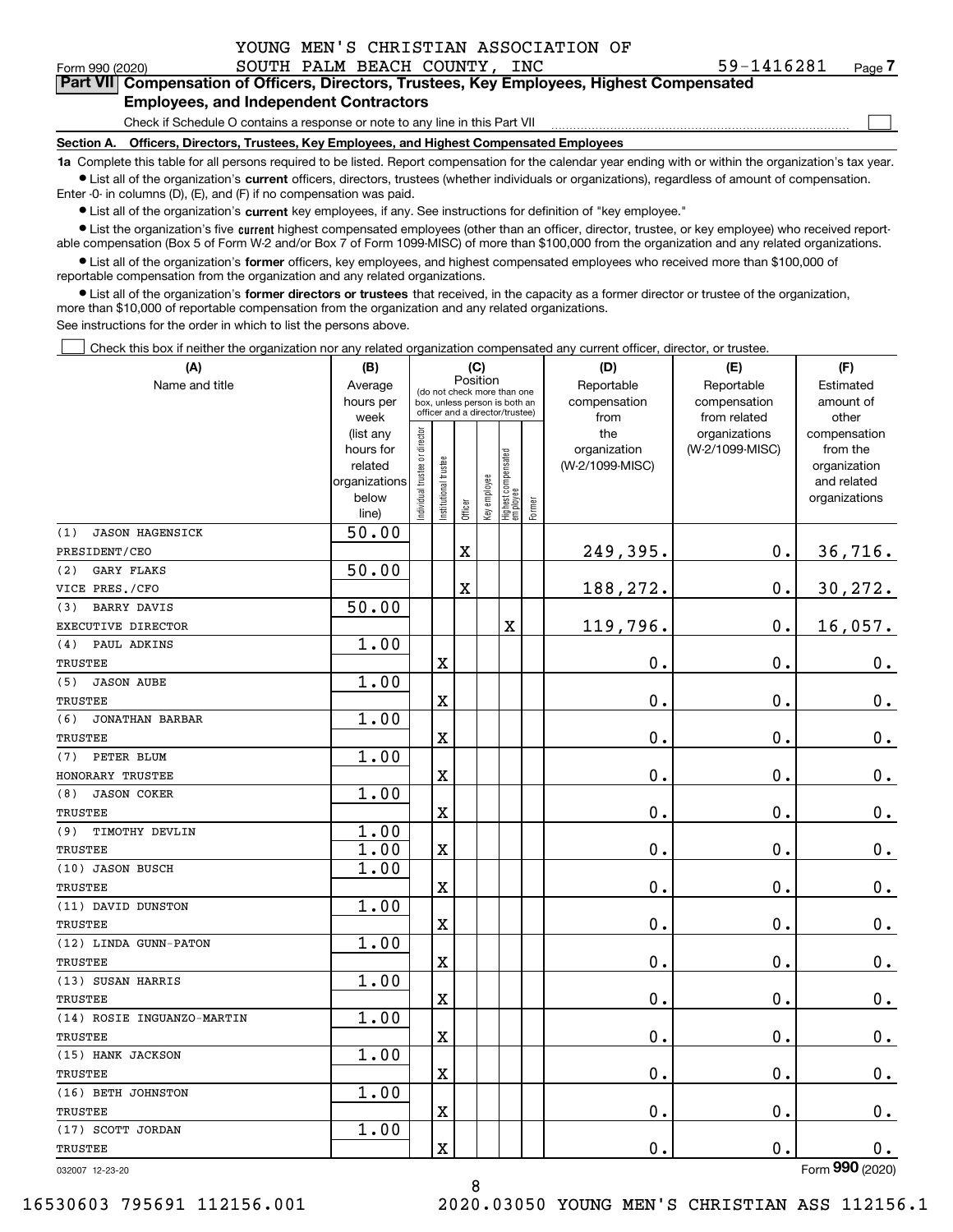**8**59-1416281

| SOUTH PALM BEACH COUNTY, INC<br>Form 990 (2020)                                                                                                                                                                                                                                |                                                                          |                               |                      |          |              |                                                                                                 |                       |                                                                                     | 59-1416281                                                                            |                                      |                                                                                    | Page 8         |
|--------------------------------------------------------------------------------------------------------------------------------------------------------------------------------------------------------------------------------------------------------------------------------|--------------------------------------------------------------------------|-------------------------------|----------------------|----------|--------------|-------------------------------------------------------------------------------------------------|-----------------------|-------------------------------------------------------------------------------------|---------------------------------------------------------------------------------------|--------------------------------------|------------------------------------------------------------------------------------|----------------|
| <b>Part VII</b><br>Section A. Officers, Directors, Trustees, Key Employees, and Highest Compensated Employees (continued)                                                                                                                                                      |                                                                          |                               |                      |          |              |                                                                                                 |                       |                                                                                     |                                                                                       |                                      |                                                                                    |                |
| (A)<br>Name and title                                                                                                                                                                                                                                                          | (B)<br>Average<br>hours per<br>week<br>(list any<br>hours for<br>related | ndividual trustee or director |                      | Position | (C)          | (do not check more than one<br>box, unless person is both an<br>officer and a director/trustee) |                       | (D)<br>Reportable<br>compensation<br>from<br>the<br>organization<br>(W-2/1099-MISC) | (E)<br>Reportable<br>compensation<br>from related<br>organizations<br>(W-2/1099-MISC) |                                      | (F)<br>Estimated<br>amount of<br>other<br>compensation<br>from the<br>organization |                |
|                                                                                                                                                                                                                                                                                | organizations<br>below<br>line)                                          |                               | nstitutional trustee | Officer  | Key employee | Highest compensated<br>employee                                                                 | Former                |                                                                                     |                                                                                       |                                      | and related<br>organizations                                                       |                |
| (18) CONOR LYNCH<br>TRUSTEE                                                                                                                                                                                                                                                    | 1.00                                                                     |                               | X                    |          |              |                                                                                                 |                       | 0.                                                                                  |                                                                                       | 0.                                   |                                                                                    | 0.             |
| (19) TERESA FEDELE<br>TRUSTEE                                                                                                                                                                                                                                                  | $\overline{1.00}$                                                        |                               | X                    |          |              |                                                                                                 |                       | 0.                                                                                  |                                                                                       | 0.                                   |                                                                                    | $0_{.}$        |
| (20) RICHARD MASCOLO<br>TRUSTEE                                                                                                                                                                                                                                                | 1.00                                                                     |                               | X                    |          |              |                                                                                                 |                       | 0.                                                                                  |                                                                                       | 0.                                   |                                                                                    | $0_{.}$        |
| (21) ADAM MARSHALL<br>TRUSTEE                                                                                                                                                                                                                                                  | 1.00                                                                     |                               | X                    |          |              |                                                                                                 |                       | 0.                                                                                  |                                                                                       | 0.                                   |                                                                                    | $0_{.}$        |
| (22) DOUG MOSELY<br>TRUSTEE                                                                                                                                                                                                                                                    | 1.00                                                                     |                               | X                    |          |              |                                                                                                 |                       | 0.                                                                                  |                                                                                       | 0.                                   |                                                                                    | $0_{.}$        |
| (23) JOHN T. MULHALL<br>TRUSTEE                                                                                                                                                                                                                                                | 1.00                                                                     |                               | X                    |          |              |                                                                                                 |                       | 0.                                                                                  |                                                                                       | 0.                                   |                                                                                    | $\mathbf 0$ .  |
| (24) JACKIE REEVES<br>TRUSTEE                                                                                                                                                                                                                                                  | 1.00                                                                     |                               | X                    |          |              |                                                                                                 |                       | 0.                                                                                  |                                                                                       | 0.                                   |                                                                                    | $0$ .          |
| (25) DAN O' BRYON<br>TRUSTEE                                                                                                                                                                                                                                                   | 1.00                                                                     |                               | X                    |          |              |                                                                                                 |                       | 0.                                                                                  |                                                                                       | 0.                                   |                                                                                    | 0.             |
| (26) CHRISTOPHER B. WARREN<br>TRUSTEE                                                                                                                                                                                                                                          | 1.00<br>1.00                                                             |                               | $\mathbf X$          |          |              |                                                                                                 |                       | 0.                                                                                  |                                                                                       | $\mathbf 0$ .                        |                                                                                    | 0.             |
| c Total from continuation sheets to Part VII, Section A [111] [12] Total from continuation sheets to Part VII, Section A                                                                                                                                                       |                                                                          |                               |                      |          |              |                                                                                                 | $\blacktriangleright$ | 557,463.<br>0.                                                                      |                                                                                       | $\overline{\mathfrak{o}}$ .<br>$0$ . | 83,045.                                                                            | $0$ .          |
| Total number of individuals (including but not limited to those listed above) who received more than \$100,000 of reportable<br>$\mathbf{2}$                                                                                                                                   |                                                                          |                               |                      |          |              |                                                                                                 |                       | 557,463.                                                                            |                                                                                       | 0.                                   | 83,045.                                                                            |                |
| compensation from the organization $\blacktriangleright$                                                                                                                                                                                                                       |                                                                          |                               |                      |          |              |                                                                                                 |                       |                                                                                     |                                                                                       |                                      | Yes                                                                                | 3<br><b>No</b> |
| Did the organization list any former officer, director, trustee, key employee, or highest compensated employee on<br>3<br>line 1a? If "Yes," complete Schedule J for such individual manufactured contained and the line 1a? If "Yes," complete Schedule J for such individual |                                                                          |                               |                      |          |              |                                                                                                 |                       |                                                                                     |                                                                                       |                                      | 3                                                                                  | x              |
| For any individual listed on line 1a, is the sum of reportable compensation and other compensation from the organization                                                                                                                                                       |                                                                          |                               |                      |          |              |                                                                                                 |                       |                                                                                     |                                                                                       |                                      | X<br>4                                                                             |                |
| Did any person listed on line 1a receive or accrue compensation from any unrelated organization or individual for services<br>5                                                                                                                                                |                                                                          |                               |                      |          |              |                                                                                                 |                       |                                                                                     |                                                                                       |                                      |                                                                                    | x              |
| rendered to the organization? If "Yes." complete Schedule J for such person<br><b>Section B. Independent Contractors</b>                                                                                                                                                       |                                                                          |                               |                      |          |              |                                                                                                 |                       |                                                                                     |                                                                                       |                                      | 5                                                                                  |                |
| Complete this table for your five highest compensated independent contractors that received more than \$100,000 of compensation from<br>1<br>the organization. Report compensation for the calendar year ending with or within the organization's tax year.                    |                                                                          |                               |                      |          |              |                                                                                                 |                       |                                                                                     |                                                                                       |                                      |                                                                                    |                |
| (A)<br>Name and business address                                                                                                                                                                                                                                               |                                                                          |                               | <b>NONE</b>          |          |              |                                                                                                 |                       | (B)<br>Description of services                                                      |                                                                                       |                                      | (C)<br>Compensation                                                                |                |
|                                                                                                                                                                                                                                                                                |                                                                          |                               |                      |          |              |                                                                                                 |                       |                                                                                     |                                                                                       |                                      |                                                                                    |                |
|                                                                                                                                                                                                                                                                                |                                                                          |                               |                      |          |              |                                                                                                 |                       |                                                                                     |                                                                                       |                                      |                                                                                    |                |
|                                                                                                                                                                                                                                                                                |                                                                          |                               |                      |          |              |                                                                                                 |                       |                                                                                     |                                                                                       |                                      |                                                                                    |                |
|                                                                                                                                                                                                                                                                                |                                                                          |                               |                      |          |              |                                                                                                 |                       |                                                                                     |                                                                                       |                                      |                                                                                    |                |
|                                                                                                                                                                                                                                                                                |                                                                          |                               |                      |          |              |                                                                                                 |                       |                                                                                     |                                                                                       |                                      |                                                                                    |                |
| Total number of independent contractors (including but not limited to those listed above) who received more than<br>2<br>\$100,000 of compensation from the organization                                                                                                       |                                                                          |                               |                      |          |              |                                                                                                 |                       |                                                                                     |                                                                                       |                                      |                                                                                    |                |
| SEE PART VII, SECTION A CONTINUATION SHEETS                                                                                                                                                                                                                                    |                                                                          |                               |                      |          |              |                                                                                                 |                       |                                                                                     |                                                                                       |                                      | Form 990 (2020)                                                                    |                |

032008 12-23-20 SEE PART VII, SECTION A CONTINUATION SHEETS

9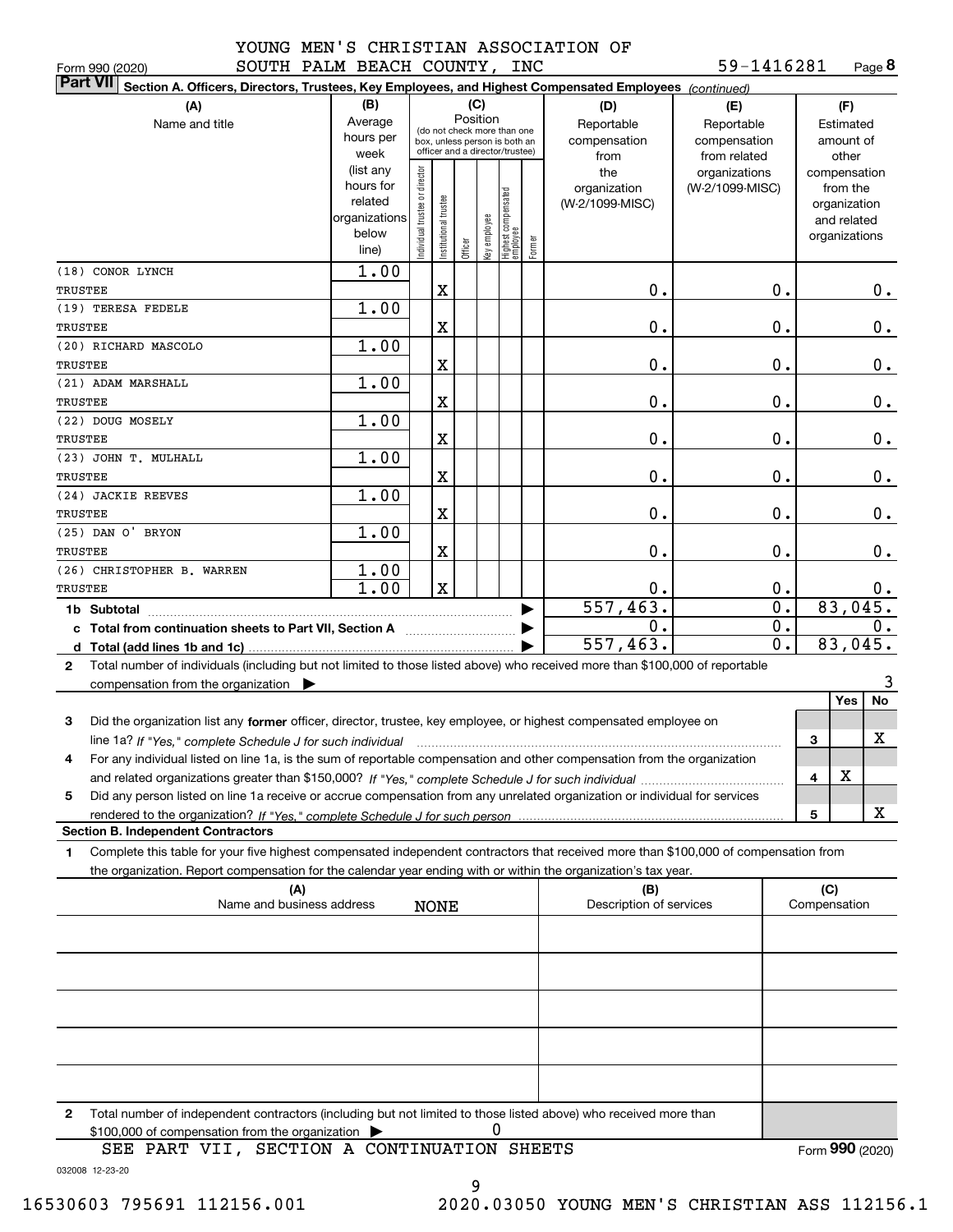## YOUNG MEN'S CHRISTIAN ASSOCIATION OF SOUTH PALM BEACH COUNTY, INC 59-1416281

| SOUTH PALM BEACH COUNTY, INC<br>Form 990                                                                        |                        |                                |                       |         |              |                              |        |                                 | 59-1416281                       |                          |
|-----------------------------------------------------------------------------------------------------------------|------------------------|--------------------------------|-----------------------|---------|--------------|------------------------------|--------|---------------------------------|----------------------------------|--------------------------|
| Part VII Section A. Officers, Directors, Trustees, Key Employees, and Highest Compensated Employees (continued) |                        |                                |                       |         |              |                              |        |                                 |                                  |                          |
| (A)                                                                                                             | (B)                    |                                |                       |         | (C)          |                              |        | (D)                             | (E)                              | (F)                      |
| Name and title                                                                                                  | Average                |                                | Position              |         |              |                              |        | Reportable                      | Reportable                       | Estimated                |
|                                                                                                                 | hours                  |                                |                       |         |              | (check all that apply)       |        | compensation                    | compensation                     | amount of                |
|                                                                                                                 | per                    |                                |                       |         |              |                              |        | from                            | from related                     | other                    |
|                                                                                                                 | week                   |                                |                       |         |              | Highest compensated employee |        | the                             | organizations<br>(W-2/1099-MISC) | compensation             |
|                                                                                                                 | (list any<br>hours for | Individual trustee or director |                       |         |              |                              |        | organization<br>(W-2/1099-MISC) |                                  | from the<br>organization |
|                                                                                                                 | related                |                                |                       |         |              |                              |        |                                 |                                  | and related              |
|                                                                                                                 | organizations          |                                | Institutional trustee |         |              |                              |        |                                 |                                  | organizations            |
|                                                                                                                 | below                  |                                |                       |         | Key employee |                              |        |                                 |                                  |                          |
|                                                                                                                 | line)                  |                                |                       | Officer |              |                              | Former |                                 |                                  |                          |
| (27) BERNARDO WOLFSON                                                                                           | 1.00                   |                                |                       |         |              |                              |        |                                 |                                  |                          |
| TRUSTEE                                                                                                         |                        |                                | X                     |         |              |                              |        | $0$ .                           | $0$ .                            | 0.                       |
| (28) GEORGE RIZZUTO                                                                                             | 1.00                   |                                |                       |         |              |                              |        |                                 |                                  |                          |
| TRUSTEE                                                                                                         |                        |                                | $\mathbf X$           |         |              |                              |        | $0$ .                           | $0$ .                            | $0_{\cdot}$              |
| (29) DR. JAMES GALVIN                                                                                           | 1.00                   |                                |                       |         |              |                              |        |                                 |                                  |                          |
| <b>TRUSTEE</b>                                                                                                  |                        |                                | $\mathbf X$           |         |              |                              |        | $0$ .                           | $0$ .                            | 0.                       |
| (30) RANDY NOBLES                                                                                               | 1.00                   |                                |                       |         |              |                              |        |                                 |                                  |                          |
| TRUSTEE                                                                                                         | 1.00                   |                                | $\mathbf X$           |         |              |                              |        | $0$ .                           | $\mathbf 0$ .                    | 0.                       |
| (31) ROBERT ROBES                                                                                               | 1.00                   |                                |                       |         |              |                              |        |                                 |                                  |                          |
| TRUSTEE                                                                                                         | 1.00                   |                                | X                     |         |              |                              |        | $0$ .                           | $\mathbf 0$ .                    | $0_{.}$                  |
|                                                                                                                 |                        |                                |                       |         |              |                              |        |                                 |                                  |                          |
|                                                                                                                 |                        |                                |                       |         |              |                              |        |                                 |                                  |                          |
|                                                                                                                 |                        |                                |                       |         |              |                              |        |                                 |                                  |                          |
|                                                                                                                 |                        |                                |                       |         |              |                              |        |                                 |                                  |                          |
|                                                                                                                 |                        |                                |                       |         |              |                              |        |                                 |                                  |                          |
|                                                                                                                 |                        |                                |                       |         |              |                              |        |                                 |                                  |                          |
|                                                                                                                 |                        |                                |                       |         |              |                              |        |                                 |                                  |                          |
|                                                                                                                 |                        |                                |                       |         |              |                              |        |                                 |                                  |                          |
|                                                                                                                 |                        |                                |                       |         |              |                              |        |                                 |                                  |                          |
|                                                                                                                 |                        |                                |                       |         |              |                              |        |                                 |                                  |                          |
|                                                                                                                 |                        |                                |                       |         |              |                              |        |                                 |                                  |                          |
|                                                                                                                 |                        |                                |                       |         |              |                              |        |                                 |                                  |                          |
|                                                                                                                 |                        |                                |                       |         |              |                              |        |                                 |                                  |                          |
|                                                                                                                 |                        |                                |                       |         |              |                              |        |                                 |                                  |                          |
|                                                                                                                 |                        |                                |                       |         |              |                              |        |                                 |                                  |                          |
|                                                                                                                 |                        |                                |                       |         |              |                              |        |                                 |                                  |                          |
|                                                                                                                 |                        |                                |                       |         |              |                              |        |                                 |                                  |                          |
|                                                                                                                 |                        |                                |                       |         |              |                              |        |                                 |                                  |                          |
|                                                                                                                 |                        |                                |                       |         |              |                              |        |                                 |                                  |                          |
|                                                                                                                 |                        |                                |                       |         |              |                              |        |                                 |                                  |                          |
|                                                                                                                 |                        |                                |                       |         |              |                              |        |                                 |                                  |                          |
|                                                                                                                 |                        |                                |                       |         |              |                              |        |                                 |                                  |                          |
|                                                                                                                 |                        |                                |                       |         |              |                              |        |                                 |                                  |                          |
|                                                                                                                 |                        |                                |                       |         |              |                              |        |                                 |                                  |                          |
|                                                                                                                 |                        |                                |                       |         |              |                              |        |                                 |                                  |                          |
|                                                                                                                 |                        |                                |                       |         |              |                              |        |                                 |                                  |                          |
|                                                                                                                 |                        |                                |                       |         |              |                              |        |                                 |                                  |                          |
|                                                                                                                 |                        |                                |                       |         |              |                              |        |                                 |                                  |                          |
|                                                                                                                 |                        |                                |                       |         |              |                              |        |                                 |                                  |                          |
|                                                                                                                 |                        |                                |                       |         |              |                              |        |                                 |                                  |                          |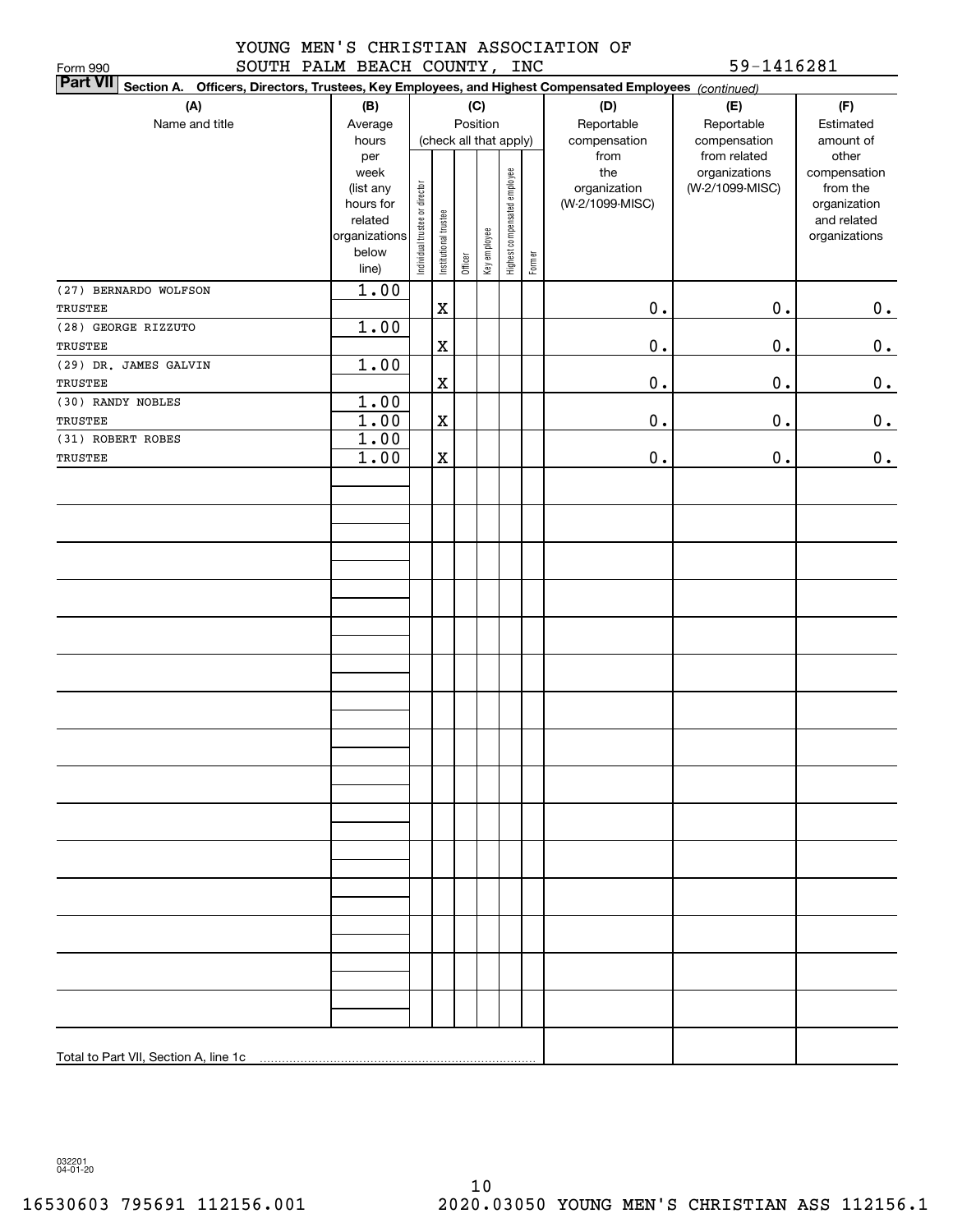|  | orm 990 (2020) |
|--|----------------|

| <b>Part VIII</b>                                          |      |   | <b>Statement of Revenue</b>                                                                                          |                      |                                                                           |                                              |                                                 |                                                                 |
|-----------------------------------------------------------|------|---|----------------------------------------------------------------------------------------------------------------------|----------------------|---------------------------------------------------------------------------|----------------------------------------------|-------------------------------------------------|-----------------------------------------------------------------|
|                                                           |      |   | Check if Schedule O contains a response or note to any line in this Part VIII                                        |                      |                                                                           |                                              |                                                 |                                                                 |
|                                                           |      |   |                                                                                                                      |                      | (A)<br>Total revenue                                                      | (B)<br>Related or exempt<br>function revenue | $\overline{C}$<br>Unrelated<br>business revenue | (D)<br>Revenue excluded<br>from tax under<br>sections 512 - 514 |
|                                                           |      |   | 1 a Federated campaigns<br>1a                                                                                        |                      |                                                                           |                                              |                                                 |                                                                 |
|                                                           |      |   | 1 <sub>b</sub><br><b>b</b> Membership dues                                                                           |                      |                                                                           |                                              |                                                 |                                                                 |
|                                                           |      |   | 1 <sub>c</sub><br>c Fundraising events                                                                               | 283,552.             |                                                                           |                                              |                                                 |                                                                 |
|                                                           |      |   | 1 <sub>d</sub><br>d Related organizations<br>$\overline{\phantom{a}}$                                                |                      |                                                                           |                                              |                                                 |                                                                 |
|                                                           |      |   | 1e<br>e Government grants (contributions)                                                                            | 1,727,761.           |                                                                           |                                              |                                                 |                                                                 |
|                                                           |      |   | f All other contributions, gifts, grants, and                                                                        |                      |                                                                           |                                              |                                                 |                                                                 |
|                                                           |      |   | 1f<br>similar amounts not included above                                                                             | 1,056,561.           |                                                                           |                                              |                                                 |                                                                 |
|                                                           |      |   | $1g$ \$<br>Noncash contributions included in lines 1a-1f                                                             |                      |                                                                           |                                              |                                                 |                                                                 |
| Contributions, Gifts, Grants<br>and Other Similar Amounts |      |   |                                                                                                                      |                      | 3,067,874.                                                                |                                              |                                                 |                                                                 |
|                                                           |      |   |                                                                                                                      | <b>Business Code</b> |                                                                           |                                              |                                                 |                                                                 |
|                                                           |      |   | 2 a PROGRAM SERVICES                                                                                                 |                      | $\frac{813410}{713940} \frac{3,087,381.3,087,381.}{2,649,137.2,649,137.}$ |                                              |                                                 |                                                                 |
|                                                           |      | b | MEMBERSHIP DUES                                                                                                      |                      |                                                                           |                                              |                                                 |                                                                 |
|                                                           |      | c |                                                                                                                      |                      |                                                                           |                                              |                                                 |                                                                 |
|                                                           |      | d | the control of the control of the control of the control of the control of the control of                            |                      |                                                                           |                                              |                                                 |                                                                 |
| Program Service<br>Revenue                                |      |   |                                                                                                                      |                      |                                                                           |                                              |                                                 |                                                                 |
|                                                           |      |   | f All other program service revenue                                                                                  |                      |                                                                           |                                              |                                                 |                                                                 |
|                                                           |      |   |                                                                                                                      |                      | $\blacktriangleright$ 5,736,518.                                          |                                              |                                                 |                                                                 |
|                                                           | 3    |   | Investment income (including dividends, interest, and                                                                |                      | 5,842.                                                                    |                                              |                                                 |                                                                 |
|                                                           |      |   |                                                                                                                      |                      |                                                                           |                                              |                                                 | 5,842.                                                          |
|                                                           | 4    |   | Income from investment of tax-exempt bond proceeds                                                                   |                      |                                                                           |                                              |                                                 |                                                                 |
|                                                           | 5    |   | (i) Real                                                                                                             | (ii) Personal        |                                                                           |                                              |                                                 |                                                                 |
|                                                           |      |   | 6 a Gross rents<br>l 6a                                                                                              |                      |                                                                           |                                              |                                                 |                                                                 |
|                                                           |      | b | .<br>6 <sub>b</sub><br>Less: rental expenses                                                                         |                      |                                                                           |                                              |                                                 |                                                                 |
|                                                           |      | c | 6c<br>Rental income or (loss)                                                                                        |                      |                                                                           |                                              |                                                 |                                                                 |
|                                                           |      |   | d Net rental income or (loss)                                                                                        |                      |                                                                           |                                              |                                                 |                                                                 |
|                                                           |      |   | (i) Securities<br><b>7 a</b> Gross amount from sales of                                                              | (ii) Other           |                                                                           |                                              |                                                 |                                                                 |
|                                                           |      |   | assets other than inventory<br>7a                                                                                    |                      |                                                                           |                                              |                                                 |                                                                 |
|                                                           |      |   | <b>b</b> Less: cost or other basis                                                                                   |                      |                                                                           |                                              |                                                 |                                                                 |
|                                                           |      |   | 7b<br>and sales expenses                                                                                             |                      |                                                                           |                                              |                                                 |                                                                 |
| Revenue                                                   |      |   | 7c<br>c Gain or (loss)                                                                                               |                      |                                                                           |                                              |                                                 |                                                                 |
|                                                           |      |   |                                                                                                                      |                      |                                                                           |                                              |                                                 |                                                                 |
| <b>Other</b>                                              |      |   | 8 a Gross income from fundraising events (not                                                                        |                      |                                                                           |                                              |                                                 |                                                                 |
|                                                           |      |   | $283$ ,552. of<br>including $$$                                                                                      |                      |                                                                           |                                              |                                                 |                                                                 |
|                                                           |      |   | contributions reported on line 1c). See                                                                              |                      |                                                                           |                                              |                                                 |                                                                 |
|                                                           |      |   | 8a  <br>8 <sub>b</sub>                                                                                               | 52,737.<br>90,709.   |                                                                           |                                              |                                                 |                                                                 |
|                                                           |      |   | <b>b</b> Less: direct expenses                                                                                       | _____________ ▶      | $-37,972.$                                                                |                                              |                                                 | $-37,972.$                                                      |
|                                                           |      |   | c Net income or (loss) from fundraising events<br>9 a Gross income from gaming activities. See                       |                      |                                                                           |                                              |                                                 |                                                                 |
|                                                           |      |   | 9a                                                                                                                   |                      |                                                                           |                                              |                                                 |                                                                 |
|                                                           |      |   | 9 <sub>b</sub><br><b>b</b> Less: direct expenses <b>manually</b>                                                     |                      |                                                                           |                                              |                                                 |                                                                 |
|                                                           |      |   | c Net income or (loss) from gaming activities                                                                        | .                    |                                                                           |                                              |                                                 |                                                                 |
|                                                           |      |   | 10 a Gross sales of inventory, less returns                                                                          |                      |                                                                           |                                              |                                                 |                                                                 |
|                                                           |      |   | 10a                                                                                                                  |                      |                                                                           |                                              |                                                 |                                                                 |
|                                                           |      |   | 10bl<br><b>b</b> Less: cost of goods sold                                                                            |                      |                                                                           |                                              |                                                 |                                                                 |
|                                                           |      |   | c Net income or (loss) from sales of inventory                                                                       |                      |                                                                           |                                              |                                                 |                                                                 |
|                                                           |      |   |                                                                                                                      | <b>Business Code</b> |                                                                           |                                              |                                                 |                                                                 |
|                                                           | 11 a |   | the contract of the contract of the contract of the contract of the contract of                                      |                      |                                                                           |                                              |                                                 |                                                                 |
|                                                           |      | b | <u> 1989 - Johann Stein, marwolaethau a bhann an t-Amhair an t-Amhair an t-Amhair an t-Amhair an t-Amhair an t-A</u> |                      |                                                                           |                                              |                                                 |                                                                 |
| Miscellaneous<br>Revenue                                  |      | c | the control of the control of the control of the control of the control of                                           |                      |                                                                           |                                              |                                                 |                                                                 |
|                                                           |      |   |                                                                                                                      |                      |                                                                           |                                              |                                                 |                                                                 |
|                                                           |      |   |                                                                                                                      |                      | $\triangleright$ 8,772,262.5,736,518.                                     |                                              | 0.1                                             | $-32,130.$                                                      |
| 032009 12-23-20                                           | 12   |   |                                                                                                                      |                      |                                                                           |                                              |                                                 | Form 990 (2020)                                                 |

11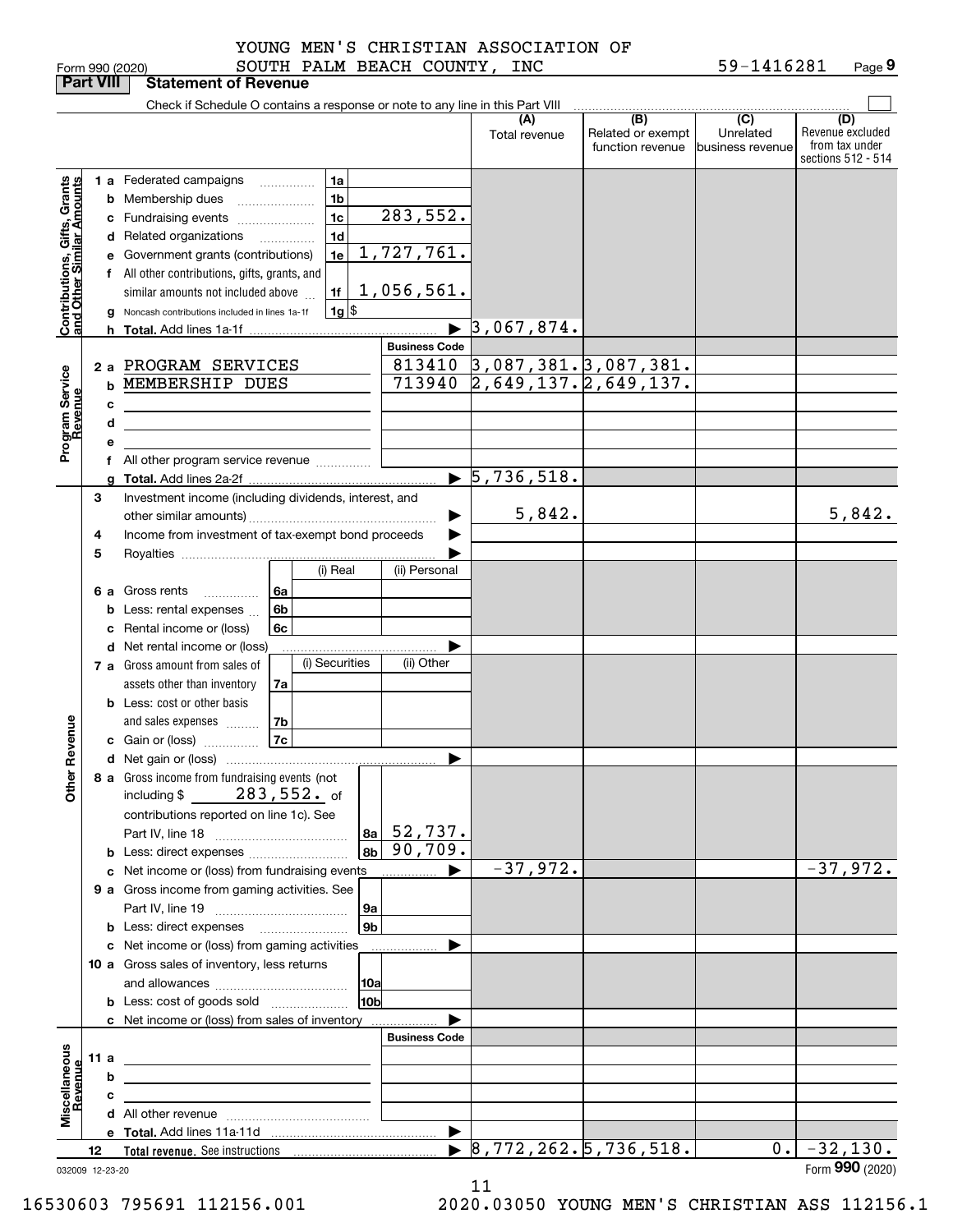#### $_{\rm Form}$   $_{990}$  (2020) <code>SOUTH PALM BEACH COUNTY, INC</code> 59-1416281  $_{\rm Page}$ **Part IX Statement of Functional Expenses** YOUNG MEN'S CHRISTIAN ASSOCIATION OF

**10**

|              | Section 501(c)(3) and 501(c)(4) organizations must complete all columns. All other organizations must complete column (A).                                                                                 |                       |                                    |                                           |                                |
|--------------|------------------------------------------------------------------------------------------------------------------------------------------------------------------------------------------------------------|-----------------------|------------------------------------|-------------------------------------------|--------------------------------|
|              | Check if Schedule O contains a response or note to any line in this Part IX                                                                                                                                |                       |                                    |                                           |                                |
|              | Do not include amounts reported on lines 6b,<br>7b, 8b, 9b, and 10b of Part VIII.                                                                                                                          | (A)<br>Total expenses | (B)<br>Program service<br>expenses | (C)<br>Management and<br>general expenses | (D)<br>Fundraising<br>expenses |
| 1.           | Grants and other assistance to domestic organizations                                                                                                                                                      |                       |                                    |                                           |                                |
|              | and domestic governments. See Part IV, line 21                                                                                                                                                             |                       |                                    |                                           |                                |
| $\mathbf{2}$ | Grants and other assistance to domestic                                                                                                                                                                    |                       |                                    |                                           |                                |
|              | individuals. See Part IV, line 22                                                                                                                                                                          |                       |                                    |                                           |                                |
| 3            | Grants and other assistance to foreign                                                                                                                                                                     |                       |                                    |                                           |                                |
|              | organizations, foreign governments, and foreign                                                                                                                                                            |                       |                                    |                                           |                                |
|              | individuals. See Part IV, lines 15 and 16                                                                                                                                                                  |                       |                                    |                                           |                                |
| 4            | Benefits paid to or for members                                                                                                                                                                            |                       |                                    |                                           |                                |
| 5            | Compensation of current officers, directors,                                                                                                                                                               |                       |                                    |                                           |                                |
|              | trustees, and key employees                                                                                                                                                                                | 437,668.              | 153,184.                           | 203,308.                                  | 81, 176.                       |
| 6            | Compensation not included above to disqualified                                                                                                                                                            |                       |                                    |                                           |                                |
|              | persons (as defined under section 4958(f)(1)) and                                                                                                                                                          |                       |                                    |                                           |                                |
|              | persons described in section 4958(c)(3)(B)                                                                                                                                                                 | 4, 164, 792.          | 3,676,166.                         | 425,183.                                  | 63,443.                        |
| 7<br>8       | Other salaries and wages<br>Pension plan accruals and contributions (include                                                                                                                               |                       |                                    |                                           |                                |
|              |                                                                                                                                                                                                            | 311,309.              | 262,503.                           | 36,893.                                   | 11,913.                        |
| 9            | section 401(k) and 403(b) employer contributions)                                                                                                                                                          | 363,951.              | 306,892.                           | 43,131.                                   | 13,928.                        |
| 10           |                                                                                                                                                                                                            | 429,779.              | 362,400.                           | 50,932.                                   | 16,447.                        |
| 11           | Fees for services (nonemployees):                                                                                                                                                                          |                       |                                    |                                           |                                |
| a            |                                                                                                                                                                                                            |                       |                                    |                                           |                                |
| b            |                                                                                                                                                                                                            |                       |                                    |                                           |                                |
| с            |                                                                                                                                                                                                            | 34,000.               |                                    | 34,000.                                   |                                |
| d            |                                                                                                                                                                                                            |                       |                                    |                                           |                                |
| е            | Professional fundraising services. See Part IV, line 17                                                                                                                                                    |                       |                                    |                                           |                                |
| f            | Investment management fees                                                                                                                                                                                 |                       |                                    |                                           |                                |
| g            | Other. (If line 11g amount exceeds 10% of line 25,                                                                                                                                                         |                       |                                    |                                           |                                |
|              | column (A) amount, list line 11g expenses on Sch O.)                                                                                                                                                       |                       |                                    |                                           |                                |
| 12           |                                                                                                                                                                                                            | 126, 302.             | 111,254.                           | 7,714.                                    | 7,334.                         |
| 13           |                                                                                                                                                                                                            | 318,934.              | 290,934.                           | 27,181.                                   | 819.                           |
| 14           |                                                                                                                                                                                                            | 57,865.               | 34,139.                            | 20,831.                                   | 2,895.                         |
| 15           |                                                                                                                                                                                                            |                       |                                    |                                           |                                |
| 16           |                                                                                                                                                                                                            | 649,370.              | 648,226.                           | 1,144.                                    |                                |
| 17           |                                                                                                                                                                                                            | 108,768.              | 79,182.                            | 29,569.                                   | 17.                            |
| 18           | Payments of travel or entertainment expenses                                                                                                                                                               |                       |                                    |                                           |                                |
|              | for any federal, state, or local public officials                                                                                                                                                          |                       |                                    |                                           |                                |
| 19           | Conferences, conventions, and meetings                                                                                                                                                                     | 30,814.               | 22,222.                            | 8,408.                                    | 184.                           |
| 20           | Interest                                                                                                                                                                                                   | 284,025.              | 284,025.                           |                                           |                                |
| 21           |                                                                                                                                                                                                            |                       |                                    |                                           |                                |
| 22           | Depreciation, depletion, and amortization                                                                                                                                                                  | 910,843.              | 884,094.                           | 26,749.                                   |                                |
| 23           | Insurance                                                                                                                                                                                                  | 308,627.              | 304,212.                           | 4,415.                                    |                                |
| 24           | Other expenses. Itemize expenses not covered<br>above (List miscellaneous expenses on line 24e. If<br>line 24e amount exceeds 10% of line 25, column (A)<br>amount, list line 24e expenses on Schedule O.) |                       |                                    |                                           |                                |
| a            | PROFESSIONAL/CONTRACT S                                                                                                                                                                                    | 353,049.              | 292,439.                           | 57,867.                                   | 2,743.                         |
| b            | <b>BAD DEBT</b>                                                                                                                                                                                            | 159,730.              | 159,730.                           |                                           |                                |
|              | NATIONAL YMCA DUES                                                                                                                                                                                         | 91,226.               | 90,575.                            | 651.                                      |                                |
| d            | EQUIPMENT RENTAL                                                                                                                                                                                           | 53,306.               | 52,663.                            | $\overline{643}$ .                        |                                |
|              | e All other expenses                                                                                                                                                                                       | 25,062.               | 13,490.                            | 11,572.                                   |                                |
| 25           | Total functional expenses. Add lines 1 through 24e                                                                                                                                                         | 9,219,420.            | 8,028,330.                         | 990,191.                                  | 200,899.                       |
| 26           | Joint costs. Complete this line only if the organization                                                                                                                                                   |                       |                                    |                                           |                                |
|              | reported in column (B) joint costs from a combined                                                                                                                                                         |                       |                                    |                                           |                                |
|              | educational campaign and fundraising solicitation.                                                                                                                                                         |                       |                                    |                                           |                                |
|              | Check here $\blacktriangleright$<br>if following SOP 98-2 (ASC 958-720)                                                                                                                                    |                       |                                    |                                           |                                |

12

032010 12-23-20

Form (2020) **990**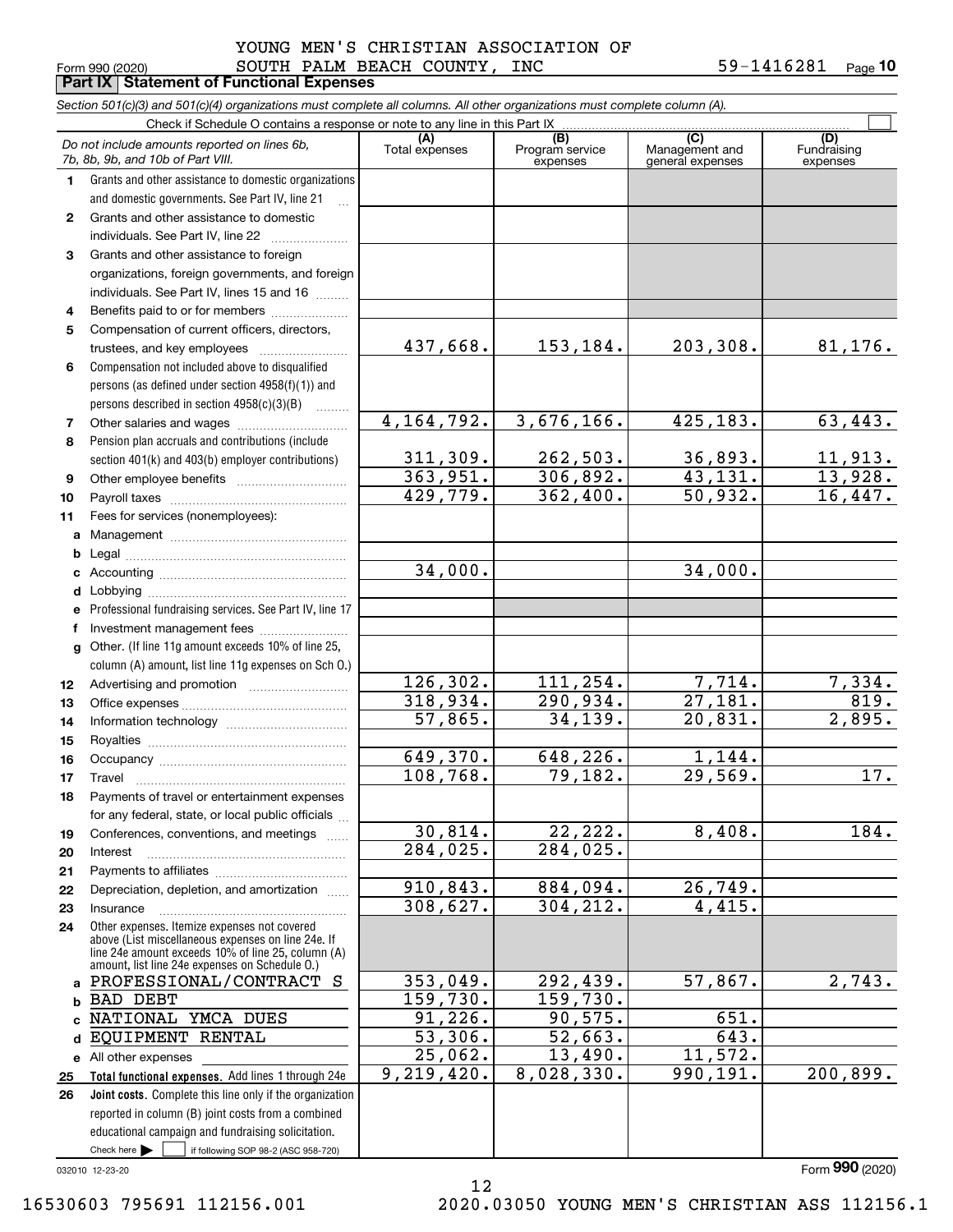| Form 990 (2020) |  |
|-----------------|--|
|-----------------|--|

### $_{\rm Form}$   $_{990}$  (2020) <code>SOUTH PALM BEACH COUNTY, INC</code> 59-1416281  $_{\rm Page}$ YOUNG MEN'S CHRISTIAN ASSOCIATION OF

|                             | Part X | <b>Balance Sheet</b>                                                                                                                                                                                                          |  |                         |                          |                         |                                 |
|-----------------------------|--------|-------------------------------------------------------------------------------------------------------------------------------------------------------------------------------------------------------------------------------|--|-------------------------|--------------------------|-------------------------|---------------------------------|
|                             |        |                                                                                                                                                                                                                               |  |                         |                          |                         |                                 |
|                             |        |                                                                                                                                                                                                                               |  |                         | (A)<br>Beginning of year |                         | (B)<br>End of year              |
|                             | 1      |                                                                                                                                                                                                                               |  |                         | 2,866,011.               | $\mathbf{1}$            | 2,713,140.                      |
|                             | 2      |                                                                                                                                                                                                                               |  |                         |                          | $\mathbf{2}$            |                                 |
|                             | 3      |                                                                                                                                                                                                                               |  |                         | 1,928,939.               | 3                       | <u>1,897,946.</u>               |
|                             | 4      |                                                                                                                                                                                                                               |  |                         | 230,093.                 | $\overline{\mathbf{4}}$ | 191,481.                        |
|                             | 5      | Loans and other receivables from any current or former officer, director,                                                                                                                                                     |  |                         |                          |                         |                                 |
|                             |        | trustee, key employee, creator or founder, substantial contributor, or 35%                                                                                                                                                    |  |                         |                          |                         |                                 |
|                             |        | controlled entity or family member of any of these persons                                                                                                                                                                    |  |                         |                          | 5                       |                                 |
|                             | 6      | Loans and other receivables from other disqualified persons (as defined                                                                                                                                                       |  |                         |                          |                         |                                 |
|                             |        | under section $4958(f)(1)$ , and persons described in section $4958(c)(3)(B)$                                                                                                                                                 |  |                         |                          | 6                       |                                 |
|                             | 7      |                                                                                                                                                                                                                               |  |                         |                          | $\overline{7}$          |                                 |
| Assets                      | 8      |                                                                                                                                                                                                                               |  |                         |                          | 8                       |                                 |
|                             | 9      | Prepaid expenses and deferred charges                                                                                                                                                                                         |  |                         | 225,494.                 | 9                       | 147,459.                        |
|                             |        | <b>10a</b> Land, buildings, and equipment: cost or other                                                                                                                                                                      |  |                         |                          |                         |                                 |
|                             |        | basis. Complete Part VI of Schedule D    10a   26, 752, 550.                                                                                                                                                                  |  |                         |                          |                         |                                 |
|                             |        |                                                                                                                                                                                                                               |  | 14,036,000.             | 13,074,996.              | 10 <sub>c</sub>         | 12,716,550.                     |
|                             | 11     |                                                                                                                                                                                                                               |  |                         |                          | 11                      |                                 |
|                             | 12     |                                                                                                                                                                                                                               |  |                         |                          | 12                      |                                 |
|                             | 13     |                                                                                                                                                                                                                               |  |                         |                          | 13                      |                                 |
|                             | 14     |                                                                                                                                                                                                                               |  | 14                      |                          |                         |                                 |
|                             | 15     |                                                                                                                                                                                                                               |  |                         |                          | 15                      |                                 |
|                             | 16     |                                                                                                                                                                                                                               |  |                         | 18, 325, 533.            | 16                      | $\overline{17,666,576}$ .       |
|                             | 17     |                                                                                                                                                                                                                               |  | $\overline{521}$ , 054. | 17                       | 407,972.                |                                 |
|                             | 18     |                                                                                                                                                                                                                               |  | 18                      |                          |                         |                                 |
|                             | 19     | Deferred revenue manual contracts and contracts are all the manual contracts and contracts are all the contracts of the contracts of the contracts of the contracts of the contracts of the contracts of the contracts of the |  |                         | 521,955.                 | 19                      | 824,285.                        |
|                             | 20     |                                                                                                                                                                                                                               |  |                         | 5,330,097.               | 20                      | 4,799,652.                      |
|                             | 21     | Escrow or custodial account liability. Complete Part IV of Schedule D                                                                                                                                                         |  |                         |                          | 21                      |                                 |
|                             | 22     | Loans and other payables to any current or former officer, director,                                                                                                                                                          |  |                         |                          |                         |                                 |
|                             |        | trustee, key employee, creator or founder, substantial contributor, or 35%                                                                                                                                                    |  |                         |                          |                         |                                 |
| Liabilities                 |        | controlled entity or family member of any of these persons                                                                                                                                                                    |  |                         |                          | 22                      |                                 |
|                             | 23     | Secured mortgages and notes payable to unrelated third parties                                                                                                                                                                |  | .                       |                          | 23                      |                                 |
|                             | 24     |                                                                                                                                                                                                                               |  |                         |                          | 24                      |                                 |
|                             | 25     | Other liabilities (including federal income tax, payables to related third                                                                                                                                                    |  |                         |                          |                         |                                 |
|                             |        | parties, and other liabilities not included on lines 17-24). Complete Part X                                                                                                                                                  |  |                         |                          |                         |                                 |
|                             |        | of Schedule D                                                                                                                                                                                                                 |  |                         | 274,945.<br>6,648,051.   | 25                      | <u>560,257.</u><br>6,592,166.   |
|                             | 26     | Total liabilities. Add lines 17 through 25                                                                                                                                                                                    |  |                         |                          | 26                      |                                 |
|                             |        | Organizations that follow FASB ASC 958, check here $\blacktriangleright \boxed{X}$                                                                                                                                            |  |                         |                          |                         |                                 |
|                             |        | and complete lines 27, 28, 32, and 33.<br>Net assets without donor restrictions                                                                                                                                               |  |                         | 9,956,056.               | 27                      |                                 |
|                             | 27     |                                                                                                                                                                                                                               |  |                         | $\overline{1,721,426}$ . | 28                      | $\frac{9,292,730.}{1,781,680.}$ |
|                             | 28     | Organizations that do not follow FASB ASC 958, check here $\blacktriangleright$                                                                                                                                               |  |                         |                          |                         |                                 |
|                             |        | and complete lines 29 through 33.                                                                                                                                                                                             |  |                         |                          |                         |                                 |
|                             | 29     |                                                                                                                                                                                                                               |  |                         |                          | 29                      |                                 |
|                             | 30     | Paid-in or capital surplus, or land, building, or equipment fund                                                                                                                                                              |  |                         |                          | 30                      |                                 |
|                             | 31     | Retained earnings, endowment, accumulated income, or other funds                                                                                                                                                              |  |                         |                          | 31                      |                                 |
| Net Assets or Fund Balances | 32     |                                                                                                                                                                                                                               |  |                         | 11,677,482.              | 32                      | 11,074,410.                     |
|                             | 33     |                                                                                                                                                                                                                               |  |                         | 18,325,533.              | 33                      | 17,666,576.                     |
|                             |        |                                                                                                                                                                                                                               |  |                         |                          |                         |                                 |

Form (2020) **990**

032011 12-23-20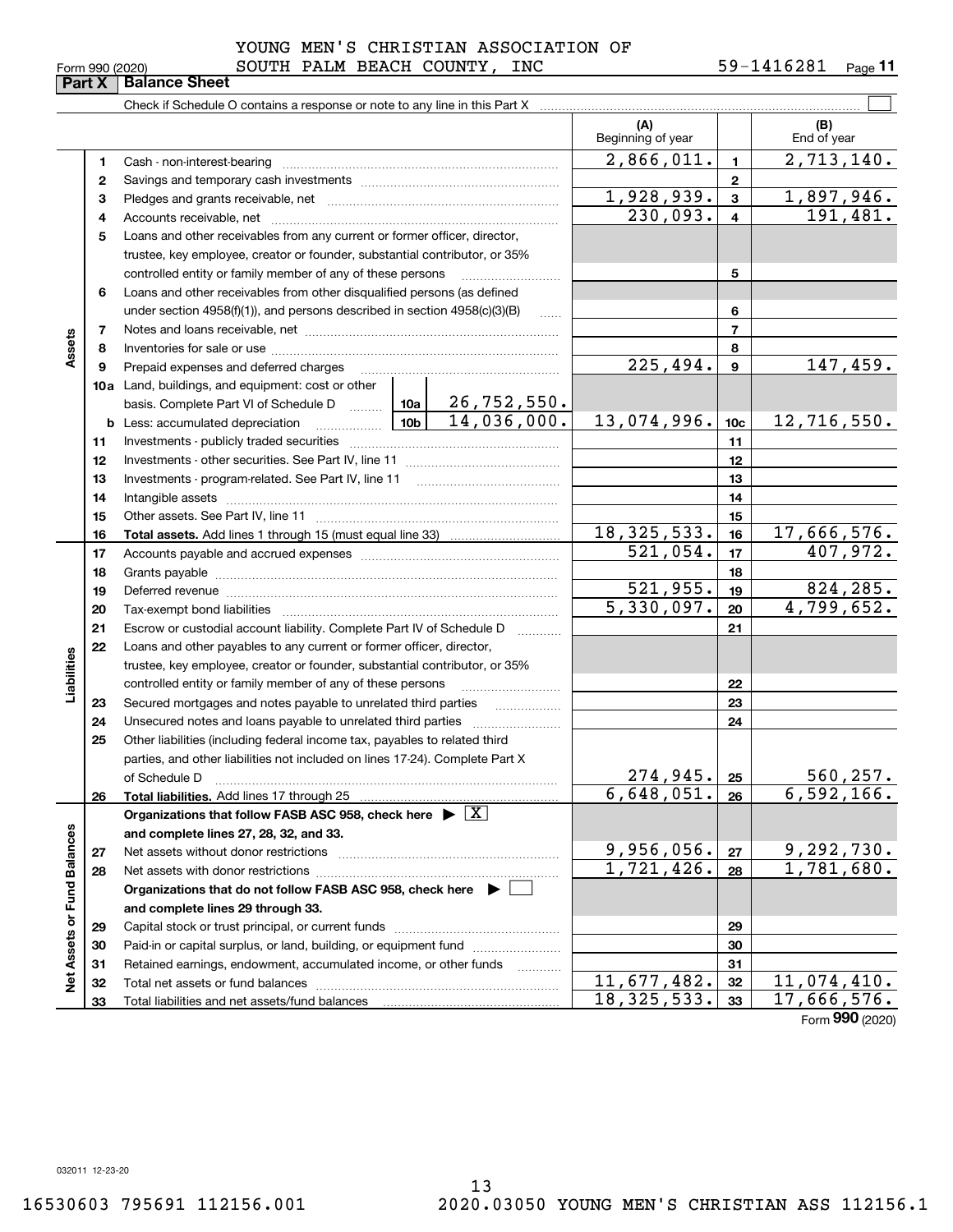|    | YOUNG MEN'S CHRISTIAN ASSOCIATION OF                                                                                                                                                                                                                                                                                                                                                                                                                                    |                |                |               |                         |
|----|-------------------------------------------------------------------------------------------------------------------------------------------------------------------------------------------------------------------------------------------------------------------------------------------------------------------------------------------------------------------------------------------------------------------------------------------------------------------------|----------------|----------------|---------------|-------------------------|
|    | SOUTH PALM BEACH COUNTY, INC<br>Form 990 (2020)                                                                                                                                                                                                                                                                                                                                                                                                                         |                | 59-1416281     |               | $Page$ 12               |
|    | Part XI<br><b>Reconciliation of Net Assets</b>                                                                                                                                                                                                                                                                                                                                                                                                                          |                |                |               |                         |
|    |                                                                                                                                                                                                                                                                                                                                                                                                                                                                         |                |                |               | $\overline{\mathbf{x}}$ |
|    |                                                                                                                                                                                                                                                                                                                                                                                                                                                                         |                |                |               |                         |
| 1  | Total revenue (must equal Part VIII, column (A), line 12)                                                                                                                                                                                                                                                                                                                                                                                                               | $\mathbf{1}$   | 8,772,262.     |               |                         |
| 2  | Total expenses (must equal Part IX, column (A), line 25)                                                                                                                                                                                                                                                                                                                                                                                                                | $\mathbf{2}$   | 9,219,420.     |               |                         |
| з  | Revenue less expenses. Subtract line 2 from line 1                                                                                                                                                                                                                                                                                                                                                                                                                      | 3              | $-447, 158.$   |               |                         |
| 4  |                                                                                                                                                                                                                                                                                                                                                                                                                                                                         | 4              | 11,677,482.    |               |                         |
| 5  | Net unrealized gains (losses) on investments                                                                                                                                                                                                                                                                                                                                                                                                                            | 5              |                |               |                         |
| 6  |                                                                                                                                                                                                                                                                                                                                                                                                                                                                         | 6              |                |               |                         |
| 7  | Investment expenses www.communication.com/www.communication.com/www.communication.com/www.com                                                                                                                                                                                                                                                                                                                                                                           | $\overline{7}$ |                |               |                         |
| 8  | Prior period adjustments<br>$\begin{minipage}{0.5\textwidth} \begin{tabular}{ l l l } \hline \multicolumn{1}{ l l l } \hline \multicolumn{1}{ l l } \multicolumn{1}{ l } \multicolumn{1}{ l } \multicolumn{1}{ l } \multicolumn{1}{ l } \multicolumn{1}{ l } \multicolumn{1}{ l } \multicolumn{1}{ l } \multicolumn{1}{ l } \multicolumn{1}{ l } \multicolumn{1}{ l } \multicolumn{1}{ l } \multicolumn{1}{ l } \multicolumn{1}{ l } \multicolumn{1}{ l } \multicolumn$ | 8              |                |               |                         |
| 9  | Other changes in net assets or fund balances (explain on Schedule O)                                                                                                                                                                                                                                                                                                                                                                                                    | $\mathbf{Q}$   | $-155,914.$    |               |                         |
| 10 | Net assets or fund balances at end of year. Combine lines 3 through 9 (must equal Part X, line 32,                                                                                                                                                                                                                                                                                                                                                                      |                |                |               |                         |
|    | column (B))                                                                                                                                                                                                                                                                                                                                                                                                                                                             | 10             | 11,074,410.    |               |                         |
|    | Part XII Financial Statements and Reporting                                                                                                                                                                                                                                                                                                                                                                                                                             |                |                |               |                         |
|    |                                                                                                                                                                                                                                                                                                                                                                                                                                                                         |                |                |               | X                       |
|    |                                                                                                                                                                                                                                                                                                                                                                                                                                                                         |                |                | Yes           | <b>No</b>               |
| 1  | $ X $ Accrual<br>Accounting method used to prepare the Form 990: <u>[16</u> ] Cash<br>Other                                                                                                                                                                                                                                                                                                                                                                             |                |                |               |                         |
|    | If the organization changed its method of accounting from a prior year or checked "Other," explain in Schedule O.                                                                                                                                                                                                                                                                                                                                                       |                |                |               |                         |
|    | 2a Were the organization's financial statements compiled or reviewed by an independent accountant?                                                                                                                                                                                                                                                                                                                                                                      |                | 2a             |               | х                       |
|    | If "Yes," check a box below to indicate whether the financial statements for the year were compiled or reviewed on a                                                                                                                                                                                                                                                                                                                                                    |                |                |               |                         |
|    | separate basis, consolidated basis, or both:                                                                                                                                                                                                                                                                                                                                                                                                                            |                |                |               |                         |
|    | Separate basis<br>Consolidated basis<br>Both consolidated and separate basis                                                                                                                                                                                                                                                                                                                                                                                            |                |                |               |                         |
|    | b Were the organization's financial statements audited by an independent accountant?                                                                                                                                                                                                                                                                                                                                                                                    |                | 2 <sub>b</sub> | х             |                         |
|    | If "Yes," check a box below to indicate whether the financial statements for the year were audited on a separate basis,                                                                                                                                                                                                                                                                                                                                                 |                |                |               |                         |
|    | consolidated basis, or both:                                                                                                                                                                                                                                                                                                                                                                                                                                            |                |                |               |                         |
|    | $\boxed{\textbf{X}}$ Consolidated basis<br>Separate basis<br>Both consolidated and separate basis                                                                                                                                                                                                                                                                                                                                                                       |                |                |               |                         |
|    | c If "Yes" to line 2a or 2b, does the organization have a committee that assumes responsibility for oversight of the audit,                                                                                                                                                                                                                                                                                                                                             |                |                |               |                         |
|    |                                                                                                                                                                                                                                                                                                                                                                                                                                                                         |                | 2c             | x             |                         |
|    | If the organization changed either its oversight process or selection process during the tax year, explain on Schedule O.                                                                                                                                                                                                                                                                                                                                               |                |                |               |                         |
|    | 3a As a result of a federal award, was the organization required to undergo an audit or audits as set forth in the Single Audit                                                                                                                                                                                                                                                                                                                                         |                |                |               |                         |
|    |                                                                                                                                                                                                                                                                                                                                                                                                                                                                         |                | За             |               | X                       |
|    | b If "Yes," did the organization undergo the required audit or audits? If the organization did not undergo the required audit                                                                                                                                                                                                                                                                                                                                           |                |                |               |                         |
|    |                                                                                                                                                                                                                                                                                                                                                                                                                                                                         |                | 3b             | $000 \approx$ |                         |

Form (2020) **990**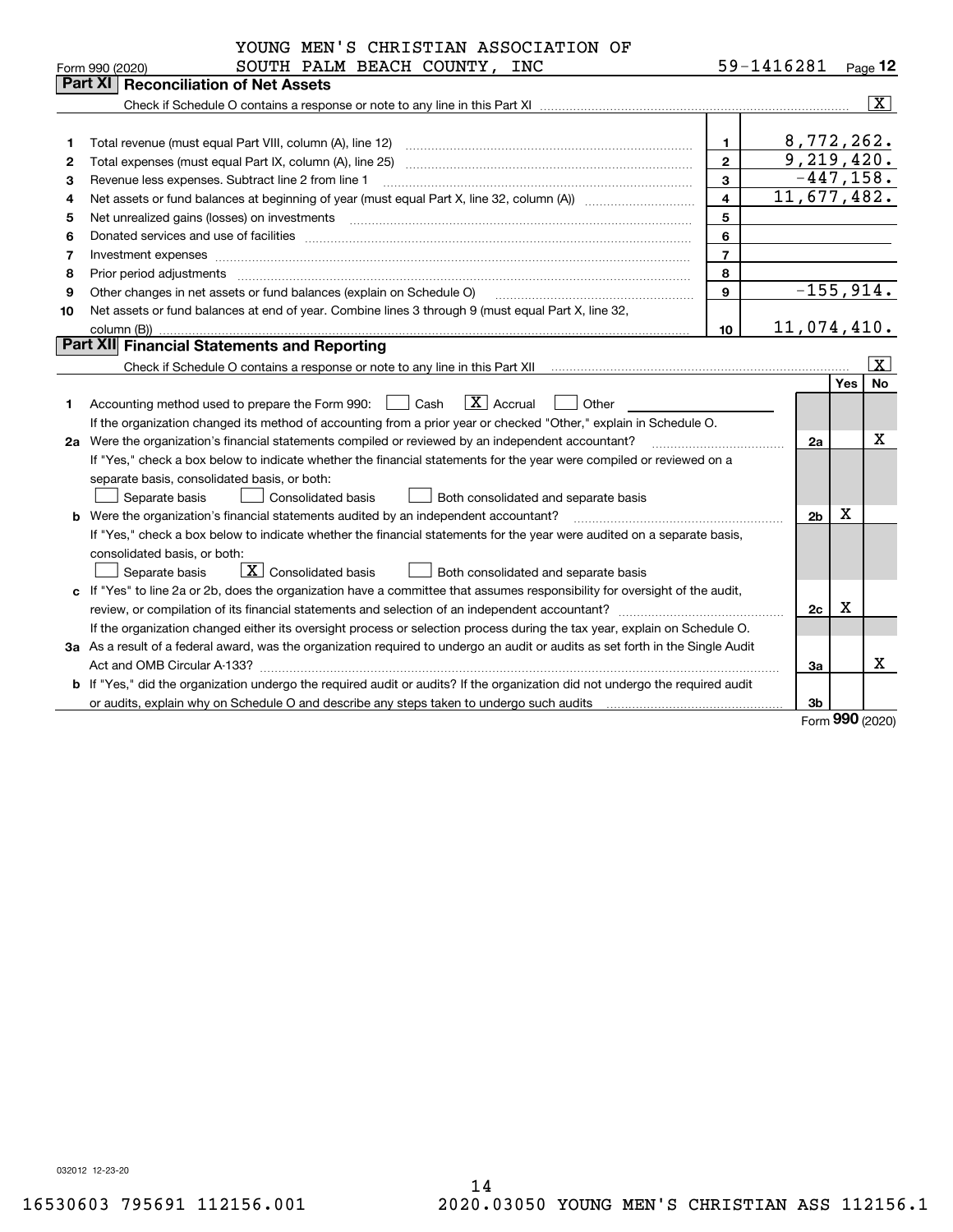|        |                                                                                                  | <b>SCHEDULE A</b>                             |  |                                                                        |                                                                                                                                                                                                                                                                                       |     |                                                                |                                                      |  | OMB No. 1545-0047                                  |  |  |  |
|--------|--------------------------------------------------------------------------------------------------|-----------------------------------------------|--|------------------------------------------------------------------------|---------------------------------------------------------------------------------------------------------------------------------------------------------------------------------------------------------------------------------------------------------------------------------------|-----|----------------------------------------------------------------|------------------------------------------------------|--|----------------------------------------------------|--|--|--|
|        |                                                                                                  | (Form 990 or 990-EZ)                          |  | <b>Public Charity Status and Public Support</b>                        |                                                                                                                                                                                                                                                                                       |     |                                                                |                                                      |  |                                                    |  |  |  |
|        |                                                                                                  |                                               |  |                                                                        | Complete if the organization is a section $501(c)(3)$ organization or a section<br>4947(a)(1) nonexempt charitable trust.                                                                                                                                                             |     |                                                                |                                                      |  |                                                    |  |  |  |
|        |                                                                                                  | Department of the Treasury                    |  |                                                                        | Attach to Form 990 or Form 990-EZ.                                                                                                                                                                                                                                                    |     |                                                                |                                                      |  | <b>Open to Public</b>                              |  |  |  |
|        |                                                                                                  | Internal Revenue Service                      |  |                                                                        | Go to www.irs.gov/Form990 for instructions and the latest information.                                                                                                                                                                                                                |     |                                                                |                                                      |  | Inspection                                         |  |  |  |
|        |                                                                                                  | Name of the organization                      |  |                                                                        | YOUNG MEN'S CHRISTIAN ASSOCIATION OF                                                                                                                                                                                                                                                  |     | <b>Employer identification number</b>                          |                                                      |  |                                                    |  |  |  |
| Part I |                                                                                                  |                                               |  |                                                                        | SOUTH PALM BEACH COUNTY, INC                                                                                                                                                                                                                                                          |     |                                                                |                                                      |  | 59-1416281                                         |  |  |  |
|        |                                                                                                  |                                               |  |                                                                        | Reason for Public Charity Status. (All organizations must complete this part.) See instructions.                                                                                                                                                                                      |     |                                                                |                                                      |  |                                                    |  |  |  |
|        |                                                                                                  |                                               |  |                                                                        | The organization is not a private foundation because it is: (For lines 1 through 12, check only one box.)                                                                                                                                                                             |     |                                                                |                                                      |  |                                                    |  |  |  |
| 1<br>2 |                                                                                                  |                                               |  |                                                                        | A church, convention of churches, or association of churches described in section 170(b)(1)(A)(i).                                                                                                                                                                                    |     |                                                                |                                                      |  |                                                    |  |  |  |
| з      |                                                                                                  |                                               |  |                                                                        | A school described in section 170(b)(1)(A)(ii). (Attach Schedule E (Form 990 or 990-EZ).)<br>A hospital or a cooperative hospital service organization described in section $170(b)(1)(A)(iii)$ .                                                                                     |     |                                                                |                                                      |  |                                                    |  |  |  |
| 4      |                                                                                                  |                                               |  |                                                                        | A medical research organization operated in conjunction with a hospital described in section 170(b)(1)(A)(iii). Enter the hospital's name,                                                                                                                                            |     |                                                                |                                                      |  |                                                    |  |  |  |
|        |                                                                                                  | city, and state:                              |  |                                                                        |                                                                                                                                                                                                                                                                                       |     |                                                                |                                                      |  |                                                    |  |  |  |
| 5      |                                                                                                  |                                               |  |                                                                        | An organization operated for the benefit of a college or university owned or operated by a governmental unit described in                                                                                                                                                             |     |                                                                |                                                      |  |                                                    |  |  |  |
|        | section 170(b)(1)(A)(iv). (Complete Part II.)                                                    |                                               |  |                                                                        |                                                                                                                                                                                                                                                                                       |     |                                                                |                                                      |  |                                                    |  |  |  |
| 6      | A federal, state, or local government or governmental unit described in section 170(b)(1)(A)(v). |                                               |  |                                                                        |                                                                                                                                                                                                                                                                                       |     |                                                                |                                                      |  |                                                    |  |  |  |
| 7      | $\overline{\mathbf{X}}$                                                                          |                                               |  |                                                                        | An organization that normally receives a substantial part of its support from a governmental unit or from the general public described in                                                                                                                                             |     |                                                                |                                                      |  |                                                    |  |  |  |
|        |                                                                                                  |                                               |  | section 170(b)(1)(A)(vi). (Complete Part II.)                          |                                                                                                                                                                                                                                                                                       |     |                                                                |                                                      |  |                                                    |  |  |  |
| 8      |                                                                                                  |                                               |  |                                                                        | A community trust described in section 170(b)(1)(A)(vi). (Complete Part II.)                                                                                                                                                                                                          |     |                                                                |                                                      |  |                                                    |  |  |  |
| 9      |                                                                                                  |                                               |  |                                                                        | An agricultural research organization described in section 170(b)(1)(A)(ix) operated in conjunction with a land-grant college                                                                                                                                                         |     |                                                                |                                                      |  |                                                    |  |  |  |
|        |                                                                                                  |                                               |  |                                                                        | or university or a non-land-grant college of agriculture (see instructions). Enter the name, city, and state of the college or                                                                                                                                                        |     |                                                                |                                                      |  |                                                    |  |  |  |
|        |                                                                                                  | university:                                   |  |                                                                        |                                                                                                                                                                                                                                                                                       |     |                                                                |                                                      |  |                                                    |  |  |  |
| 10     |                                                                                                  |                                               |  |                                                                        | An organization that normally receives (1) more than 33 1/3% of its support from contributions, membership fees, and gross receipts from                                                                                                                                              |     |                                                                |                                                      |  |                                                    |  |  |  |
|        |                                                                                                  |                                               |  |                                                                        | activities related to its exempt functions, subject to certain exceptions; and (2) no more than 33 1/3% of its support from gross investment<br>income and unrelated business taxable income (less section 511 tax) from businesses acquired by the organization after June 30, 1975. |     |                                                                |                                                      |  |                                                    |  |  |  |
|        |                                                                                                  |                                               |  | See section 509(a)(2). (Complete Part III.)                            |                                                                                                                                                                                                                                                                                       |     |                                                                |                                                      |  |                                                    |  |  |  |
| 11     |                                                                                                  |                                               |  |                                                                        | An organization organized and operated exclusively to test for public safety. See section 509(a)(4).                                                                                                                                                                                  |     |                                                                |                                                      |  |                                                    |  |  |  |
| 12     |                                                                                                  |                                               |  |                                                                        | An organization organized and operated exclusively for the benefit of, to perform the functions of, or to carry out the purposes of one or                                                                                                                                            |     |                                                                |                                                      |  |                                                    |  |  |  |
|        |                                                                                                  |                                               |  |                                                                        | more publicly supported organizations described in section 509(a)(1) or section 509(a)(2). See section 509(a)(3). Check the box in                                                                                                                                                    |     |                                                                |                                                      |  |                                                    |  |  |  |
|        |                                                                                                  |                                               |  |                                                                        | lines 12a through 12d that describes the type of supporting organization and complete lines 12e, 12f, and 12g.                                                                                                                                                                        |     |                                                                |                                                      |  |                                                    |  |  |  |
| a      |                                                                                                  |                                               |  |                                                                        | Type I. A supporting organization operated, supervised, or controlled by its supported organization(s), typically by giving                                                                                                                                                           |     |                                                                |                                                      |  |                                                    |  |  |  |
|        |                                                                                                  |                                               |  |                                                                        | the supported organization(s) the power to regularly appoint or elect a majority of the directors or trustees of the supporting                                                                                                                                                       |     |                                                                |                                                      |  |                                                    |  |  |  |
|        |                                                                                                  |                                               |  | organization. You must complete Part IV, Sections A and B.             |                                                                                                                                                                                                                                                                                       |     |                                                                |                                                      |  |                                                    |  |  |  |
| b      |                                                                                                  |                                               |  |                                                                        | Type II. A supporting organization supervised or controlled in connection with its supported organization(s), by having                                                                                                                                                               |     |                                                                |                                                      |  |                                                    |  |  |  |
|        |                                                                                                  |                                               |  |                                                                        | control or management of the supporting organization vested in the same persons that control or manage the supported                                                                                                                                                                  |     |                                                                |                                                      |  |                                                    |  |  |  |
|        |                                                                                                  |                                               |  |                                                                        | organization(s). You must complete Part IV, Sections A and C.                                                                                                                                                                                                                         |     |                                                                |                                                      |  |                                                    |  |  |  |
| с      |                                                                                                  |                                               |  |                                                                        | Type III functionally integrated. A supporting organization operated in connection with, and functionally integrated with,                                                                                                                                                            |     |                                                                |                                                      |  |                                                    |  |  |  |
| d      |                                                                                                  |                                               |  |                                                                        | its supported organization(s) (see instructions). You must complete Part IV, Sections A, D, and E.<br>Type III non-functionally integrated. A supporting organization operated in connection with its supported organization(s)                                                       |     |                                                                |                                                      |  |                                                    |  |  |  |
|        |                                                                                                  |                                               |  |                                                                        | that is not functionally integrated. The organization generally must satisfy a distribution requirement and an attentiveness                                                                                                                                                          |     |                                                                |                                                      |  |                                                    |  |  |  |
|        |                                                                                                  |                                               |  |                                                                        | requirement (see instructions). You must complete Part IV, Sections A and D, and Part V.                                                                                                                                                                                              |     |                                                                |                                                      |  |                                                    |  |  |  |
| е      |                                                                                                  |                                               |  |                                                                        | Check this box if the organization received a written determination from the IRS that it is a Type I, Type II, Type III                                                                                                                                                               |     |                                                                |                                                      |  |                                                    |  |  |  |
|        |                                                                                                  |                                               |  |                                                                        | functionally integrated, or Type III non-functionally integrated supporting organization.                                                                                                                                                                                             |     |                                                                |                                                      |  |                                                    |  |  |  |
|        |                                                                                                  | f Enter the number of supported organizations |  |                                                                        |                                                                                                                                                                                                                                                                                       |     |                                                                |                                                      |  |                                                    |  |  |  |
|        |                                                                                                  |                                               |  | Provide the following information about the supported organization(s). |                                                                                                                                                                                                                                                                                       |     |                                                                |                                                      |  |                                                    |  |  |  |
|        |                                                                                                  | (i) Name of supported<br>organization         |  | (ii) EIN                                                               | (iii) Type of organization<br>(described on lines 1-10                                                                                                                                                                                                                                |     | (iv) Is the organization listed<br>in your governing document? | (v) Amount of monetary<br>support (see instructions) |  | (vi) Amount of other<br>support (see instructions) |  |  |  |
|        |                                                                                                  |                                               |  |                                                                        | above (see instructions))                                                                                                                                                                                                                                                             | Yes | No                                                             |                                                      |  |                                                    |  |  |  |
|        |                                                                                                  |                                               |  |                                                                        |                                                                                                                                                                                                                                                                                       |     |                                                                |                                                      |  |                                                    |  |  |  |
|        |                                                                                                  |                                               |  |                                                                        |                                                                                                                                                                                                                                                                                       |     |                                                                |                                                      |  |                                                    |  |  |  |
|        |                                                                                                  |                                               |  |                                                                        |                                                                                                                                                                                                                                                                                       |     |                                                                |                                                      |  |                                                    |  |  |  |
|        |                                                                                                  |                                               |  |                                                                        |                                                                                                                                                                                                                                                                                       |     |                                                                |                                                      |  |                                                    |  |  |  |
|        |                                                                                                  |                                               |  |                                                                        |                                                                                                                                                                                                                                                                                       |     |                                                                |                                                      |  |                                                    |  |  |  |
|        |                                                                                                  |                                               |  |                                                                        |                                                                                                                                                                                                                                                                                       |     |                                                                |                                                      |  |                                                    |  |  |  |
|        |                                                                                                  |                                               |  |                                                                        |                                                                                                                                                                                                                                                                                       |     |                                                                |                                                      |  |                                                    |  |  |  |
|        |                                                                                                  |                                               |  |                                                                        |                                                                                                                                                                                                                                                                                       |     |                                                                |                                                      |  |                                                    |  |  |  |
|        |                                                                                                  |                                               |  |                                                                        |                                                                                                                                                                                                                                                                                       |     |                                                                |                                                      |  |                                                    |  |  |  |
| Total  |                                                                                                  |                                               |  |                                                                        |                                                                                                                                                                                                                                                                                       |     |                                                                |                                                      |  |                                                    |  |  |  |
|        |                                                                                                  |                                               |  |                                                                        | $\pm$ HA For Panerwork Reduction Act Notice, see the Instructions for Form 990 or 990-F7 $-$ 032021 01-25-21 $-$                                                                                                                                                                      |     |                                                                |                                                      |  | Schedule A (Form 990 or 990-F7) 2020               |  |  |  |

**Or 99U-EZ.** 032021 01-25-21 **For Paperwork Reduction Act Notice, see the Instructions for Form 990 or 990-EZ. Schedule A (Form 990 or 990-EZ) 2020** LHA 15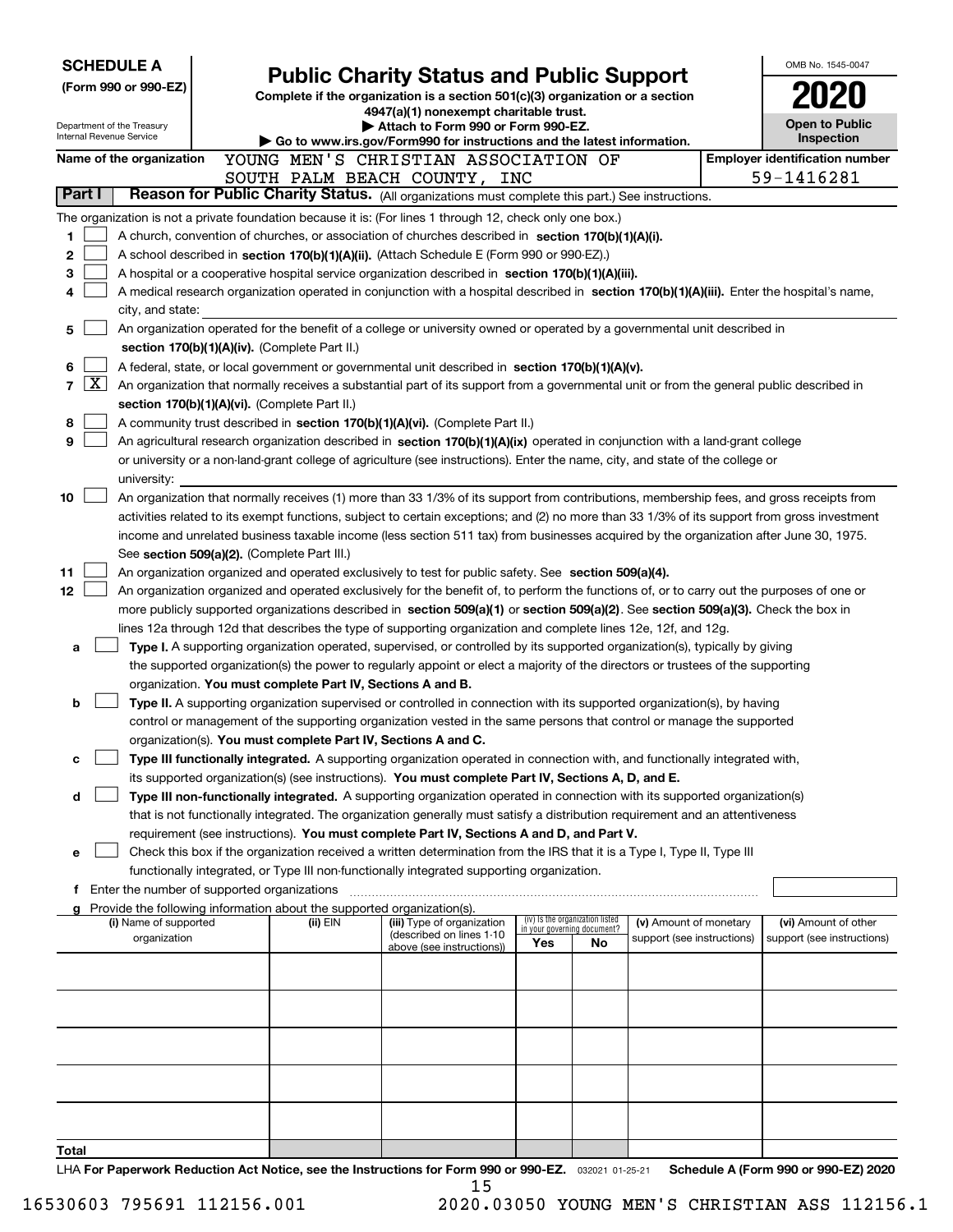| Schedule A (Form 990 or 990-EZ) 2020 SOUTH PALM BEACH COUNTY, INC                                                 |  |  | 59-1416281 $_{Page 2}$ |  |
|-------------------------------------------------------------------------------------------------------------------|--|--|------------------------|--|
| <b>Part II</b> Support Schedule for Organizations Described in Sections $170(b)(1)(A)(iv)$ and $170(b)(1)(A)(vi)$ |  |  |                        |  |

(Complete only if you checked the box on line 5, 7, or 8 of Part I or if the organization failed to qualify under Part III. If the organization fails to qualify under the tests listed below, please complete Part III.)

|    | <b>Section A. Public Support</b>                                                                                                                                                                                                                                                             |          |          |            |            |                                      |                                          |
|----|----------------------------------------------------------------------------------------------------------------------------------------------------------------------------------------------------------------------------------------------------------------------------------------------|----------|----------|------------|------------|--------------------------------------|------------------------------------------|
|    | Calendar year (or fiscal year beginning in)                                                                                                                                                                                                                                                  | (a) 2016 | (b) 2017 | $(c)$ 2018 | $(d)$ 2019 | (e) 2020                             | (f) Total                                |
|    | 1 Gifts, grants, contributions, and                                                                                                                                                                                                                                                          |          |          |            |            |                                      |                                          |
|    | membership fees received. (Do not                                                                                                                                                                                                                                                            |          |          |            |            |                                      |                                          |
|    | include any "unusual grants.")                                                                                                                                                                                                                                                               | 1531207. | 1671506. | 1778115.   | 1718396.   | 3029902.                             | 9729126.                                 |
|    | 2 Tax revenues levied for the organ-                                                                                                                                                                                                                                                         |          |          |            |            |                                      |                                          |
|    | ization's benefit and either paid to                                                                                                                                                                                                                                                         |          |          |            |            |                                      |                                          |
|    | or expended on its behalf                                                                                                                                                                                                                                                                    |          |          |            |            |                                      |                                          |
|    | 3 The value of services or facilities                                                                                                                                                                                                                                                        |          |          |            |            |                                      |                                          |
|    | furnished by a governmental unit to                                                                                                                                                                                                                                                          |          |          |            |            |                                      |                                          |
|    | the organization without charge                                                                                                                                                                                                                                                              |          |          |            |            |                                      |                                          |
|    | 4 Total. Add lines 1 through 3                                                                                                                                                                                                                                                               | 1531207. | 1671506. | 1778115.   | 1718396.   | 3029902.                             | 9729126.                                 |
|    | 5 The portion of total contributions                                                                                                                                                                                                                                                         |          |          |            |            |                                      |                                          |
|    | by each person (other than a                                                                                                                                                                                                                                                                 |          |          |            |            |                                      |                                          |
|    | governmental unit or publicly                                                                                                                                                                                                                                                                |          |          |            |            |                                      |                                          |
|    | supported organization) included                                                                                                                                                                                                                                                             |          |          |            |            |                                      |                                          |
|    | on line 1 that exceeds 2% of the                                                                                                                                                                                                                                                             |          |          |            |            |                                      |                                          |
|    | amount shown on line 11,                                                                                                                                                                                                                                                                     |          |          |            |            |                                      |                                          |
|    | column (f)                                                                                                                                                                                                                                                                                   |          |          |            |            |                                      |                                          |
|    | 6 Public support. Subtract line 5 from line 4.                                                                                                                                                                                                                                               |          |          |            |            |                                      | 9729126.                                 |
|    | <b>Section B. Total Support</b>                                                                                                                                                                                                                                                              |          |          |            |            |                                      |                                          |
|    | Calendar year (or fiscal year beginning in)                                                                                                                                                                                                                                                  | (a) 2016 | (b) 2017 | $(c)$ 2018 | $(d)$ 2019 | (e) 2020                             | (f) Total                                |
|    | <b>7</b> Amounts from line 4                                                                                                                                                                                                                                                                 | 1531207. | 1671506. | 1778115.   | 1718396.   | 3029902.                             | 9729126.                                 |
|    | 8 Gross income from interest,                                                                                                                                                                                                                                                                |          |          |            |            |                                      |                                          |
|    | dividends, payments received on                                                                                                                                                                                                                                                              |          |          |            |            |                                      |                                          |
|    |                                                                                                                                                                                                                                                                                              |          |          |            |            |                                      |                                          |
|    | securities loans, rents, royalties,                                                                                                                                                                                                                                                          |          | 54,411.  | 47,719.    | 62,196.    | 5,842.                               | 170,168.                                 |
|    | and income from similar sources                                                                                                                                                                                                                                                              |          |          |            |            |                                      |                                          |
|    | <b>9</b> Net income from unrelated business                                                                                                                                                                                                                                                  |          |          |            |            |                                      |                                          |
|    | activities, whether or not the                                                                                                                                                                                                                                                               |          |          |            |            |                                      |                                          |
|    | business is regularly carried on                                                                                                                                                                                                                                                             |          |          |            |            |                                      |                                          |
|    | <b>10</b> Other income. Do not include gain                                                                                                                                                                                                                                                  |          |          |            |            |                                      |                                          |
|    | or loss from the sale of capital                                                                                                                                                                                                                                                             |          |          |            |            |                                      |                                          |
|    | assets (Explain in Part VI.) <b>Constant</b>                                                                                                                                                                                                                                                 |          |          |            |            |                                      | 9899294.                                 |
|    | 11 Total support. Add lines 7 through 10                                                                                                                                                                                                                                                     |          |          |            |            |                                      | $\overline{45, 468, 583}$ .              |
|    | 12 Gross receipts from related activities, etc. (see instructions)                                                                                                                                                                                                                           |          |          |            |            | 12                                   |                                          |
|    | 13 First 5 years. If the Form 990 is for the organization's first, second, third, fourth, or fifth tax year as a section 501(c)(3)                                                                                                                                                           |          |          |            |            |                                      |                                          |
|    | organization, check this box and stop here manufactured and according to the state of the state of the state of the state of the state of the state of the state of the state of the state of the state of the state of the st<br><b>Section C. Computation of Public Support Percentage</b> |          |          |            |            |                                      |                                          |
|    |                                                                                                                                                                                                                                                                                              |          |          |            |            |                                      | 98.28                                    |
|    |                                                                                                                                                                                                                                                                                              |          |          |            |            | 14                                   | %<br>98.01                               |
|    |                                                                                                                                                                                                                                                                                              |          |          |            |            | 15                                   | $\%$                                     |
|    | 16a 33 1/3% support test - 2020. If the organization did not check the box on line 13, and line 14 is 33 1/3% or more, check this box and                                                                                                                                                    |          |          |            |            |                                      |                                          |
|    | stop here. The organization qualifies as a publicly supported organization                                                                                                                                                                                                                   |          |          |            |            |                                      | $\blacktriangleright$ $\boxed{\text{X}}$ |
|    | b 33 1/3% support test - 2019. If the organization did not check a box on line 13 or 16a, and line 15 is 33 1/3% or more, check this box                                                                                                                                                     |          |          |            |            |                                      |                                          |
|    | and stop here. The organization qualifies as a publicly supported organization                                                                                                                                                                                                               |          |          |            |            |                                      |                                          |
|    | 17a 10% -facts-and-circumstances test - 2020. If the organization did not check a box on line 13, 16a, or 16b, and line 14 is 10% or more,                                                                                                                                                   |          |          |            |            |                                      |                                          |
|    | and if the organization meets the facts-and-circumstances test, check this box and stop here. Explain in Part VI how the organization                                                                                                                                                        |          |          |            |            |                                      |                                          |
|    | meets the facts-and-circumstances test. The organization qualifies as a publicly supported organization                                                                                                                                                                                      |          |          |            |            |                                      |                                          |
|    | <b>b 10% -facts-and-circumstances test - 2019.</b> If the organization did not check a box on line 13, 16a, 16b, or 17a, and line 15 is 10% or                                                                                                                                               |          |          |            |            |                                      |                                          |
|    | more, and if the organization meets the facts-and-circumstances test, check this box and stop here. Explain in Part VI how the                                                                                                                                                               |          |          |            |            |                                      |                                          |
|    | organization meets the facts-and-circumstances test. The organization qualifies as a publicly supported organization                                                                                                                                                                         |          |          |            |            |                                      |                                          |
| 18 | Private foundation. If the organization did not check a box on line 13, 16a, 16b, 17a, or 17b, check this box and see instructions                                                                                                                                                           |          |          |            |            | Schodule A (Form 000 or 000 F7) 2020 |                                          |

**Schedule A (Form 990 or 990-EZ) 2020**

032022 01-25-21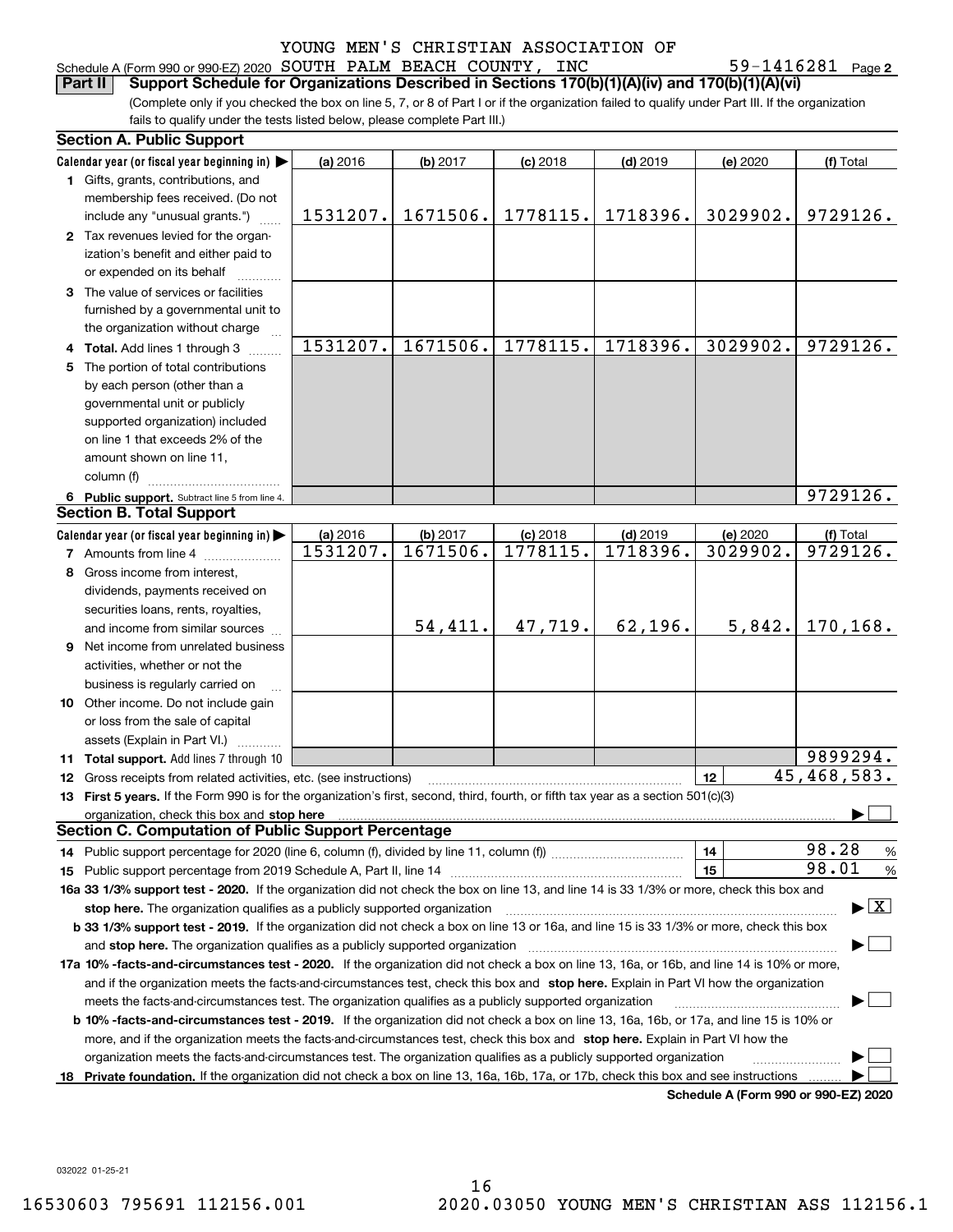#### Schedule A (Form 990 or 990-EZ) 2020 Page SOUTH PALM BEACH COUNTY, INC 59-1416281 **Part III Support Schedule for Organizations Described in Section 509(a)(2)**

**3**

(Complete only if you checked the box on line 10 of Part I or if the organization failed to qualify under Part II. If the organization fails to qualify under the tests listed below, please complete Part II.)

|     | <b>Section A. Public Support</b>                                                                                                                                                                                                                      |          |          |            |            |          |                                      |
|-----|-------------------------------------------------------------------------------------------------------------------------------------------------------------------------------------------------------------------------------------------------------|----------|----------|------------|------------|----------|--------------------------------------|
|     | Calendar year (or fiscal year beginning in) $\blacktriangleright$                                                                                                                                                                                     | (a) 2016 | (b) 2017 | $(c)$ 2018 | $(d)$ 2019 | (e) 2020 | (f) Total                            |
|     | 1 Gifts, grants, contributions, and                                                                                                                                                                                                                   |          |          |            |            |          |                                      |
|     | membership fees received. (Do not                                                                                                                                                                                                                     |          |          |            |            |          |                                      |
|     | include any "unusual grants.")                                                                                                                                                                                                                        |          |          |            |            |          |                                      |
|     | <b>2</b> Gross receipts from admissions,<br>merchandise sold or services per-<br>formed, or facilities furnished in<br>any activity that is related to the<br>organization's tax-exempt purpose                                                       |          |          |            |            |          |                                      |
|     | 3 Gross receipts from activities that<br>are not an unrelated trade or bus-                                                                                                                                                                           |          |          |            |            |          |                                      |
|     | iness under section 513                                                                                                                                                                                                                               |          |          |            |            |          |                                      |
|     | 4 Tax revenues levied for the organ-<br>ization's benefit and either paid to                                                                                                                                                                          |          |          |            |            |          |                                      |
|     | or expended on its behalf<br>.                                                                                                                                                                                                                        |          |          |            |            |          |                                      |
|     | 5 The value of services or facilities<br>furnished by a governmental unit to<br>the organization without charge                                                                                                                                       |          |          |            |            |          |                                      |
|     | <b>6 Total.</b> Add lines 1 through 5                                                                                                                                                                                                                 |          |          |            |            |          |                                      |
|     | 7a Amounts included on lines 1, 2, and<br>3 received from disqualified persons                                                                                                                                                                        |          |          |            |            |          |                                      |
|     | <b>b</b> Amounts included on lines 2 and 3 received<br>from other than disqualified persons that<br>exceed the greater of \$5,000 or 1% of the<br>amount on line 13 for the year                                                                      |          |          |            |            |          |                                      |
|     | c Add lines 7a and 7b                                                                                                                                                                                                                                 |          |          |            |            |          |                                      |
|     | 8 Public support. (Subtract line 7c from line 6.)<br><b>Section B. Total Support</b>                                                                                                                                                                  |          |          |            |            |          |                                      |
|     | Calendar year (or fiscal year beginning in)                                                                                                                                                                                                           | (a) 2016 | (b) 2017 | $(c)$ 2018 | $(d)$ 2019 | (e) 2020 | (f) Total                            |
|     | 9 Amounts from line 6                                                                                                                                                                                                                                 |          |          |            |            |          |                                      |
|     | 10a Gross income from interest,<br>dividends, payments received on<br>securities loans, rents, royalties,<br>and income from similar sources                                                                                                          |          |          |            |            |          |                                      |
|     | <b>b</b> Unrelated business taxable income<br>(less section 511 taxes) from businesses                                                                                                                                                                |          |          |            |            |          |                                      |
|     | acquired after June 30, 1975                                                                                                                                                                                                                          |          |          |            |            |          |                                      |
|     | c Add lines 10a and 10b<br>11 Net income from unrelated business<br>activities not included in line 10b,<br>whether or not the business is<br>regularly carried on                                                                                    |          |          |            |            |          |                                      |
|     | 12 Other income. Do not include gain<br>or loss from the sale of capital<br>assets (Explain in Part VI.)                                                                                                                                              |          |          |            |            |          |                                      |
|     | 13 Total support. (Add lines 9, 10c, 11, and 12.)                                                                                                                                                                                                     |          |          |            |            |          |                                      |
|     | 14 First 5 years. If the Form 990 is for the organization's first, second, third, fourth, or fifth tax year as a section 501(c)(3) organization,                                                                                                      |          |          |            |            |          |                                      |
|     | check this box and stop here <i>machine and content and stop</i> here <i>manufacture and stop</i> here <i>manufacture</i> and <b>stop here</b> <i>manufacture manufacture and stop</i> here <i>manufacture manufacture manufacture manufacture ma</i> |          |          |            |            |          |                                      |
|     | <b>Section C. Computation of Public Support Percentage</b>                                                                                                                                                                                            |          |          |            |            |          |                                      |
|     |                                                                                                                                                                                                                                                       |          |          |            |            | 15       | %                                    |
| 16. | Public support percentage from 2019 Schedule A, Part III, line 15                                                                                                                                                                                     |          |          |            |            | 16       | %                                    |
|     | Section D. Computation of Investment Income Percentage                                                                                                                                                                                                |          |          |            |            |          |                                      |
|     | 17 Investment income percentage for 2020 (line 10c, column (f), divided by line 13, column (f))<br>18 Investment income percentage from 2019 Schedule A, Part III, line 17                                                                            |          |          |            |            | 17<br>18 | %<br>%                               |
|     | 19a 33 1/3% support tests - 2020. If the organization did not check the box on line 14, and line 15 is more than 33 1/3%, and line 17 is not                                                                                                          |          |          |            |            |          |                                      |
|     | more than 33 1/3%, check this box and stop here. The organization qualifies as a publicly supported organization                                                                                                                                      |          |          |            |            |          |                                      |
|     | b 33 1/3% support tests - 2019. If the organization did not check a box on line 14 or line 19a, and line 16 is more than 33 1/3%, and                                                                                                                 |          |          |            |            |          |                                      |
|     | line 18 is not more than 33 1/3%, check this box and stop here. The organization qualifies as a publicly supported organization                                                                                                                       |          |          |            |            |          |                                      |
|     | 20 Private foundation. If the organization did not check a box on line 14, 19a, or 19b, check this box and see instructions                                                                                                                           |          |          |            |            |          | .                                    |
|     | 032023 01-25-21                                                                                                                                                                                                                                       |          |          |            |            |          | Schedule A (Form 990 or 990-EZ) 2020 |
|     |                                                                                                                                                                                                                                                       |          | 17       |            |            |          |                                      |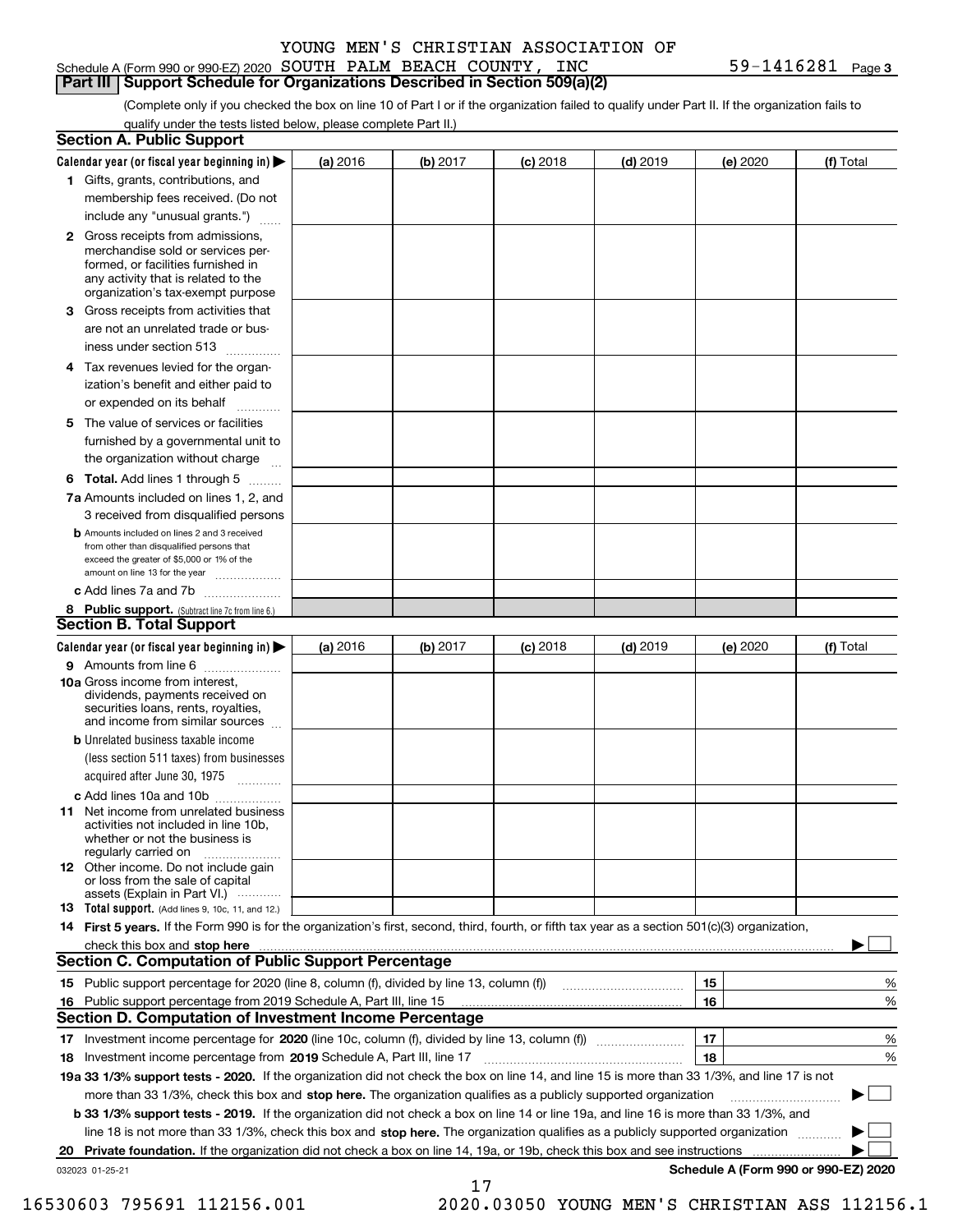#### Schedule A (Form 990 or 990-EZ) 2020 Page SOUTH PALM BEACH COUNTY, INC 59-1416281 **Part IV Supporting Organizations**

(Complete only if you checked a box in line 12 on Part I. If you checked box 12a, Part I, complete Sections A and B. If you checked box 12b, Part I, complete Sections A and C. If you checked box 12c, Part I, complete Sections A, D, and E. If you checked box 12d, Part I, complete Sections A and D, and complete Part V.)

#### **Section A. All Supporting Organizations**

- **1** Are all of the organization's supported organizations listed by name in the organization's governing documents? If "No," describe in **Part VI** how the supported organizations are designated. If designated by *class or purpose, describe the designation. If historic and continuing relationship, explain.*
- **2**under section 509(a)(1) or (2)? If "Yes," explain in Part VI how the organization determined that the supported *organization was described in section 509(a)(1) or (2).* Did the organization have any supported organization that does not have an IRS determination of status
- **3a** Did the organization have a supported organization described in section 501(c)(4), (5), or (6)? If "Yes," answer *lines 3b and 3c below.*
- **b** Did the organization confirm that each supported organization qualified under section 501(c)(4), (5), or (6) and satisfied the public support tests under section 509(a)(2)? If "Yes," describe in **Part VI** when and how the *organization made the determination.*
- **c**Did the organization ensure that all support to such organizations was used exclusively for section 170(c)(2)(B) purposes? If "Yes," explain in **Part VI** what controls the organization put in place to ensure such use.
- **4a** *If* Was any supported organization not organized in the United States ("foreign supported organization")? *"Yes," and if you checked box 12a or 12b in Part I, answer lines 4b and 4c below.*
- **b** Did the organization have ultimate control and discretion in deciding whether to make grants to the foreign supported organization? If "Yes," describe in **Part VI** how the organization had such control and discretion *despite being controlled or supervised by or in connection with its supported organizations.*
- **c** Did the organization support any foreign supported organization that does not have an IRS determination under sections 501(c)(3) and 509(a)(1) or (2)? If "Yes," explain in **Part VI** what controls the organization used *to ensure that all support to the foreign supported organization was used exclusively for section 170(c)(2)(B) purposes.*
- **5a** Did the organization add, substitute, or remove any supported organizations during the tax year? If "Yes," answer lines 5b and 5c below (if applicable). Also, provide detail in **Part VI,** including (i) the names and EIN *numbers of the supported organizations added, substituted, or removed; (ii) the reasons for each such action; (iii) the authority under the organization's organizing document authorizing such action; and (iv) how the action was accomplished (such as by amendment to the organizing document).*
- **b** Type I or Type II only. Was any added or substituted supported organization part of a class already designated in the organization's organizing document?
- **cSubstitutions only.**  Was the substitution the result of an event beyond the organization's control?
- **6** Did the organization provide support (whether in the form of grants or the provision of services or facilities) to **Part VI.** *If "Yes," provide detail in* support or benefit one or more of the filing organization's supported organizations? anyone other than (i) its supported organizations, (ii) individuals that are part of the charitable class benefited by one or more of its supported organizations, or (iii) other supporting organizations that also
- **7**Did the organization provide a grant, loan, compensation, or other similar payment to a substantial contributor *If "Yes," complete Part I of Schedule L (Form 990 or 990-EZ).* regard to a substantial contributor? (as defined in section 4958(c)(3)(C)), a family member of a substantial contributor, or a 35% controlled entity with
- **8***If "Yes," complete Part I of Schedule L (Form 990 or 990-EZ).* Did the organization make a loan to a disqualified person (as defined in section 4958) not described in line 7?
- **9a** Was the organization controlled directly or indirectly at any time during the tax year by one or more in section 509(a)(1) or (2))? If "Yes," *provide detail in* <code>Part VI.</code> disqualified persons, as defined in section 4946 (other than foundation managers and organizations described
- **b**the supporting organization had an interest? If "Yes," provide detail in P**art VI**. Did one or more disqualified persons (as defined in line 9a) hold a controlling interest in any entity in which
- **c**Did a disqualified person (as defined in line 9a) have an ownership interest in, or derive any personal benefit from, assets in which the supporting organization also had an interest? If "Yes," provide detail in P**art VI.**
- **10a** Was the organization subject to the excess business holdings rules of section 4943 because of section supporting organizations)? If "Yes," answer line 10b below. 4943(f) (regarding certain Type II supporting organizations, and all Type III non-functionally integrated
- **b** Did the organization have any excess business holdings in the tax year? (Use Schedule C, Form 4720, to *determine whether the organization had excess business holdings.)*

18

032024 01-25-21

**Schedule A (Form 990 or 990-EZ) 2020**

| $\mathbf{1}$    |  |
|-----------------|--|
|                 |  |
| $\overline{2}$  |  |
|                 |  |
| <u>3a</u>       |  |
|                 |  |
| $\frac{3b}{2}$  |  |
| $\frac{3c}{2}$  |  |
|                 |  |
| <u>4a</u>       |  |
|                 |  |
| 4b              |  |
|                 |  |
| 4c              |  |
|                 |  |
| <u>5a</u>       |  |
|                 |  |
| $\frac{5b}{2}$  |  |
| $\overline{5c}$ |  |
|                 |  |
| $6 \overline{}$ |  |
|                 |  |
| 7               |  |
| 8               |  |
|                 |  |
| <u>9a</u>       |  |
|                 |  |
| <u>9b</u>       |  |
|                 |  |
| <u>9c</u>       |  |
|                 |  |
| 10a             |  |
|                 |  |
| 10 <sub>b</sub> |  |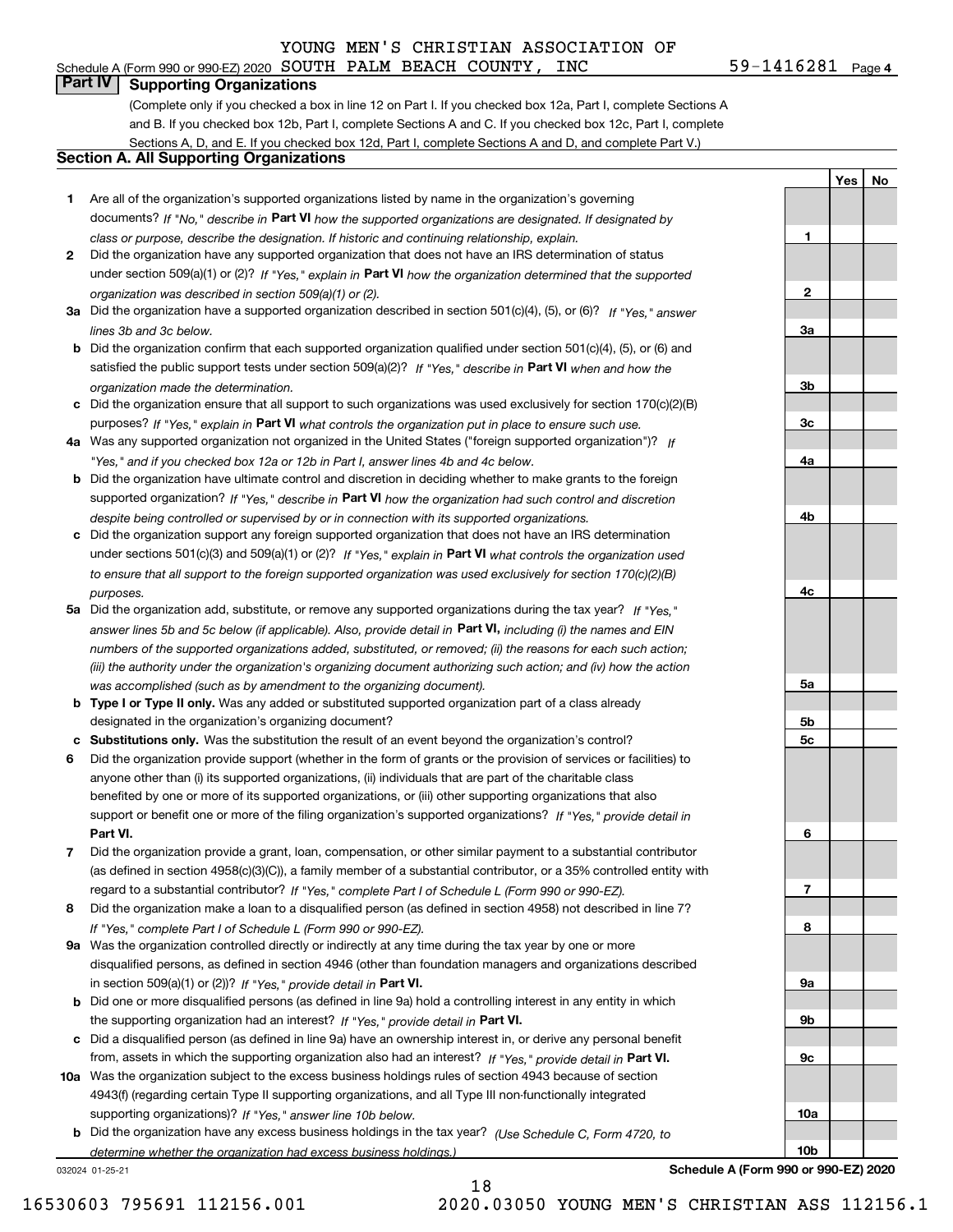#### 59-1416281 Page 5 **Yes No 11** Has the organization accepted a gift or contribution from any of the following persons? **a**A person who directly or indirectly controls, either alone or together with persons described in lines 11b and **b** A family member of a person described in line 11a above? **c** A 35% controlled entity of a person described in line 11a or 11b above? If "Yes" to line 11a, 11b, or 11c, provide **11a11bPart VI. 11c Yes No 12** Did the organization operate for the benefit of any supported organization other than the supported directors, or trustees at all times during the tax year? If "No," describe in **Part VI** how the supported organization(s) **12Part VI**  *how providing such benefit carried out the purposes of the supported organization(s) that operated,* **Yes No 1** Were a majority of the organization's directors or trustees during the tax year also a majority of the directors or trustees of each of the organization's supported organization(s)? If "No," describe in **Part VI** how control **1Yes No 1** Did the organization provide to each of its supported organizations, by the last day of the fifth month of the **2** Were any of the organization's officers, directors, or trustees either (i) appointed or elected by the supported **3123**organization(s) or (ii) serving on the governing body of a supported organization? If "No," explain in **Part VI** how income or assets at all times during the tax year? If "Yes," describe in **Part VI** the role the organization's **12Answer lines 2a and 2b below. Yes No** Activities Test. Check the box next to the method that the organization used to satisfy the Integral Part Test during the year (see instructions). **abclinupy** The organization satisfied the Activities Test. Complete line 2 below. The organization is the parent of each of its supported organizations. *Complete* line 3 *below.* The organization supported a governmental entity. *Describe in* Part **VI** *how you supported a governmental entity (see instruction<u>s).</u>* **a** Did substantially all of the organization's activities during the tax year directly further the exempt purposes of the supported organization(s) to which the organization was responsive? If "Yes," then in **Part VI identify those supported organizations and explain**  *how these activities directly furthered their exempt purposes,* **2a** *detail in effectively operated, supervised, or controlled the organization's activities. If the organization had more than one supported organization, describe how the powers to appoint and/or remove officers, directors, or trustees were allocated among the supported organizations and what conditions or restrictions, if any, applied to such powers during the tax year. If "Yes," explain in* organization(s) that operated, supervised, or controlled the supporting organization? *supervised, or controlled the supporting organization. or management of the supporting organization was vested in the same persons that controlled or managed the supported organization(s). the organization maintained a close and continuous working relationship with the supported organization(s). supported organizations played in this regard. how the organization was responsive to those supported organizations, and how the organization determined that these activities constituted substantially all of its activities.* Schedule A (Form 990 or 990-EZ) 2020 Page SOUTH PALM BEACH COUNTY, INC 59-1416281 11c below, the governing body of a supported organization? Did the governing body, members of the governing body, officers acting in their official capacity, or membership of one or more supported organizations have the power to regularly appoint or elect at least a majority of the organization's officers, organization's tax year, (i) a written notice describing the type and amount of support provided during the prior tax year, (ii) a copy of the Form 990 that was most recently filed as of the date of notification, and (iii) copies of the organization's governing documents in effect on the date of notification, to the extent not previously provided? By reason of the relationship described in line 2, above, did the organization's supported organizations have a significant voice in the organization's investment policies and in directing the use of the organization's **Part IV Supporting Organizations** *(continued)* **Section B. Type I Supporting Organizations Section C. Type II Supporting Organizations Section D. All Type III Supporting Organizations Section E. Type III Functionally Integrated Supporting Organizations**  $\mathcal{L}^{\text{max}}$  $\mathcal{L}^{\text{max}}$

- **b** Did the activities described in line 2a, above, constitute activities that, but for the organization's involvement, **Part VI**  *the reasons for the organization's position that its supported organization(s) would have engaged in* one or more of the organization's supported organization(s) would have been engaged in? If "Yes," e*xplain in these activities but for the organization's involvement.*
- **3**Parent of Supported Organizations. Answer lines 3a and 3b below.

**a** Did the organization have the power to regularly appoint or elect a majority of the officers, directors, or trustees of each of the supported organizations? If "Yes" or "No" provide details in **Part VI.** 

**b** Did the organization exercise a substantial degree of direction over the policies, programs, and activities of each of its supported organizations? If "Yes," describe in Part VI the role played by the organization in this regard.

19

032025 01-25-21

**Schedule A (Form 990 or 990-EZ) 2020**

**2b**

**3a**

**3b**

|  | 30603 795691 112156.001 |  |
|--|-------------------------|--|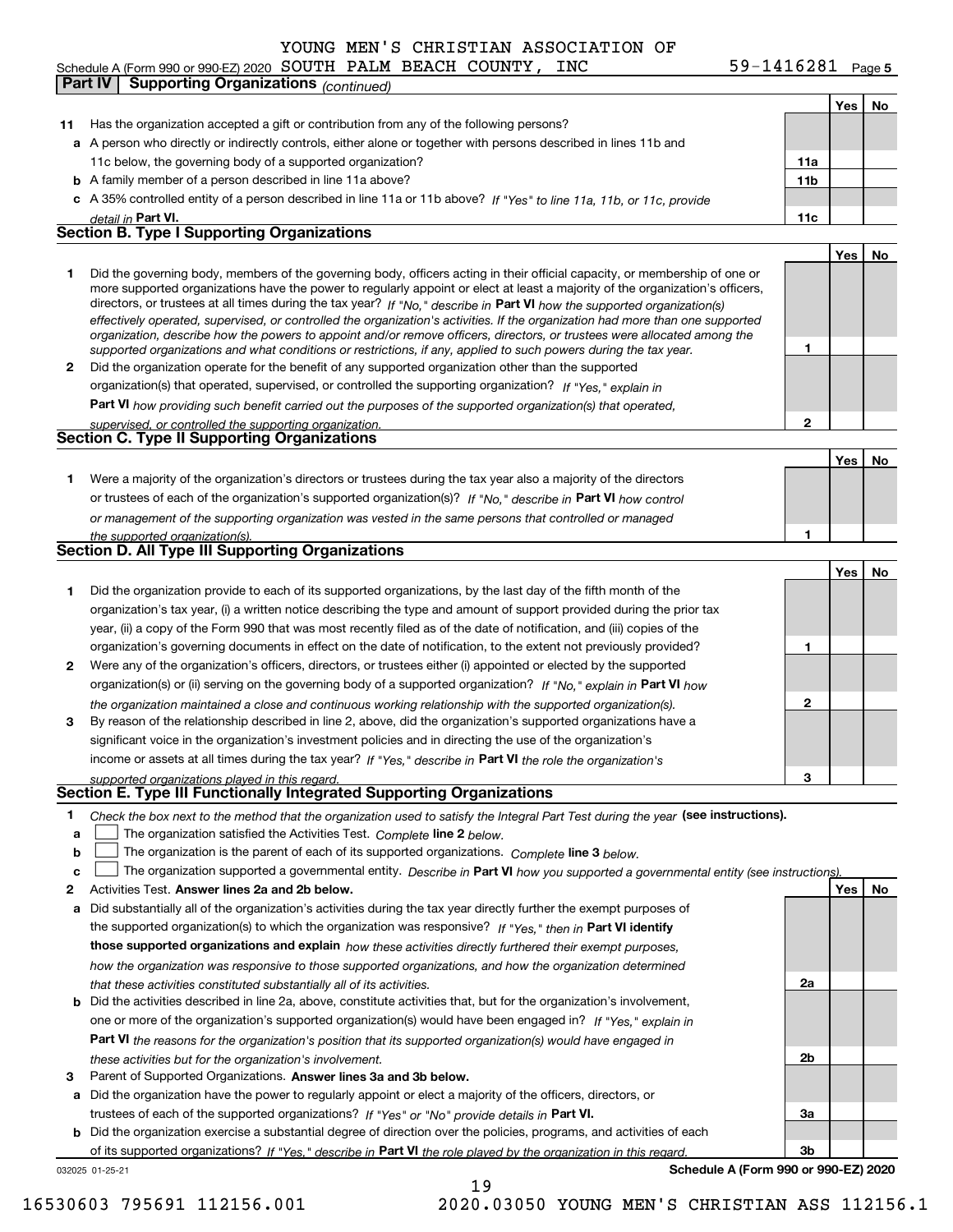| $59 - 1416281$ Page 6 |  |
|-----------------------|--|
|-----------------------|--|

|              | YOUNG MEN S CHRISTIAN ASSOCIATION OF                                                                                                           |                          |                |                                |
|--------------|------------------------------------------------------------------------------------------------------------------------------------------------|--------------------------|----------------|--------------------------------|
|              | Schedule A (Form 990 or 990-EZ) 2020 SOUTH PALM BEACH COUNTY, INC                                                                              |                          |                | 59-1416281 Page 6              |
|              | Type III Non-Functionally Integrated 509(a)(3) Supporting Organizations<br><b>Part V</b>                                                       |                          |                |                                |
| 1.           | Check here if the organization satisfied the Integral Part Test as a qualifying trust on Nov. 20, 1970 (explain in Part VI). See instructions. |                          |                |                                |
|              | All other Type III non-functionally integrated supporting organizations must complete Sections A through E.                                    |                          |                |                                |
|              | Section A - Adjusted Net Income                                                                                                                |                          | (A) Prior Year | (B) Current Year<br>(optional) |
| $\mathbf{1}$ | Net short-term capital gain                                                                                                                    | 1                        |                |                                |
| 2            | Recoveries of prior-year distributions                                                                                                         | $\mathbf{2}$             |                |                                |
| 3            | Other gross income (see instructions)                                                                                                          | 3                        |                |                                |
| 4            | Add lines 1 through 3.                                                                                                                         | 4                        |                |                                |
| 5            | Depreciation and depletion                                                                                                                     | 5                        |                |                                |
| 6            | Portion of operating expenses paid or incurred for production or                                                                               |                          |                |                                |
|              | collection of gross income or for management, conservation, or                                                                                 |                          |                |                                |
|              | maintenance of property held for production of income (see instructions)                                                                       | 6                        |                |                                |
| $\mathbf{7}$ | Other expenses (see instructions)                                                                                                              | $\overline{\phantom{a}}$ |                |                                |
| 8            | <b>Adjusted Net Income</b> (subtract lines 5, 6, and 7 from line 4)                                                                            | 8                        |                |                                |
|              | <b>Section B - Minimum Asset Amount</b>                                                                                                        |                          | (A) Prior Year | (B) Current Year<br>(optional) |
| 1            | Aggregate fair market value of all non-exempt-use assets (see                                                                                  |                          |                |                                |
|              | instructions for short tax year or assets held for part of year):                                                                              |                          |                |                                |
|              | <b>a</b> Average monthly value of securities                                                                                                   | 1a                       |                |                                |
|              | <b>b</b> Average monthly cash balances                                                                                                         | 1 <sub>b</sub>           |                |                                |
|              | c Fair market value of other non-exempt-use assets                                                                                             | 1c                       |                |                                |
|              | d Total (add lines 1a, 1b, and 1c)                                                                                                             | 1d                       |                |                                |
|              | e Discount claimed for blockage or other factors                                                                                               |                          |                |                                |
|              | <u>(explain in detail in Part VI):</u>                                                                                                         |                          |                |                                |
| $\mathbf{2}$ | Acquisition indebtedness applicable to non-exempt-use assets                                                                                   | $\mathbf{2}$             |                |                                |
| 3            | Subtract line 2 from line 1d.                                                                                                                  | 3                        |                |                                |
| 4            | Cash deemed held for exempt use. Enter 0.015 of line 3 (for greater amount,                                                                    |                          |                |                                |
|              | see instructions).                                                                                                                             | 4                        |                |                                |
| 5            | Net value of non-exempt-use assets (subtract line 4 from line 3)                                                                               | 5                        |                |                                |
| 6            | Multiply line 5 by 0.035.                                                                                                                      | 6                        |                |                                |
| 7            | Recoveries of prior-year distributions                                                                                                         | $\overline{7}$           |                |                                |
| 8            | Minimum Asset Amount (add line 7 to line 6)                                                                                                    | 8                        |                |                                |
|              | <b>Section C - Distributable Amount</b>                                                                                                        |                          |                | <b>Current Year</b>            |
| 1            | Adjusted net income for prior year (from Section A, line 8, column A)                                                                          | 1                        |                |                                |
| $\mathbf{2}$ | Enter 0.85 of line 1.                                                                                                                          | $\mathbf{2}$             |                |                                |
| 3            | Minimum asset amount for prior year (from Section B, line 8, column A)                                                                         | 3                        |                |                                |
| 4            | Enter greater of line 2 or line 3.                                                                                                             | 4                        |                |                                |
| 5            | Income tax imposed in prior year                                                                                                               | 5                        |                |                                |
| 6            | <b>Distributable Amount.</b> Subtract line 5 from line 4, unless subject to                                                                    |                          |                |                                |

emergency temporary reduction (see instructions).

**7**Check here if the current year is the organization's first as a non-functionally integrated Type III supporting organization (see instructions).

**6**

**Schedule A (Form 990 or 990-EZ) 2020**

032026 01-25-21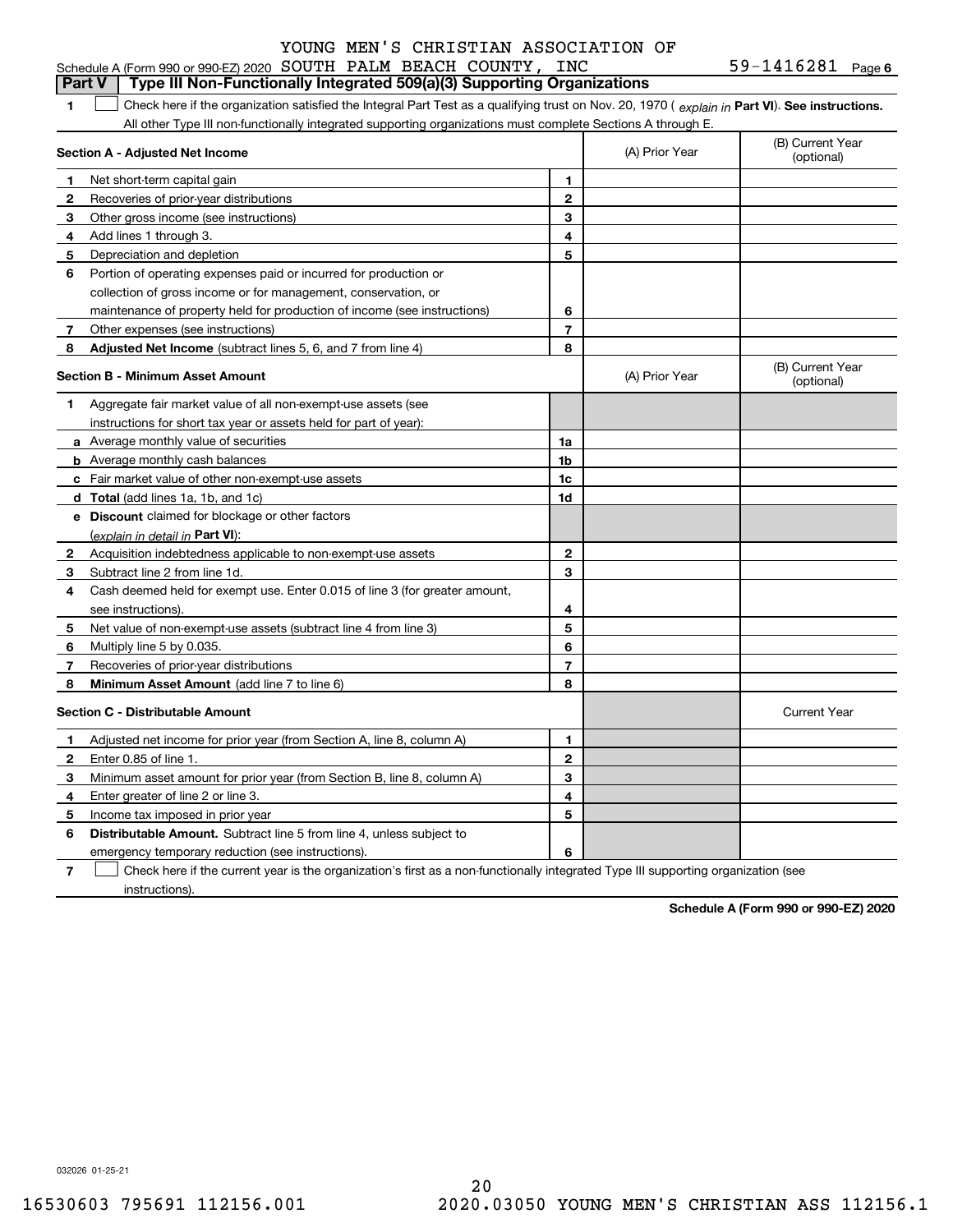59-1416281 Page 7

|               | Schedule A (Form 990 or 990-EZ) 2020 SOUTH PALM BEACH COUNTY,<br>Type III Non-Functionally Integrated 509(a)(3) Supporting Organizations | INC                                |                                   |    | 59-1416281 $_{Page 7}$        |  |
|---------------|------------------------------------------------------------------------------------------------------------------------------------------|------------------------------------|-----------------------------------|----|-------------------------------|--|
| <b>Part V</b> |                                                                                                                                          |                                    | (continued)                       |    |                               |  |
|               | <b>Section D - Distributions</b>                                                                                                         |                                    |                                   |    | <b>Current Year</b>           |  |
| 1             | Amounts paid to supported organizations to accomplish exempt purposes                                                                    |                                    |                                   | 1  |                               |  |
| 2             | Amounts paid to perform activity that directly furthers exempt purposes of supported                                                     |                                    |                                   |    |                               |  |
|               | organizations, in excess of income from activity                                                                                         |                                    |                                   | 2  |                               |  |
| 3             | Administrative expenses paid to accomplish exempt purposes of supported organizations                                                    |                                    |                                   | 3  |                               |  |
| 4             | Amounts paid to acquire exempt-use assets                                                                                                |                                    |                                   | 4  |                               |  |
| 5             | Qualified set-aside amounts (prior IRS approval required - <i>provide details in</i> Part VI)                                            |                                    |                                   | 5  |                               |  |
| 6             | Other distributions (describe in Part VI). See instructions.                                                                             |                                    |                                   | 6  |                               |  |
| 7             | Total annual distributions. Add lines 1 through 6.                                                                                       |                                    |                                   | 7  |                               |  |
| 8             | Distributions to attentive supported organizations to which the organization is responsive                                               |                                    |                                   |    |                               |  |
|               | (provide details in Part VI). See instructions.                                                                                          |                                    |                                   | 8  |                               |  |
| 9             | Distributable amount for 2020 from Section C, line 6                                                                                     |                                    |                                   | 9  |                               |  |
| 10            | Line 8 amount divided by line 9 amount                                                                                                   |                                    |                                   | 10 |                               |  |
|               | <b>Section E - Distribution Allocations</b> (see instructions)                                                                           | (i)<br><b>Excess Distributions</b> | (ii)<br><b>Underdistributions</b> |    | (iii)<br><b>Distributable</b> |  |
|               |                                                                                                                                          |                                    | Pre-2020                          |    | Amount for 2020               |  |
| 1             | Distributable amount for 2020 from Section C, line 6                                                                                     |                                    |                                   |    |                               |  |
| 2             | Underdistributions, if any, for years prior to 2020 (reason-                                                                             |                                    |                                   |    |                               |  |
|               | able cause required $\cdot$ explain in Part VI). See instructions.                                                                       |                                    |                                   |    |                               |  |
| 3             | Excess distributions carryover, if any, to 2020                                                                                          |                                    |                                   |    |                               |  |
|               | <b>a</b> From 2015                                                                                                                       |                                    |                                   |    |                               |  |
|               | $b$ From 2016                                                                                                                            |                                    |                                   |    |                               |  |
|               | c From 2017                                                                                                                              |                                    |                                   |    |                               |  |
|               | <b>d</b> From 2018                                                                                                                       |                                    |                                   |    |                               |  |
|               | e From 2019                                                                                                                              |                                    |                                   |    |                               |  |
|               | f Total of lines 3a through 3e                                                                                                           |                                    |                                   |    |                               |  |
|               | g Applied to underdistributions of prior years                                                                                           |                                    |                                   |    |                               |  |
|               | <b>h</b> Applied to 2020 distributable amount                                                                                            |                                    |                                   |    |                               |  |
|               | i Carryover from 2015 not applied (see instructions)                                                                                     |                                    |                                   |    |                               |  |
|               | Remainder. Subtract lines 3g, 3h, and 3i from line 3f.                                                                                   |                                    |                                   |    |                               |  |
| 4             | Distributions for 2020 from Section D.                                                                                                   |                                    |                                   |    |                               |  |
|               | \$<br>line $7:$                                                                                                                          |                                    |                                   |    |                               |  |
|               | a Applied to underdistributions of prior years                                                                                           |                                    |                                   |    |                               |  |
|               | <b>b</b> Applied to 2020 distributable amount                                                                                            |                                    |                                   |    |                               |  |
|               | <b>c</b> Remainder. Subtract lines 4a and 4b from line 4.                                                                                |                                    |                                   |    |                               |  |
|               | Remaining underdistributions for years prior to 2020, if                                                                                 |                                    |                                   |    |                               |  |
|               | any. Subtract lines 3g and 4a from line 2. For result greater                                                                            |                                    |                                   |    |                               |  |
|               | than zero, explain in Part VI. See instructions.                                                                                         |                                    |                                   |    |                               |  |
| 6             | Remaining underdistributions for 2020. Subtract lines 3h                                                                                 |                                    |                                   |    |                               |  |
|               | and 4b from line 1. For result greater than zero, explain in                                                                             |                                    |                                   |    |                               |  |
|               | Part VI. See instructions.                                                                                                               |                                    |                                   |    |                               |  |
| 7             | Excess distributions carryover to 2021. Add lines 3j                                                                                     |                                    |                                   |    |                               |  |
|               | and 4c.                                                                                                                                  |                                    |                                   |    |                               |  |
| 8             | Breakdown of line 7:                                                                                                                     |                                    |                                   |    |                               |  |
|               | a Excess from 2016                                                                                                                       |                                    |                                   |    |                               |  |
|               | <b>b</b> Excess from 2017                                                                                                                |                                    |                                   |    |                               |  |
|               | c Excess from 2018                                                                                                                       |                                    |                                   |    |                               |  |
|               | d Excess from 2019                                                                                                                       |                                    |                                   |    |                               |  |
|               | e Excess from 2020                                                                                                                       |                                    |                                   |    |                               |  |

**Schedule A (Form 990 or 990-EZ) 2020**

032027 01-25-21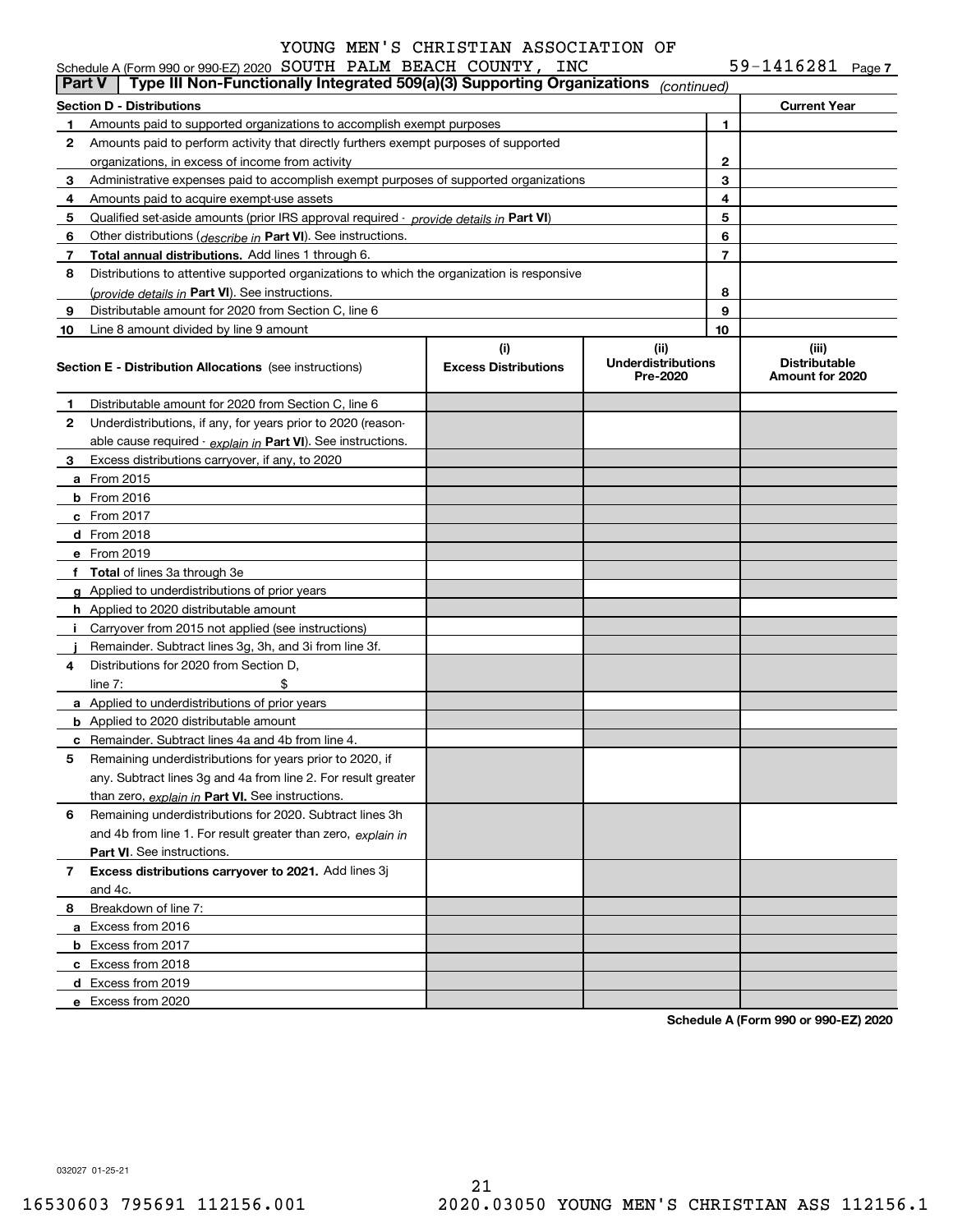|                |                     | YOUNG MEN'S CHRISTIAN ASSOCIATION OF                              |                                                                                                                                                                                                                                                                                                                                                                                                                                                                                                                                                                      |                   |
|----------------|---------------------|-------------------------------------------------------------------|----------------------------------------------------------------------------------------------------------------------------------------------------------------------------------------------------------------------------------------------------------------------------------------------------------------------------------------------------------------------------------------------------------------------------------------------------------------------------------------------------------------------------------------------------------------------|-------------------|
| <b>Part VI</b> |                     | Schedule A (Form 990 or 990-EZ) 2020 SOUTH PALM BEACH COUNTY, INC |                                                                                                                                                                                                                                                                                                                                                                                                                                                                                                                                                                      | 59-1416281 Page 8 |
|                | (See instructions.) |                                                                   | Supplemental Information. Provide the explanations required by Part II, line 10; Part II, line 17a or 17b; Part III, line 12;<br>Part IV, Section A, lines 1, 2, 3b, 3c, 4b, 4c, 5a, 6, 9a, 9b, 9c, 11a, 11b, and 11c; Part IV, Section B, lines 1 and 2; Part IV, Section C,<br>line 1; Part IV, Section D, lines 2 and 3; Part IV, Section E, lines 1c, 2a, 2b, 3a, and 3b; Part V, line 1; Part V, Section B, line 1e; Part V,<br>Section D, lines 5, 6, and 8; and Part V, Section E, lines 2, 5, and 6. Also complete this part for any additional information. |                   |
|                |                     |                                                                   |                                                                                                                                                                                                                                                                                                                                                                                                                                                                                                                                                                      |                   |
|                |                     |                                                                   |                                                                                                                                                                                                                                                                                                                                                                                                                                                                                                                                                                      |                   |
|                |                     |                                                                   |                                                                                                                                                                                                                                                                                                                                                                                                                                                                                                                                                                      |                   |
|                |                     |                                                                   |                                                                                                                                                                                                                                                                                                                                                                                                                                                                                                                                                                      |                   |
|                |                     |                                                                   |                                                                                                                                                                                                                                                                                                                                                                                                                                                                                                                                                                      |                   |
|                |                     |                                                                   |                                                                                                                                                                                                                                                                                                                                                                                                                                                                                                                                                                      |                   |
|                |                     |                                                                   |                                                                                                                                                                                                                                                                                                                                                                                                                                                                                                                                                                      |                   |
|                |                     |                                                                   |                                                                                                                                                                                                                                                                                                                                                                                                                                                                                                                                                                      |                   |
|                |                     |                                                                   |                                                                                                                                                                                                                                                                                                                                                                                                                                                                                                                                                                      |                   |
|                |                     |                                                                   |                                                                                                                                                                                                                                                                                                                                                                                                                                                                                                                                                                      |                   |
|                |                     |                                                                   |                                                                                                                                                                                                                                                                                                                                                                                                                                                                                                                                                                      |                   |
|                |                     |                                                                   |                                                                                                                                                                                                                                                                                                                                                                                                                                                                                                                                                                      |                   |
|                |                     |                                                                   |                                                                                                                                                                                                                                                                                                                                                                                                                                                                                                                                                                      |                   |
|                |                     |                                                                   |                                                                                                                                                                                                                                                                                                                                                                                                                                                                                                                                                                      |                   |
|                |                     |                                                                   |                                                                                                                                                                                                                                                                                                                                                                                                                                                                                                                                                                      |                   |
|                |                     |                                                                   |                                                                                                                                                                                                                                                                                                                                                                                                                                                                                                                                                                      |                   |
|                |                     |                                                                   |                                                                                                                                                                                                                                                                                                                                                                                                                                                                                                                                                                      |                   |
|                |                     |                                                                   |                                                                                                                                                                                                                                                                                                                                                                                                                                                                                                                                                                      |                   |
|                |                     |                                                                   |                                                                                                                                                                                                                                                                                                                                                                                                                                                                                                                                                                      |                   |
|                |                     |                                                                   |                                                                                                                                                                                                                                                                                                                                                                                                                                                                                                                                                                      |                   |
|                |                     |                                                                   |                                                                                                                                                                                                                                                                                                                                                                                                                                                                                                                                                                      |                   |
|                |                     |                                                                   |                                                                                                                                                                                                                                                                                                                                                                                                                                                                                                                                                                      |                   |
|                |                     |                                                                   |                                                                                                                                                                                                                                                                                                                                                                                                                                                                                                                                                                      |                   |
|                |                     |                                                                   |                                                                                                                                                                                                                                                                                                                                                                                                                                                                                                                                                                      |                   |
|                |                     |                                                                   |                                                                                                                                                                                                                                                                                                                                                                                                                                                                                                                                                                      |                   |
|                |                     |                                                                   |                                                                                                                                                                                                                                                                                                                                                                                                                                                                                                                                                                      |                   |
|                |                     |                                                                   |                                                                                                                                                                                                                                                                                                                                                                                                                                                                                                                                                                      |                   |
|                |                     |                                                                   |                                                                                                                                                                                                                                                                                                                                                                                                                                                                                                                                                                      |                   |
|                |                     |                                                                   |                                                                                                                                                                                                                                                                                                                                                                                                                                                                                                                                                                      |                   |
|                |                     |                                                                   |                                                                                                                                                                                                                                                                                                                                                                                                                                                                                                                                                                      |                   |
|                |                     |                                                                   |                                                                                                                                                                                                                                                                                                                                                                                                                                                                                                                                                                      |                   |
|                |                     |                                                                   |                                                                                                                                                                                                                                                                                                                                                                                                                                                                                                                                                                      |                   |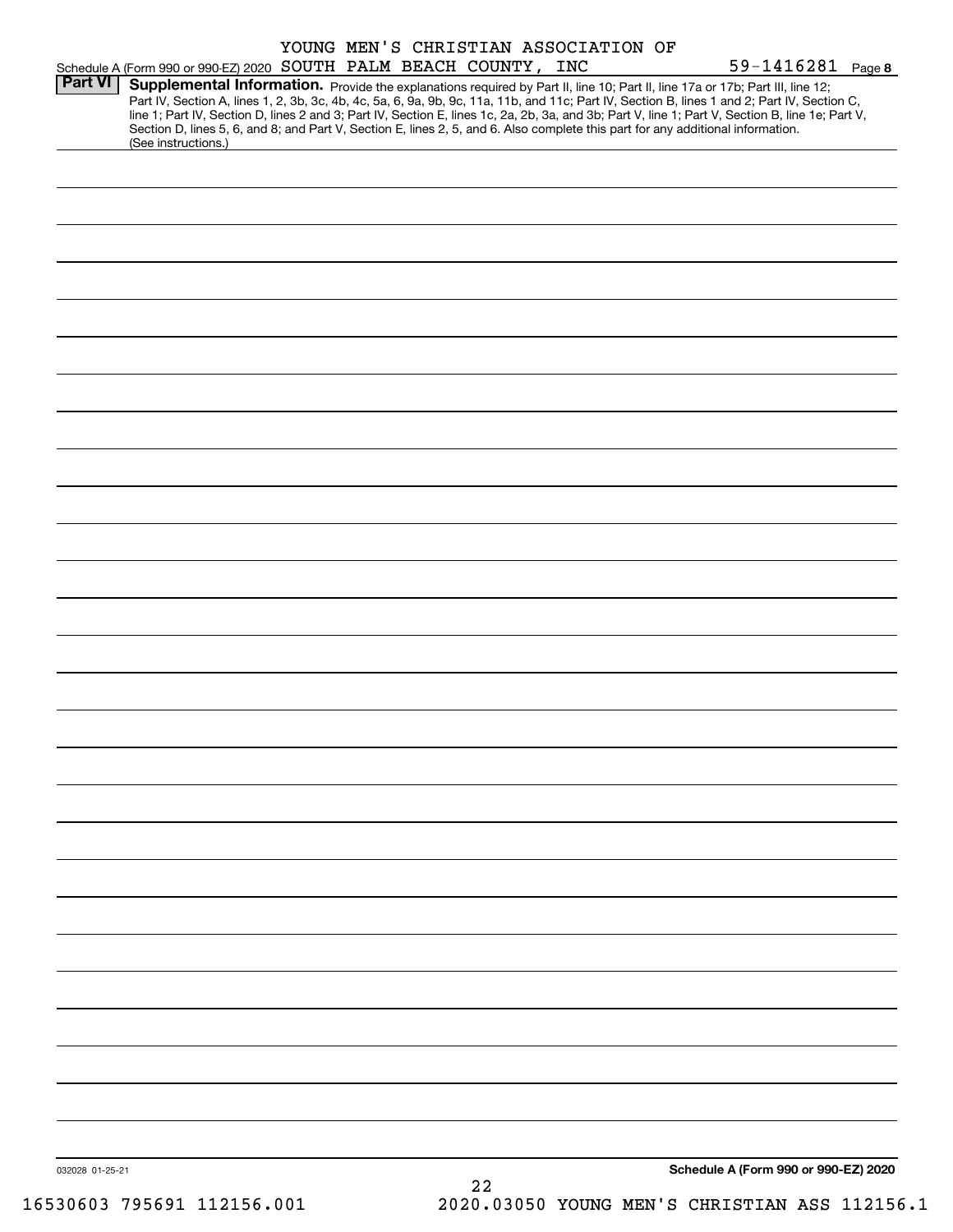|         | <b>SCHEDULE D</b>                                      |                                                                                                        | <b>Supplemental Financial Statements</b>                                                                                                       |                          | OMB No. 1545-0047                          |     |
|---------|--------------------------------------------------------|--------------------------------------------------------------------------------------------------------|------------------------------------------------------------------------------------------------------------------------------------------------|--------------------------|--------------------------------------------|-----|
|         | (Form 990)                                             |                                                                                                        | Complete if the organization answered "Yes" on Form 990,<br>Part IV, line 6, 7, 8, 9, 10, 11a, 11b, 11c, 11d, 11e, 11f, 12a, or 12b.           |                          |                                            |     |
|         | Department of the Treasury<br>Internal Revenue Service |                                                                                                        | Attach to Form 990.<br>Go to www.irs.gov/Form990 for instructions and the latest information.                                                  |                          | <b>Open to Public</b><br><b>Inspection</b> |     |
|         | Name of the organization                               | YOUNG MEN'S CHRISTIAN ASSOCIATION OF                                                                   |                                                                                                                                                |                          | <b>Employer identification number</b>      |     |
|         |                                                        | SOUTH PALM BEACH COUNTY, INC                                                                           |                                                                                                                                                |                          | 59-1416281                                 |     |
|         | Part I                                                 |                                                                                                        | Organizations Maintaining Donor Advised Funds or Other Similar Funds or Accounts. Complete if the                                              |                          |                                            |     |
|         |                                                        | organization answered "Yes" on Form 990, Part IV, line 6.                                              |                                                                                                                                                |                          |                                            |     |
|         |                                                        |                                                                                                        | (a) Donor advised funds                                                                                                                        |                          | (b) Funds and other accounts               |     |
| 1       |                                                        |                                                                                                        |                                                                                                                                                |                          |                                            |     |
| 2       |                                                        | Aggregate value of contributions to (during year)                                                      |                                                                                                                                                |                          |                                            |     |
| 3       |                                                        |                                                                                                        |                                                                                                                                                |                          |                                            |     |
| 4<br>5  |                                                        |                                                                                                        | Did the organization inform all donors and donor advisors in writing that the assets held in donor advised funds                               |                          |                                            |     |
|         |                                                        |                                                                                                        |                                                                                                                                                |                          | Yes                                        | No  |
| 6       |                                                        |                                                                                                        | Did the organization inform all grantees, donors, and donor advisors in writing that grant funds can be used only                              |                          |                                            |     |
|         |                                                        |                                                                                                        | for charitable purposes and not for the benefit of the donor or donor advisor, or for any other purpose conferring                             |                          |                                            |     |
|         |                                                        |                                                                                                        |                                                                                                                                                |                          | <b>Yes</b>                                 | No. |
| Part II |                                                        |                                                                                                        | Conservation Easements. Complete if the organization answered "Yes" on Form 990, Part IV, line 7.                                              |                          |                                            |     |
| 1       |                                                        | Purpose(s) of conservation easements held by the organization (check all that apply).                  |                                                                                                                                                |                          |                                            |     |
|         |                                                        | Preservation of land for public use (for example, recreation or education)                             | Preservation of a historically important land area                                                                                             |                          |                                            |     |
|         |                                                        | Protection of natural habitat                                                                          | Preservation of a certified historic structure                                                                                                 |                          |                                            |     |
|         |                                                        | Preservation of open space                                                                             |                                                                                                                                                |                          |                                            |     |
| 2       |                                                        |                                                                                                        | Complete lines 2a through 2d if the organization held a qualified conservation contribution in the form of a conservation easement on the last |                          |                                            |     |
|         | day of the tax year.                                   |                                                                                                        |                                                                                                                                                |                          | Held at the End of the Tax Year            |     |
| а       |                                                        |                                                                                                        |                                                                                                                                                | 2a<br>2 <sub>b</sub>     |                                            |     |
| b       |                                                        | Total acreage restricted by conservation easements                                                     |                                                                                                                                                | 2c                       |                                            |     |
| с<br>d  |                                                        |                                                                                                        | Number of conservation easements included in (c) acquired after 7/25/06, and not on a historic structure                                       |                          |                                            |     |
|         |                                                        |                                                                                                        |                                                                                                                                                | 2d                       |                                            |     |
| З.      |                                                        |                                                                                                        | Number of conservation easements modified, transferred, released, extinguished, or terminated by the organization during the tax               |                          |                                            |     |
|         | $year \blacktriangleright$                             |                                                                                                        |                                                                                                                                                |                          |                                            |     |
| 4       |                                                        | Number of states where property subject to conservation easement is located $\blacktriangleright$      |                                                                                                                                                |                          |                                            |     |
| 5       |                                                        | Does the organization have a written policy regarding the periodic monitoring, inspection, handling of |                                                                                                                                                |                          |                                            |     |
|         |                                                        | violations, and enforcement of the conservation easements it holds?                                    |                                                                                                                                                |                          | Yes                                        | No  |
| 6       |                                                        |                                                                                                        | Staff and volunteer hours devoted to monitoring, inspecting, handling of violations, and enforcing conservation easements during the year      |                          |                                            |     |
|         |                                                        |                                                                                                        |                                                                                                                                                |                          |                                            |     |
| 7       |                                                        |                                                                                                        | Amount of expenses incurred in monitoring, inspecting, handling of violations, and enforcing conservation easements during the year            |                          |                                            |     |
|         | $\blacktriangleright$ \$                               |                                                                                                        |                                                                                                                                                |                          |                                            |     |
| 8       |                                                        |                                                                                                        | Does each conservation easement reported on line 2(d) above satisfy the requirements of section 170(h)(4)(B)(i)                                |                          |                                            |     |
|         |                                                        |                                                                                                        |                                                                                                                                                |                          | Yes                                        | No  |
| 9       |                                                        |                                                                                                        | In Part XIII, describe how the organization reports conservation easements in its revenue and expense statement and                            |                          |                                            |     |
|         |                                                        | organization's accounting for conservation easements.                                                  | balance sheet, and include, if applicable, the text of the footnote to the organization's financial statements that describes the              |                          |                                            |     |
|         | Part III I                                             |                                                                                                        | Organizations Maintaining Collections of Art, Historical Treasures, or Other Similar Assets.                                                   |                          |                                            |     |
|         |                                                        | Complete if the organization answered "Yes" on Form 990, Part IV, line 8.                              |                                                                                                                                                |                          |                                            |     |
|         |                                                        |                                                                                                        | 1a If the organization elected, as permitted under FASB ASC 958, not to report in its revenue statement and balance sheet works                |                          |                                            |     |
|         |                                                        |                                                                                                        | of art, historical treasures, or other similar assets held for public exhibition, education, or research in furtherance of public              |                          |                                            |     |
|         |                                                        |                                                                                                        | service, provide in Part XIII the text of the footnote to its financial statements that describes these items.                                 |                          |                                            |     |
| b       |                                                        |                                                                                                        | If the organization elected, as permitted under FASB ASC 958, to report in its revenue statement and balance sheet works of                    |                          |                                            |     |
|         |                                                        |                                                                                                        | art, historical treasures, or other similar assets held for public exhibition, education, or research in furtherance of public service,        |                          |                                            |     |
|         |                                                        | provide the following amounts relating to these items:                                                 |                                                                                                                                                |                          |                                            |     |
|         |                                                        |                                                                                                        | (i) Revenue included on Form 990, Part VIII, line 1 <i>maching communically contained included</i> on Form 990, Part VIII, line 1              | \$                       |                                            |     |
|         |                                                        | (ii) Assets included in Form 990, Part X                                                               |                                                                                                                                                | $\blacktriangleright$ \$ |                                            |     |
| 2       |                                                        |                                                                                                        | If the organization received or held works of art, historical treasures, or other similar assets for financial gain, provide                   |                          |                                            |     |
|         |                                                        | the following amounts required to be reported under FASB ASC 958 relating to these items:              |                                                                                                                                                |                          |                                            |     |
| а       |                                                        |                                                                                                        | Revenue included on Form 990, Part VIII, line 1 [1] [2000] [2000] [2000] [2000] [2000] [2000] [2000] [2000] [                                  | \$                       |                                            |     |
|         |                                                        |                                                                                                        |                                                                                                                                                | - \$                     |                                            |     |
|         |                                                        | LHA For Paperwork Reduction Act Notice, see the Instructions for Form 990.                             |                                                                                                                                                |                          | Schedule D (Form 990) 2020                 |     |
|         | 032051 12-01-20                                        |                                                                                                        | 23                                                                                                                                             |                          |                                            |     |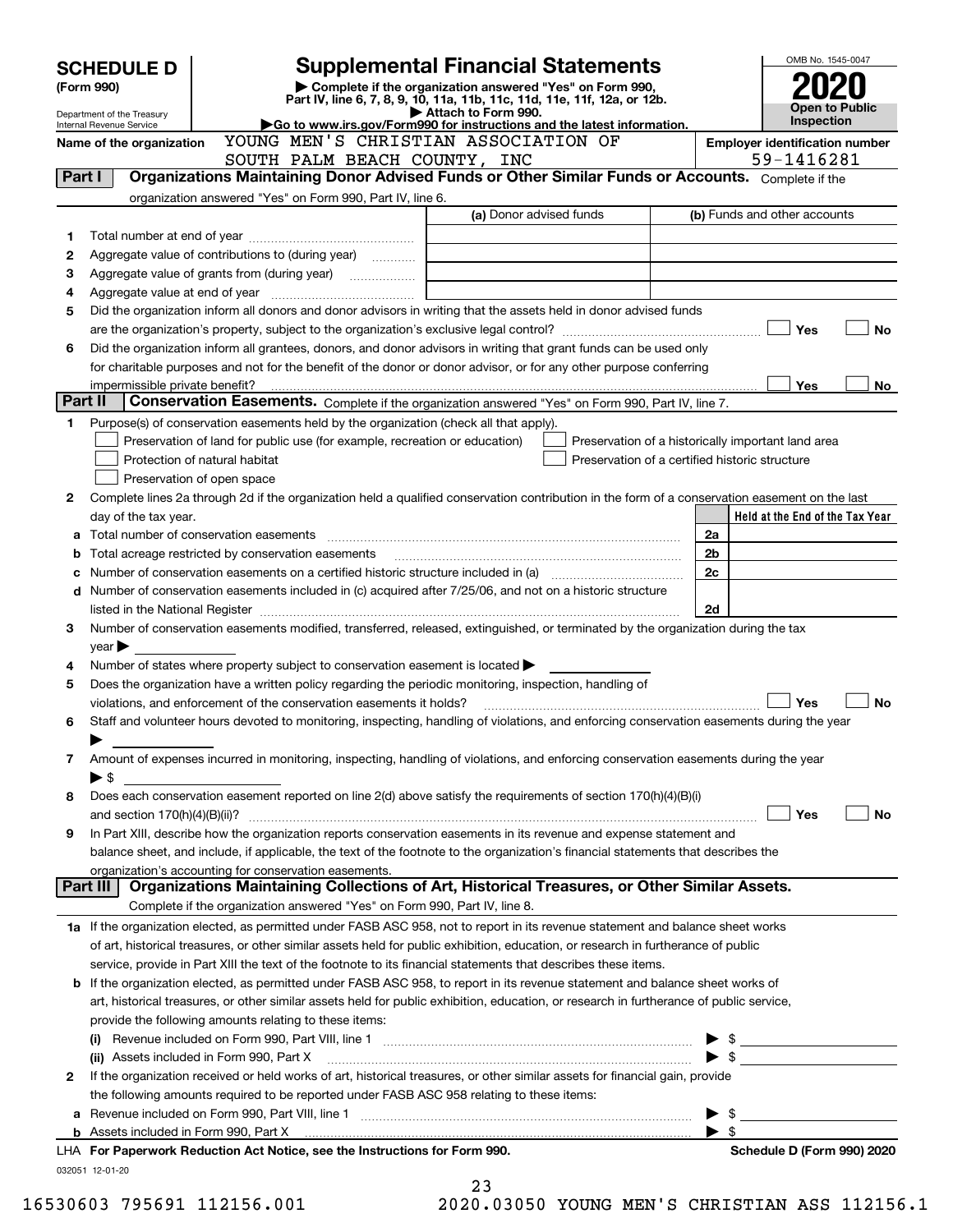|               |                                                                                                                                                                                                                                                                                                                                           | YOUNG MEN'S CHRISTIAN ASSOCIATION OF    |                |                                                                                                                                                                                                                                                            |            |                                 |          |                          |                             |
|---------------|-------------------------------------------------------------------------------------------------------------------------------------------------------------------------------------------------------------------------------------------------------------------------------------------------------------------------------------------|-----------------------------------------|----------------|------------------------------------------------------------------------------------------------------------------------------------------------------------------------------------------------------------------------------------------------------------|------------|---------------------------------|----------|--------------------------|-----------------------------|
|               | Schedule D (Form 990) 2020                                                                                                                                                                                                                                                                                                                | SOUTH PALM BEACH COUNTY, INC            |                |                                                                                                                                                                                                                                                            |            |                                 |          |                          | 59-1416281 Page 2           |
|               | Part III<br>Organizations Maintaining Collections of Art, Historical Treasures, or Other Similar Assets (continued)                                                                                                                                                                                                                       |                                         |                |                                                                                                                                                                                                                                                            |            |                                 |          |                          |                             |
| 3             | Using the organization's acquisition, accession, and other records, check any of the following that make significant use of its<br>collection items (check all that apply):<br>Public exhibition                                                                                                                                          | d                                       |                |                                                                                                                                                                                                                                                            |            |                                 |          |                          |                             |
| a<br>b        | Scholarly research                                                                                                                                                                                                                                                                                                                        | е                                       |                | Loan or exchange program<br>Other and the control of the control of the control of the control of the control of the control of the control of the control of the control of the control of the control of the control of the control of the control of th |            |                                 |          |                          |                             |
| c             | Preservation for future generations                                                                                                                                                                                                                                                                                                       |                                         |                |                                                                                                                                                                                                                                                            |            |                                 |          |                          |                             |
| 4             | Provide a description of the organization's collections and explain how they further the organization's exempt purpose in Part XIII.                                                                                                                                                                                                      |                                         |                |                                                                                                                                                                                                                                                            |            |                                 |          |                          |                             |
| 5             | During the year, did the organization solicit or receive donations of art, historical treasures, or other similar assets                                                                                                                                                                                                                  |                                         |                |                                                                                                                                                                                                                                                            |            |                                 |          |                          |                             |
|               | to be sold to raise funds rather than to be maintained as part of the organization's collection?                                                                                                                                                                                                                                          |                                         |                |                                                                                                                                                                                                                                                            |            |                                 |          | Yes                      | No                          |
|               | Part IV<br>Escrow and Custodial Arrangements. Complete if the organization answered "Yes" on Form 990, Part IV, line 9, or                                                                                                                                                                                                                |                                         |                |                                                                                                                                                                                                                                                            |            |                                 |          |                          |                             |
|               | reported an amount on Form 990, Part X, line 21.                                                                                                                                                                                                                                                                                          |                                         |                |                                                                                                                                                                                                                                                            |            |                                 |          |                          |                             |
|               | 1a Is the organization an agent, trustee, custodian or other intermediary for contributions or other assets not included                                                                                                                                                                                                                  |                                         |                |                                                                                                                                                                                                                                                            |            |                                 |          |                          |                             |
|               | on Form 990, Part X? [11] matter contracts and contracts and contracts are contracted as a function of the set of the set of the set of the set of the set of the set of the set of the set of the set of the set of the set o                                                                                                            |                                         |                |                                                                                                                                                                                                                                                            |            |                                 |          | Yes                      | <b>No</b>                   |
|               | b If "Yes," explain the arrangement in Part XIII and complete the following table:                                                                                                                                                                                                                                                        |                                         |                |                                                                                                                                                                                                                                                            |            |                                 |          |                          |                             |
|               |                                                                                                                                                                                                                                                                                                                                           |                                         |                |                                                                                                                                                                                                                                                            |            |                                 |          | Amount                   |                             |
|               | c Beginning balance                                                                                                                                                                                                                                                                                                                       |                                         |                |                                                                                                                                                                                                                                                            |            | 1c                              |          |                          |                             |
|               |                                                                                                                                                                                                                                                                                                                                           |                                         |                |                                                                                                                                                                                                                                                            |            | 1d                              |          |                          |                             |
|               | Distributions during the year manufactured and continuum and contained and the year manufactured and contained                                                                                                                                                                                                                            |                                         |                |                                                                                                                                                                                                                                                            |            | 1e                              |          |                          |                             |
|               |                                                                                                                                                                                                                                                                                                                                           |                                         |                |                                                                                                                                                                                                                                                            |            | 1f                              |          |                          |                             |
|               | 2a Did the organization include an amount on Form 990, Part X, line 21, for escrow or custodial account liability?                                                                                                                                                                                                                        |                                         |                |                                                                                                                                                                                                                                                            |            |                                 |          | Yes                      | No                          |
|               | b If "Yes," explain the arrangement in Part XIII. Check here if the explanation has been provided on Part XIII                                                                                                                                                                                                                            |                                         |                |                                                                                                                                                                                                                                                            |            |                                 |          |                          |                             |
| <b>Part V</b> | Endowment Funds. Complete if the organization answered "Yes" on Form 990, Part IV, line 10.                                                                                                                                                                                                                                               |                                         |                |                                                                                                                                                                                                                                                            |            |                                 |          |                          |                             |
|               |                                                                                                                                                                                                                                                                                                                                           | (a) Current year                        | (b) Prior year | (c) Two years back                                                                                                                                                                                                                                         |            | (d) Three years back            |          |                          | (e) Four years back         |
| 1a            | Beginning of year balance                                                                                                                                                                                                                                                                                                                 | 945,808.                                | 794,581.       |                                                                                                                                                                                                                                                            | 822,150.   |                                 | 717,922. |                          | 672,103.                    |
|               |                                                                                                                                                                                                                                                                                                                                           |                                         |                |                                                                                                                                                                                                                                                            | 36,770.    |                                 | 40,000.  |                          |                             |
| c             | Net investment earnings, gains, and losses                                                                                                                                                                                                                                                                                                | 128,700.                                | 151,227.       |                                                                                                                                                                                                                                                            | $-64,339.$ |                                 | 64,228.  |                          | 45,819.                     |
|               |                                                                                                                                                                                                                                                                                                                                           |                                         |                |                                                                                                                                                                                                                                                            |            |                                 |          |                          |                             |
|               | <b>e</b> Other expenditures for facilities                                                                                                                                                                                                                                                                                                |                                         |                |                                                                                                                                                                                                                                                            |            |                                 |          |                          |                             |
|               |                                                                                                                                                                                                                                                                                                                                           |                                         |                |                                                                                                                                                                                                                                                            |            |                                 |          |                          |                             |
|               | and programs                                                                                                                                                                                                                                                                                                                              |                                         |                |                                                                                                                                                                                                                                                            |            |                                 |          |                          |                             |
|               | Administrative expenses                                                                                                                                                                                                                                                                                                                   | 1,074,508.                              | 945,808.       |                                                                                                                                                                                                                                                            | 794,581.   |                                 | 822,150. |                          | 717,922.                    |
| g             | End of year balance                                                                                                                                                                                                                                                                                                                       |                                         |                |                                                                                                                                                                                                                                                            |            |                                 |          |                          |                             |
| 2             | Provide the estimated percentage of the current year end balance (line 1g, column (a)) held as:<br>a Board designated or quasi-endowment $\blacktriangleright$ 35.7810                                                                                                                                                                    |                                         |                |                                                                                                                                                                                                                                                            |            |                                 |          |                          |                             |
|               | <b>b</b> Permanent endowment $\triangleright$ 64.2190                                                                                                                                                                                                                                                                                     |                                         | %              |                                                                                                                                                                                                                                                            |            |                                 |          |                          |                             |
|               |                                                                                                                                                                                                                                                                                                                                           | %                                       |                |                                                                                                                                                                                                                                                            |            |                                 |          |                          |                             |
|               | Term endowment $\begin{picture}(180,170)(-20,0) \put(0,0){\line(1,0){10}} \put(15,0){\line(1,0){10}} \put(15,0){\line(1,0){10}} \put(15,0){\line(1,0){10}} \put(15,0){\line(1,0){10}} \put(15,0){\line(1,0){10}} \put(15,0){\line(1,0){10}} \put(15,0){\line(1,0){10}} \put(15,0){\line(1,0){10}} \put(15,0){\line(1,0){10}} \put(15,0){$ | %                                       |                |                                                                                                                                                                                                                                                            |            |                                 |          |                          |                             |
|               | The percentages on lines 2a, 2b, and 2c should equal 100%.                                                                                                                                                                                                                                                                                |                                         |                |                                                                                                                                                                                                                                                            |            |                                 |          |                          |                             |
|               | 3a Are there endowment funds not in the possession of the organization that are held and administered for the organization                                                                                                                                                                                                                |                                         |                |                                                                                                                                                                                                                                                            |            |                                 |          |                          |                             |
|               | by:                                                                                                                                                                                                                                                                                                                                       |                                         |                |                                                                                                                                                                                                                                                            |            |                                 |          |                          | Yes<br>No<br>X              |
|               | (i)                                                                                                                                                                                                                                                                                                                                       |                                         |                |                                                                                                                                                                                                                                                            |            |                                 |          | 3a(i)                    | Χ                           |
|               | (ii)                                                                                                                                                                                                                                                                                                                                      |                                         |                |                                                                                                                                                                                                                                                            |            |                                 |          | 3a(ii)<br>3 <sub>b</sub> | х                           |
|               | Describe in Part XIII the intended uses of the organization's endowment funds.                                                                                                                                                                                                                                                            |                                         |                |                                                                                                                                                                                                                                                            |            |                                 |          |                          |                             |
| 4             | <b>Part VI</b><br>Land, Buildings, and Equipment.                                                                                                                                                                                                                                                                                         |                                         |                |                                                                                                                                                                                                                                                            |            |                                 |          |                          |                             |
|               | Complete if the organization answered "Yes" on Form 990, Part IV, line 11a. See Form 990, Part X, line 10.                                                                                                                                                                                                                                |                                         |                |                                                                                                                                                                                                                                                            |            |                                 |          |                          |                             |
|               |                                                                                                                                                                                                                                                                                                                                           |                                         |                | (b) Cost or other                                                                                                                                                                                                                                          |            |                                 |          |                          |                             |
|               | Description of property                                                                                                                                                                                                                                                                                                                   | (a) Cost or other<br>basis (investment) |                | basis (other)                                                                                                                                                                                                                                              |            | (c) Accumulated<br>depreciation |          | (d) Book value           |                             |
|               |                                                                                                                                                                                                                                                                                                                                           |                                         |                | 2,516,500.                                                                                                                                                                                                                                                 |            |                                 |          |                          | 2,516,500.                  |
|               |                                                                                                                                                                                                                                                                                                                                           |                                         |                | 18,855,656.                                                                                                                                                                                                                                                |            | 9,952,045.                      |          |                          | 8,903,611.                  |
|               |                                                                                                                                                                                                                                                                                                                                           |                                         |                |                                                                                                                                                                                                                                                            |            |                                 |          |                          |                             |
|               |                                                                                                                                                                                                                                                                                                                                           |                                         |                | 5, 334, 211.                                                                                                                                                                                                                                               |            | 4,049,313.                      |          |                          | 1,284,898.                  |
|               |                                                                                                                                                                                                                                                                                                                                           |                                         |                | 46,183.                                                                                                                                                                                                                                                    |            | 34,642.                         |          |                          | 11,541.                     |
|               |                                                                                                                                                                                                                                                                                                                                           |                                         |                |                                                                                                                                                                                                                                                            |            |                                 |          |                          | $\overline{12}$ , 716, 550. |
|               | Total. Add lines 1a through 1e. (Column (d) must equal Form 990. Part X. column (B). line 10c.)                                                                                                                                                                                                                                           |                                         |                |                                                                                                                                                                                                                                                            |            |                                 |          |                          |                             |
|               |                                                                                                                                                                                                                                                                                                                                           |                                         |                |                                                                                                                                                                                                                                                            |            |                                 |          |                          | Schedule D (Form 990) 2020  |

032052 12-01-20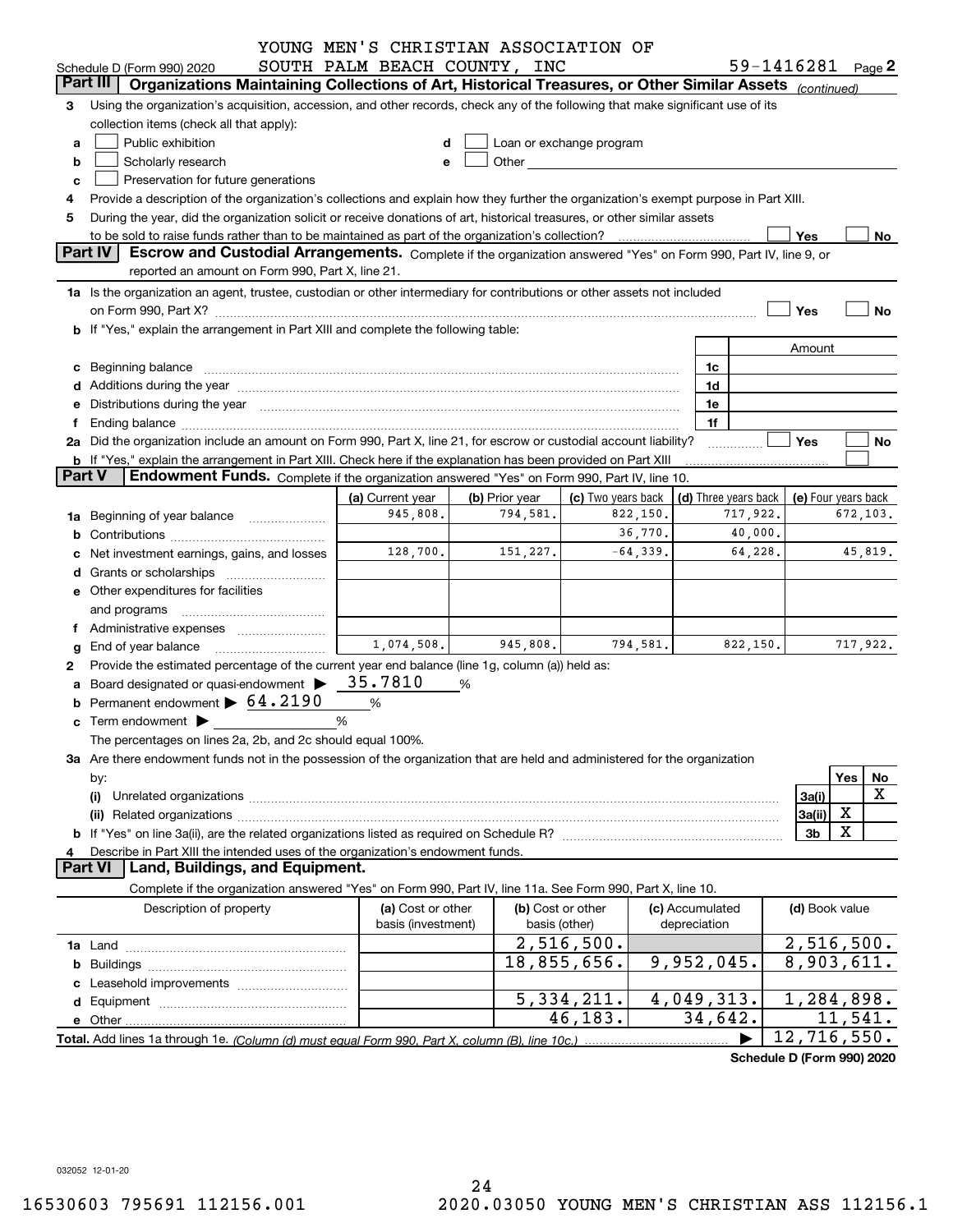#### Schedule D (Form 990) 2020  ${\tt SOUTH}$   ${\tt PALM}$   ${\tt BEACH}$   ${\tt COUNTY}$  ,  ${\tt INC}$   ${\tt \$9-1416281}$   ${\tt Page}$ YOUNG MEN'S CHRISTIAN ASSOCIATION OF

#### (a) Description of security or category (including name of security)  $\vert$  (b) Book value  $\vert$  (c) Total. (Col. (b) must equal Form 990, Part X, col. (B) line 12.) Total. (Col. (b) must equal Form 990, Part X, col. (B) line 13.) **(1)** Financial derivatives ~~~~~~~~~~~~~~~**(2)** Closely held equity interests **(3)**Other(a) Description of investment **b (b)** Book value **(1)(2)(3)(4) (5)(6)(7)(8)(9)(a) (b)**  Description**(1)(2) (3)(4)(5) (6)(7)(8)(9)Total.**  *(Column (b) must equal Form 990, Part X, col. (B) line 15.)* **1. (a)** Description of liability **Book value** Book value Book value Book value Book value Complete if the organization answered "Yes" on Form 990, Part IV, line 11b. See Form 990, Part X, line 12.  $(b)$  Book value  $\vert$  (c) Method of valuation: Cost or end-of-year market value (A)(B)(C)(D)(E)(F)(G)(H)Complete if the organization answered "Yes" on Form 990, Part IV, line 11c. See Form 990, Part X, line 13. (c) Method of valuation: Cost or end-of-year market value Complete if the organization answered "Yes" on Form 990, Part IV, line 11d. See Form 990, Part X, line 15. (b) Book value  $\blacktriangleright$ Complete if the organization answered "Yes" on Form 990, Part IV, line 11e or 11f. See Form 990, Part X, line 25. (1)Federal income taxes (2)(3)(4)(5)(6)(7)(8)(9)Schedule D (Form 990) 2020 **SOUTH PALM BEACH COUNTY, INC**<br>**Part VII** Investments - Other Securities. **Part VIII Investments - Program Related. Part IX Other Assets. Part X Other Liabilities.** CAPITAL LEASE OBLIGATIONS FAIR VALUE OF INTEREST RATE SWAP ECONOMIC INJURY DISASTER LOAN 140,334. 269,923. 150,000. 560,257.

**Total.**  *(Column (b) must equal Form 990, Part X, col. (B) line 25.)*  $\blacktriangleright$ 

**2.**Liability for uncertain tax positions. In Part XIII, provide the text of the footnote to the organization's financial statements that reports the organization's liability for uncertain tax positions under FASB ASC 740. Check here if the text of the footnote has been provided in Part XIII  $\boxed{\text{X}}$ 

**Schedule D (Form 990) 2020**

032053 12-01-20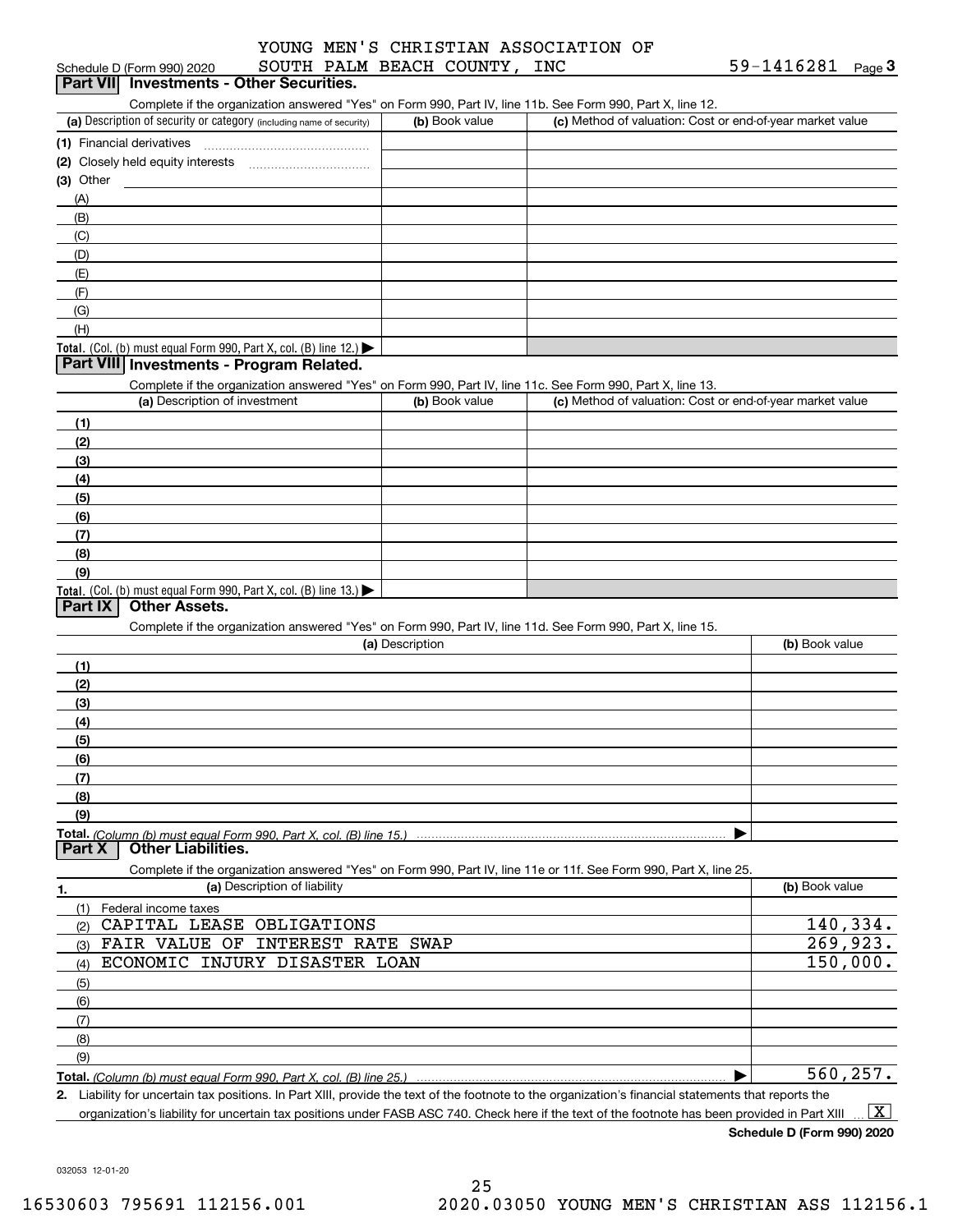|   | YOUNG MEN'S CHRISTIAN ASSOCIATION OF                                                                                                                                                                                                |                |                   |
|---|-------------------------------------------------------------------------------------------------------------------------------------------------------------------------------------------------------------------------------------|----------------|-------------------|
|   | SOUTH PALM BEACH COUNTY, INC<br>Schedule D (Form 990) 2020                                                                                                                                                                          |                | 59-1416281 Page 4 |
|   | Part XI<br>Reconciliation of Revenue per Audited Financial Statements With Revenue per Return.                                                                                                                                      |                |                   |
|   | Complete if the organization answered "Yes" on Form 990, Part IV, line 12a.                                                                                                                                                         |                |                   |
| 1 | Total revenue, gains, and other support per audited financial statements                                                                                                                                                            |                | $\blacksquare$    |
| 2 | Amounts included on line 1 but not on Form 990, Part VIII, line 12:                                                                                                                                                                 |                |                   |
| a | Net unrealized gains (losses) on investments [11] matter contains the unrealized gains (losses) on investments                                                                                                                      | 2a             |                   |
| b |                                                                                                                                                                                                                                     | 2 <sub>b</sub> |                   |
|   | Recoveries of prior year grants <i>manual content of the coveries</i> of prior year grants                                                                                                                                          | 2c             |                   |
| d | Other (Describe in Part XIII.) <b>2006</b> 2007 2010 2010 2010 2010 2011 2012 2013 2014 2014 2015 2016 2017 2018 2019 2016 2017 2018 2019 2016 2017 2018 2019 2016 2017 2018 2019 2018 2019 2019 2016 2017 2018 2019 2018 2019 2019 |                |                   |
| е | Add lines 2a through 2d                                                                                                                                                                                                             |                | 2e                |
| 3 |                                                                                                                                                                                                                                     |                | 3                 |
| 4 | Amounts included on Form 990, Part VIII, line 12, but not on line 1:                                                                                                                                                                |                |                   |
| a | Investment expenses not included on Form 990, Part VIII, line 7b [111] [11] [12]                                                                                                                                                    | 4a             |                   |
|   |                                                                                                                                                                                                                                     | 4b             |                   |
|   | Add lines 4a and 4b                                                                                                                                                                                                                 |                | 4c                |
| 5 |                                                                                                                                                                                                                                     |                | 5                 |
|   | Part XII   Reconciliation of Expenses per Audited Financial Statements With Expenses per Return.                                                                                                                                    |                |                   |
|   | Complete if the organization answered "Yes" on Form 990, Part IV, line 12a.                                                                                                                                                         |                |                   |
| 1 | Total expenses and losses per audited financial statements [11] [12] contain an intervention and the statements [13] [13] and the statements [13] [13] and the statements [13] and the statements and the statements and the s      |                | $\mathbf{1}$      |
| 2 | Amounts included on line 1 but not on Form 990, Part IX, line 25:                                                                                                                                                                   |                |                   |
|   |                                                                                                                                                                                                                                     | 2a             |                   |
|   |                                                                                                                                                                                                                                     | 2 <sub>b</sub> |                   |
| c |                                                                                                                                                                                                                                     | 2c             |                   |
| d |                                                                                                                                                                                                                                     | 2d             |                   |
| е | Add lines 2a through 2d <b>manufactures</b> in the contract of the state of the state of the state of the state of the state of the state of the state of the state of the state of the state of the state of the state of the stat |                | <b>2e</b>         |
| 3 |                                                                                                                                                                                                                                     |                | 3                 |
| 4 | Amounts included on Form 990, Part IX, line 25, but not on line 1:                                                                                                                                                                  |                |                   |
|   |                                                                                                                                                                                                                                     | 4a             |                   |
| b | Other (Describe in Part XIII.)                                                                                                                                                                                                      | 4 <sub>b</sub> |                   |
|   | c Add lines 4a and 4b                                                                                                                                                                                                               |                | 4c                |
|   |                                                                                                                                                                                                                                     |                | 5                 |
|   | Part XIII Supplemental Information.                                                                                                                                                                                                 |                |                   |

Provide the descriptions required for Part II, lines 3, 5, and 9; Part III, lines 1a and 4; Part IV, lines 1b and 2b; Part V, line 4; Part X, line 2; Part XI, lines 2d and 4b; and Part XII, lines 2d and 4b. Also complete this part to provide any additional information.

PART X, LINE 2:

|  |  |  |  |  |  | THE YMCA QUALIFIES AS A TAX-EXEMPT ORGANIZATION UNDER 501(A) AS AN |  |  |  |  |
|--|--|--|--|--|--|--------------------------------------------------------------------|--|--|--|--|
|--|--|--|--|--|--|--------------------------------------------------------------------|--|--|--|--|

ORGANIZATION DESCRIBED IN SECTION 501(C) (3) OF INTERNAL REVENUE CODE OF

1986, AS AMENDED. ACCORDINGLY, NO PROVISION FOR INCOME TAXES HAS BEEN

RECORDED.

THE YMCA RECOGNIZES AND MEASURES TAX POSITIONS BASED ON THEIR TECHNICAL

MERIT AND ASSESSES THE LIKELIHOOD THAT THERE POSITIONS WILL BE SUSTAINED

UPON EXAMINATION BASED ON FACTS, CIRCUMSTANCES AND INFORMATION AVAILABLE

AT THE END OF EACH PEROID. INTEREST AND PENALTIES ON TAX LIABILITIES, IF

ANY, WOULD BE RECORDED IN INTEREST EXPENSE AND OTHER NON-INTEREST EXPENSE,

### RESPECTIVELY.

032054 12-01-20 **Schedule D (Form 990) 2020** THE U.S. FEDERAL JURISDICTION IS THE MAJOR TAX JURISDICTION WHERE THE YMCA 26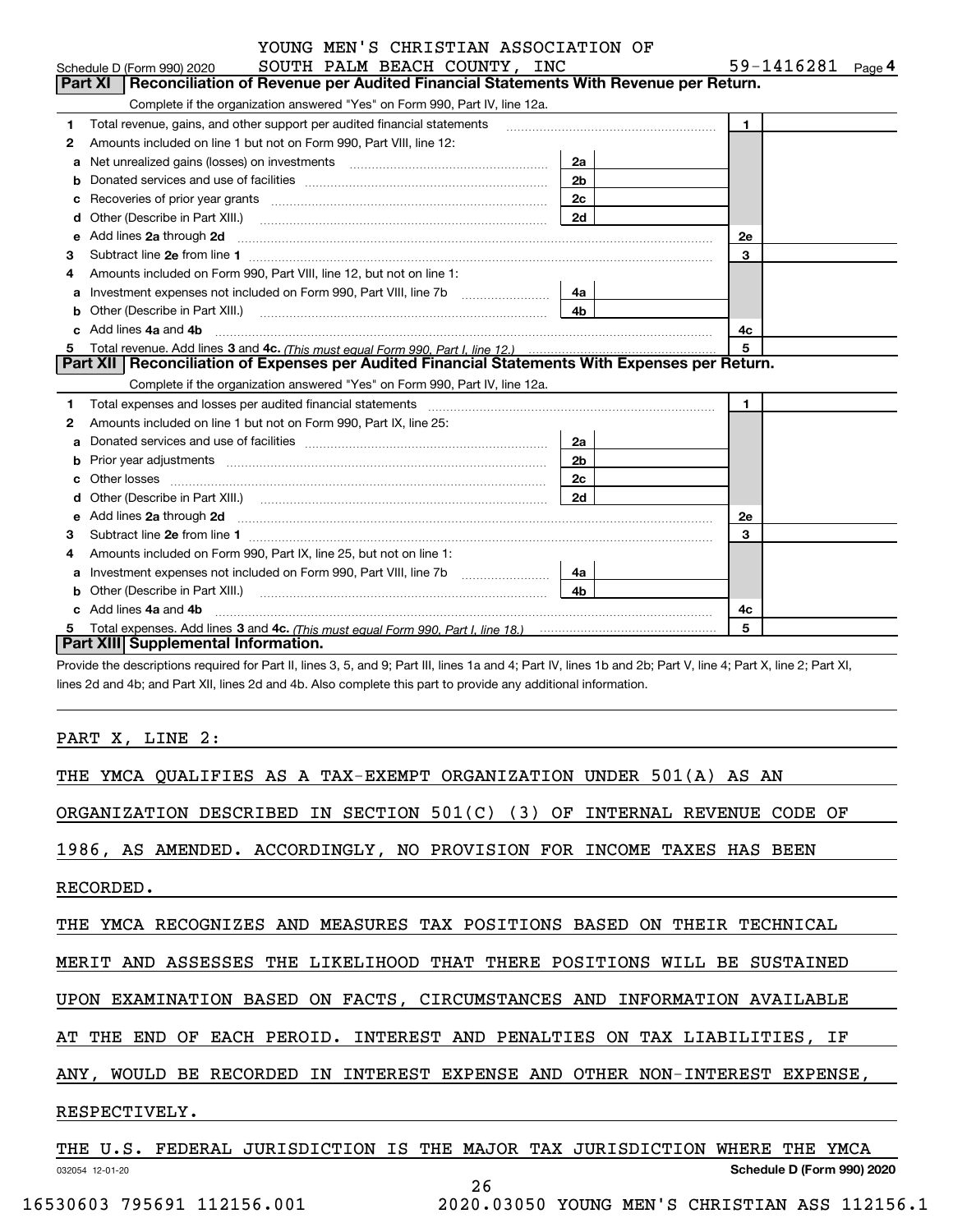| YOUNG MEN'S CHRISTIAN ASSOCIATION OF<br>SOUTH PALM BEACH COUNTY, INC<br>Schedule D (Form 990) 2020<br><b>Part XIII Supplemental Information</b> (continued) | 59-1416281 Page 5          |
|-------------------------------------------------------------------------------------------------------------------------------------------------------------|----------------------------|
|                                                                                                                                                             |                            |
| FILES INCOME TAX RETURNS. THE YMCA IS GENERALLY NO LONGER SUBJECT TO U.S.                                                                                   |                            |
| FEDERAL EXAMINATIONS BY TAX AUTHORITIES FOR YEARS BEFORE 2017.                                                                                              |                            |
|                                                                                                                                                             |                            |
|                                                                                                                                                             |                            |
|                                                                                                                                                             |                            |
|                                                                                                                                                             |                            |
|                                                                                                                                                             |                            |
|                                                                                                                                                             |                            |
|                                                                                                                                                             |                            |
|                                                                                                                                                             |                            |
|                                                                                                                                                             |                            |
|                                                                                                                                                             |                            |
|                                                                                                                                                             |                            |
|                                                                                                                                                             |                            |
|                                                                                                                                                             |                            |
|                                                                                                                                                             |                            |
|                                                                                                                                                             |                            |
|                                                                                                                                                             |                            |
|                                                                                                                                                             |                            |
|                                                                                                                                                             |                            |
|                                                                                                                                                             |                            |
|                                                                                                                                                             |                            |
|                                                                                                                                                             |                            |
|                                                                                                                                                             |                            |
|                                                                                                                                                             |                            |
|                                                                                                                                                             |                            |
|                                                                                                                                                             |                            |
|                                                                                                                                                             |                            |
|                                                                                                                                                             |                            |
|                                                                                                                                                             |                            |
|                                                                                                                                                             |                            |
|                                                                                                                                                             |                            |
|                                                                                                                                                             |                            |
|                                                                                                                                                             |                            |
|                                                                                                                                                             |                            |
|                                                                                                                                                             |                            |
|                                                                                                                                                             |                            |
|                                                                                                                                                             |                            |
|                                                                                                                                                             | Schedule D (Form 990) 2020 |

032055 12-01-20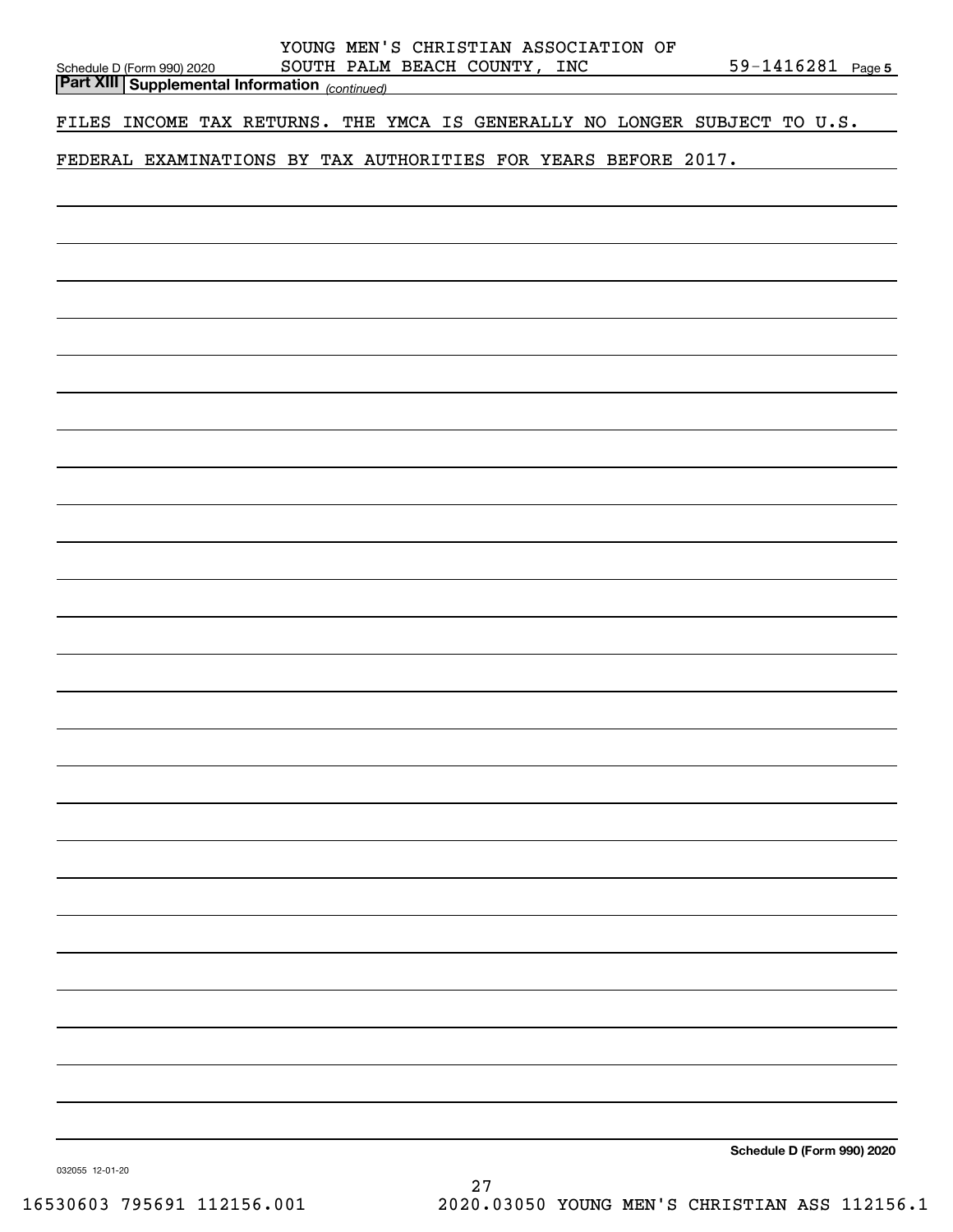| <b>SCHEDULE G</b>                                                                                                                                               |                                                                                                                                                                     | <b>Supplemental Information Regarding Fundraising or Gaming Activities</b>                                                                                                                                                                                                                                                                                                                                |                                                 |                         |                                                                            |  |                                                                            | OMB No. 1545-0047                                       |  |  |
|-----------------------------------------------------------------------------------------------------------------------------------------------------------------|---------------------------------------------------------------------------------------------------------------------------------------------------------------------|-----------------------------------------------------------------------------------------------------------------------------------------------------------------------------------------------------------------------------------------------------------------------------------------------------------------------------------------------------------------------------------------------------------|-------------------------------------------------|-------------------------|----------------------------------------------------------------------------|--|----------------------------------------------------------------------------|---------------------------------------------------------|--|--|
| (Form 990 or 990-EZ)                                                                                                                                            | Complete if the organization answered "Yes" on Form 990, Part IV, line 17, 18, or 19, or if the<br>organization entered more than \$15,000 on Form 990-EZ, line 6a. |                                                                                                                                                                                                                                                                                                                                                                                                           |                                                 |                         |                                                                            |  |                                                                            |                                                         |  |  |
|                                                                                                                                                                 |                                                                                                                                                                     | Attach to Form 990 or Form 990-EZ.                                                                                                                                                                                                                                                                                                                                                                        |                                                 |                         |                                                                            |  |                                                                            | <b>Open to Public</b>                                   |  |  |
| Department of the Treasury<br>Internal Revenue Service                                                                                                          | Inspection<br>Go to www.irs.gov/Form990 for instructions and the latest information.                                                                                |                                                                                                                                                                                                                                                                                                                                                                                                           |                                                 |                         |                                                                            |  |                                                                            |                                                         |  |  |
| Name of the organization                                                                                                                                        |                                                                                                                                                                     | YOUNG MEN'S CHRISTIAN ASSOCIATION OF<br>SOUTH PALM BEACH COUNTY, INC                                                                                                                                                                                                                                                                                                                                      |                                                 |                         |                                                                            |  | 59-1416281                                                                 | <b>Employer identification number</b>                   |  |  |
| Part I                                                                                                                                                          |                                                                                                                                                                     | Fundraising Activities. Complete if the organization answered "Yes" on Form 990, Part IV, line 17. Form 990-EZ filers are not                                                                                                                                                                                                                                                                             |                                                 |                         |                                                                            |  |                                                                            |                                                         |  |  |
| required to complete this part.<br>Mail solicitations<br>a<br>Internet and email solicitations<br>b<br>Phone solicitations<br>с<br>In-person solicitations<br>d |                                                                                                                                                                     | 1 Indicate whether the organization raised funds through any of the following activities. Check all that apply.<br>e<br>f<br>Special fundraising events<br>a<br>2 a Did the organization have a written or oral agreement with any individual (including officers, directors, trustees, or<br>key employees listed in Form 990, Part VII) or entity in connection with professional fundraising services? |                                                 |                         | Solicitation of non-government grants<br>Solicitation of government grants |  | Yes                                                                        | No                                                      |  |  |
| compensated at least \$5,000 by the organization.                                                                                                               |                                                                                                                                                                     | <b>b</b> If "Yes," list the 10 highest paid individuals or entities (fundraisers) pursuant to agreements under which the fundraiser is to be                                                                                                                                                                                                                                                              |                                                 |                         |                                                                            |  |                                                                            |                                                         |  |  |
| (i) Name and address of individual<br>or entity (fundraiser)                                                                                                    |                                                                                                                                                                     | (ii) Activity                                                                                                                                                                                                                                                                                                                                                                                             | have custody<br>or control of<br>contributions? | (iii) Did<br>fundraiser | (iv) Gross receipts<br>from activity                                       |  | (v) Amount paid<br>to (or retained by)<br>fundraiser<br>listed in col. (i) | (vi) Amount paid<br>to (or retained by)<br>organization |  |  |
|                                                                                                                                                                 |                                                                                                                                                                     |                                                                                                                                                                                                                                                                                                                                                                                                           | Yes                                             | <b>No</b>               |                                                                            |  |                                                                            |                                                         |  |  |
|                                                                                                                                                                 |                                                                                                                                                                     |                                                                                                                                                                                                                                                                                                                                                                                                           |                                                 |                         |                                                                            |  |                                                                            |                                                         |  |  |
|                                                                                                                                                                 |                                                                                                                                                                     |                                                                                                                                                                                                                                                                                                                                                                                                           |                                                 |                         |                                                                            |  |                                                                            |                                                         |  |  |
|                                                                                                                                                                 |                                                                                                                                                                     |                                                                                                                                                                                                                                                                                                                                                                                                           |                                                 |                         |                                                                            |  |                                                                            |                                                         |  |  |
|                                                                                                                                                                 |                                                                                                                                                                     |                                                                                                                                                                                                                                                                                                                                                                                                           |                                                 |                         |                                                                            |  |                                                                            |                                                         |  |  |
|                                                                                                                                                                 |                                                                                                                                                                     |                                                                                                                                                                                                                                                                                                                                                                                                           |                                                 |                         |                                                                            |  |                                                                            |                                                         |  |  |
|                                                                                                                                                                 |                                                                                                                                                                     |                                                                                                                                                                                                                                                                                                                                                                                                           |                                                 |                         |                                                                            |  |                                                                            |                                                         |  |  |
|                                                                                                                                                                 |                                                                                                                                                                     |                                                                                                                                                                                                                                                                                                                                                                                                           |                                                 |                         |                                                                            |  |                                                                            |                                                         |  |  |
|                                                                                                                                                                 |                                                                                                                                                                     |                                                                                                                                                                                                                                                                                                                                                                                                           |                                                 |                         |                                                                            |  |                                                                            |                                                         |  |  |
|                                                                                                                                                                 |                                                                                                                                                                     |                                                                                                                                                                                                                                                                                                                                                                                                           |                                                 |                         |                                                                            |  |                                                                            |                                                         |  |  |
|                                                                                                                                                                 |                                                                                                                                                                     |                                                                                                                                                                                                                                                                                                                                                                                                           |                                                 |                         |                                                                            |  |                                                                            |                                                         |  |  |
| Total<br>or licensing.                                                                                                                                          |                                                                                                                                                                     | 3 List all states in which the organization is registered or licensed to solicit contributions or has been notified it is exempt from registration                                                                                                                                                                                                                                                        |                                                 |                         |                                                                            |  |                                                                            |                                                         |  |  |
|                                                                                                                                                                 |                                                                                                                                                                     |                                                                                                                                                                                                                                                                                                                                                                                                           |                                                 |                         |                                                                            |  |                                                                            |                                                         |  |  |
|                                                                                                                                                                 |                                                                                                                                                                     |                                                                                                                                                                                                                                                                                                                                                                                                           |                                                 |                         |                                                                            |  |                                                                            |                                                         |  |  |
|                                                                                                                                                                 |                                                                                                                                                                     |                                                                                                                                                                                                                                                                                                                                                                                                           |                                                 |                         |                                                                            |  |                                                                            |                                                         |  |  |
|                                                                                                                                                                 |                                                                                                                                                                     |                                                                                                                                                                                                                                                                                                                                                                                                           |                                                 |                         |                                                                            |  |                                                                            |                                                         |  |  |
|                                                                                                                                                                 |                                                                                                                                                                     |                                                                                                                                                                                                                                                                                                                                                                                                           |                                                 |                         |                                                                            |  |                                                                            |                                                         |  |  |
|                                                                                                                                                                 |                                                                                                                                                                     | LHA For Paperwork Reduction Act Notice, see the Instructions for Form 990 or 990-EZ.                                                                                                                                                                                                                                                                                                                      |                                                 |                         |                                                                            |  |                                                                            | Schedule G (Form 990 or 990-EZ) 2020                    |  |  |

032081 11-25-20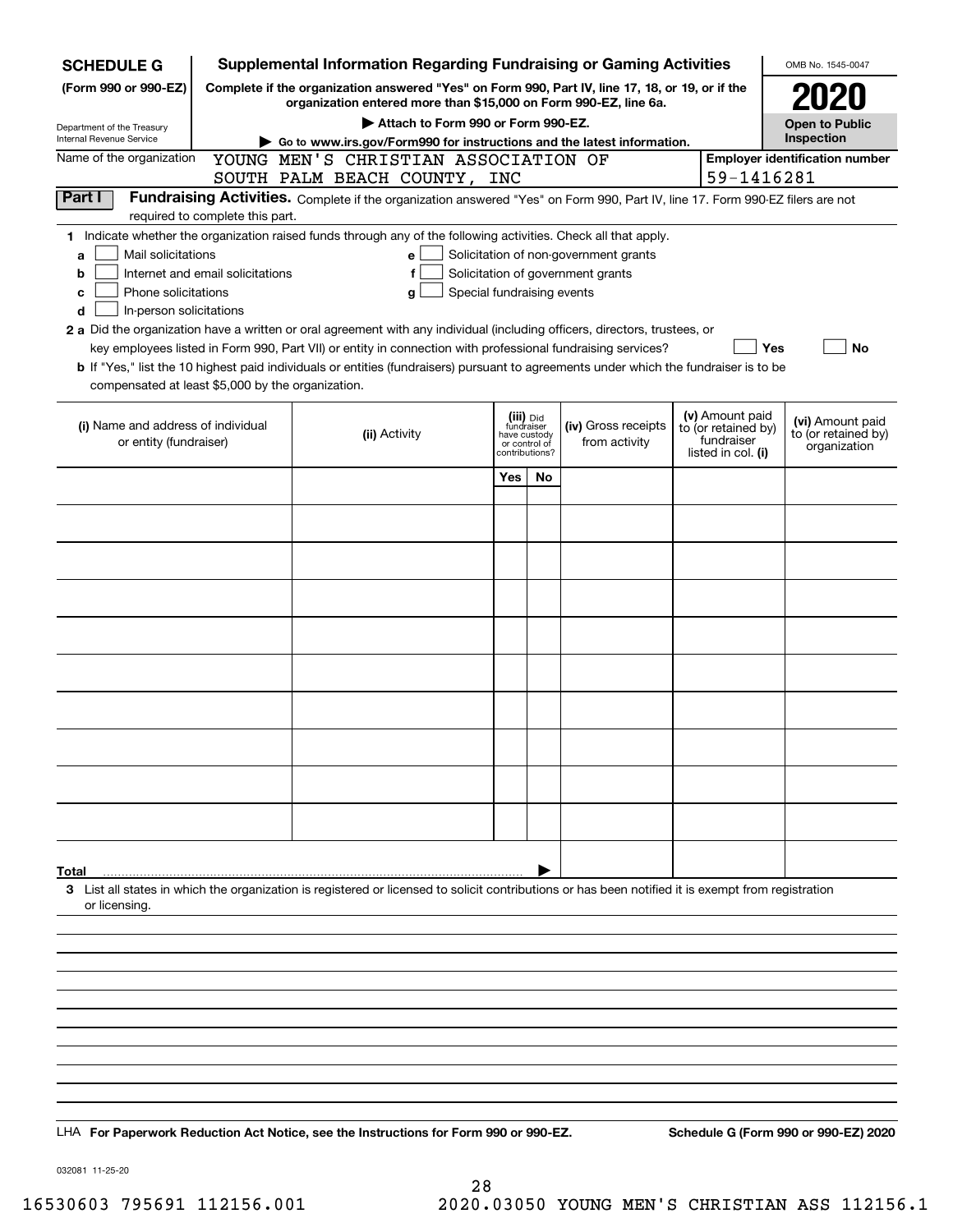### Schedule G (Form 990 or 990-EZ) 2020 Page SOUTH PALM BEACH COUNTY, INC 59-1416281 YOUNG MEN'S CHRISTIAN ASSOCIATION OF

**2**

**Part II** | Fundraising Events. Complete if the organization answered "Yes" on Form 990, Part IV, line 18, or reported more than \$15,000 of fundraising event contributions and gross income on Form 990-EZ, lines 1 and 6b. List events with gross receipts greater than \$5,000.

|                 |    | of fundraising event contributions and gross income on Form 990-EZ, lines 1 and 6b. List events with gross receipts greater than \$5,000. |                 |                                                  |                  |                                                     |
|-----------------|----|-------------------------------------------------------------------------------------------------------------------------------------------|-----------------|--------------------------------------------------|------------------|-----------------------------------------------------|
|                 |    |                                                                                                                                           | (a) Event $#1$  | $(b)$ Event #2                                   | (c) Other events | (d) Total events                                    |
|                 |    |                                                                                                                                           | INSPIRATION     | DEVOS BLUM                                       |                  | (add col. (a) through                               |
|                 |    |                                                                                                                                           | BREAKFAST       | <b>GOLF TOURNAM</b>                              | 5                | col. (c)                                            |
|                 |    |                                                                                                                                           | (event type)    | (event type)                                     | (total number)   |                                                     |
| Revenue         | 1. |                                                                                                                                           | 285,522.        | 29,710.                                          | 21,057.          | 336, 289.                                           |
|                 |    |                                                                                                                                           | 262,122.        | 21,430.                                          | $\mathbf 0$ .    | <u>283,552.</u>                                     |
|                 | 3  | Gross income (line 1 minus line 2)                                                                                                        | 23,400.         | 8,280.                                           | 21,057.          | 52,737.                                             |
|                 |    |                                                                                                                                           |                 |                                                  |                  |                                                     |
|                 | 5  |                                                                                                                                           |                 |                                                  |                  |                                                     |
| Direct Expenses | 6  |                                                                                                                                           |                 |                                                  |                  |                                                     |
|                 | 7  | Food and beverages                                                                                                                        |                 |                                                  |                  |                                                     |
|                 | 8  |                                                                                                                                           |                 |                                                  |                  |                                                     |
|                 | 9  |                                                                                                                                           | 65,963.         | 8,961.                                           | 15,785.          | 90,709.                                             |
|                 | 10 | Direct expense summary. Add lines 4 through 9 in column (d)                                                                               |                 |                                                  |                  | 90,709.                                             |
|                 |    | 11 Net income summary. Subtract line 10 from line 3, column (d)                                                                           |                 |                                                  |                  | $-37,972.$                                          |
| Part III        |    | Gaming. Complete if the organization answered "Yes" on Form 990, Part IV, line 19, or reported more than                                  |                 |                                                  |                  |                                                     |
|                 |    | \$15,000 on Form 990-EZ, line 6a.                                                                                                         |                 |                                                  |                  |                                                     |
| Revenue         |    |                                                                                                                                           | (a) Bingo       | (b) Pull tabs/instant<br>bingo/progressive bingo | (c) Other gaming | (d) Total gaming (add<br>col. (a) through col. (c)) |
|                 |    |                                                                                                                                           |                 |                                                  |                  |                                                     |
|                 | 2  |                                                                                                                                           |                 |                                                  |                  |                                                     |
|                 | 3  |                                                                                                                                           |                 |                                                  |                  |                                                     |
| Direct Expenses | 4  |                                                                                                                                           |                 |                                                  |                  |                                                     |
|                 |    | 5 Other direct expenses                                                                                                                   |                 |                                                  |                  |                                                     |
|                 |    |                                                                                                                                           | <b>Yes</b><br>% | %<br>Yes                                         | Yes<br>%         |                                                     |
|                 |    | 6 Volunteer labor                                                                                                                         | No              | No                                               | No               |                                                     |
|                 | 7  | Direct expense summary. Add lines 2 through 5 in column (d)                                                                               |                 |                                                  |                  |                                                     |
|                 |    |                                                                                                                                           |                 |                                                  |                  |                                                     |
|                 |    |                                                                                                                                           |                 |                                                  |                  |                                                     |
| 9               |    | Enter the state(s) in which the organization conducts gaming activities:                                                                  |                 |                                                  |                  |                                                     |
|                 |    |                                                                                                                                           |                 |                                                  |                  | Yes<br>No                                           |
|                 |    |                                                                                                                                           |                 |                                                  |                  |                                                     |
|                 |    |                                                                                                                                           |                 |                                                  |                  |                                                     |
|                 |    |                                                                                                                                           |                 |                                                  |                  | Yes<br>No                                           |
|                 |    |                                                                                                                                           |                 |                                                  |                  |                                                     |
|                 |    | 032082 11-25-20                                                                                                                           |                 |                                                  |                  | Schedule G (Form 990 or 990-EZ) 2020                |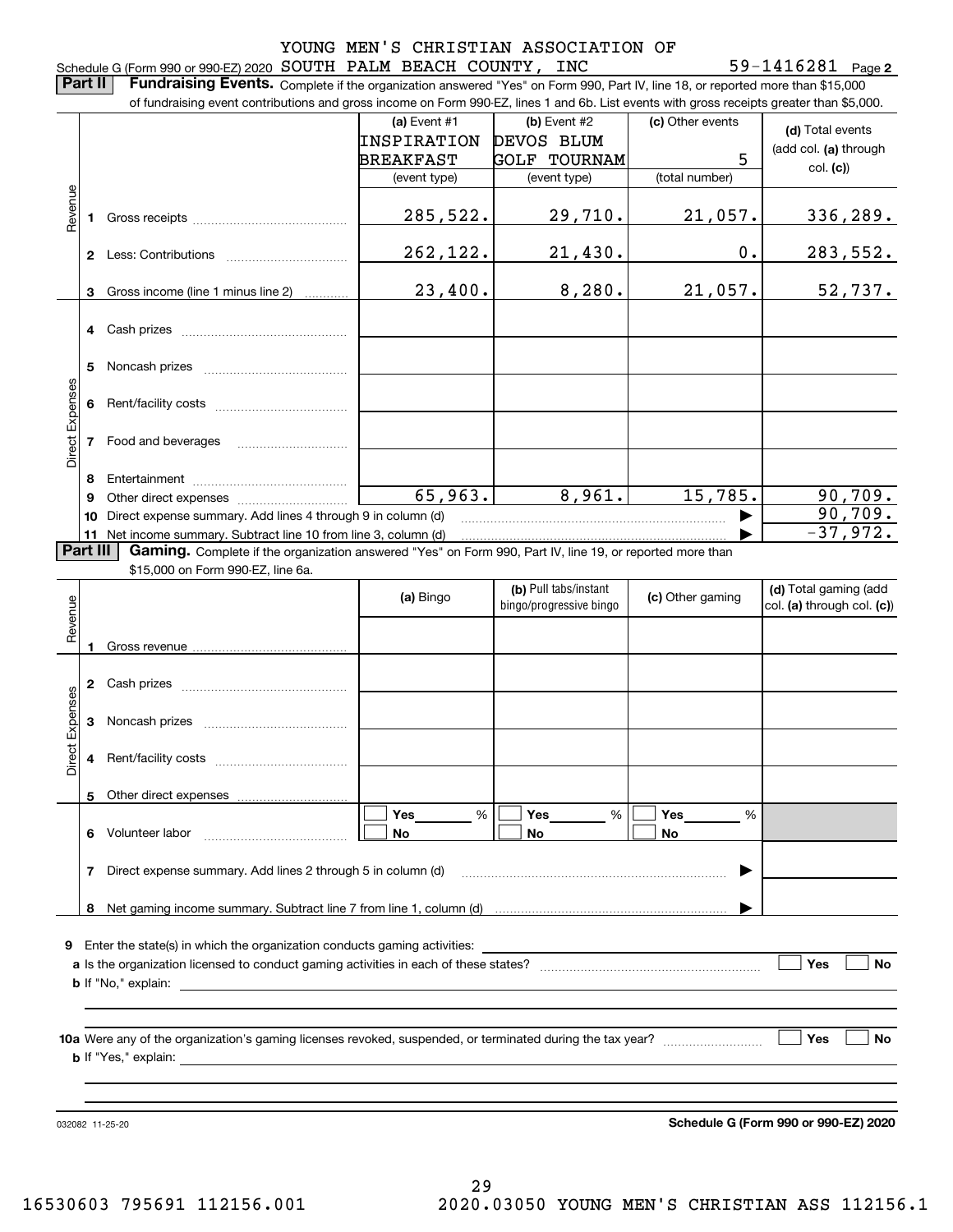|    | YOUNG MEN'S CHRISTIAN ASSOCIATION OF                                                                                                                                                                                                                                                                                                                              | 59-1416281             |              |
|----|-------------------------------------------------------------------------------------------------------------------------------------------------------------------------------------------------------------------------------------------------------------------------------------------------------------------------------------------------------------------|------------------------|--------------|
|    | Schedule G (Form 990 or 990-EZ) 2020 SOUTH PALM BEACH COUNTY, INC                                                                                                                                                                                                                                                                                                 | Yes                    | Page 3<br>No |
|    | 12 Is the organization a grantor, beneficiary or trustee of a trust, or a member of a partnership or other entity formed                                                                                                                                                                                                                                          |                        |              |
|    |                                                                                                                                                                                                                                                                                                                                                                   | Yes                    | No           |
|    | 13 Indicate the percentage of gaming activity conducted in:                                                                                                                                                                                                                                                                                                       |                        |              |
|    |                                                                                                                                                                                                                                                                                                                                                                   | 13а<br>13 <sub>b</sub> | %<br>%       |
|    | <b>b</b> An outside facility <i>www.communically.communically.communically.communically.communically.communically.communically.communically.communically.communically.communically.communically.communically.communically.communicall</i><br>14 Enter the name and address of the person who prepares the organization's gaming/special events books and records: |                        |              |
|    | Name $\blacktriangleright$                                                                                                                                                                                                                                                                                                                                        |                        |              |
|    | Address $\blacktriangleright$<br><u> 1989 - Johann Harry Harry Harry Harry Harry Harry Harry Harry Harry Harry Harry Harry Harry Harry Harry Harry</u>                                                                                                                                                                                                            |                        |              |
|    | 15a Does the organization have a contract with a third party from whom the organization receives gaming revenue?                                                                                                                                                                                                                                                  | Yes                    | <b>No</b>    |
|    | of gaming revenue retained by the third party $\triangleright$ \$ $\_\_\_\_\_\_\_\_\_\_\_\_\_\_\_\_\_\_\_\_\_\_\_\_\_\_$<br>c If "Yes," enter name and address of the third party:                                                                                                                                                                                |                        |              |
|    | Name $\blacktriangleright$<br><u> 1989 - Johann Stoff, amerikansk politiker (d. 1989)</u>                                                                                                                                                                                                                                                                         |                        |              |
|    | Address $\blacktriangleright$                                                                                                                                                                                                                                                                                                                                     |                        |              |
| 16 | <u>state and the state of the state of the state of the state of the state of the state of the state of the state of the state of the state of the state of the state of the state of the state of the state of the state of the</u><br>Gaming manager information:                                                                                               |                        |              |
|    |                                                                                                                                                                                                                                                                                                                                                                   |                        |              |
|    | Name $\triangleright$ $\underbrace{\phantom{aaaa}}$                                                                                                                                                                                                                                                                                                               |                        |              |
|    | Gaming manager compensation > \$                                                                                                                                                                                                                                                                                                                                  |                        |              |
|    |                                                                                                                                                                                                                                                                                                                                                                   |                        |              |
|    |                                                                                                                                                                                                                                                                                                                                                                   |                        |              |
|    | Director/officer<br>Employee<br>Independent contractor                                                                                                                                                                                                                                                                                                            |                        |              |
|    | <b>17</b> Mandatory distributions:                                                                                                                                                                                                                                                                                                                                |                        |              |
|    | a Is the organization required under state law to make charitable distributions from the gaming proceeds to                                                                                                                                                                                                                                                       | Yes                    | <b>No</b>    |
|    | retain the state gaming license?<br><b>b</b> Enter the amount of distributions required under state law to be distributed to other exempt organizations or spent in the                                                                                                                                                                                           |                        |              |
|    | organization's own exempt activities during the tax year $\triangleright$ \$                                                                                                                                                                                                                                                                                      |                        |              |
|    | Part IV<br>Supplemental Information. Provide the explanations required by Part I, line 2b, columns (iii) and (v); and Part III, lines 9, 9b, 10b,<br>15b, 15c, 16, and 17b, as applicable. Also provide any additional information. See instructions.                                                                                                             |                        |              |
|    |                                                                                                                                                                                                                                                                                                                                                                   |                        |              |
|    |                                                                                                                                                                                                                                                                                                                                                                   |                        |              |
|    |                                                                                                                                                                                                                                                                                                                                                                   |                        |              |
|    |                                                                                                                                                                                                                                                                                                                                                                   |                        |              |
|    |                                                                                                                                                                                                                                                                                                                                                                   |                        |              |
|    |                                                                                                                                                                                                                                                                                                                                                                   |                        |              |
|    |                                                                                                                                                                                                                                                                                                                                                                   |                        |              |
|    |                                                                                                                                                                                                                                                                                                                                                                   |                        |              |
|    | Schedule G (Form 990 or 990-EZ) 2020                                                                                                                                                                                                                                                                                                                              |                        |              |
|    | 032083 11-25-20<br>30                                                                                                                                                                                                                                                                                                                                             |                        |              |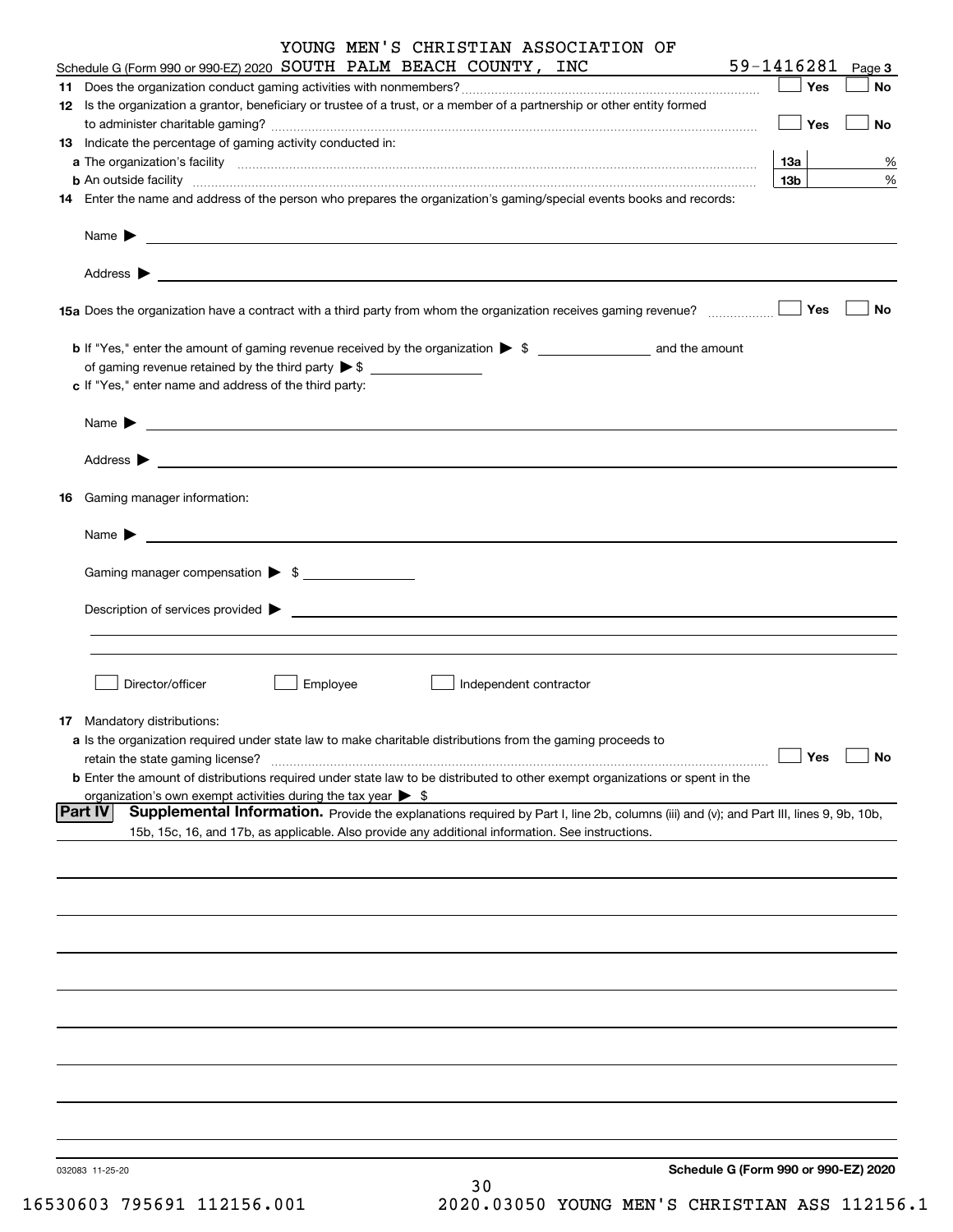|                                                                                                                     |  |  | 59-1416281 Page 4               |  |
|---------------------------------------------------------------------------------------------------------------------|--|--|---------------------------------|--|
| Schedule G (Form 990 or 990-EZ) SOUTH PALM BEACH COUNTY, INC<br><b>Part IV</b> Supplemental Information (continued) |  |  |                                 |  |
|                                                                                                                     |  |  |                                 |  |
|                                                                                                                     |  |  |                                 |  |
|                                                                                                                     |  |  |                                 |  |
|                                                                                                                     |  |  |                                 |  |
|                                                                                                                     |  |  |                                 |  |
|                                                                                                                     |  |  |                                 |  |
|                                                                                                                     |  |  |                                 |  |
|                                                                                                                     |  |  |                                 |  |
|                                                                                                                     |  |  |                                 |  |
|                                                                                                                     |  |  |                                 |  |
|                                                                                                                     |  |  |                                 |  |
|                                                                                                                     |  |  |                                 |  |
|                                                                                                                     |  |  |                                 |  |
|                                                                                                                     |  |  |                                 |  |
|                                                                                                                     |  |  |                                 |  |
|                                                                                                                     |  |  |                                 |  |
|                                                                                                                     |  |  |                                 |  |
|                                                                                                                     |  |  |                                 |  |
|                                                                                                                     |  |  |                                 |  |
|                                                                                                                     |  |  |                                 |  |
|                                                                                                                     |  |  |                                 |  |
|                                                                                                                     |  |  |                                 |  |
|                                                                                                                     |  |  |                                 |  |
|                                                                                                                     |  |  |                                 |  |
|                                                                                                                     |  |  |                                 |  |
|                                                                                                                     |  |  |                                 |  |
|                                                                                                                     |  |  |                                 |  |
|                                                                                                                     |  |  |                                 |  |
|                                                                                                                     |  |  |                                 |  |
|                                                                                                                     |  |  |                                 |  |
|                                                                                                                     |  |  |                                 |  |
|                                                                                                                     |  |  |                                 |  |
|                                                                                                                     |  |  |                                 |  |
|                                                                                                                     |  |  |                                 |  |
|                                                                                                                     |  |  |                                 |  |
|                                                                                                                     |  |  |                                 |  |
|                                                                                                                     |  |  |                                 |  |
|                                                                                                                     |  |  |                                 |  |
|                                                                                                                     |  |  |                                 |  |
|                                                                                                                     |  |  |                                 |  |
|                                                                                                                     |  |  |                                 |  |
|                                                                                                                     |  |  |                                 |  |
|                                                                                                                     |  |  |                                 |  |
|                                                                                                                     |  |  |                                 |  |
|                                                                                                                     |  |  |                                 |  |
|                                                                                                                     |  |  |                                 |  |
|                                                                                                                     |  |  |                                 |  |
|                                                                                                                     |  |  |                                 |  |
|                                                                                                                     |  |  |                                 |  |
|                                                                                                                     |  |  |                                 |  |
|                                                                                                                     |  |  |                                 |  |
|                                                                                                                     |  |  |                                 |  |
|                                                                                                                     |  |  |                                 |  |
|                                                                                                                     |  |  |                                 |  |
|                                                                                                                     |  |  |                                 |  |
|                                                                                                                     |  |  |                                 |  |
|                                                                                                                     |  |  |                                 |  |
|                                                                                                                     |  |  |                                 |  |
|                                                                                                                     |  |  |                                 |  |
|                                                                                                                     |  |  |                                 |  |
|                                                                                                                     |  |  | Schedule C (Form 990 or 990-F7) |  |

**Schedule G (Form 990 or 990-EZ)**

032084 04-01-20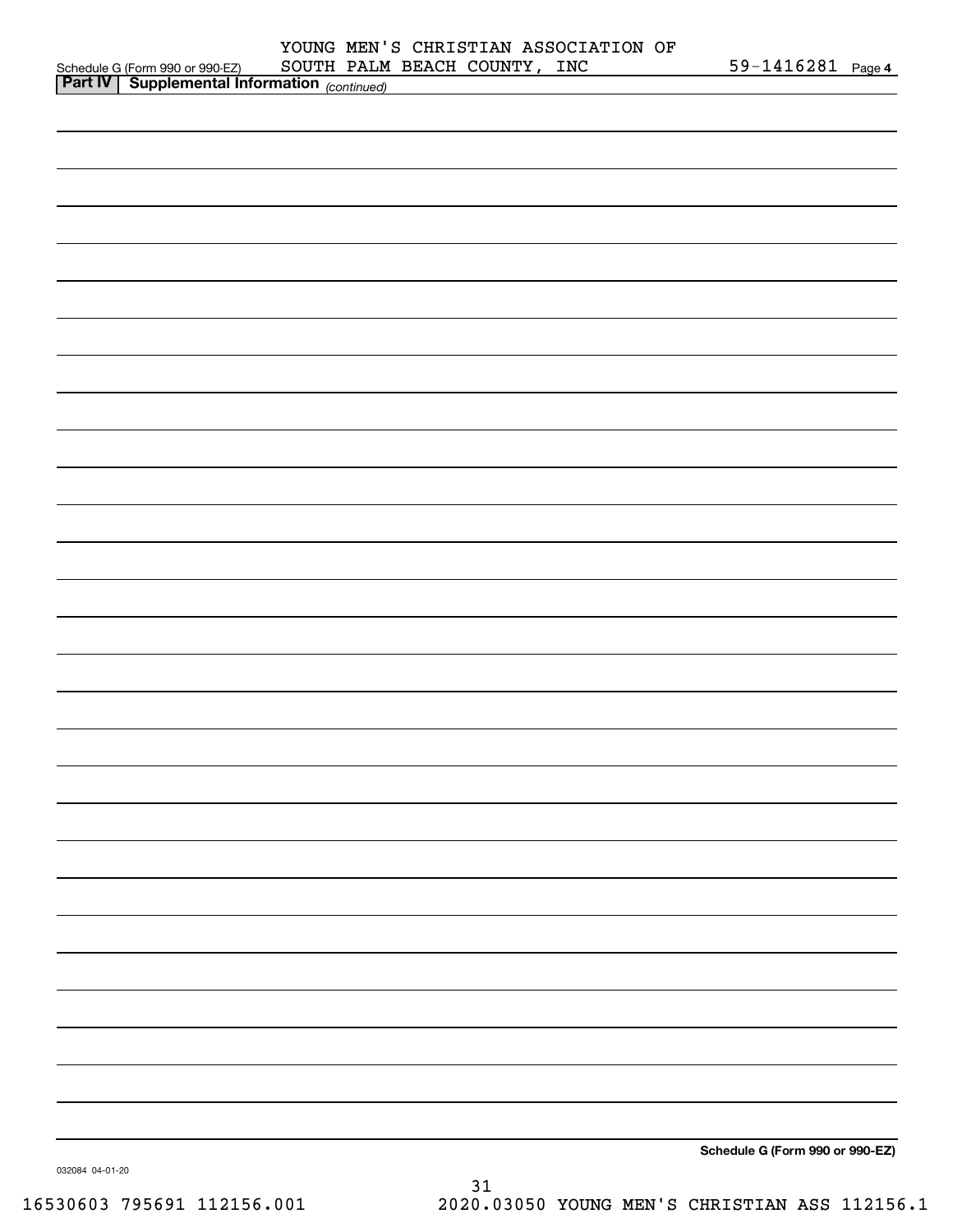|    | <b>Compensation Information</b><br><b>SCHEDULE J</b>                                                                                                                                                                                 |                                                   |                                       | OMB No. 1545-0047          |            |                         |
|----|--------------------------------------------------------------------------------------------------------------------------------------------------------------------------------------------------------------------------------------|---------------------------------------------------|---------------------------------------|----------------------------|------------|-------------------------|
|    | (Form 990)<br>For certain Officers, Directors, Trustees, Key Employees, and Highest                                                                                                                                                  |                                                   |                                       |                            |            |                         |
|    | <b>Compensated Employees</b>                                                                                                                                                                                                         |                                                   |                                       |                            |            |                         |
|    | Complete if the organization answered "Yes" on Form 990, Part IV, line 23.<br>Attach to Form 990.                                                                                                                                    |                                                   |                                       | <b>Open to Public</b>      |            |                         |
|    | Department of the Treasury<br>Go to www.irs.gov/Form990 for instructions and the latest information.<br>Internal Revenue Service                                                                                                     |                                                   |                                       | Inspection                 |            |                         |
|    | YOUNG MEN'S CHRISTIAN ASSOCIATION OF<br>Name of the organization                                                                                                                                                                     |                                                   | <b>Employer identification number</b> |                            |            |                         |
|    | SOUTH PALM BEACH COUNTY, INC                                                                                                                                                                                                         |                                                   |                                       | 59-1416281                 |            |                         |
|    | <b>Questions Regarding Compensation</b><br>Part I                                                                                                                                                                                    |                                                   |                                       |                            |            |                         |
|    |                                                                                                                                                                                                                                      |                                                   |                                       |                            | <b>Yes</b> | No                      |
|    | <b>1a</b> Check the appropriate box(es) if the organization provided any of the following to or for a person listed on Form 990,                                                                                                     |                                                   |                                       |                            |            |                         |
|    | Part VII, Section A, line 1a. Complete Part III to provide any relevant information regarding these items.                                                                                                                           |                                                   |                                       |                            |            |                         |
|    | First-class or charter travel                                                                                                                                                                                                        | Housing allowance or residence for personal use   |                                       |                            |            |                         |
|    | Travel for companions                                                                                                                                                                                                                | Payments for business use of personal residence   |                                       |                            |            |                         |
|    | Tax indemnification and gross-up payments                                                                                                                                                                                            | Health or social club dues or initiation fees     |                                       |                            |            |                         |
|    | Discretionary spending account                                                                                                                                                                                                       | Personal services (such as maid, chauffeur, chef) |                                       |                            |            |                         |
|    |                                                                                                                                                                                                                                      |                                                   |                                       |                            |            |                         |
|    | <b>b</b> If any of the boxes on line 1a are checked, did the organization follow a written policy regarding payment or                                                                                                               |                                                   |                                       |                            |            |                         |
|    | reimbursement or provision of all of the expenses described above? If "No," complete Part III to explain                                                                                                                             |                                                   |                                       | 1b                         |            |                         |
| 2  | Did the organization require substantiation prior to reimbursing or allowing expenses incurred by all directors,                                                                                                                     |                                                   |                                       |                            |            |                         |
|    |                                                                                                                                                                                                                                      |                                                   |                                       | $\mathbf{2}$               | х          |                         |
|    |                                                                                                                                                                                                                                      |                                                   |                                       |                            |            |                         |
| з  | Indicate which, if any, of the following the organization used to establish the compensation of the organization's                                                                                                                   |                                                   |                                       |                            |            |                         |
|    | CEO/Executive Director. Check all that apply. Do not check any boxes for methods used by a related organization to                                                                                                                   |                                                   |                                       |                            |            |                         |
|    | establish compensation of the CEO/Executive Director, but explain in Part III.                                                                                                                                                       |                                                   |                                       |                            |            |                         |
|    | $X$ Written employment contract<br>ΧI<br>Compensation committee                                                                                                                                                                      |                                                   |                                       |                            |            |                         |
|    | Independent compensation consultant                                                                                                                                                                                                  | Compensation survey or study                      |                                       |                            |            |                         |
|    | Form 990 of other organizations                                                                                                                                                                                                      | Approval by the board or compensation committee   |                                       |                            |            |                         |
|    |                                                                                                                                                                                                                                      |                                                   |                                       |                            |            |                         |
|    | During the year, did any person listed on Form 990, Part VII, Section A, line 1a, with respect to the filing                                                                                                                         |                                                   |                                       |                            |            |                         |
|    | organization or a related organization:                                                                                                                                                                                              |                                                   |                                       |                            |            |                         |
|    | Receive a severance payment or change-of-control payment?                                                                                                                                                                            |                                                   |                                       | 4a                         |            | x                       |
|    | Participate in or receive payment from a supplemental nonqualified retirement plan?                                                                                                                                                  |                                                   |                                       | 4b                         |            | $\overline{\mathbf{x}}$ |
| с  | Participate in or receive payment from an equity-based compensation arrangement?                                                                                                                                                     |                                                   |                                       | 4c                         |            | $\overline{\text{x}}$   |
|    | If "Yes" to any of lines 4a-c, list the persons and provide the applicable amounts for each item in Part III.                                                                                                                        |                                                   |                                       |                            |            |                         |
|    |                                                                                                                                                                                                                                      |                                                   |                                       |                            |            |                         |
|    | Only section 501(c)(3), 501(c)(4), and 501(c)(29) organizations must complete lines 5-9.                                                                                                                                             |                                                   |                                       |                            |            |                         |
| 5. | For persons listed on Form 990, Part VII, Section A, line 1a, did the organization pay or accrue any compensation                                                                                                                    |                                                   |                                       |                            |            |                         |
|    | contingent on the revenues of:                                                                                                                                                                                                       |                                                   |                                       |                            |            |                         |
|    | a The organization? <b>Entitled Strategies and Strategies and Strategies and Strategies and Strategies and Strategies and Strategies and Strategies and Strategies and Strategies and Strategies and Strategies and Strategies a</b> |                                                   |                                       | 5a                         |            | <u>x</u>                |
|    |                                                                                                                                                                                                                                      |                                                   |                                       | 5b                         |            | $\overline{\mathbf{x}}$ |
|    | If "Yes" on line 5a or 5b, describe in Part III.                                                                                                                                                                                     |                                                   |                                       |                            |            |                         |
| 6. | For persons listed on Form 990, Part VII, Section A, line 1a, did the organization pay or accrue any compensation                                                                                                                    |                                                   |                                       |                            |            |                         |
|    | contingent on the net earnings of:                                                                                                                                                                                                   |                                                   |                                       |                            |            |                         |
|    |                                                                                                                                                                                                                                      |                                                   |                                       | 6a                         |            | <u>x</u>                |
|    |                                                                                                                                                                                                                                      |                                                   |                                       | 6b                         |            | $\overline{\mathbf{x}}$ |
|    | If "Yes" on line 6a or 6b, describe in Part III.                                                                                                                                                                                     |                                                   |                                       |                            |            |                         |
|    | 7 For persons listed on Form 990, Part VII, Section A, line 1a, did the organization provide any nonfixed payments                                                                                                                   |                                                   |                                       |                            |            |                         |
|    |                                                                                                                                                                                                                                      |                                                   |                                       | 7                          |            | х                       |
| 8  | Were any amounts reported on Form 990, Part VII, paid or accrued pursuant to a contract that was subject to the                                                                                                                      |                                                   |                                       |                            |            |                         |
|    |                                                                                                                                                                                                                                      |                                                   |                                       | 8                          |            | х                       |
| 9  | If "Yes" on line 8, did the organization also follow the rebuttable presumption procedure described in                                                                                                                               |                                                   |                                       |                            |            |                         |
|    |                                                                                                                                                                                                                                      |                                                   |                                       | 9                          |            |                         |
|    | LHA For Paperwork Reduction Act Notice, see the Instructions for Form 990.                                                                                                                                                           |                                                   |                                       | Schedule J (Form 990) 2020 |            |                         |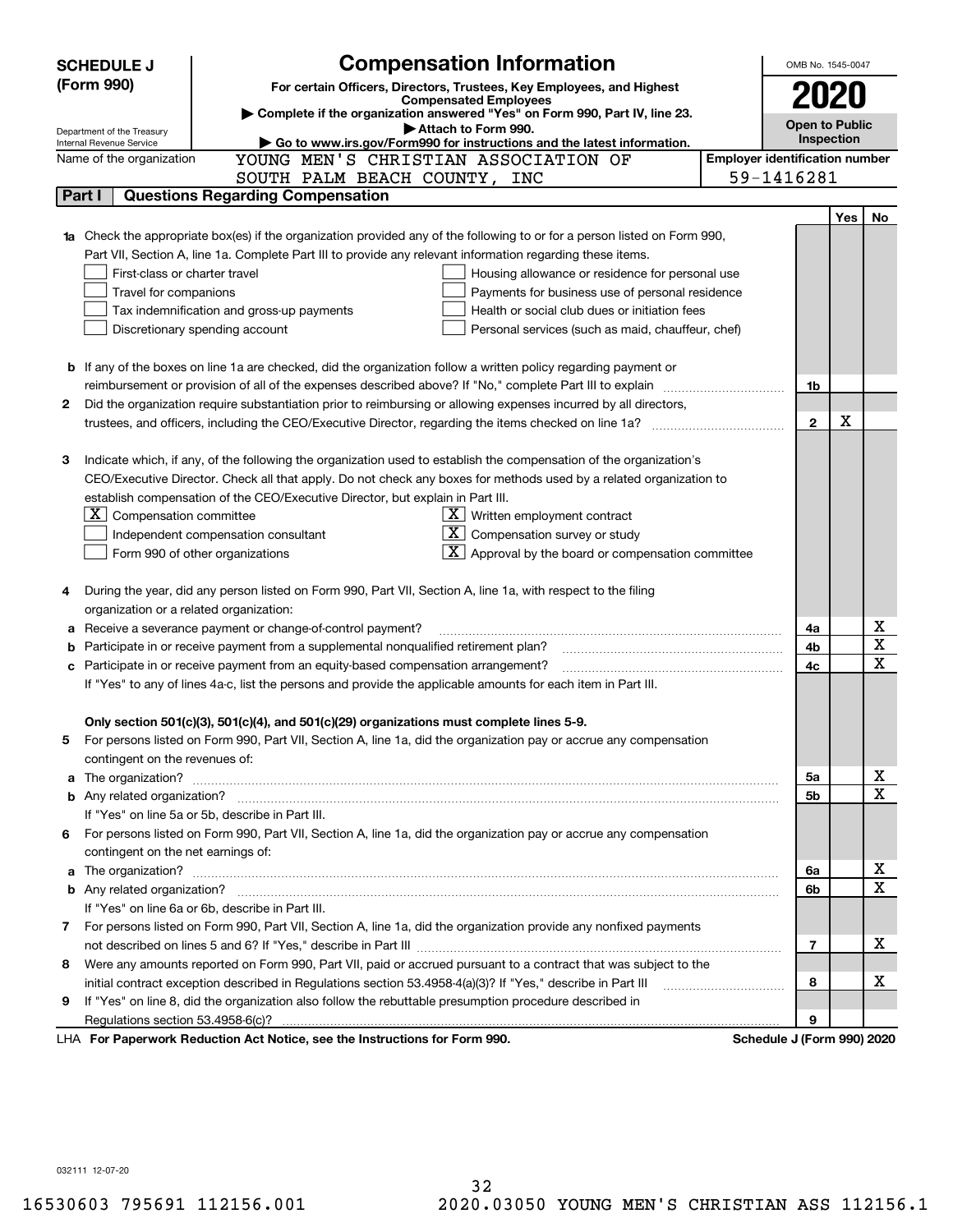#### YOUNG MEN'S CHRISTIAN ASSOCIATION OF SOUTH PALM BEACH COUNTY, INC

59-1416281

**2**

# **Part II Officers, Directors, Trustees, Key Employees, and Highest Compensated Employees.**  Schedule J (Form 990) 2020 Page Use duplicate copies if additional space is needed.

For each individual whose compensation must be reported on Schedule J, report compensation from the organization on row (i) and from related organizations, described in the instructions, on row (ii). Do not list any individuals that aren't listed on Form 990, Part VII.

**Note:**  The sum of columns (B)(i)-(iii) for each listed individual must equal the total amount of Form 990, Part VII, Section A, line 1a, applicable column (D) and (E) amounts for that individual.

| (A) Name and Title            |             |                          | (B) Breakdown of W-2 and/or 1099-MISC compensation |                                           | (C) Retirement and<br>other deferred | (D) Nontaxable<br>benefits | (E) Total of columns<br>$(B)(i)-(D)$ | (F) Compensation<br>in column (B)         |
|-------------------------------|-------------|--------------------------|----------------------------------------------------|-------------------------------------------|--------------------------------------|----------------------------|--------------------------------------|-------------------------------------------|
|                               |             | (i) Base<br>compensation | (ii) Bonus &<br>incentive<br>compensation          | (iii) Other<br>reportable<br>compensation | compensation                         |                            |                                      | reported as deferred<br>on prior Form 990 |
| <b>JASON HAGENSICK</b><br>(1) | (i)         | 249,395.                 | $\overline{0}$ .                                   | $\overline{0}$ .                          | 25, 147.                             | 11,569.                    | 286, 111.                            | 0.                                        |
| PRESIDENT/CEO                 | (ii)        | $\overline{0}$ .         | $\overline{0}$ .                                   | $\overline{0}$ .                          | $\overline{0}$ .                     | $\overline{0}$ .           | $\overline{0}$ .                     | $\overline{0}$ .                          |
| GARY FLAKS<br>(2)             | (i)         | 188,272.                 | $\overline{0}$ .                                   | $\overline{0}$ .                          | 18,703.                              | 11,569.                    | 218,544.                             | $\overline{0}$ .                          |
| VICE PRES./CFO                | (ii)        | $\overline{0}$ .         | $\overline{0}$ .                                   | $\overline{0}$ .                          | $\overline{0}$ .                     | $\overline{0}$ .           | $\overline{0}$ .                     | $\overline{0}$ .                          |
|                               | (i)         |                          |                                                    |                                           |                                      |                            |                                      |                                           |
|                               | (ii)        |                          |                                                    |                                           |                                      |                            |                                      |                                           |
|                               | (i)         |                          |                                                    |                                           |                                      |                            |                                      |                                           |
|                               | (ii)        |                          |                                                    |                                           |                                      |                            |                                      |                                           |
|                               | (i)         |                          |                                                    |                                           |                                      |                            |                                      |                                           |
|                               | (ii)        |                          |                                                    |                                           |                                      |                            |                                      |                                           |
|                               | (i)         |                          |                                                    |                                           |                                      |                            |                                      |                                           |
|                               | (ii)        |                          |                                                    |                                           |                                      |                            |                                      |                                           |
|                               | (i)         |                          |                                                    |                                           |                                      |                            |                                      |                                           |
|                               | (ii)        |                          |                                                    |                                           |                                      |                            |                                      |                                           |
|                               | (i)         |                          |                                                    |                                           |                                      |                            |                                      |                                           |
|                               | (ii)        |                          |                                                    |                                           |                                      |                            |                                      |                                           |
|                               | (i)         |                          |                                                    |                                           |                                      |                            |                                      |                                           |
|                               | (ii)        |                          |                                                    |                                           |                                      |                            |                                      |                                           |
|                               | (i)<br>(ii) |                          |                                                    |                                           |                                      |                            |                                      |                                           |
|                               | (i)         |                          |                                                    |                                           |                                      |                            |                                      |                                           |
|                               | (ii)        |                          |                                                    |                                           |                                      |                            |                                      |                                           |
|                               | (i)         |                          |                                                    |                                           |                                      |                            |                                      |                                           |
|                               | (ii)        |                          |                                                    |                                           |                                      |                            |                                      |                                           |
|                               | (i)         |                          |                                                    |                                           |                                      |                            |                                      |                                           |
|                               | (ii)        |                          |                                                    |                                           |                                      |                            |                                      |                                           |
|                               | (i)         |                          |                                                    |                                           |                                      |                            |                                      |                                           |
|                               | (ii)        |                          |                                                    |                                           |                                      |                            |                                      |                                           |
|                               | (i)         |                          |                                                    |                                           |                                      |                            |                                      |                                           |
|                               | (ii)        |                          |                                                    |                                           |                                      |                            |                                      |                                           |
|                               | (i)         |                          |                                                    |                                           |                                      |                            |                                      |                                           |
|                               | (ii)        |                          |                                                    |                                           |                                      |                            |                                      |                                           |

**Schedule J (Form 990) 2020**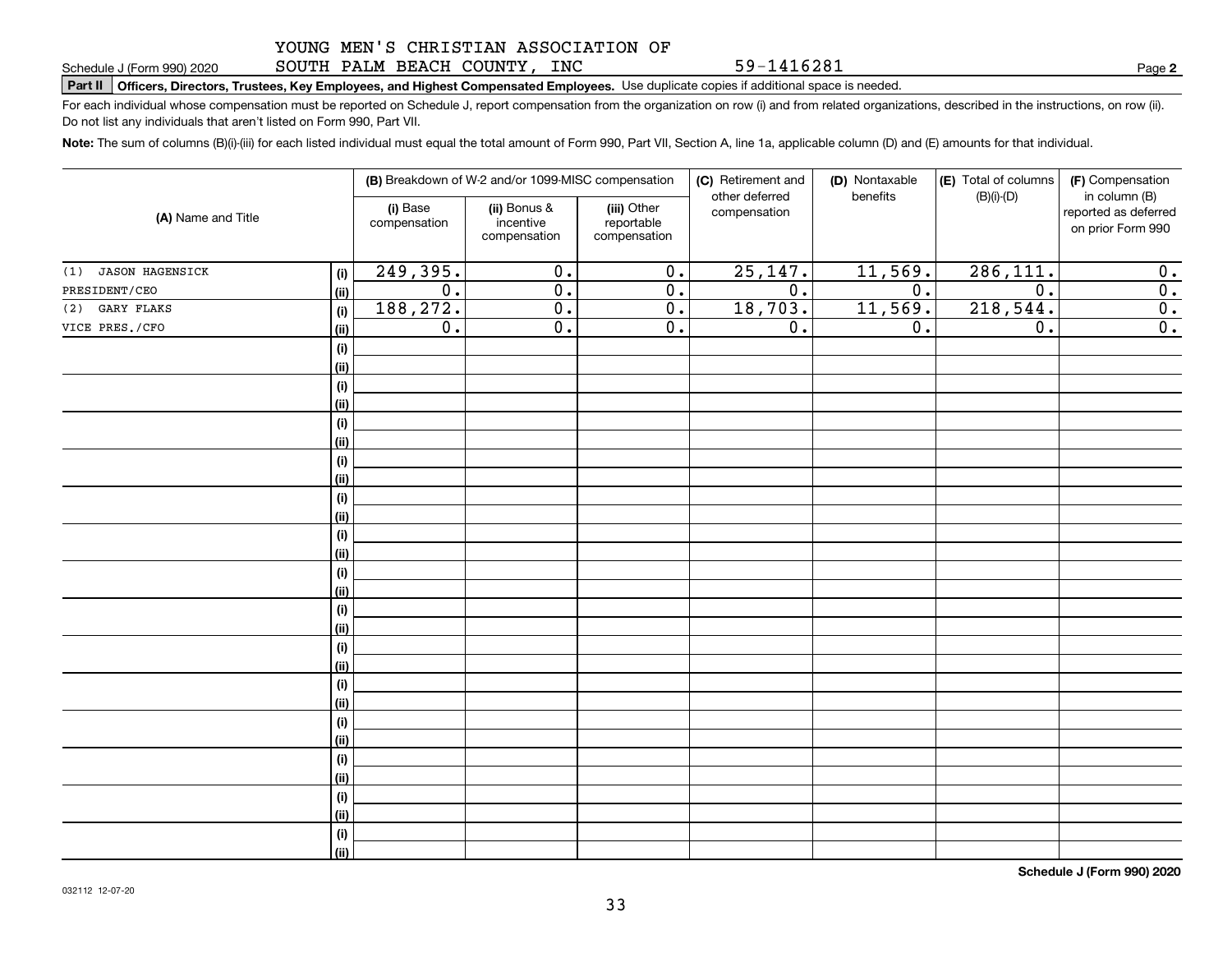# **Part III Supplemental Information**

Schedule J (Form 990) 2020 SOUTH PALM BEACH COUNTY, INC<br>Part III Supplemental Information<br>Provide the information, explanation, or descriptions required for Part I, lines 1a, 1b, 3, 4a, 4b, 4c, 5a, 5b, 6a, 6b, 7, and 8, an

**Schedule J (Form 990) 2020**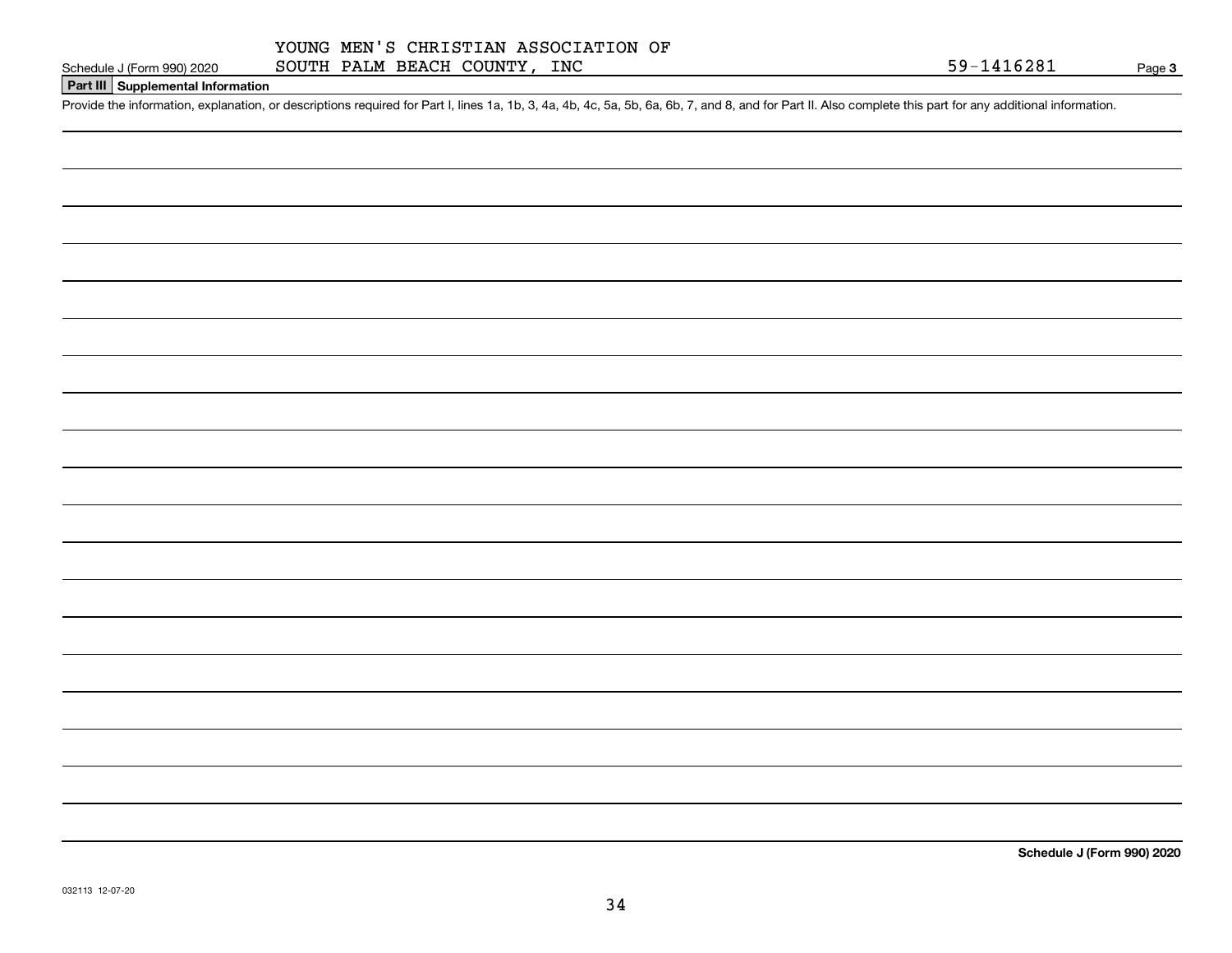| <b>Supplemental Information on Tax-Exempt Bonds</b><br><b>SCHEDULE K</b><br>Complete if the organization answered "Yes" on Form 990, Part IV, line 24a. Provide descriptions,<br>(Form 990)<br>explanations, and any additional information in Part VI.<br>Department of the Treasury<br>Attach to Form 990. Co to www.irs.gov/Form990 for instructions and the latest information.<br>Internal Revenue Service |                                                    |                                                                             |                                                                      |                 |                 |               |                 |   |           |                                       |       | Inspection | OMB No. 1545-0047<br>2020<br><b>Open to Public</b> |                                                     |            |    |
|-----------------------------------------------------------------------------------------------------------------------------------------------------------------------------------------------------------------------------------------------------------------------------------------------------------------------------------------------------------------------------------------------------------------|----------------------------------------------------|-----------------------------------------------------------------------------|----------------------------------------------------------------------|-----------------|-----------------|---------------|-----------------|---|-----------|---------------------------------------|-------|------------|----------------------------------------------------|-----------------------------------------------------|------------|----|
|                                                                                                                                                                                                                                                                                                                                                                                                                 | Name of the organization                           |                                                                             | YOUNG MEN'S CHRISTIAN ASSOCIATION OF<br>SOUTH PALM BEACH COUNTY, INC |                 |                 |               |                 |   |           |                                       |       |            |                                                    | <b>Employer identification number</b><br>59-1416281 |            |    |
| Part I                                                                                                                                                                                                                                                                                                                                                                                                          | <b>Bond Issues</b>                                 |                                                                             | SEE PART VI FOR COLUMN                                               |                 | (F)             | CONTINUATIONS |                 |   |           |                                       |       |            |                                                    |                                                     |            |    |
|                                                                                                                                                                                                                                                                                                                                                                                                                 |                                                    | (a) Issuer name                                                             | (b) Issuer EIN                                                       | $(c)$ CUSIP $#$ | (d) Date issued |               | (e) Issue price |   |           | (f) Description of purpose            |       |            | (g) Defeased (h) On behalf                         |                                                     | (i) Pooled |    |
|                                                                                                                                                                                                                                                                                                                                                                                                                 |                                                    |                                                                             |                                                                      |                 |                 |               |                 |   |           |                                       |       |            | of issuer                                          |                                                     | financing  |    |
|                                                                                                                                                                                                                                                                                                                                                                                                                 |                                                    |                                                                             |                                                                      |                 |                 |               |                 |   |           |                                       | Yes l | <b>No</b>  | Yes                                                | No                                                  | Yes        | No |
|                                                                                                                                                                                                                                                                                                                                                                                                                 | PALM BEACH COUNTY,                                 |                                                                             |                                                                      |                 |                 |               |                 |   |           | FOR DEVELOPMENT                       |       |            |                                                    |                                                     |            |    |
|                                                                                                                                                                                                                                                                                                                                                                                                                 | A FLORIDA                                          |                                                                             | 59-6000785                                                           | <b>NONE</b>     |                 |               |                 |   |           | 11/02/12 8,805,000. AND IMPROVEMENT O |       | X          |                                                    | x                                                   |            | х  |
| В                                                                                                                                                                                                                                                                                                                                                                                                               |                                                    |                                                                             |                                                                      |                 |                 |               |                 |   |           |                                       |       |            |                                                    |                                                     |            |    |
| C                                                                                                                                                                                                                                                                                                                                                                                                               |                                                    |                                                                             |                                                                      |                 |                 |               |                 |   |           |                                       |       |            |                                                    |                                                     |            |    |
|                                                                                                                                                                                                                                                                                                                                                                                                                 |                                                    |                                                                             |                                                                      |                 |                 |               |                 |   |           |                                       |       |            |                                                    |                                                     |            |    |
| D<br>Part II                                                                                                                                                                                                                                                                                                                                                                                                    | <b>Proceeds</b>                                    |                                                                             |                                                                      |                 |                 |               |                 |   |           |                                       |       |            |                                                    |                                                     |            |    |
|                                                                                                                                                                                                                                                                                                                                                                                                                 |                                                    |                                                                             |                                                                      |                 | A               |               |                 | B |           | C                                     |       |            |                                                    | D                                                   |            |    |
| $\mathbf 1$                                                                                                                                                                                                                                                                                                                                                                                                     | Amount of bonds retired                            |                                                                             |                                                                      |                 |                 |               |                 |   |           |                                       |       |            |                                                    |                                                     |            |    |
| $\mathbf{2}$                                                                                                                                                                                                                                                                                                                                                                                                    | Amount of bonds legally defeased                   |                                                                             |                                                                      |                 |                 |               |                 |   |           |                                       |       |            |                                                    |                                                     |            |    |
| 3                                                                                                                                                                                                                                                                                                                                                                                                               | Total proceeds of issue                            |                                                                             |                                                                      |                 |                 | 8,805,000.    |                 |   |           |                                       |       |            |                                                    |                                                     |            |    |
| 4                                                                                                                                                                                                                                                                                                                                                                                                               |                                                    |                                                                             |                                                                      |                 |                 |               |                 |   |           |                                       |       |            |                                                    |                                                     |            |    |
| 5                                                                                                                                                                                                                                                                                                                                                                                                               |                                                    |                                                                             |                                                                      |                 |                 |               |                 |   |           |                                       |       |            |                                                    |                                                     |            |    |
| 6                                                                                                                                                                                                                                                                                                                                                                                                               | Proceeds in refunding escrows                      |                                                                             |                                                                      |                 |                 |               |                 |   |           |                                       |       |            |                                                    |                                                     |            |    |
| $\mathbf{7}$                                                                                                                                                                                                                                                                                                                                                                                                    | Issuance costs from proceeds                       |                                                                             |                                                                      |                 |                 |               |                 |   |           |                                       |       |            |                                                    |                                                     |            |    |
| 8                                                                                                                                                                                                                                                                                                                                                                                                               | Credit enhancement from proceeds                   |                                                                             |                                                                      |                 |                 |               |                 |   |           |                                       |       |            |                                                    |                                                     |            |    |
| 9                                                                                                                                                                                                                                                                                                                                                                                                               |                                                    | Working capital expenditures from proceeds                                  |                                                                      |                 |                 |               |                 |   |           |                                       |       |            |                                                    |                                                     |            |    |
| 10                                                                                                                                                                                                                                                                                                                                                                                                              |                                                    |                                                                             |                                                                      |                 |                 |               |                 |   |           |                                       |       |            |                                                    |                                                     |            |    |
| 11                                                                                                                                                                                                                                                                                                                                                                                                              | Other spent proceeds                               |                                                                             |                                                                      |                 |                 |               |                 |   |           |                                       |       |            |                                                    |                                                     |            |    |
| 12                                                                                                                                                                                                                                                                                                                                                                                                              | Other unspent proceeds                             |                                                                             |                                                                      |                 |                 |               |                 |   |           |                                       |       |            |                                                    |                                                     |            |    |
| 13                                                                                                                                                                                                                                                                                                                                                                                                              |                                                    |                                                                             |                                                                      |                 |                 |               |                 |   |           |                                       |       |            |                                                    |                                                     |            |    |
|                                                                                                                                                                                                                                                                                                                                                                                                                 |                                                    |                                                                             |                                                                      |                 | <b>Yes</b>      | No            | <b>Yes</b>      |   | <b>No</b> | Yes                                   | No    |            | <b>Yes</b>                                         |                                                     | No         |    |
| 14                                                                                                                                                                                                                                                                                                                                                                                                              |                                                    | Were the bonds issued as part of a refunding issue of tax-exempt bonds (or, |                                                                      |                 |                 |               |                 |   |           |                                       |       |            |                                                    |                                                     |            |    |
|                                                                                                                                                                                                                                                                                                                                                                                                                 |                                                    |                                                                             |                                                                      |                 | х               |               |                 |   |           |                                       |       |            |                                                    |                                                     |            |    |
| 15                                                                                                                                                                                                                                                                                                                                                                                                              |                                                    | Were the bonds issued as part of a refunding issue of taxable bonds (or, if |                                                                      |                 |                 |               |                 |   |           |                                       |       |            |                                                    |                                                     |            |    |
|                                                                                                                                                                                                                                                                                                                                                                                                                 | issued prior to 2018, an advance refunding issue)? |                                                                             |                                                                      |                 | $\mathbf X$     |               |                 |   |           |                                       |       |            |                                                    |                                                     |            |    |
| 16                                                                                                                                                                                                                                                                                                                                                                                                              | Has the final allocation of proceeds been made?    |                                                                             |                                                                      |                 | X               |               |                 |   |           |                                       |       |            |                                                    |                                                     |            |    |
| 17                                                                                                                                                                                                                                                                                                                                                                                                              |                                                    | Does the organization maintain adequate books and records to support the    |                                                                      |                 |                 |               |                 |   |           |                                       |       |            |                                                    |                                                     |            |    |
|                                                                                                                                                                                                                                                                                                                                                                                                                 | final allocation of proceeds?                      |                                                                             |                                                                      |                 | X               |               |                 |   |           |                                       |       |            |                                                    |                                                     |            |    |

**For Paperwork Reduction Act Notice, see the Instructions for Form 990. Schedule K (Form 990) 2020** LHA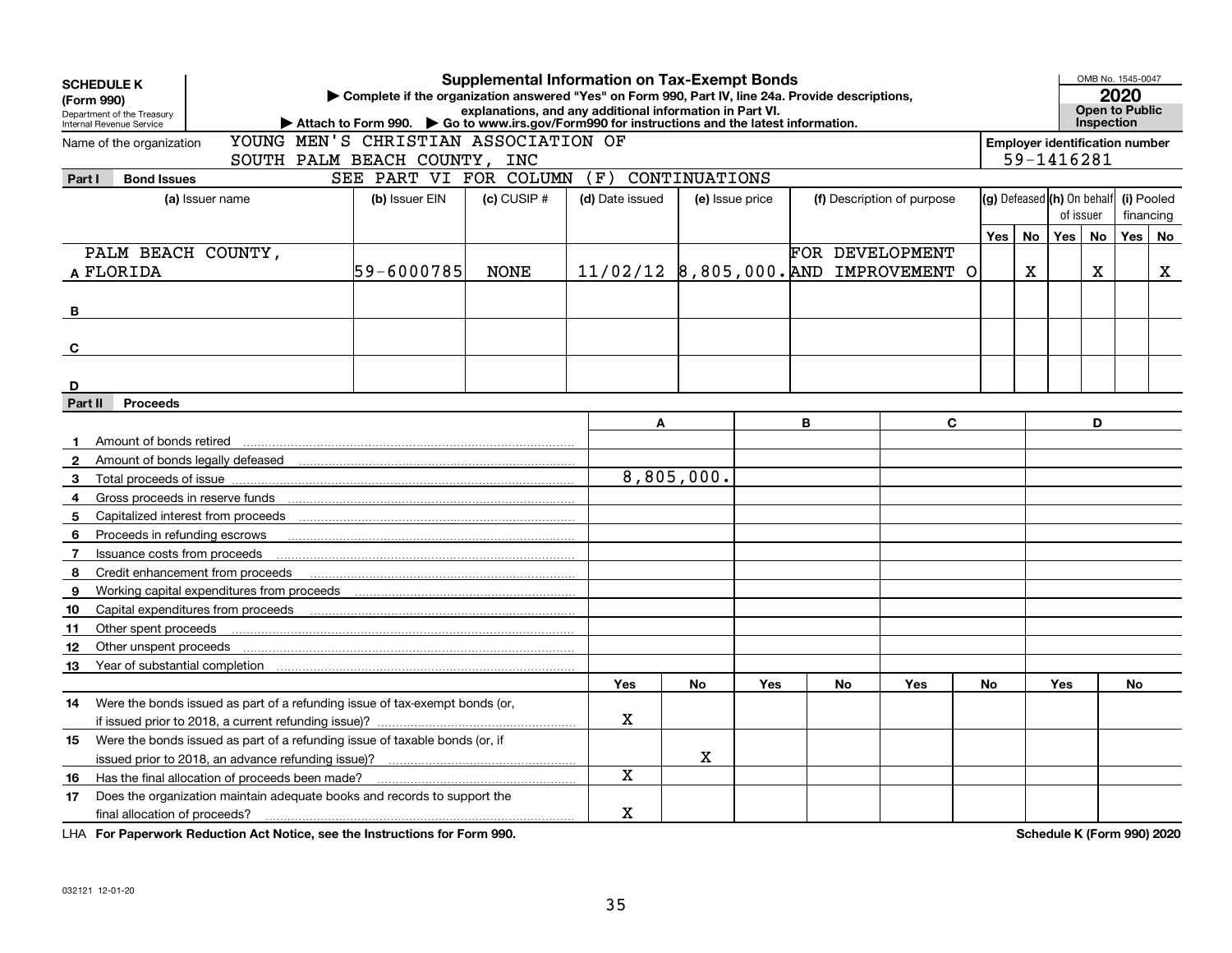# **Part III Private Business Use**<br>**Part III Private Business Use**

# YOUNG MEN'S CHRISTIAN ASSOCIATION OF

#### Schedule K (Form 990) 2020 **SOUTH PALM BEACH COUNTY, INC** 59-1416281 Page

|    | Part III Private Business Use                                                                      |             |                         |            |           |            |           |            |           |
|----|----------------------------------------------------------------------------------------------------|-------------|-------------------------|------------|-----------|------------|-----------|------------|-----------|
|    |                                                                                                    |             | A                       |            | B         |            | C.        |            | D         |
|    | Was the organization a partner in a partnership, or a member of an LLC,                            | <b>Yes</b>  | No                      | <b>Yes</b> | <b>No</b> | <b>Yes</b> | <b>No</b> | <b>Yes</b> | No        |
|    |                                                                                                    |             | $\mathbf x$             |            |           |            |           |            |           |
|    | 2 Are there any lease arrangements that may result in private business use of                      |             |                         |            |           |            |           |            |           |
|    |                                                                                                    |             | X                       |            |           |            |           |            |           |
|    | 3a Are there any management or service contracts that may result in private                        |             |                         |            |           |            |           |            |           |
|    |                                                                                                    |             | $\mathbf X$             |            |           |            |           |            |           |
|    | <b>b</b> If "Yes" to line 3a, does the organization routinely engage bond counsel or other outside |             |                         |            |           |            |           |            |           |
|    | counsel to review any management or service contracts relating to the financed property?           |             |                         |            |           |            |           |            |           |
|    | c Are there any research agreements that may result in private business use of                     |             |                         |            |           |            |           |            |           |
|    |                                                                                                    |             | $\mathbf X$             |            |           |            |           |            |           |
|    | d If "Yes" to line 3c, does the organization routinely engage bond counsel or other                |             |                         |            |           |            |           |            |           |
|    | outside counsel to review any research agreements relating to the financed property?               |             |                         |            |           |            |           |            |           |
|    | 4 Enter the percentage of financed property used in a private business use by entities             |             |                         |            |           |            |           |            |           |
|    |                                                                                                    |             | %                       |            | %         |            | %         |            | %         |
| 5  | Enter the percentage of financed property used in a private business use as a                      |             |                         |            |           |            |           |            |           |
|    | result of unrelated trade or business activity carried on by your organization,                    |             |                         |            |           |            |           |            |           |
|    |                                                                                                    |             | %                       |            | %         |            | %         |            | %         |
| 6  |                                                                                                    |             | $\%$                    |            | %         |            | %         |            | %         |
| 7  | Does the bond issue meet the private security or payment test?                                     |             | $\overline{\mathbf{x}}$ |            |           |            |           |            |           |
|    | 8a Has there been a sale or disposition of any of the bond-financed property to a non-             |             |                         |            |           |            |           |            |           |
|    | governmental person other than a 501(c)(3) organization since the bonds were issued?               |             | X                       |            |           |            |           |            |           |
|    | <b>b</b> If "Yes" to line 8a, enter the percentage of bond-financed property sold or               |             |                         |            |           |            |           |            |           |
|    | disposed of                                                                                        |             | %                       |            | %         |            | %         |            |           |
|    | c If "Yes" to line 8a, was any remedial action taken pursuant to Regulations                       |             |                         |            |           |            |           |            |           |
|    |                                                                                                    |             |                         |            |           |            |           |            |           |
|    | 9 Has the organization established written procedures to ensure that all                           |             |                         |            |           |            |           |            |           |
|    | nonqualified bonds of the issue are remediated in accordance with the                              |             |                         |            |           |            |           |            |           |
|    |                                                                                                    |             | X                       |            |           |            |           |            |           |
|    | Part IV Arbitrage                                                                                  |             |                         |            |           |            |           |            |           |
|    |                                                                                                    |             | A                       |            | B         |            | C         |            | D         |
| 1. | Has the issuer filed Form 8038-T, Arbitrage Rebate, Yield Reduction and                            | Yes         | <b>No</b>               | Yes        | <b>No</b> | Yes        | <b>No</b> | Yes        | <b>No</b> |
|    | Penalty in Lieu of Arbitrage Rebate?                                                               |             | x                       |            |           |            |           |            |           |
|    | 2 If "No" to line 1, did the following apply?                                                      |             |                         |            |           |            |           |            |           |
|    |                                                                                                    |             | $\mathbf X$             |            |           |            |           |            |           |
|    |                                                                                                    |             | $\overline{\mathbf{x}}$ |            |           |            |           |            |           |
|    |                                                                                                    |             | $\mathbf X$             |            |           |            |           |            |           |
|    | If "Yes" to line 2c, provide in Part VI the date the rebate computation was                        |             |                         |            |           |            |           |            |           |
|    | performed                                                                                          |             |                         |            |           |            |           |            |           |
| 3  | Is the bond issue a variable rate issue?                                                           | $\mathbf X$ |                         |            |           |            |           |            |           |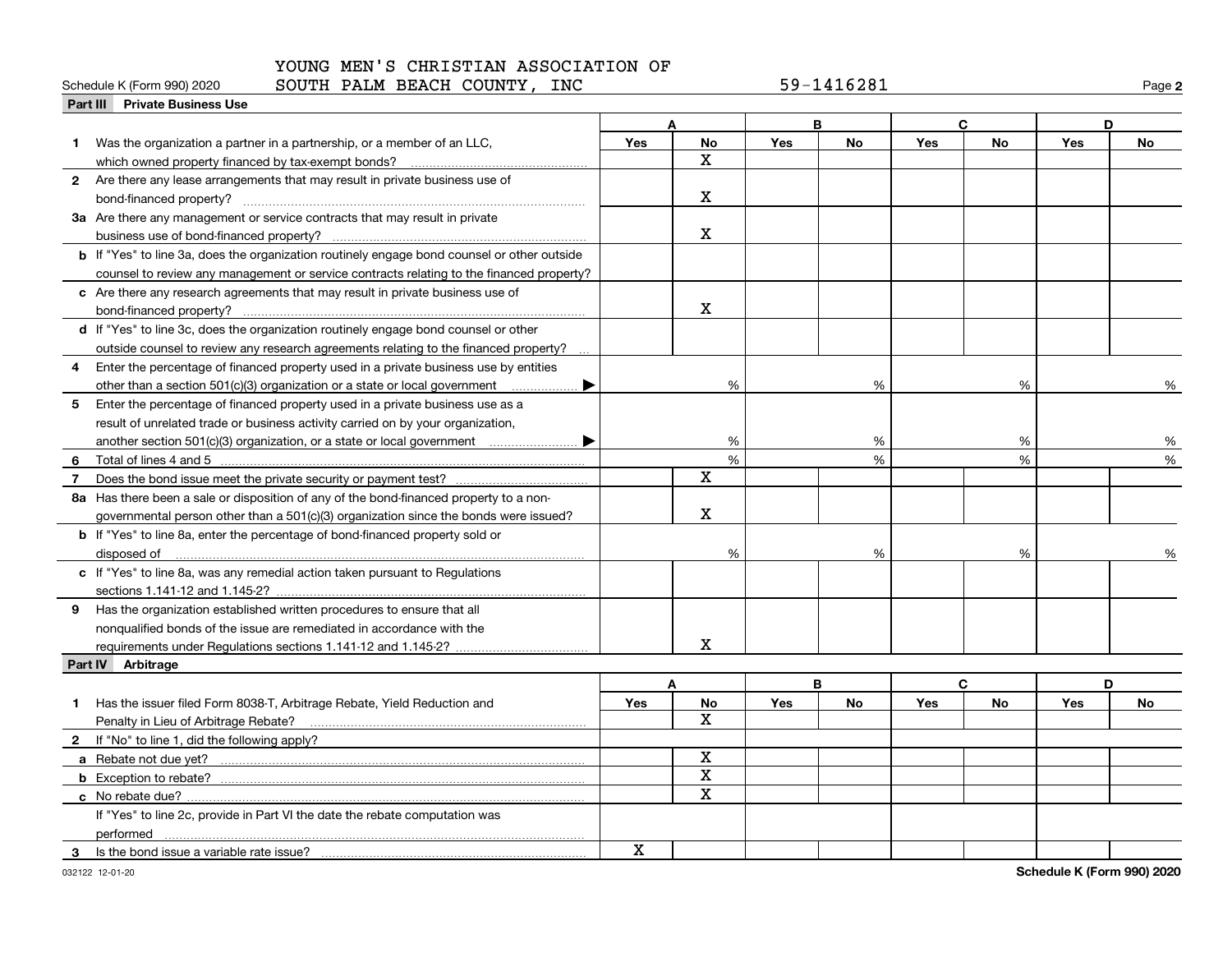Schedule K (Form 990) 2020 **SOUTH PALM BEACH COUNTY, INC** 59-1416281 Page

**3**

| <b>Part IV</b> Arbitrage (continued)                                                                                         |            |            |     |           |     |           |            |           |
|------------------------------------------------------------------------------------------------------------------------------|------------|------------|-----|-----------|-----|-----------|------------|-----------|
|                                                                                                                              | A          |            |     | B         |     | C         |            | D         |
| 4a Has the organization or the governmental issuer entered into a qualified                                                  | <b>Yes</b> | No         | Yes | No        | Yes | No        | <b>Yes</b> | No        |
|                                                                                                                              |            | X          |     |           |     |           |            |           |
|                                                                                                                              |            |            |     |           |     |           |            |           |
|                                                                                                                              |            |            |     |           |     |           |            |           |
|                                                                                                                              |            |            |     |           |     |           |            |           |
| e Was the hedge terminated?                                                                                                  |            |            |     |           |     |           |            |           |
| 5a Were gross proceeds invested in a guaranteed investment contract (GIC)?                                                   |            | X          |     |           |     |           |            |           |
|                                                                                                                              |            |            |     |           |     |           |            |           |
| c Term of GIC                                                                                                                |            |            |     |           |     |           |            |           |
| d Was the regulatory safe harbor for establishing the fair market value of the GIC satisfied?                                |            |            |     |           |     |           |            |           |
| Were any gross proceeds invested beyond an available temporary period?<br>6                                                  |            | X.         |     |           |     |           |            |           |
| Has the organization established written procedures to monitor the<br>7                                                      |            |            |     |           |     |           |            |           |
|                                                                                                                              |            | х          |     |           |     |           |            |           |
| <b>Procedures To Undertake Corrective Action</b><br>Part V                                                                   |            |            |     |           |     |           |            |           |
|                                                                                                                              | A          |            |     | B         |     | C         |            | D         |
| Has the organization established written procedures to ensure that violations                                                | Yes        | <b>No</b>  | Yes | <b>No</b> | Yes | <b>No</b> | Yes        | <b>No</b> |
| of federal tax requirements are timely identified and corrected through the                                                  |            |            |     |           |     |           |            |           |
| voluntary closing agreement program if self-remediation isn't available under                                                |            |            |     |           |     |           |            |           |
|                                                                                                                              |            | x          |     |           |     |           |            |           |
| Part VI Supplemental Information. Provide additional information for responses to questions on Schedule K. See instructions. |            |            |     |           |     |           |            |           |
| SCHEDULE K, PART I, BOND ISSUES:                                                                                             |            |            |     |           |     |           |            |           |
| ISSUER NAME: PALM BEACH COUNTY, FLORIDA<br>(A                                                                                |            |            |     |           |     |           |            |           |
| DESCRIPTION OF PURPOSE:<br>(F                                                                                                |            |            |     |           |     |           |            |           |
| FOR DEVELOPMENT AND IMPROVEMENT OF YMCA FACILITIES                                                                           |            | (REFTNAME) |     |           |     |           |            |           |
|                                                                                                                              |            |            |     |           |     |           |            |           |
|                                                                                                                              |            |            |     |           |     |           |            |           |
|                                                                                                                              |            |            |     |           |     |           |            |           |
|                                                                                                                              |            |            |     |           |     |           |            |           |
|                                                                                                                              |            |            |     |           |     |           |            |           |
|                                                                                                                              |            |            |     |           |     |           |            |           |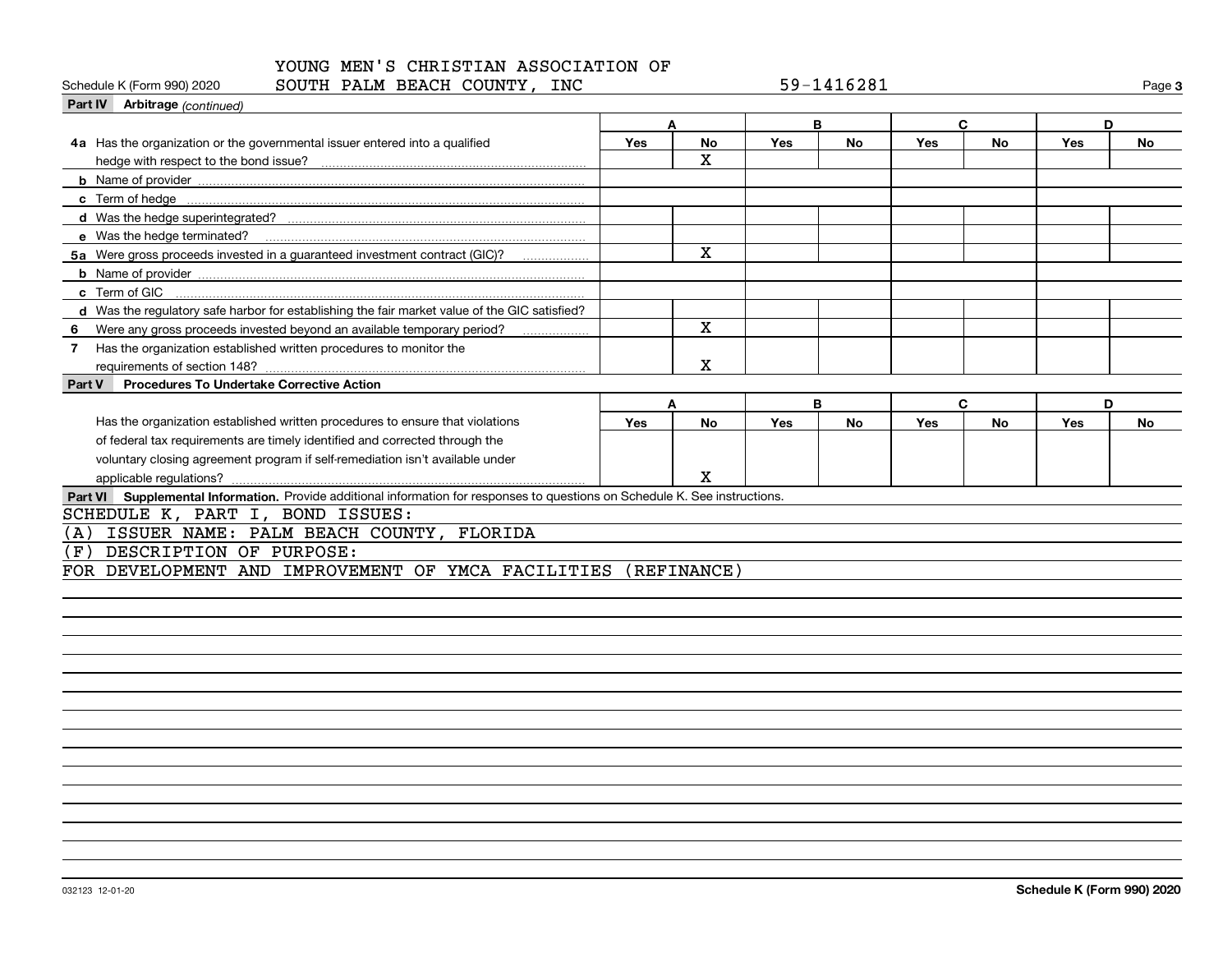**(Form 990 or 990-EZ)**

Department of the Treasury Internal Revenue Service Name of the organization

# **SCHEDULE O Supplemental Information to Form 990 or 990-EZ**

**Complete to provide information for responses to specific questions on Form 990 or 990-EZ or to provide any additional information. | Attach to Form 990 or 990-EZ. | Go to www.irs.gov/Form990 for the latest information.**

SOUTH PALM BEACH COUNTY, INC  $|59-1416281$ 



FORM 990, PART I, LINE 1, DESCRIPTION OF ORGANIZATION MISSION:

THE YMCA, (THE 'Y') HAS BEEN A PIONEER THROUGHOUT ITS 175-YEAR HISTORY,

YOUNG MEN'S CHRISTIAN ASSOCIATION OF

HELPING STRENGTHEN COMMUNITIES, KEEPING ABREAST OF CRITICAL NEEDS, AND

BRINGING PEOPLE TOGETHER TO LEARN, GROW AND THRIVE. THE Y IS A MOVEMENT

AND A CAUSE AND SINCE NO TWO COMMUNITIES ARE ALIKE, NO TWO YS ARE

EXACTLY ALIKE. WE BRING MEN, WOMEN AND CHILDREN TOGETHER WITH OUR

SHARED COMMITMENT TO BUILD A STRONG COMMUNITY. WHETHER DEVELOPING

SKILLS THROUGH EDUCATION AND TRAINING PROGRAMS TO RESPOND TO THE

EDUCATION ENRICHMENT GAP, RESPONDING TO LOCAL CONCERNS WITH DROWNING

PREVENTION PROGRAMS, WELCOMING AND CONNECTING DIVERSE DEMOGRAPHIC

POPULATIONS, OR BUILDING HEALTHIER COMMUNITIES THROUGH COLLABORATIONS

WITH HEALTH CARE COMMUNITIES TO HELP PREVENT CHRONIC DISEASE, THE Y

FOSTERS THE CARE AND RESPECT THAT ALL PEOPLE NEED AND DESERVE.

FORM 990, PART III LINE 1, DESCRIPTION OF ORGANIZATION MISSION: THE MISSION OF THE Y IS TO PUT CHRISTIAN PRINCIPLES INTO PRACTICE THROUGH PROGRAMS THAT BUILD HEALTHY SPIRIT, MIND AND BODY FOR ALL. OUR YMCA SERVES AS A COMMUNITY ANCHOR IN PALM BEACH COUNTY BY ENRICHING LIVES AND STRENGTHENING COMMUNITY THROUGH YOUTH DEVELOPMENT, HEALTHY LIVING AND SOCIAL RESPONSIBILITY. WITH A COMMITMENT TO NURTURING THE POTENTIAL OF KIDS, PROMOTING HEALTHY LIVING AND FOSTERING A SENSE OF SOCIAL RESPONSIBILITY, THE Y ENSURES THAT EVERY INDIVIDUAL HAS ACCESS TO THE ESSENTIAL ASSETS NEEDED TO LEARN, GROW AND THRIVE.

# OUR MISSION AND PROMISE IS PRACTICED EVERY DAY THROUGH A WIDE VARIETY

032211 11-20-20 LHA For Paperwork Reduction Act Notice, see the Instructions for Form 990 or 990-EZ. Schedule O (Form 990 or 990-EZ) 2020 OF PROGRAMS THAT SERVE CHILDREN, FAMILIES, ADULTS AND SENIORS OF ALL

38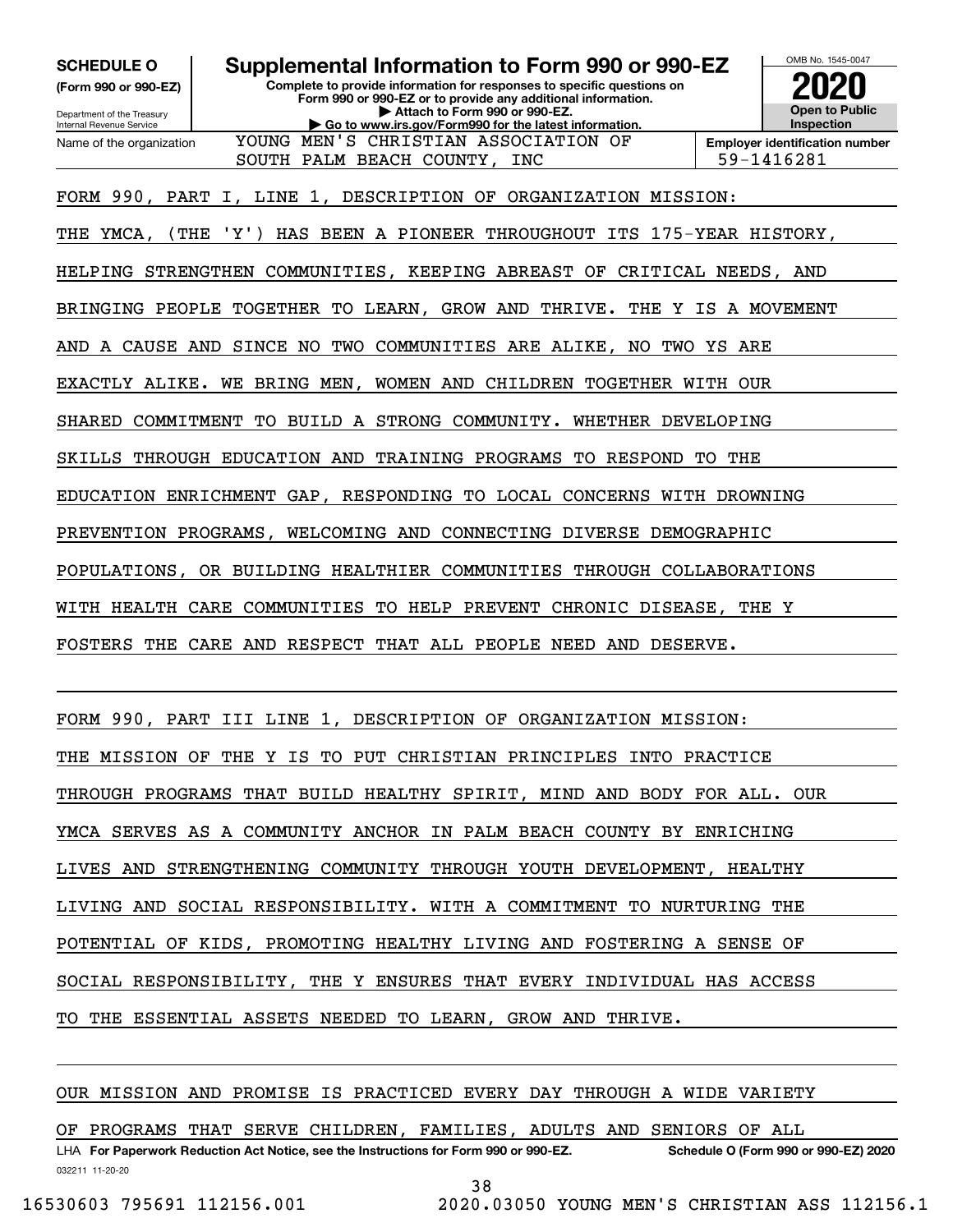| Schedule O (Form 990 or 990-EZ) 2020                                  |  |                              |  |                                                     | Page 2 |
|-----------------------------------------------------------------------|--|------------------------------|--|-----------------------------------------------------|--------|
| Name of the organization YOUNG MEN'S CHRISTIAN ASSOCIATION OF         |  | SOUTH PALM BEACH COUNTY, INC |  | <b>Employer identification number</b><br>59-1416281 |        |
| AGES, RACES, INCOME LEVELS AND CULTURAL BACKGROUNDS.                  |  |                              |  | IN 2020, WE                                         |        |
| PROVIDED \$1,040,000 IN FINANCIAL ASSISTANCE TO PEOPLE WHO WOULD HAVE |  |                              |  |                                                     |        |
| OTHERWISE FACED ECONOMIC BARRIERS TO PARTICIPATE IN MEMBERSHIP AND    |  |                              |  |                                                     |        |
| PROGRAMS AT THE Y.                                                    |  |                              |  |                                                     |        |

WHEN YOU LOOK AROUND THE Y, YOU WILL SEE PEOPLE OF ALL AGES, GENDERS AND RACES. THE Y'S COMMITMENT TO DIVERSITY REFLECTS A BELIEF THAT PEOPLE FROM ALL BACKGROUNDS BENEFIT FROM ONGOING INTERACTION WITH EACH OTHER. THE Y IS A CAUSE-DRIVEN ORGANIZATION WITH THREE VITAL AREAS OF FOCUS: YOUTH DEVELOPMENT, HEALTHY LIVING AND SOCIAL RESPONSIBILITY.

SINCE 1972, OUR YMCA HAS BEEN COMMITTED TO MEETING THE NEEDS OF THOSE WE PROUDLY SERVE. WITH THE CHALLENGES BROUGHT ABOUT BY COVID-19, THE Y HAS NEVER BEEN MORE IMPORTANT THAN IT IS NOW, AND WHILE WE HAD TO CLOSE OUR DOORS TEMPORARILY, OUR Y-WORK NEVER STOPPED.

DURING THE COVID-19 PANDEMIC IN SPRING 2020, THE YMCA OF SOUTH PALM BEACH COUNTY TRANSITIONED OUR SERVICES AND FACILITIES TO MEET THE VITAL NEEDS IN OUR COMMUNITY BY PROVIDING AFFORDABLE CHILDCARE FOR ESSENTIAL WORKERS, BUILDING VIRTUAL HEALTH AND EDUCATION PROGRAMS, AND COLLABORATING WITH PARTNERS TO SUPPORT EMERGENCY SERVICES.

FORM 990, PART III, LINE 4A, PROGRAM SERVICE ACCOMPLISHMENTS:

#### MEMBERSHIP:

|                            | AS A MEMBERSHIP-BASED ORGANIZATION, WELLNESS PROGRAMS ARE AT THE CORE |                                               |
|----------------------------|-----------------------------------------------------------------------|-----------------------------------------------|
| 032212 11-20-20            |                                                                       | Schedule O (Form 990 or 990-EZ) 2020          |
|                            |                                                                       |                                               |
| 16530603 795691 112156.001 |                                                                       | 2020.03050 YOUNG MEN'S CHRISTIAN ASS 112156.1 |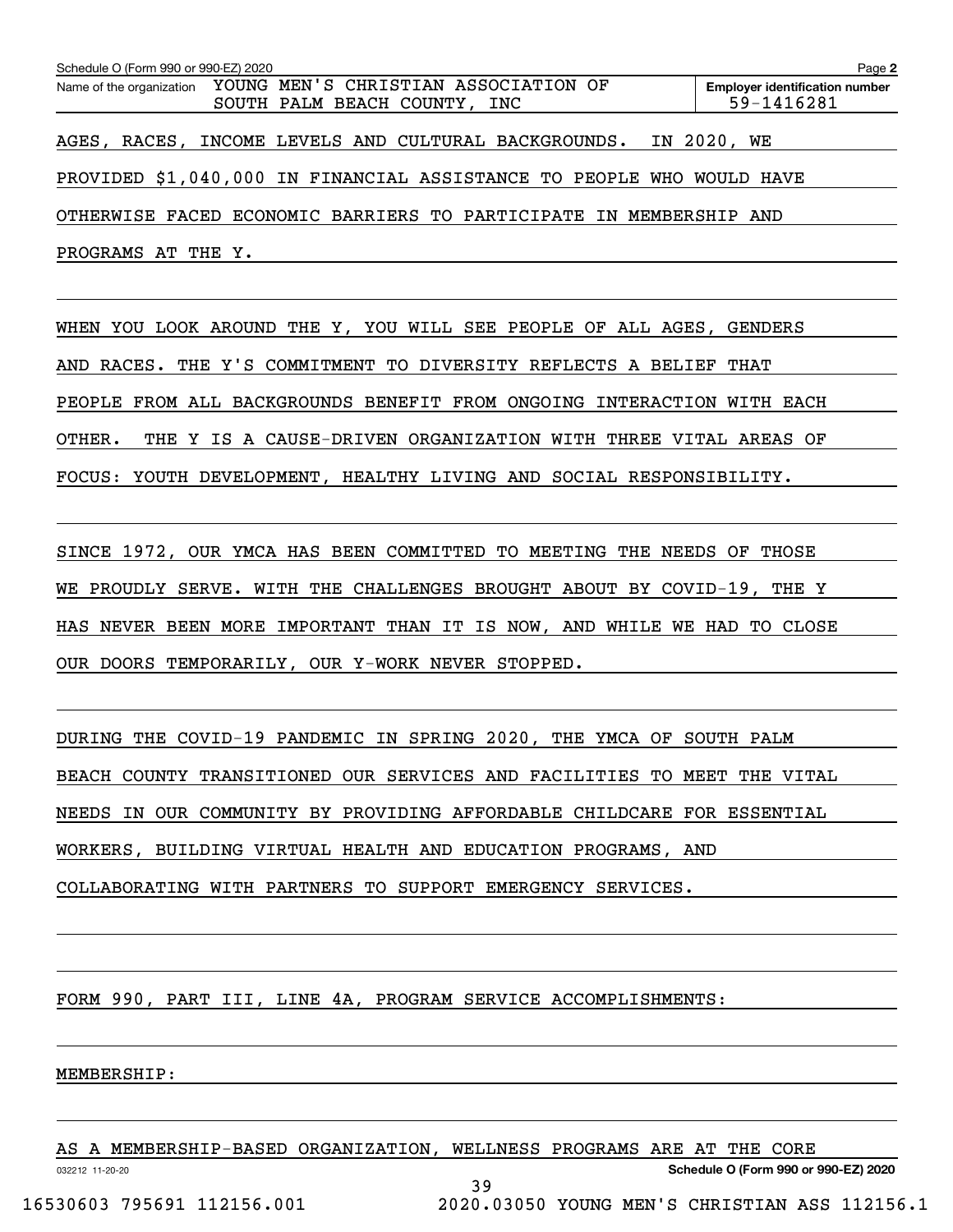| Schedule O (Form 990 or 990-EZ) 2020                                                             | Page 2                                              |
|--------------------------------------------------------------------------------------------------|-----------------------------------------------------|
| YOUNG MEN'S CHRISTIAN ASSOCIATION OF<br>Name of the organization<br>SOUTH PALM BEACH COUNTY, INC | <b>Employer identification number</b><br>59-1416281 |
| OF OUR PROGRAMMING. MORE THAN 155 FITNESS CLASSES PER WEEK ARE OFFERED                           |                                                     |
| AND PROVIDE IMPORTANT HEALTH BENEFITS SUCH AS CARDIOVASCULAR                                     |                                                     |
| CONDITIONING, MUSCULAR STRENGTHENING, ENDURANCE IMPROVEMENT AND BODY                             |                                                     |
| FAT REDUCTION. SPIRIT, MIND AND BODY CLASSES SUCH AS YOGA AND PILATES                            |                                                     |
| BENEFIT HEALTH AND WELLNESS BY REDUCING STRESS, LOWERING BLOOD                                   |                                                     |
| PRESSURE, IMPROVING CIRCULATION AND INCREASING FLEXIBILITY.                                      |                                                     |
|                                                                                                  |                                                     |
| THE Y IS A LEADING VOICE IN IMPROVING THE NATION'S HEALTH AND                                    |                                                     |
| WELL-BEING AND PLAYS A SIGNIFICANT ROLE IN IMPROVING THE HEALTH OF OUR                           |                                                     |
| COMMUNITY. WE BRING FAMILIES CLOSER TOGETHER, ENCOURAGE HEALTHY HABITS                           |                                                     |
| AND FOSTER CONNECTIONS THROUGH WELLNESS, SPORTS, ENRICHMENT AND SHARED                           |                                                     |
| INTERESTS. THIS IS PARTICULARLY IMPORTANT AS OUR NATION STRUGGLES WITH                           |                                                     |
| AN OBESITY CRISIS, FAMILIES STRIVE FOR A POSITIVE WORK/LIFE BALANCE,                             |                                                     |
|                                                                                                  |                                                     |

AND INDIVIDUALS SEARCH FOR PERSONAL FULFILLMENT.

FORM 990, PART III, LINE 4B, PROGRAM SERVICE ACCOMPLISHMENTS:

PRESCHOOL:

WE OFFER THREE PRESCHOOL PROGRAMS AT OUR SITES- ONE AT EACH OF OUR TWO

BRANCHES, ONE AT NCCI HOLDINGS INC. (A CORPORATE BASED PROGRAM).

OVER 460 CHILDREN ATTENDED PRESCHOOL IN 2020, WITH THOSE DEMONSTRATING NEED RECEIVING FINANCIAL ASSISTANCE. OUR GOALS ARE TO PROVIDE AFFORDABLE, QUALITY CHILDCARE FOR PRESCHOOL CHILDREN AGES 3 MONTHS TO 5 YEARS, TO PROVIDE WORKING FAMILIES WITH A SAFE PLACE FOR THEIR CHILDREN WHILE THEY WORK AND TO PREPARE CHILDREN TO ENTER ELEMENTARY SCHOOL READY TO LEARN.

40

032212 11-20-20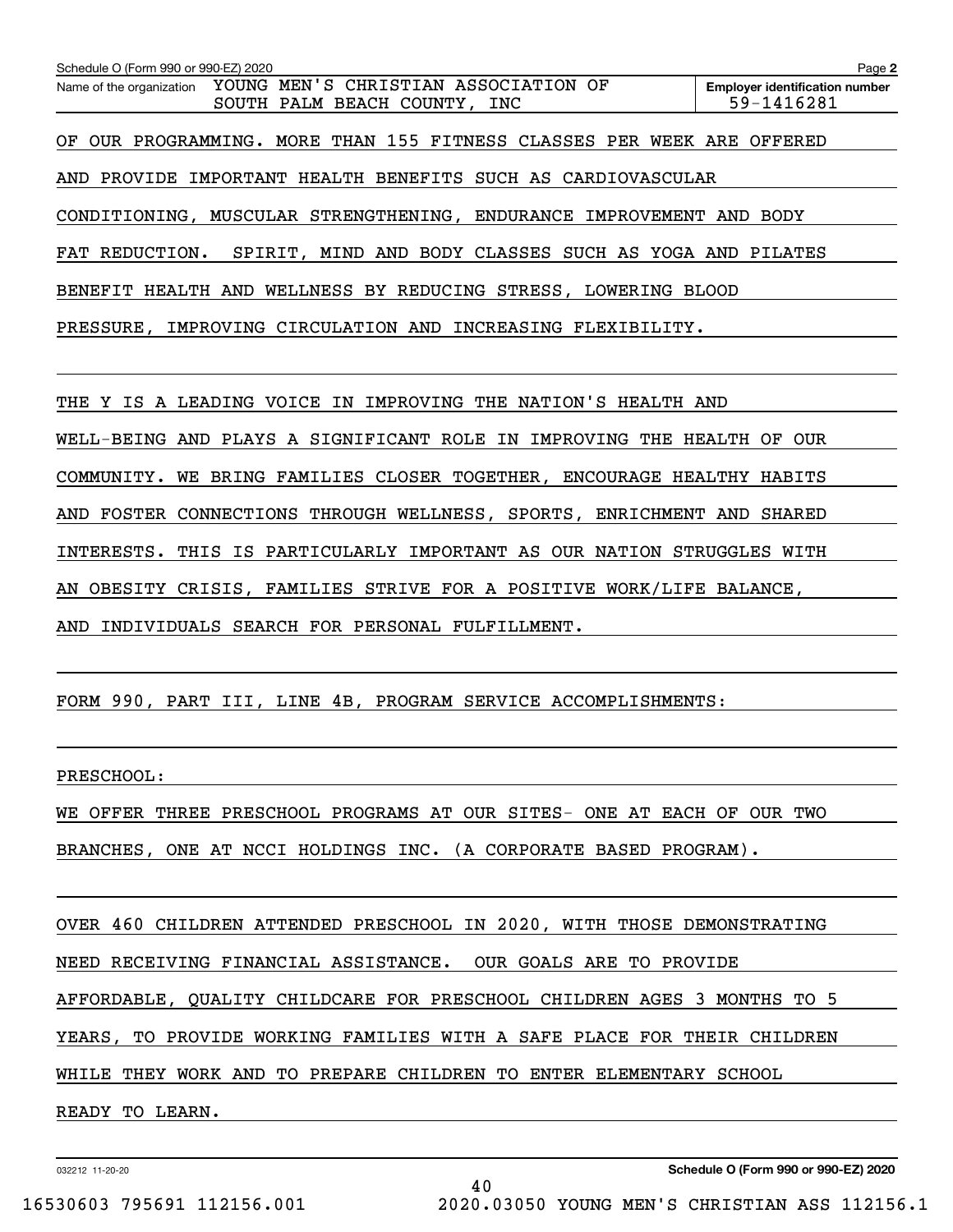| Name of the organization | YOUNG MEN'S CHRISTIAN ASSOCIATION OF<br>SOUTH PALM BEACH COUNTY, INC   | <b>Employer identification number</b><br>59-1416281 |
|--------------------------|------------------------------------------------------------------------|-----------------------------------------------------|
|                          |                                                                        |                                                     |
|                          | FORM 990, PART III, LINE 4C, PROGRAM SERVICE ACCOMPLISHMENTS:          |                                                     |
|                          |                                                                        |                                                     |
|                          |                                                                        |                                                     |
|                          |                                                                        |                                                     |
| YOUTH DEVELOPMENT:       |                                                                        |                                                     |
|                          |                                                                        |                                                     |
|                          |                                                                        |                                                     |
|                          | OUR Y IS COMMITTED TO NURTURING THE POTENTIAL OF EVERY CHILD AND TEEN. |                                                     |
|                          |                                                                        |                                                     |
| BELIEVE<br>WE.           | THAT ALL DESERVE THE OPPORTUNITY TO DISCOVER                           | WHO THEY ARE                                        |

**2**

AND WHAT THEY CAN ACHIEVE. THAT'S WHY WE HELP YOUNG PEOPLE CULTIVATE

THE VALUES, SKILLS AND RELATIONSHIPS THAT LEAD TO POSITIVE BEHAVIORS,

BETTER HEALTH AND EDUCATIONAL ACHIEVEMENT. OUR Y FOCUSES ON YOUTH

DEVELOPMENT PROGRAMS SUCH AS YOUTH SPORTS, AFTER SCHOOL CARE, AQUATICS,

PRESCHOOL AND SPECIAL NEEDS PROGRAMMING FOR INDIVIDUALS WITH

DISABILITIES. THESE PROGRAMS OFFER A RANGE OF EXPERIENCES THAT ENRICH

COGNITIVE, SOCIAL, PHYSICAL AND EMOTIONAL GROWTH.

FORM 990, PART III, LINE 4D, OTHER PROGRAM SERVICES:

SEE SCHEDULE O

SPECIAL NEEDS PROGRAM:

032212 11-20-20 **Schedule O (Form 990 or 990-EZ) 2020** THE Y IS ONE OF THE FEW FACILITIES TO OFFER A PROGRAM SUCH AS OUR SPECIAL NEEDS PROGRAM IN THE PALM BEACH COUNTY AREA. THE Y RECOGNIZES THE VITAL NECESSITY IN OFFERING OUR SERVICES TO THE COMMUNITY'S YOUTH WITH DISABILITIES AND IS EVEN MEETING THE RISING NEEDS OF PROGRAMMING FOR CHILDREN WITH AUTISM. THE PROGRAM IS INCLUSIVE OF TRIPS FOR SOCIAL DEVELOPMENT AND LIFE SKILLS TRAINING, AS WELL AS INCLUSIONS WITH CHILDREN IN OUR OTHER Y PROGRAMS. AFTER SCHOOL CARE FOR CHILDREN WITH DISABILITIES IS LIMITED BY THE SCHOOL DISTRICT. THE PROGRAM IS INCLUSION-BASED AND PROVIDES APPROPRIATE STAFF-TO-CHILD RATIOS TO 41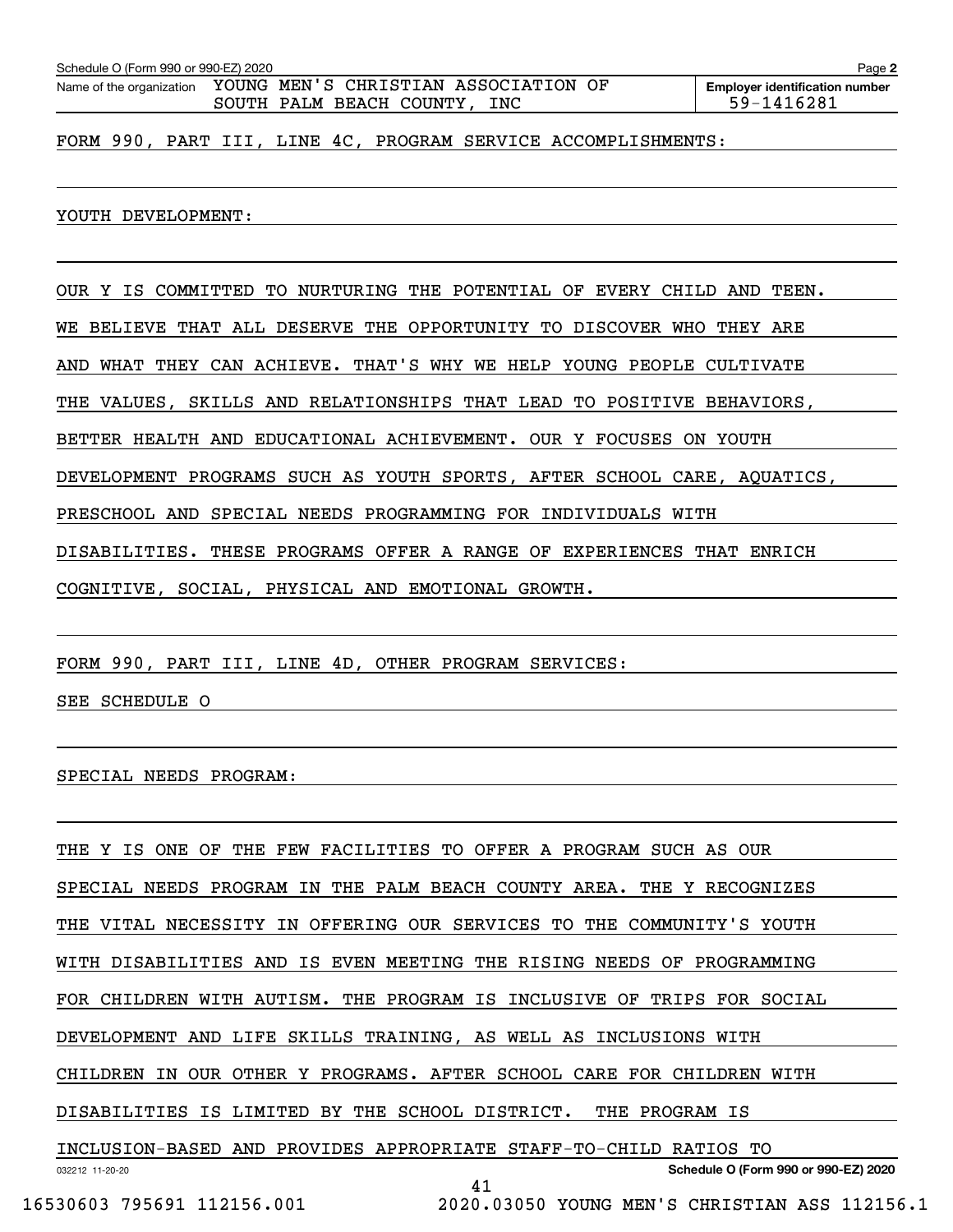| Schedule O (Form 990 or 990-EZ) 2020                                     | Page 2                                              |
|--------------------------------------------------------------------------|-----------------------------------------------------|
| Name of the organization YOUNG MEN'S CHRISTIAN ASSOCIATION OF            | <b>Employer identification number</b><br>59-1416281 |
| SOUTH PALM BEACH COUNTY, INC                                             |                                                     |
| ACCOMMODATE THOSE WHO ARE HIGH AND LOW FUNCTIONING FOR CHILDREN AGES 5   |                                                     |
| TO 22 YEARS.<br>THE HIGHER FUNCTIONING PARTICIPANTS ENJOY 75% OF THE DAY |                                                     |
| INTEGRATING WITH TYPICALLY DEVELOPING CHILDREN.<br>THEY RESIDE FROM      |                                                     |
| NORTHERN BROWARD COUNTY TO WEST PALM BEACH AND RECEIVE TRANSPORTATION    |                                                     |
| FROM THEIR ELEMENTARY, MIDDLE OR HIGH SCHOOLS TO THE Y TO PARTICIPATE    |                                                     |
| IN THE PROGRAM. IN 2020, 30 YOUTH, TEENS AND YOUNG ADULTS WITH           |                                                     |
| DISABILITIES PARTICIPATED IN SPECIAL NEEDS PROGRAMMING AT THE Y.         |                                                     |
|                                                                          |                                                     |
| CAMP:                                                                    |                                                     |
|                                                                          |                                                     |
| CAMP PROGRAMS WERE ATTENDED BY 2,076 CHILDREN IN 2020, EACH CHILD        |                                                     |
| AVERAGING AROUND 4 WEEKS, WITH MORE THAN 16% OF THE CHILDREN RECEIVING   |                                                     |
| FINANCIAL ASSISTANCE.<br>OUR DAY CAMPS ALLOW PARENTS TO MAINTAIN         |                                                     |

EMPLOYMENT AND PROVIDE FOR THEIR FAMILIES, WHILE PROVIDING CHILDREN AN

OPPORTUNITY TO EXPERIENCE CHARACTER DEVELOPMENT ACTIVITIES, PHYSICAL

ACTIVITY, AND SOCIALIZATION WITH CHILDREN OF VARIOUS ABILITIES AND

ETHNIC BACKGROUNDS. SUMMER CAMP ALSO OFFERS CHILDREN AN OPPORTUNITY TO

TRY NEW THINGS, PARTICIPATE IN FUN AND EDUCATIONAL FIELD TRIPS AND

LEARN NEW SKILLS THROUGH SPORTS AND AQUATICS.

SPORTS:

032212 11-20-20 **Schedule O (Form 990 or 990-EZ) 2020** THE Y SPORTS PROGRAM PROMOTES FAIR PLAY AND BUILDS SELF-ESTEEM. LEAGUES AND CLINICS ENSURE THAT CHILDREN LEARN THE IMPORTANCE OF TEAMWORK, SPORTSMANSHIP, AS WELL AS THE RULES OF THE GAME. WHILE SKILLS OF THE GAME ARE TAUGHT, THE CHARACTER VALUES OF CARING, HONESTY, RESPECT AND RESPONSIBILITY ARE THE MOST IMPORTANT FOCUS. WE OFFER BASKETBALL, CHEERLEADING, FLAG FOOTBALL, SOCCER, SWIM LESSONS, SWIM TEAM, T-BALL, 42

```
 16530603 795691 112156.001 2020.03050 YOUNG MEN'S CHRISTIAN ASS 112156.1
```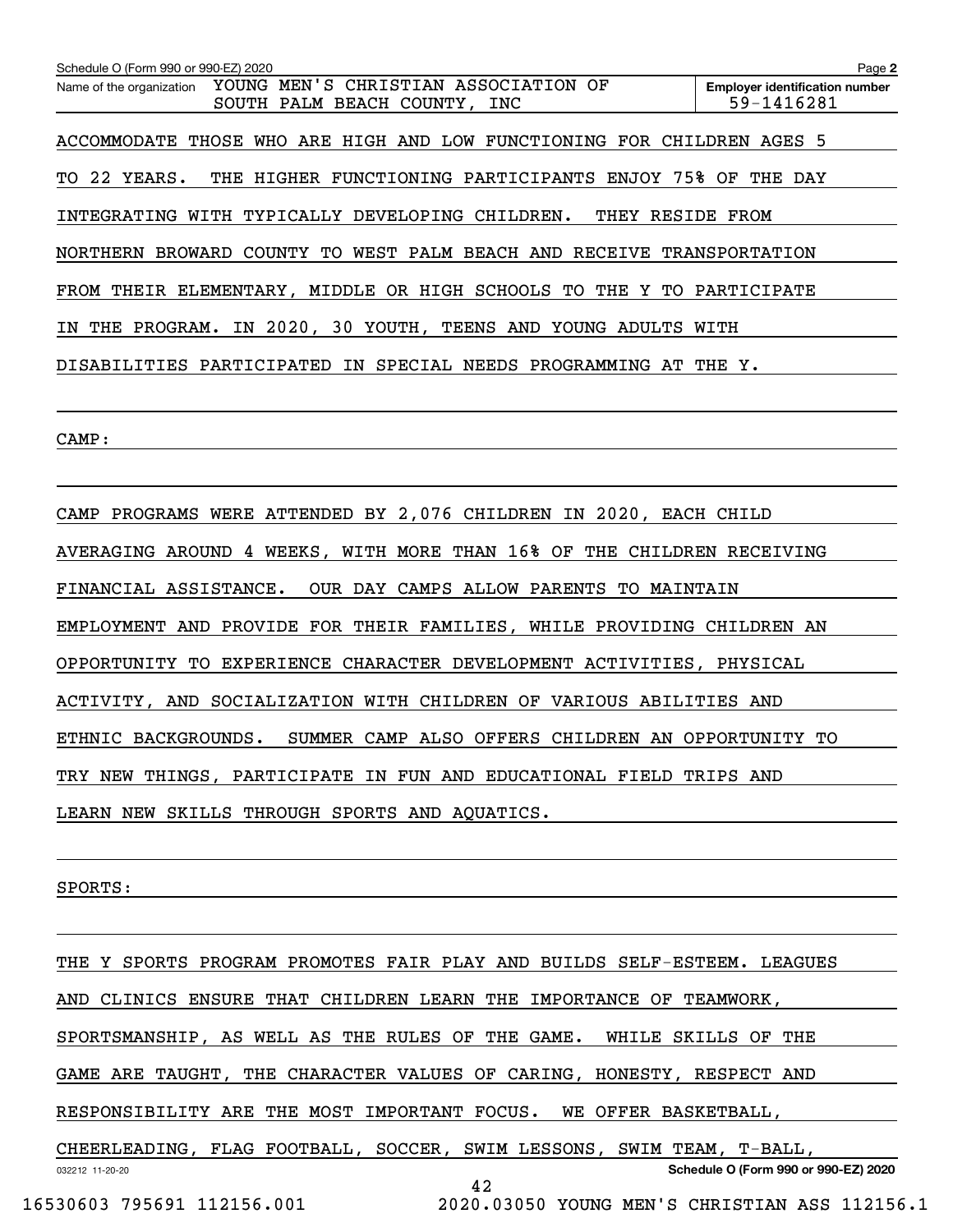| Schedule O (Form 990 or 990-EZ) 2020 |                                                                                               | Page 2                                              |  |  |  |
|--------------------------------------|-----------------------------------------------------------------------------------------------|-----------------------------------------------------|--|--|--|
|                                      | Name of the organization YOUNG MEN'S CHRISTIAN ASSOCIATION OF<br>SOUTH PALM BEACH COUNTY, INC | <b>Employer identification number</b><br>59-1416281 |  |  |  |
|                                      | MARTIAL ARTS, DANCE, AND VOLLEYBALL PROGRAMS EACH YEAR.                                       | WITH SOME                                           |  |  |  |
|                                      | 1,680 CHILDREN AND TEENS PARTICIPATING IN OUR YOUTH SPORTS PROGRAMS                           |                                                     |  |  |  |
| LAST YEAR.                           |                                                                                               |                                                     |  |  |  |
| PRIME<br>TIME:                       |                                                                                               |                                                     |  |  |  |

YMCA OF SOUTH PALM BEACH COUNTY HAS PARTNERED WITH PRIME TIME OF PALM BEACH COUNTY WITH FUNDING SUPPORT FROM THE CHILDREN'S SERVICES COUNCIL OF PALM BEACH COUNTY TO PROVIDE YMCA PHYSICAL ACTIVITY AND WELLNESS EXPANDED LEARNING OPPORTUNITIES TO OUT-OF-SCHOOL TIME SITES THROUGHOUT PALM BEACH COUNTY. PRIME TIME SETS QUALITY STANDARDS AND A SYSTEM OF PERFORMANCE THROUGH ASSESSMENT, TECHNICAL ASSISTANCE AND RESOURCES AS WELL AS OFFERING A BROAD AND DIVERSE RANGE OF PROGRAM ENHANCEMENTS TO AFTER SCHOOL PROVIDERS. DURING THE 2020 FISCAL YEAR, THE Y SERVED BOTH IN PERSON AND VIRTUALLY, 56 AFTERSCHOOL PROGRAMS AND SUMMER CAMPS THROUGHOUT PALM BEACH COUNTY AND IMPACTED OVER 6128 YOUTH AND ADULTS.

COMMUNITY SUPPORT:

IN 2020, INDIVIDUALS, BUSINESSES, AND COMMUNITY PARTNERS DONATED \$1,360,000 TO HELP OVER 18,000 INDIVIDUALS RECEIVE FINANCIAL ASSISTANCE. IN ADDITION, THE Y RECEIVED OVER \$350,000 IN FUNDING SO THAT PROGRAMS SUCH AS COMMUNITY FAMILY DAYS, CARIDAD SUMMER CAMP (CHILDREN OF MIGRANT WORKERS), WEEKEND SPECIAL NEEDS RESPITE CARE AND DROWNING PREVENTION/WATER SAFETY MAY BE PROVIDED FREE TO THE COMMUNITY.

43

AQUATICS:

032212 11-20-20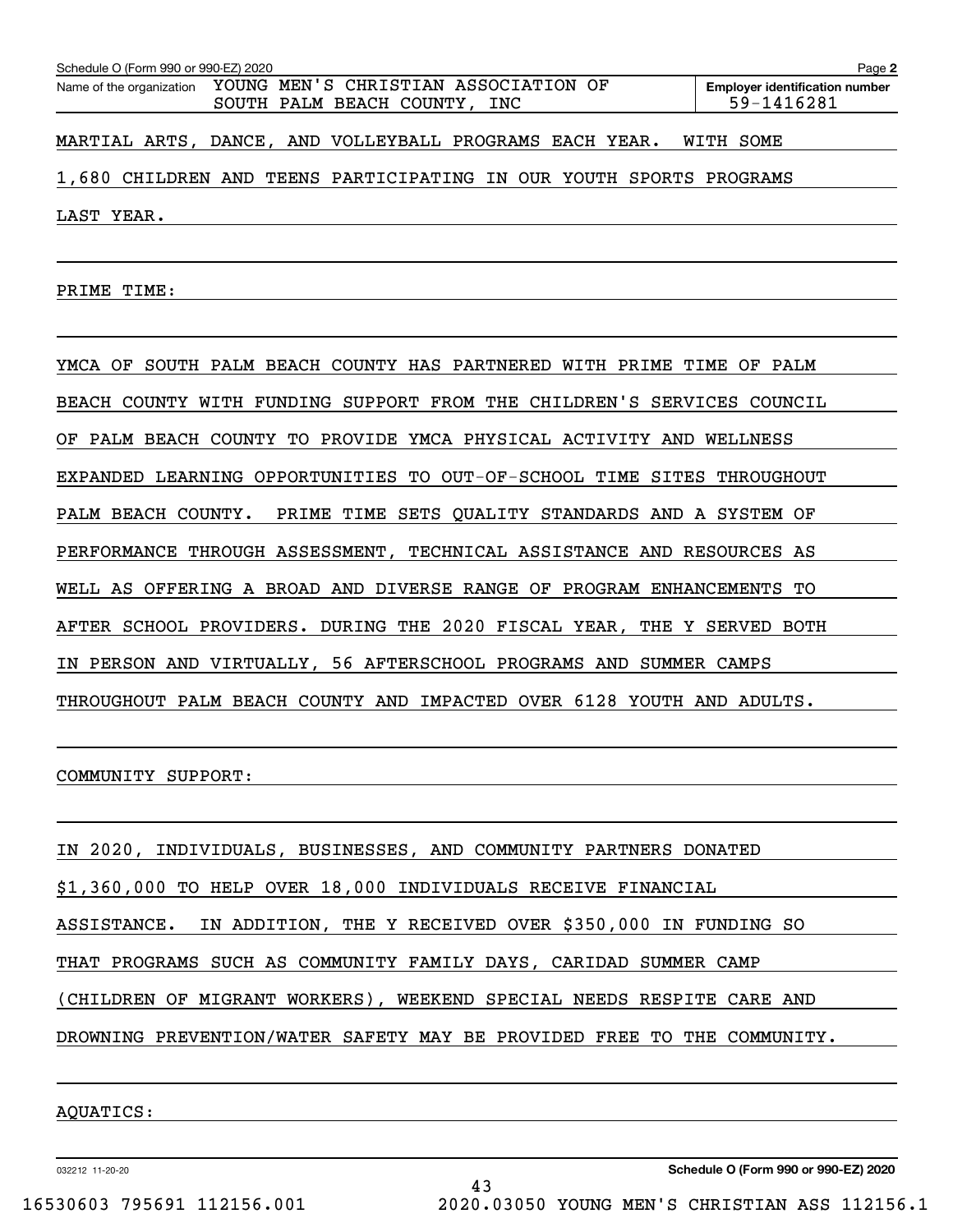| Schedule O (Form 990 or 990-EZ) 2020                                                             | Page 2                                              |
|--------------------------------------------------------------------------------------------------|-----------------------------------------------------|
| YOUNG MEN'S CHRISTIAN ASSOCIATION OF<br>Name of the organization<br>SOUTH PALM BEACH COUNTY, INC | <b>Employer identification number</b><br>59-1416281 |
| THE Y IS PROUD TO HAVE LAUNCHED A ROBUST DROWNING PREVENTION INITIATIVE                          |                                                     |
| IN PALM BEACH COUNTY WITH A FOCUS ON SAFETY AROUND WATER BEYOND THE Y'S                          |                                                     |
| TRADITIONAL SWIM INSTRUCTION. THIS PROGRAM'S PURPOSE IS TO ENGAGE AND                            |                                                     |
| EDUCATE PARENTS ABOUT THE IMPORTANCE OF WATER SAFETY SKILLS AND PROVIDE                          |                                                     |
| MORE OF AMERICA'S YOUTH ACCESS TO WATER SAFETY LESSONS. WE PROVIDED                              |                                                     |
| 2,432 SWIM LESSONS IN 2020 AND 390 AT-RISK YOUTH IN GROUPS IDENTIFIED                            |                                                     |
| BY COMMUNITY STRENGTHENING AGENCIES SUCH AS NONPROFITS, CHURCHES,                                |                                                     |
| SCHOOLS, PRESCHOOLS AND COMMUNITY CENTERS RECEIVED WATER SURVIVAL                                |                                                     |
| LESSONS. WITH THE STRENGTHENING OF OUR COMMUNITY WIDE TASK FORCE,                                |                                                     |
| WATERSMART PALM BEACH COUNTY, WE ARE COLLECTIVELY WORKING ON A GOAL TO                           |                                                     |
| DEVELOP A SINGLE PLACE FOR WATER SAFETY RESOURCES IN PALM BEACH COUNTY,                          |                                                     |
| AS WELL AS DEVELOPING COMMON LANGUAGE AND SHARED SERVICES IN                                     |                                                     |
| PARTNERSHIP WITH OTHER FAMILY STRENGTHENING AGENCIES.                                            |                                                     |
|                                                                                                  |                                                     |

WELLNESS:

IN PARTNERSHIP WITH BAPTIST HOSPITAL, WE OFFER AN ON-SITE PHYSICAL REHABILITATION PROGRAM TO OUR COMMUNITY. THIS ALLOWS AN INDIVIDUAL TO RECEIVE LAND OR AQUATIC-BASED PHYSICAL THERAPY WITH LICENSED

THERAPISTS. UPON COMPLETING THE PROGRAM, PARTICIPANTS RECEIVE A

CUSTOMIZED FITNESS PROGRAM TO ENCOURAGE FASTER HEALING AND STRENGTH

TRAINING.

THE ULTIMATE GOAL OF THE YMCA'S HEALTH AND WELLNESS PROGRAMS IS TO CREATE HEALTHIER LIFESTYLES AMONG INDIVIDUALS AND THEIR FAMILIES WITH A FOCUS ON REDUCING THE THREAT OF HEALTH ISSUES BY ESTABLISHING GOALS FOR OUR MEMBERS AND HELPING THEM ACHIEVE THOSE GOALS.

44

032212 11-20-20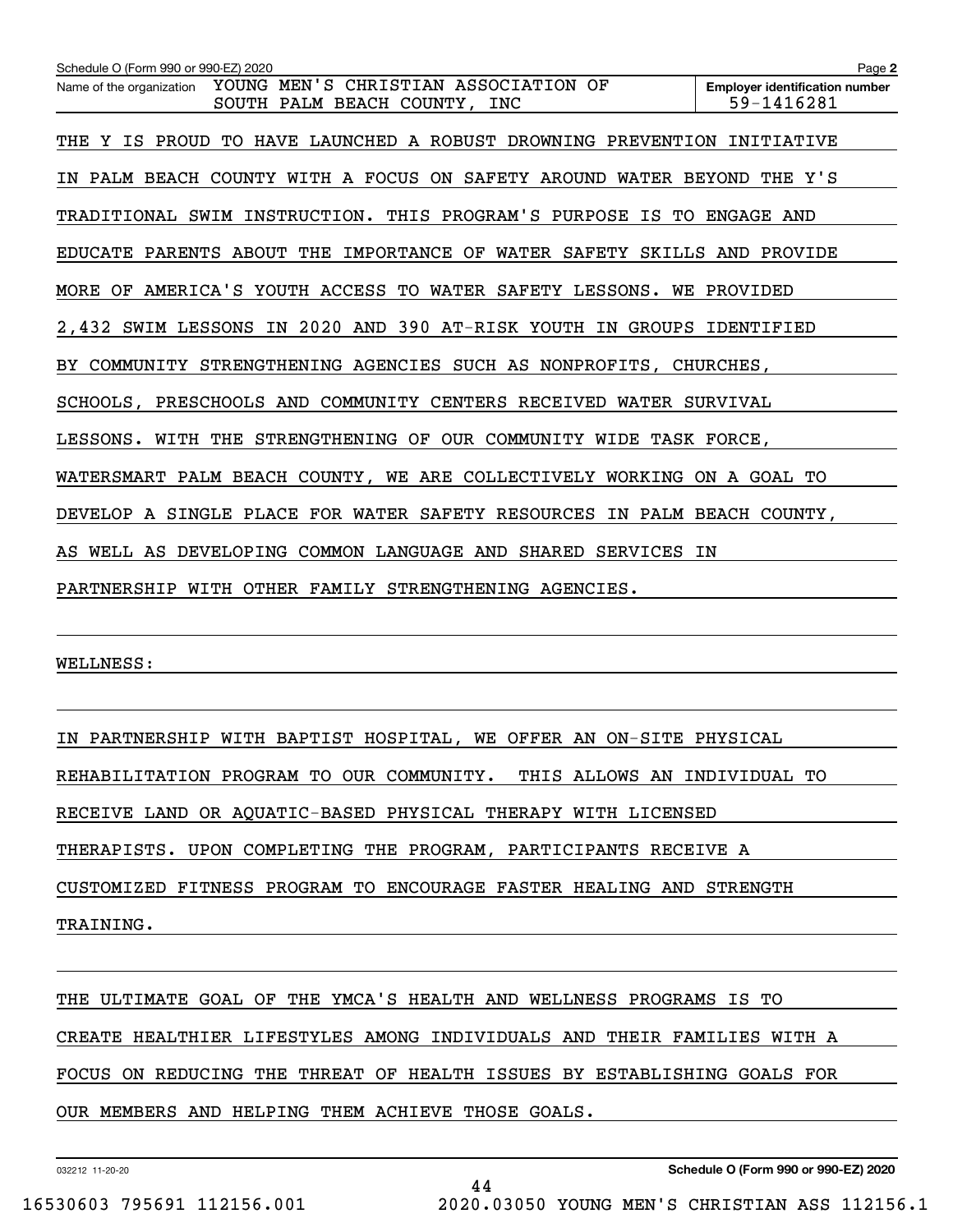#### SOCIAL RESPONSIBILITY:

OUR Y BELIEVES IN GIVING BACK AND SUPPORTING OUR NEIGHBORS. WE HAVE BEEN LISTENING AND RESPONDING TO OUR COMMUNITY'S MOST CRITICAL SOCIAL NEEDS FOR 48 YEARS. Y PROGRAMS AND VOLUNTEER OPPORTUNITIES ARE EXAMPLES OF HOW WE DELIVER TRAINING, RESOURCES AND SUPPORT THAT EMPOWER OUR NEIGHBORS TO EFFECT CHANGE, BRIDGE GAPS AND OVERCOME OBSTACLES. IN 2020, WE ENGAGED OVER 37,000 Y MEMBERS, PARTICIPANTS, VOLUNTEERS AND COMMUNITY PARTNERS IN ACTIVITIES THAT STRENGTHEN OURSELVES, OUR COMMUNITIES, AND PAVE THE WAY FOR FUTURE GENERATIONS TO THRIVE.

THE Y BELIEVES THAT IT HAS A ROLE IN STIMULATING VOLUNTEERISM, BUILDING CITIZEN LEADERS OF ALL AGES, AND PROVIDING OPPORTUNITIES FOR PEOPLE TO GIVE BACK WHICH ADDRESSES AN IMPORTANT SOCIETAL NEED AND HELPS TRANSFORM OUR COUNTY INTO A WELCOMING COMMUNITY. THIS EFFORT NOT ONLY ENABLES THE Y TO ACCOMPLISH ITS MISSION, BUT ALSO PROVIDES VOLUNTEERS WITH LIFE-CHANGING LEADERSHIP DEVELOPMENT OPPORTUNITIES. THE Y IS COMMITTED TO TEACHING BY WORD AND EXAMPLE; THAT THERE ARE MANY WAYS TO CONSIDER OTHERS BEFORE SELF AND TO DEVELOP ONE'S GIFTS, ENABLING INDIVIDUALS TO DO IMPORTANT THINGS FOR THEIR COMMUNITY. TO THIS POINT, MORE THAN 650 VOLUNTEERS AND 14,000 OF VOLUNTEER HOURS HAVE PROVIDED SERVICES TO THE Y THROUGH INVOLVEMENT IN OUR THREE BOARDS, AS COACHES ON THE SPORTS FIELD, AS WELL AS IN MANY OF OUR OTHER AREAS AS PROGRAM AND POLICY VOLUNTEERS.

EXPENSES \$ 1,847,976. INCLUDING GRANTS OF \$ 0. REVENUE \$ 1,267,068.

|                 |                            |  | FORM 990, PART VI, SECTION B, LINE 11B:                                    |                                               |  |                                      |  |  |
|-----------------|----------------------------|--|----------------------------------------------------------------------------|-----------------------------------------------|--|--------------------------------------|--|--|
|                 |                            |  | THE COMPLETED FORM 990 IS ELECTRONICALLY PROVIDED TO THE FINANCE COMMITTEE |                                               |  |                                      |  |  |
| 032212 11-20-20 |                            |  |                                                                            |                                               |  | Schedule O (Form 990 or 990-EZ) 2020 |  |  |
|                 |                            |  | 45                                                                         |                                               |  |                                      |  |  |
|                 | 16530603 795691 112156.001 |  |                                                                            | 2020.03050 YOUNG MEN'S CHRISTIAN ASS 112156.1 |  |                                      |  |  |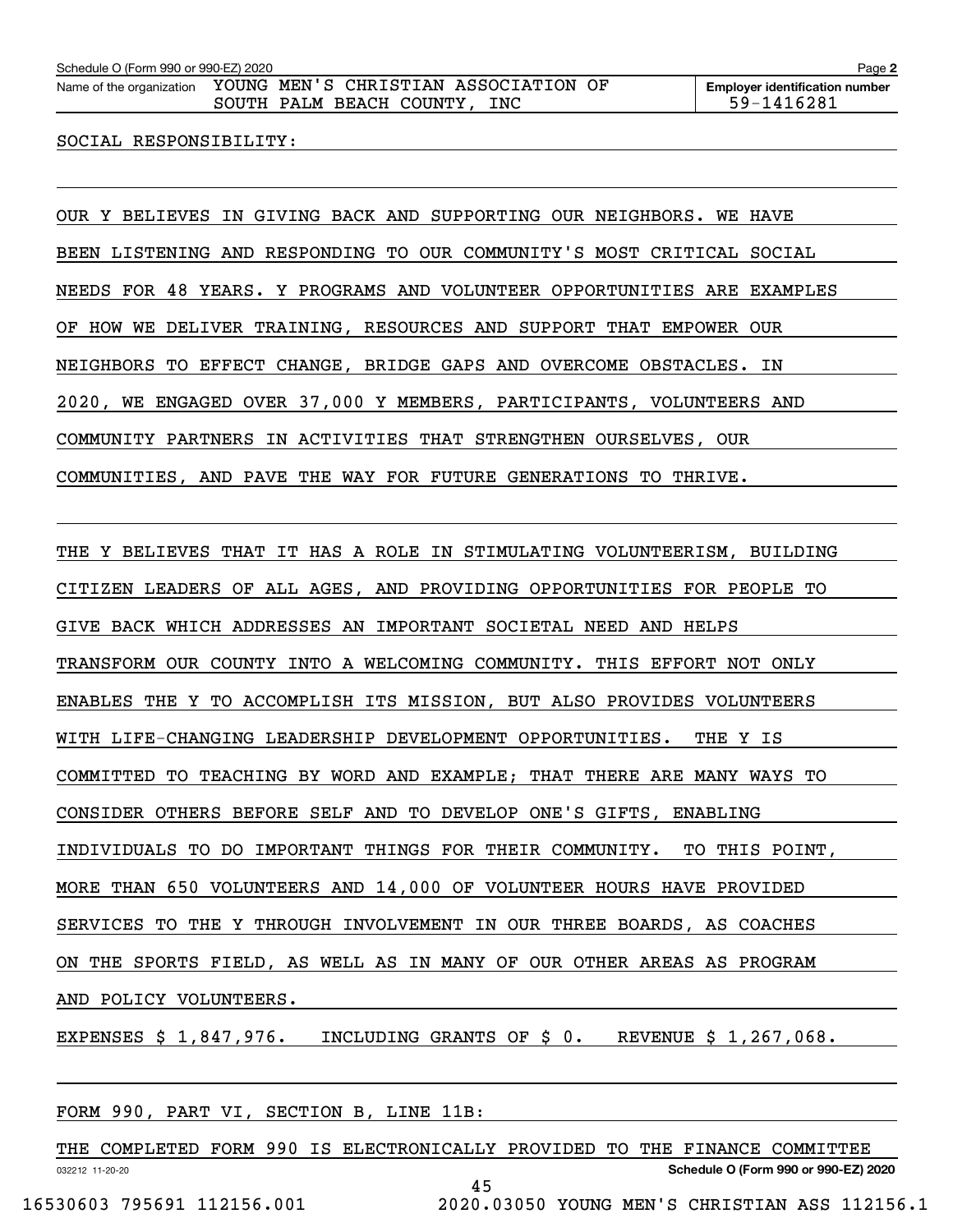| Schedule O (Form 990 or 990-EZ) 2020 | Page 2                                                                                        |                                                     |
|--------------------------------------|-----------------------------------------------------------------------------------------------|-----------------------------------------------------|
|                                      | Name of the organization YOUNG MEN'S CHRISTIAN ASSOCIATION OF<br>SOUTH PALM BEACH COUNTY, INC | <b>Employer identification number</b><br>59-1416281 |
|                                      | FOR THEIR REVIEW. ONCE APPROVED IT IS ELECTRONICALLY PROVIDED TO THE                          |                                                     |

TRUSTEES FOR THEIR FINAL APPROVAL.

FORM 990, PART VI, SECTION B, LINE 12C:

THE CONFLICT OF INTEREST POLICY IS MONITORED AND COMPLIANCE IS ENFORCED BY THE BOARD OF TRUSTEES. SHOULD THERE ARISE A QUESTION OR POTENTIAL CONFLICT, DISCLOSURE IS MADE AND PROCEDURES ARE ENACTED TO CREATE TRANSPARENCY. ALTHOUGH NOT BOUND BY SARBANES-OXLEY, THE BOARD GENERALLY ADHERES TO THOSE RULES.

FORM 990, PART VI, SECTION B, LINE 15:

THE VOLUNTEER OFFICERS OF THE BOARD OF TRUSTEES OF THE YMCA OF SOUTH PALM BEACH COUNTY ARE RESPONSIBLE FOR REVIEWING THE PERFORMANCE OF THE CEO AND FOR SETTING COMPENSATION. THESE ARE ALL INDEPENDENT INDIVIDUALS. THEY ARE PROVIDED WITH COMPARABILITY DATA BY THE YMCA OF THE USA AS WELL AS RECOMMENDATIONS FOR SALARY RANGES ACCORDING TO THE SIZE AND SCOPE OF THE ASSOCIATION.

SALARY RANGES FOR ALL OTHER KEY EMPLOYEES ARE SET BY THE HUMAN RESOURCES COMMITTEE OF THE VOLUNTEER BOARD AND ARE ALSO RECOMMENDED BY THE YMCA OF THE USA'S SALARY ADMINISTRATION GUIDELINES. THE CEO IS RESPONSIBLE FOR PERFORMANCE REVIEWS OF SENIOR STAFF AND RECOMMENDS ANY SALARY ADJUSTMENTS WITHIN THE RANGES TO THE HUMAN RESOURCES COMMITTEE. THE ENTIRE VOLUNTEER BOARD IS RESPONSIBLE FOR APPROVING THE ANNUAL OPERATING BUDGET FOR THE ASSOCIATION WHICH INCLUDES ANY INCREASE OR DECREASE IN SALARIES.

FORM 990, PART VI, SECTION C, LINE 19:

032212 11-20-20 **Schedule O (Form 990 or 990-EZ) 2020** ANNUALLY THE CONFLICT OF INTEREST POLICY AND THE FINANCIAL STATEMENTS ARE 46 16530603 795691 112156.001 2020.03050 YOUNG MEN'S CHRISTIAN ASS 112156.1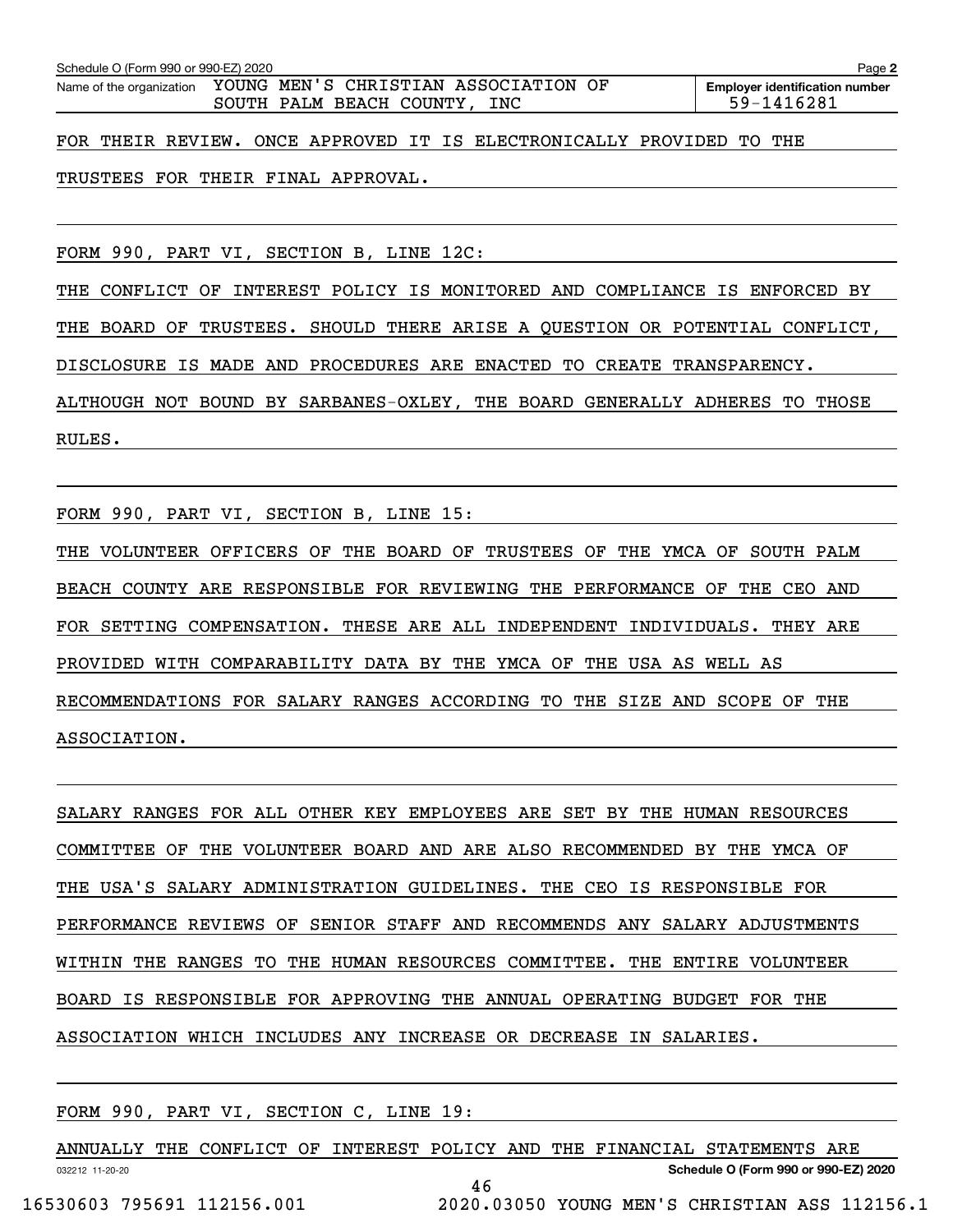| Schedule O (Form 990 or 990-EZ) 2020                                                             | Page 2                                              |
|--------------------------------------------------------------------------------------------------|-----------------------------------------------------|
| YOUNG MEN'S CHRISTIAN ASSOCIATION OF<br>Name of the organization<br>SOUTH PALM BEACH COUNTY, INC | <b>Employer identification number</b><br>59-1416281 |
|                                                                                                  |                                                     |
| PROVIDED TO THE TRUSTEES. THE GOVERNING DOCUMENTS ARE PROVIDED TO THE                            |                                                     |
| TRUSTEES WHEN ANY CHANGES ARE MADE. ALL OF THESE DOCUMENTS ARE ON FILE WITH                      |                                                     |
| THE YUSA AND ARE MADE AVAILABLE TO THE PUBLIC UPON WRITTEN REQUEST.                              |                                                     |
|                                                                                                  |                                                     |
| FORM 990, PART XI, LINE 9, CHANGES IN NET ASSETS:                                                |                                                     |
| CHANGE IN FAIR VALUE OF INTEREST RATE SWAP                                                       | $-152,233.$                                         |
| NET LOSS ON SALE OF PROPERTY AND EQUIPMENT                                                       | $-3,681.$                                           |
| $-155,914.$<br>TOTAL TO FORM 990, PART XI, LINE 9                                                |                                                     |
|                                                                                                  |                                                     |
| FORM 990, PART XII, LINE 2C                                                                      |                                                     |
| THE ORGANIZATION HAS A FINANCE COMMITTEE WHICH ACTS AS THE AUDIT                                 |                                                     |
|                                                                                                  |                                                     |
| COMMITTEE AND IS RESPONSIBLE FOR THE SELECTION OF THE INDEPENDENT                                |                                                     |
| AUDITORS AND OVERSIGHT OF THE ANNUAL AUDIT.                                                      |                                                     |
|                                                                                                  |                                                     |
|                                                                                                  |                                                     |
|                                                                                                  |                                                     |
|                                                                                                  |                                                     |
|                                                                                                  |                                                     |
|                                                                                                  |                                                     |
|                                                                                                  |                                                     |
|                                                                                                  |                                                     |
|                                                                                                  |                                                     |
|                                                                                                  |                                                     |
|                                                                                                  |                                                     |
|                                                                                                  |                                                     |
|                                                                                                  |                                                     |
|                                                                                                  |                                                     |
|                                                                                                  |                                                     |
|                                                                                                  |                                                     |
| 032212 11-20-20                                                                                  | Schedule O (Form 990 or 990-EZ) 2020                |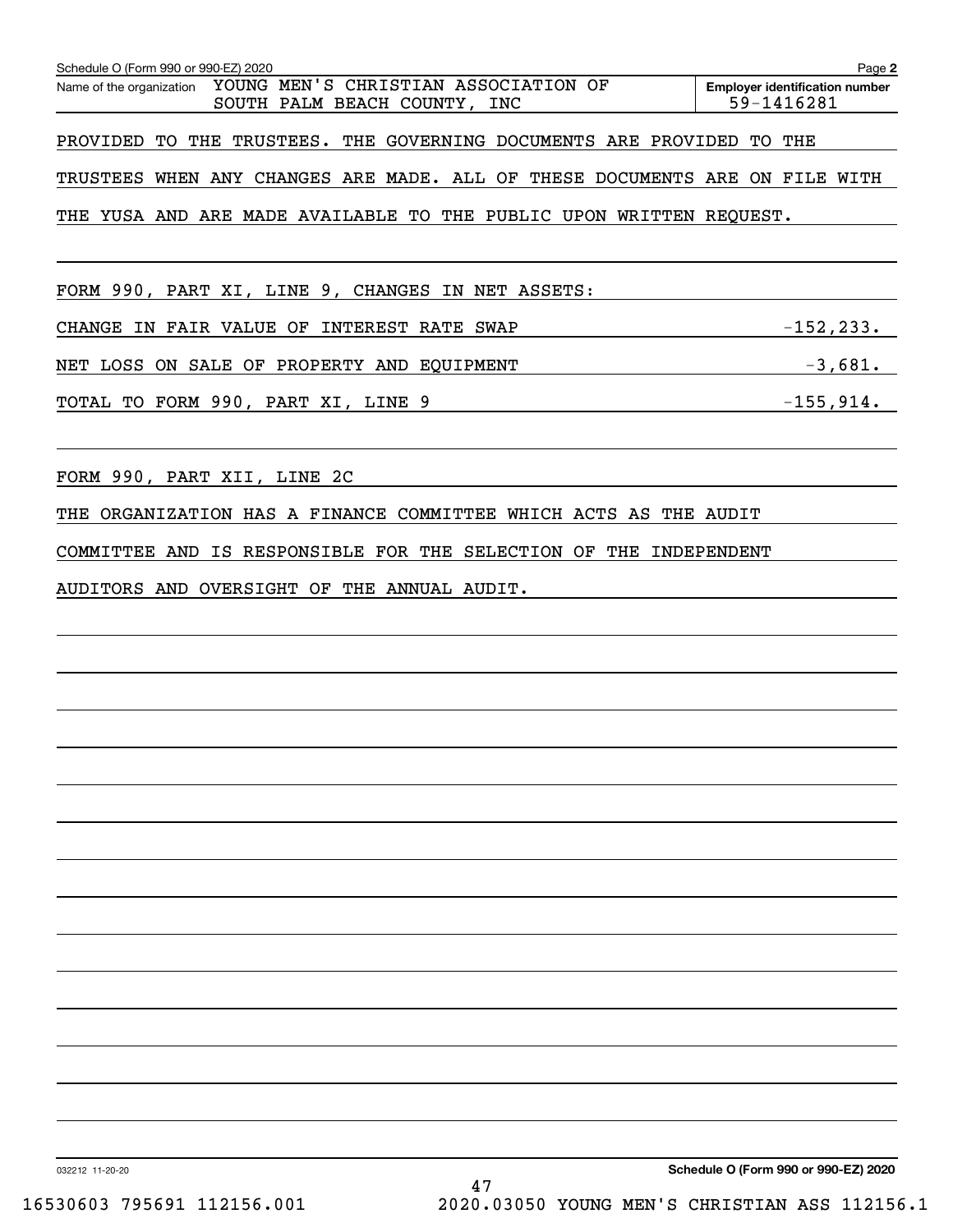| <b>SCHEDULE R</b><br>(Form 990)<br>Department of the Treasury<br>Internal Revenue Service |                                                                                                                                                                                                                    | <b>Related Organizations and Unrelated Partnerships</b><br>Complete if the organization answered "Yes" on Form 990, Part IV, line 33, 34, 35b, 36, or 37.<br>Attach to Form 990.<br>Go to www.irs.gov/Form990 for instructions and the latest information. |                                                     | OMB No. 1545-0047<br>2020<br>Open to Public<br>Inspection |                                                          |                                     |                                     |                                                            |  |  |
|-------------------------------------------------------------------------------------------|--------------------------------------------------------------------------------------------------------------------------------------------------------------------------------------------------------------------|------------------------------------------------------------------------------------------------------------------------------------------------------------------------------------------------------------------------------------------------------------|-----------------------------------------------------|-----------------------------------------------------------|----------------------------------------------------------|-------------------------------------|-------------------------------------|------------------------------------------------------------|--|--|
| Name of the organization                                                                  |                                                                                                                                                                                                                    | SOUTH PALM BEACH COUNTY, INC                                                                                                                                                                                                                               | YOUNG MEN'S CHRISTIAN ASSOCIATION OF                |                                                           |                                                          |                                     |                                     |                                                            |  |  |
| Part I                                                                                    | Identification of Disregarded Entities. Complete if the organization answered "Yes" on Form 990, Part IV, line 33.                                                                                                 |                                                                                                                                                                                                                                                            |                                                     |                                                           |                                                          |                                     |                                     |                                                            |  |  |
| (a)<br>Name, address, and EIN (if applicable)<br>of disregarded entity                    |                                                                                                                                                                                                                    | (b)<br>Primary activity                                                                                                                                                                                                                                    | (c)<br>Legal domicile (state or<br>foreign country) |                                                           | (e)<br>Total income<br>End-of-year assets                |                                     | (f)<br>Direct controlling<br>entity |                                                            |  |  |
|                                                                                           |                                                                                                                                                                                                                    |                                                                                                                                                                                                                                                            |                                                     |                                                           |                                                          |                                     |                                     |                                                            |  |  |
|                                                                                           |                                                                                                                                                                                                                    |                                                                                                                                                                                                                                                            |                                                     |                                                           |                                                          |                                     |                                     |                                                            |  |  |
| Part II                                                                                   | Identification of Related Tax-Exempt Organizations. Complete if the organization answered "Yes" on Form 990, Part IV, line 34, because it had one or more related tax-exempt<br>organizations during the tax year. |                                                                                                                                                                                                                                                            |                                                     |                                                           |                                                          |                                     |                                     |                                                            |  |  |
|                                                                                           | (a)<br>Name, address, and EIN<br>of related organization                                                                                                                                                           | (b)<br>Primary activity                                                                                                                                                                                                                                    | (c)<br>Legal domicile (state or<br>foreign country) | (d)<br><b>Exempt Code</b><br>section                      | (e)<br>Public charity<br>status (if section<br>501(c)(3) | (f)<br>Direct controlling<br>entity | Yes                                 | $(g)$<br>Section 512(b)(13)<br>controlled<br>entity?<br>No |  |  |
| SOUTH, BOCA RATON, FL 33433                                                               | YMCA FOUNDATION OF SOUTH PALM BEACH COUNTY.<br>INC. - 05-0594761, 6631 PALMETTO CIRCLE                                                                                                                             | FUNDRAISING AND ENDOWMENT                                                                                                                                                                                                                                  | FLORIDA                                             | 501C3                                                     | LINE 12A, I                                              | YES                                 | X                                   |                                                            |  |  |
|                                                                                           |                                                                                                                                                                                                                    |                                                                                                                                                                                                                                                            |                                                     |                                                           |                                                          |                                     |                                     |                                                            |  |  |
|                                                                                           |                                                                                                                                                                                                                    |                                                                                                                                                                                                                                                            |                                                     |                                                           |                                                          |                                     |                                     |                                                            |  |  |
|                                                                                           | For Paperwork Reduction Act Notice, see the Instructions for Form 990.                                                                                                                                             |                                                                                                                                                                                                                                                            |                                                     |                                                           |                                                          |                                     | Schedule R (Form 990) 2020          |                                                            |  |  |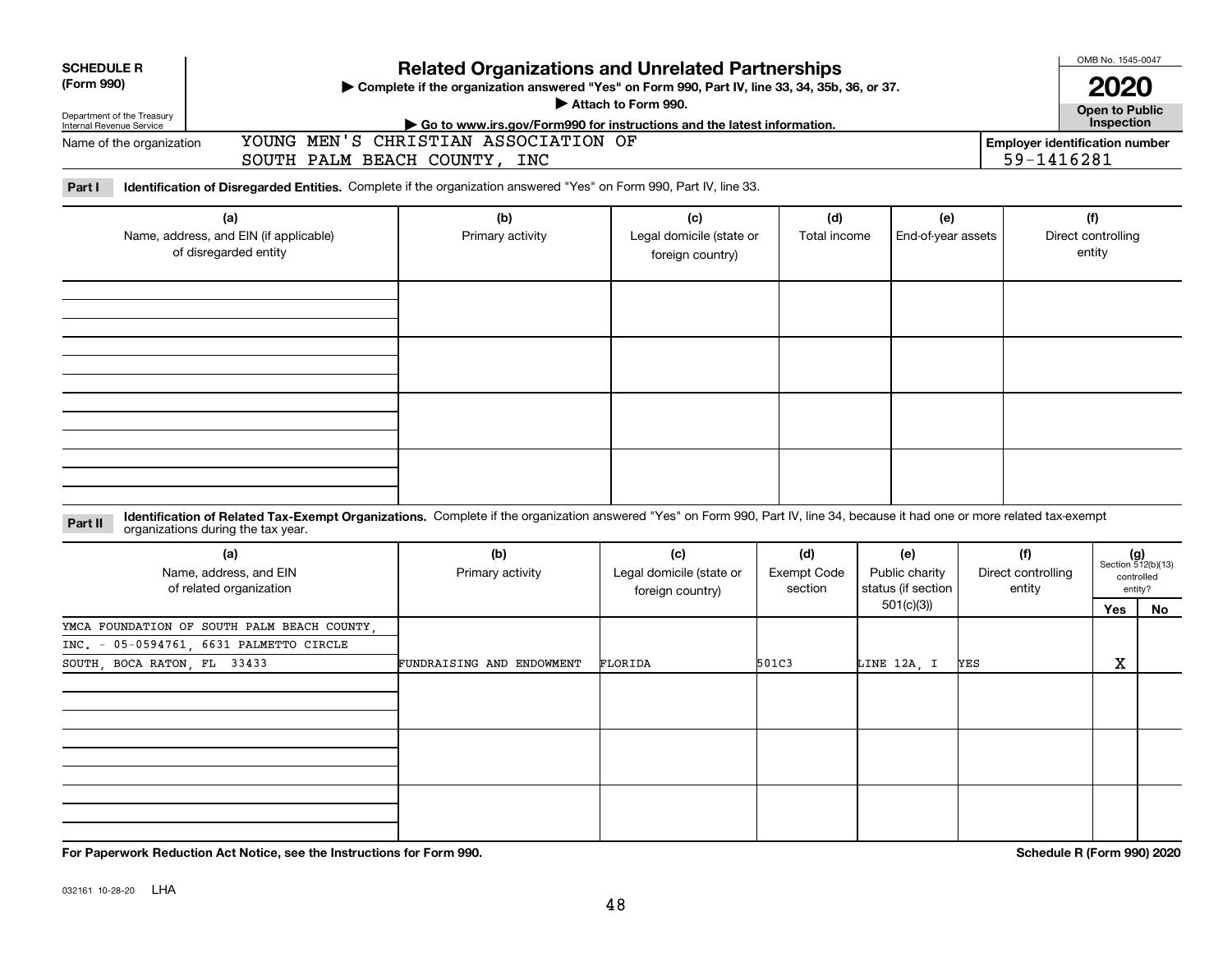#### Schedule R (Form 990) 2020  ${\tt SOUTH}$   ${\tt PALM}$   ${\tt BEACH}$   ${\tt COUNTY}$  ,  ${\tt INC}$   ${\tt NCC}$   ${\tt S9-1416281}$   ${\tt Page}$

**2**

**Identification of Related Organizations Taxable as a Partnership.** Complete if the organization answered "Yes" on Form 990, Part IV, line 34, because it had one or more related **Part III** organizations treated as a partnership during the tax year.

| (a)                                               | (b)              | (c)                  | (d)                          | (e)                                                                  | (f)                      | (g)                     |         | (h)              | (i)                                                       | (i) | (k)                                                       |  |  |  |  |  |  |  |
|---------------------------------------------------|------------------|----------------------|------------------------------|----------------------------------------------------------------------|--------------------------|-------------------------|---------|------------------|-----------------------------------------------------------|-----|-----------------------------------------------------------|--|--|--|--|--|--|--|
| Name, address, and EIN<br>of related organization | Primary activity | Legal<br>domicile    | Direct controlling<br>entity | Predominant income                                                   | Share of total<br>income | Share of<br>end-of-year |         | Disproportionate | Code V-UBI                                                |     | General or Percentage<br>managing<br>partner?<br>partner? |  |  |  |  |  |  |  |
|                                                   |                  | (state or<br>foreign |                              |                                                                      |                          | assets                  |         | allocations?     |                                                           |     |                                                           |  |  |  |  |  |  |  |
|                                                   |                  | country)             |                              | (related, unrelated,<br>excluded from tax under<br>sections 512-514) |                          |                         | Yes $ $ | No               | amount in box<br>20 of Schedule<br>K-1 (Form 1065) Yes No |     |                                                           |  |  |  |  |  |  |  |
|                                                   |                  |                      |                              |                                                                      |                          |                         |         |                  |                                                           |     |                                                           |  |  |  |  |  |  |  |
|                                                   |                  |                      |                              |                                                                      |                          |                         |         |                  |                                                           |     |                                                           |  |  |  |  |  |  |  |
|                                                   |                  |                      |                              |                                                                      |                          |                         |         |                  |                                                           |     |                                                           |  |  |  |  |  |  |  |
|                                                   |                  |                      |                              |                                                                      |                          |                         |         |                  |                                                           |     |                                                           |  |  |  |  |  |  |  |
|                                                   |                  |                      |                              |                                                                      |                          |                         |         |                  |                                                           |     |                                                           |  |  |  |  |  |  |  |
|                                                   |                  |                      |                              |                                                                      |                          |                         |         |                  |                                                           |     |                                                           |  |  |  |  |  |  |  |
|                                                   |                  |                      |                              |                                                                      |                          |                         |         |                  |                                                           |     |                                                           |  |  |  |  |  |  |  |
|                                                   |                  |                      |                              |                                                                      |                          |                         |         |                  |                                                           |     |                                                           |  |  |  |  |  |  |  |
|                                                   |                  |                      |                              |                                                                      |                          |                         |         |                  |                                                           |     |                                                           |  |  |  |  |  |  |  |
|                                                   |                  |                      |                              |                                                                      |                          |                         |         |                  |                                                           |     |                                                           |  |  |  |  |  |  |  |
|                                                   |                  |                      |                              |                                                                      |                          |                         |         |                  |                                                           |     |                                                           |  |  |  |  |  |  |  |
|                                                   |                  |                      |                              |                                                                      |                          |                         |         |                  |                                                           |     |                                                           |  |  |  |  |  |  |  |
|                                                   |                  |                      |                              |                                                                      |                          |                         |         |                  |                                                           |     |                                                           |  |  |  |  |  |  |  |
|                                                   |                  |                      |                              |                                                                      |                          |                         |         |                  |                                                           |     |                                                           |  |  |  |  |  |  |  |
|                                                   |                  |                      |                              |                                                                      |                          |                         |         |                  |                                                           |     |                                                           |  |  |  |  |  |  |  |
|                                                   |                  |                      |                              |                                                                      |                          |                         |         |                  |                                                           |     |                                                           |  |  |  |  |  |  |  |
|                                                   |                  |                      |                              |                                                                      |                          |                         |         |                  |                                                           |     |                                                           |  |  |  |  |  |  |  |

**Identification of Related Organizations Taxable as a Corporation or Trust.** Complete if the organization answered "Yes" on Form 990, Part IV, line 34, because it had one or more related **Part IV** organizations treated as a corporation or trust during the tax year.

| (a)<br>Name, address, and EIN<br>of related organization | (b)<br>Primary activity | (c)<br>Legal domicile<br>(state or<br>foreign | (d)<br>Direct controlling<br>entity | (e)<br>Type of entity<br>(C corp, S corp,<br>or trust) | (f)<br>Share of total<br>income | (g)<br>Share of<br>end-of-year<br>assets | (h)<br>Percentage<br>ownership | $\begin{array}{c} \textbf{(i)}\\ \text{Section}\\ 512 \text{(b)} \text{(13)}\\ \text{controlled}\\ \text{entity?} \end{array}$ |        |
|----------------------------------------------------------|-------------------------|-----------------------------------------------|-------------------------------------|--------------------------------------------------------|---------------------------------|------------------------------------------|--------------------------------|--------------------------------------------------------------------------------------------------------------------------------|--------|
|                                                          |                         | country)                                      |                                     |                                                        |                                 |                                          |                                |                                                                                                                                | Yes No |
|                                                          |                         |                                               |                                     |                                                        |                                 |                                          |                                |                                                                                                                                |        |
|                                                          |                         |                                               |                                     |                                                        |                                 |                                          |                                |                                                                                                                                |        |
|                                                          |                         |                                               |                                     |                                                        |                                 |                                          |                                |                                                                                                                                |        |
|                                                          |                         |                                               |                                     |                                                        |                                 |                                          |                                |                                                                                                                                |        |
|                                                          |                         |                                               |                                     |                                                        |                                 |                                          |                                |                                                                                                                                |        |
|                                                          |                         |                                               |                                     |                                                        |                                 |                                          |                                |                                                                                                                                |        |
|                                                          |                         |                                               |                                     |                                                        |                                 |                                          |                                |                                                                                                                                |        |
|                                                          |                         |                                               |                                     |                                                        |                                 |                                          |                                |                                                                                                                                |        |
|                                                          |                         |                                               |                                     |                                                        |                                 |                                          |                                |                                                                                                                                |        |
|                                                          |                         |                                               |                                     |                                                        |                                 |                                          |                                |                                                                                                                                |        |
|                                                          |                         |                                               |                                     |                                                        |                                 |                                          |                                |                                                                                                                                |        |
|                                                          |                         |                                               |                                     |                                                        |                                 |                                          |                                |                                                                                                                                |        |
|                                                          |                         |                                               |                                     |                                                        |                                 |                                          |                                |                                                                                                                                |        |
|                                                          |                         |                                               |                                     |                                                        |                                 |                                          |                                |                                                                                                                                |        |
|                                                          |                         |                                               |                                     |                                                        |                                 |                                          |                                |                                                                                                                                |        |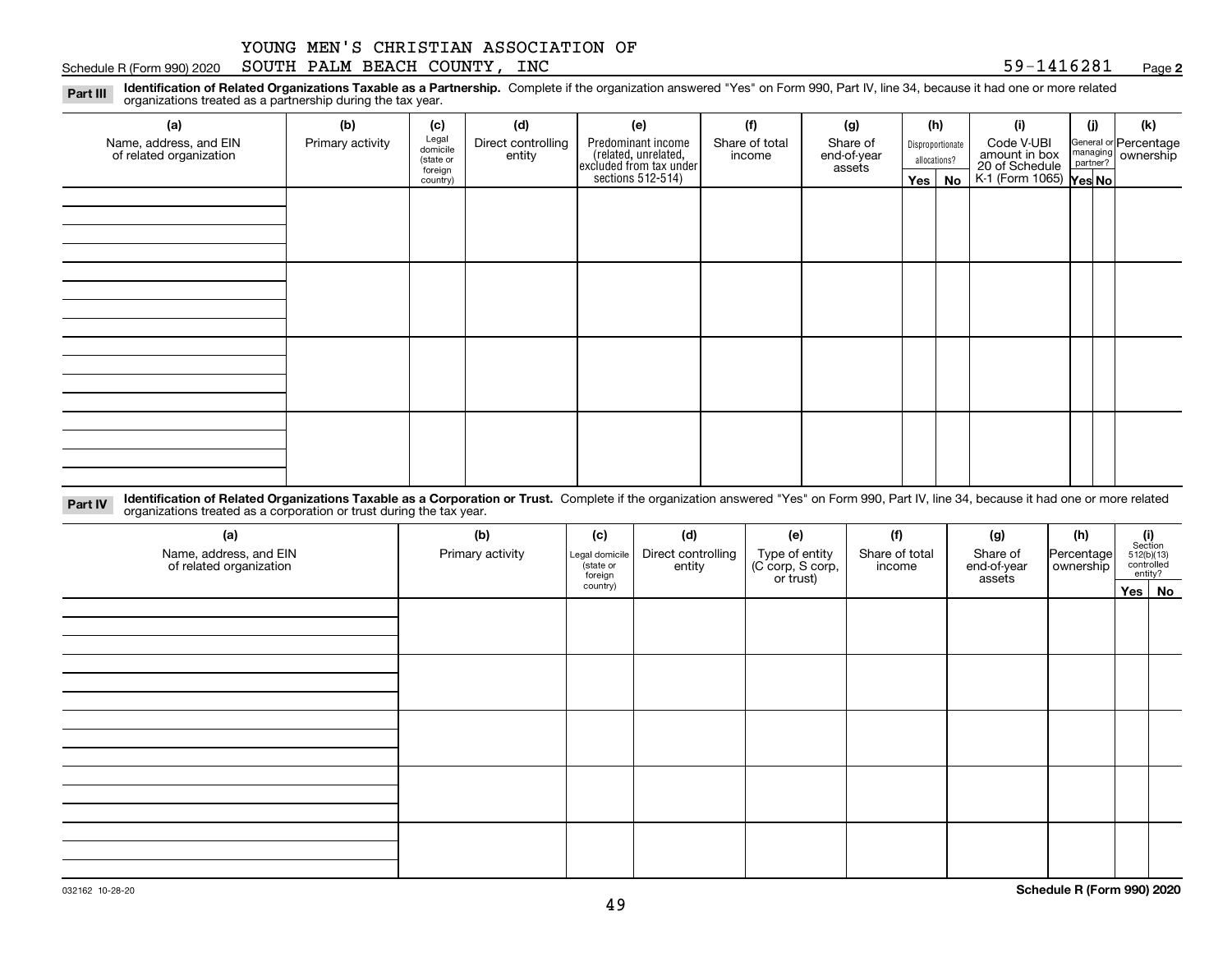Schedule R (Form 990) 2020  ${\tt SOUTH}$   ${\tt PALM}$   ${\tt BEACH}$   ${\tt COUNTY}$  ,  ${\tt INC}$   ${\tt NCC}$   ${\tt S9-1416281}$   ${\tt Page}$ 

 $\overline{\phantom{a}}$ 

**Part V** T**ransactions With Related Organizations.** Complete if the organization answered "Yes" on Form 990, Part IV, line 34, 35b, or 36.

| Note: Complete line 1 if any entity is listed in Parts II, III, or IV of this schedule.                                                                                                                                        |     | <b>Yes</b> | No          |
|--------------------------------------------------------------------------------------------------------------------------------------------------------------------------------------------------------------------------------|-----|------------|-------------|
| 1 During the tax year, did the organization engage in any of the following transactions with one or more related organizations listed in Parts II-IV?                                                                          |     |            |             |
|                                                                                                                                                                                                                                | 1a  |            | X           |
| <b>b</b> Gift, grant, or capital contribution to related organization(s)                                                                                                                                                       | 1b. |            | $\mathbf X$ |
| c Gift, grant, or capital contribution from related organization(s)                                                                                                                                                            | 1c  |            | X           |
|                                                                                                                                                                                                                                | 1d  |            | X           |
| <b>e</b> Loans or loan quarantees by related organization(s)                                                                                                                                                                   | 1e  |            | X           |
|                                                                                                                                                                                                                                |     |            |             |
|                                                                                                                                                                                                                                |     |            | х           |
|                                                                                                                                                                                                                                | 1a  |            | $\mathbf X$ |
| h Purchase of assets from related organization(s) manufactured and content to the content of the content of the content of the content of the content of the content of the content of the content of the content of the conte | 1h  |            | X           |
| Exchange of assets with related organization(s) www.array.com/www.array.com/www.array.com/www.array.com/www.array.com/www.array.com/www.array.com/www.array.com/www.array.com/www.array.com/www.array.com/www.array.com/www.ar | 1i. |            | $\mathbf X$ |
|                                                                                                                                                                                                                                | 1i. |            | X           |
|                                                                                                                                                                                                                                |     |            |             |
|                                                                                                                                                                                                                                | 1k  |            | X           |
| Performance of services or membership or fundraising solicitations for related organization(s)                                                                                                                                 | 11. |            | $\mathbf X$ |
| m Performance of services or membership or fundraising solicitations by related organization(s)                                                                                                                                | 1m  |            | X           |
|                                                                                                                                                                                                                                | 1n  | х          |             |
| <b>o</b> Sharing of paid employees with related organization(s)                                                                                                                                                                | 1o  | Χ          |             |
|                                                                                                                                                                                                                                |     |            |             |
|                                                                                                                                                                                                                                | 1p. |            | X           |
|                                                                                                                                                                                                                                | 1a  |            | X           |
|                                                                                                                                                                                                                                |     |            |             |
|                                                                                                                                                                                                                                |     |            | X           |
|                                                                                                                                                                                                                                | 1s  |            | X           |

**2**If the answer to any of the above is "Yes," see the instructions for information on who must complete this line, including covered relationships and transaction thresholds.

| (a)<br>Name of related organization | (b)<br>Transaction<br>type (a-s) | (c)<br>Amount involved | (d)<br>Method of determining amount involved |
|-------------------------------------|----------------------------------|------------------------|----------------------------------------------|
| (1)                                 |                                  |                        |                                              |
| (2)                                 |                                  |                        |                                              |
| (3)                                 |                                  |                        |                                              |
| (4)                                 |                                  |                        |                                              |
| (5)                                 |                                  |                        |                                              |
| (6)                                 |                                  |                        |                                              |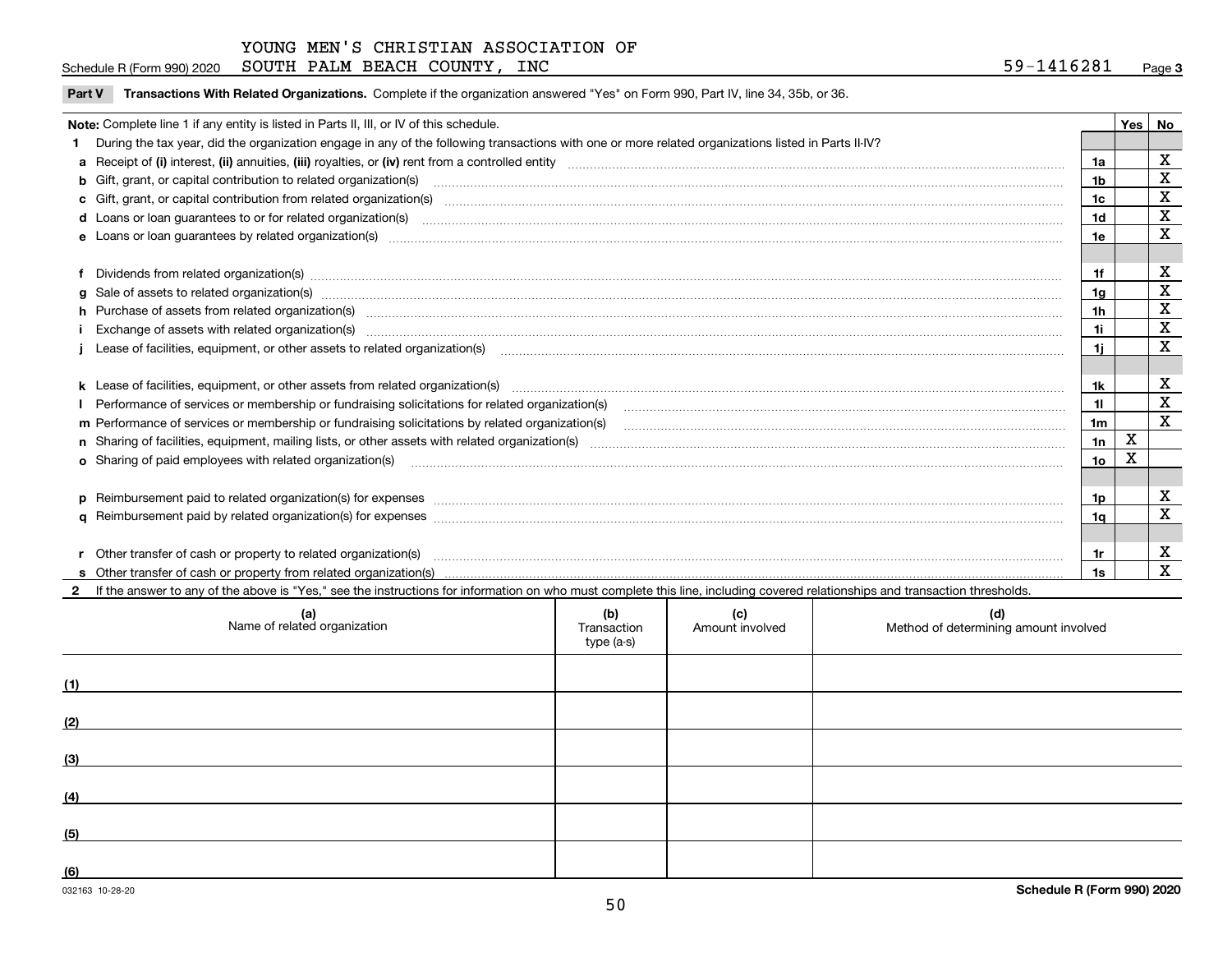#### **4**Schedule R (Form 990) 2020  ${\tt SOUTH}$   ${\tt PALM}$   ${\tt BEACH}$   ${\tt COUNTY}$  ,  ${\tt INC}$   ${\tt NCC}$   ${\tt S9-1416281}$   ${\tt Page}$

**Part VI Unrelated Organizations Taxable as a Partnership. Complete if the organization answered "Yes" on Form 990, Part IV, line 37.** 

Provide the following information for each entity taxed as a partnership through which the organization conducted more than five percent of its activities (measured by total assets or gross revenue) that was not a related organization. See instructions regarding exclusion for certain investment partnerships.

| ັ                      | ັ<br>ັ           |                   |                                                                                            |                                      |          |             | (h) |                                       |                                                                                              |        |     |
|------------------------|------------------|-------------------|--------------------------------------------------------------------------------------------|--------------------------------------|----------|-------------|-----|---------------------------------------|----------------------------------------------------------------------------------------------|--------|-----|
| (a)                    | (b)              | (c)               | (d)                                                                                        | (e)<br>Are all                       | (f)      | (g)         |     |                                       | (i)                                                                                          | (i)    | (k) |
| Name, address, and EIN | Primary activity | Legal domicile    | Predominant income<br>(related, unrelated,<br>excluded from tax under<br>sections 512-514) | partners sec.<br>501(c)(3)<br>orgs.? | Share of | Share of    |     | Dispropor-<br>tionate<br>allocations? | Code V-UBI<br>amount in box 20 managing<br>of Schedule K-1 partner?<br>(Form 1065)<br>ves No |        |     |
| of entity              |                  | (state or foreign |                                                                                            |                                      | total    | end-of-year |     |                                       |                                                                                              |        |     |
|                        |                  | country)          |                                                                                            | Yes No                               | income   | assets      |     | Yes No                                |                                                                                              | Yes No |     |
|                        |                  |                   |                                                                                            |                                      |          |             |     |                                       |                                                                                              |        |     |
|                        |                  |                   |                                                                                            |                                      |          |             |     |                                       |                                                                                              |        |     |
|                        |                  |                   |                                                                                            |                                      |          |             |     |                                       |                                                                                              |        |     |
|                        |                  |                   |                                                                                            |                                      |          |             |     |                                       |                                                                                              |        |     |
|                        |                  |                   |                                                                                            |                                      |          |             |     |                                       |                                                                                              |        |     |
|                        |                  |                   |                                                                                            |                                      |          |             |     |                                       |                                                                                              |        |     |
|                        |                  |                   |                                                                                            |                                      |          |             |     |                                       |                                                                                              |        |     |
|                        |                  |                   |                                                                                            |                                      |          |             |     |                                       |                                                                                              |        |     |
|                        |                  |                   |                                                                                            |                                      |          |             |     |                                       |                                                                                              |        |     |
|                        |                  |                   |                                                                                            |                                      |          |             |     |                                       |                                                                                              |        |     |
|                        |                  |                   |                                                                                            |                                      |          |             |     |                                       |                                                                                              |        |     |
|                        |                  |                   |                                                                                            |                                      |          |             |     |                                       |                                                                                              |        |     |
|                        |                  |                   |                                                                                            |                                      |          |             |     |                                       |                                                                                              |        |     |
|                        |                  |                   |                                                                                            |                                      |          |             |     |                                       |                                                                                              |        |     |
|                        |                  |                   |                                                                                            |                                      |          |             |     |                                       |                                                                                              |        |     |
|                        |                  |                   |                                                                                            |                                      |          |             |     |                                       |                                                                                              |        |     |
|                        |                  |                   |                                                                                            |                                      |          |             |     |                                       |                                                                                              |        |     |
|                        |                  |                   |                                                                                            |                                      |          |             |     |                                       |                                                                                              |        |     |
|                        |                  |                   |                                                                                            |                                      |          |             |     |                                       |                                                                                              |        |     |
|                        |                  |                   |                                                                                            |                                      |          |             |     |                                       |                                                                                              |        |     |
|                        |                  |                   |                                                                                            |                                      |          |             |     |                                       |                                                                                              |        |     |
|                        |                  |                   |                                                                                            |                                      |          |             |     |                                       |                                                                                              |        |     |
|                        |                  |                   |                                                                                            |                                      |          |             |     |                                       |                                                                                              |        |     |
|                        |                  |                   |                                                                                            |                                      |          |             |     |                                       |                                                                                              |        |     |
|                        |                  |                   |                                                                                            |                                      |          |             |     |                                       |                                                                                              |        |     |
|                        |                  |                   |                                                                                            |                                      |          |             |     |                                       |                                                                                              |        |     |
|                        |                  |                   |                                                                                            |                                      |          |             |     |                                       |                                                                                              |        |     |
|                        |                  |                   |                                                                                            |                                      |          |             |     |                                       |                                                                                              |        |     |
|                        |                  |                   |                                                                                            |                                      |          |             |     |                                       |                                                                                              |        |     |
|                        |                  |                   |                                                                                            |                                      |          |             |     |                                       |                                                                                              |        |     |
|                        |                  |                   |                                                                                            |                                      |          |             |     |                                       |                                                                                              |        |     |
|                        |                  |                   |                                                                                            |                                      |          |             |     |                                       |                                                                                              |        |     |
|                        |                  |                   |                                                                                            |                                      |          |             |     |                                       |                                                                                              |        |     |
|                        |                  |                   |                                                                                            |                                      |          |             |     |                                       |                                                                                              |        |     |
|                        |                  |                   |                                                                                            |                                      |          |             |     |                                       |                                                                                              |        |     |
|                        |                  |                   |                                                                                            |                                      |          |             |     |                                       |                                                                                              |        |     |

**Schedule R (Form 990) 2020**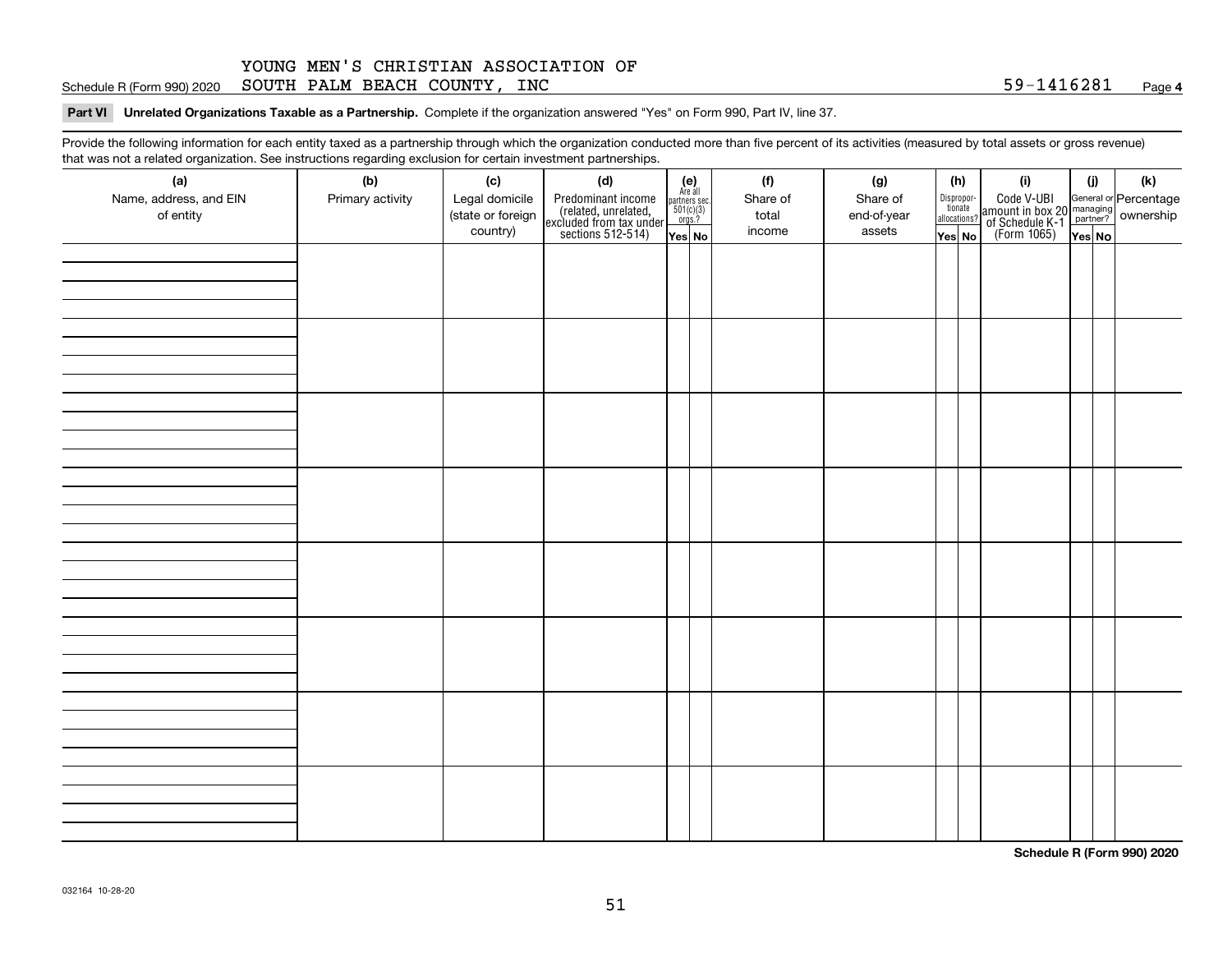| Part VII   Supplemental Information |  |
|-------------------------------------|--|
|-------------------------------------|--|

Provide additional information for responses to questions on Schedule R. See instructions.

**Schedule R (Form 990) 2020**

032165 10-28-20